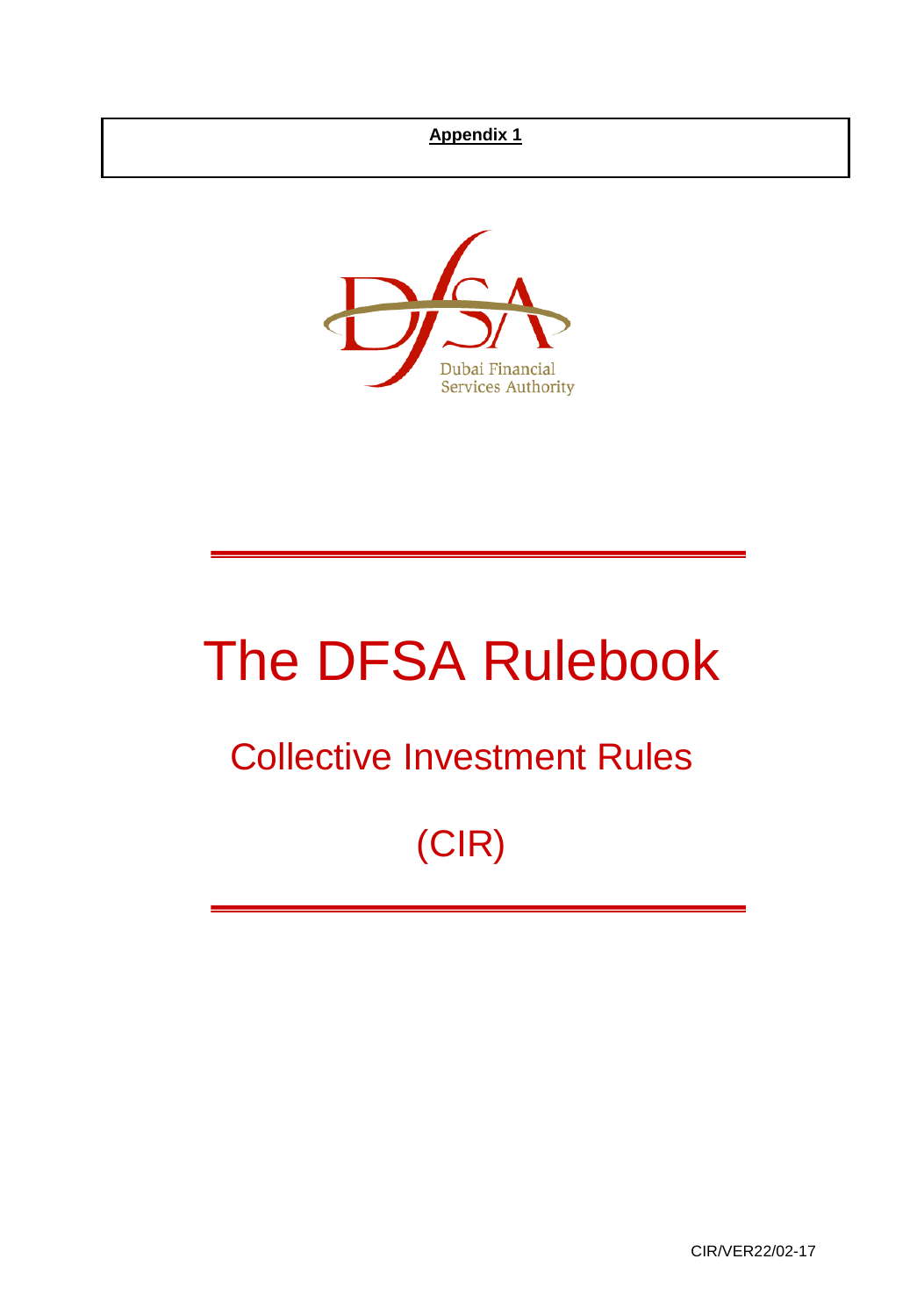

# **Contents**

The contents of this module are divided into the following chapters, sections and appendices:

| <b>PART 1:</b>           |                                                            |
|--------------------------|------------------------------------------------------------|
| 1.                       |                                                            |
| 1.1<br>1.2<br>1.3<br>1.4 |                                                            |
| <b>PART 2:</b>           |                                                            |
| $\mathbf{2}$             | ARRANGEMENTS NOT CONSTITUTING A COLLECTIVE                 |
| 2.1                      |                                                            |
| $\mathbf{3}$             |                                                            |
| 3.1                      |                                                            |
| 4.                       |                                                            |
| 4.1                      |                                                            |
| <b>PART 3:</b>           |                                                            |
| 5                        |                                                            |
| 5.1                      |                                                            |
| 6                        | EXTERNAL FUND MANAGERS AND EXTERNAL FUNDS 17               |
| 6.1<br>6.2               |                                                            |
|                          | <b>PART 4:</b><br>CORE RULES RELATING TO ESTABLISHMENT AND |
| 7                        |                                                            |
| 7.1                      |                                                            |
| 8                        |                                                            |
| 8.1<br>8.2<br>8.3<br>8.4 |                                                            |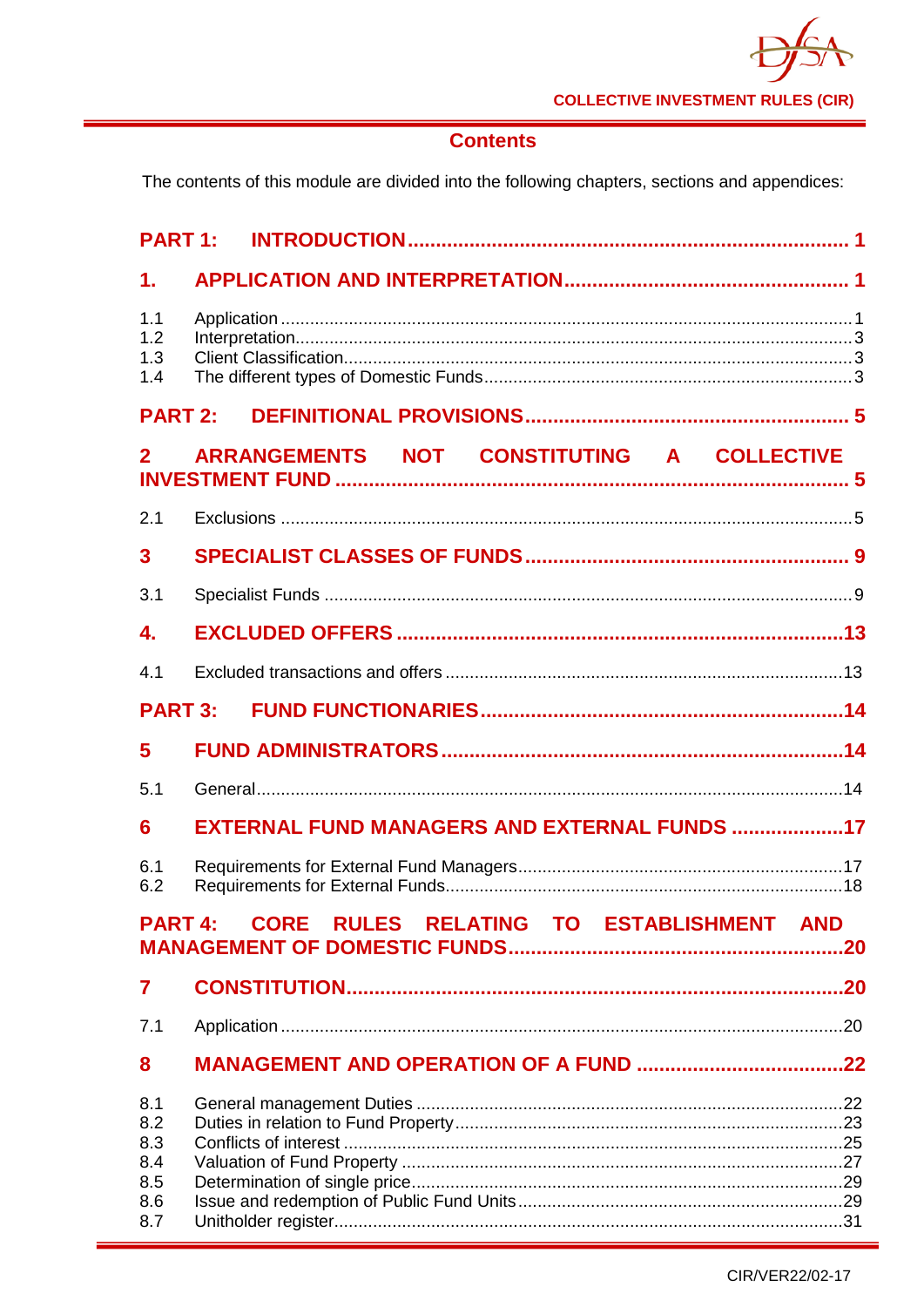

# **9 [ACCOUNTING, AUDIT AND PERIODIC REPORTING](#page-44-0) OF A FUND........40**

# **PART 5: [RULES SPECIFIC TO DIFFERENT TYPES OF DOMESTIC](#page-53-0)  [FUNDS](#page-53-0) 49**

| 12A.1 Meeting the conditions to be classified as a Qualified Investor Fund65 |                                                                                                                                                                                  |
|------------------------------------------------------------------------------|----------------------------------------------------------------------------------------------------------------------------------------------------------------------------------|
| <b>PART 6:</b><br><b>FUNDS</b>                                               |                                                                                                                                                                                  |
|                                                                              |                                                                                                                                                                                  |
| 13.1A                                                                        |                                                                                                                                                                                  |
|                                                                              | <b>REQUIREMENTS SPECIFIC TO QUALIFIED INVESTOR FUNDS 65</b><br><b>RULES SPECIFIC TO SPECIALIST CLASSES OF DOMESTIC</b><br><b>ADDITIONAL REQUIREMENTS FOR SPECIALIST FUNDS 67</b> |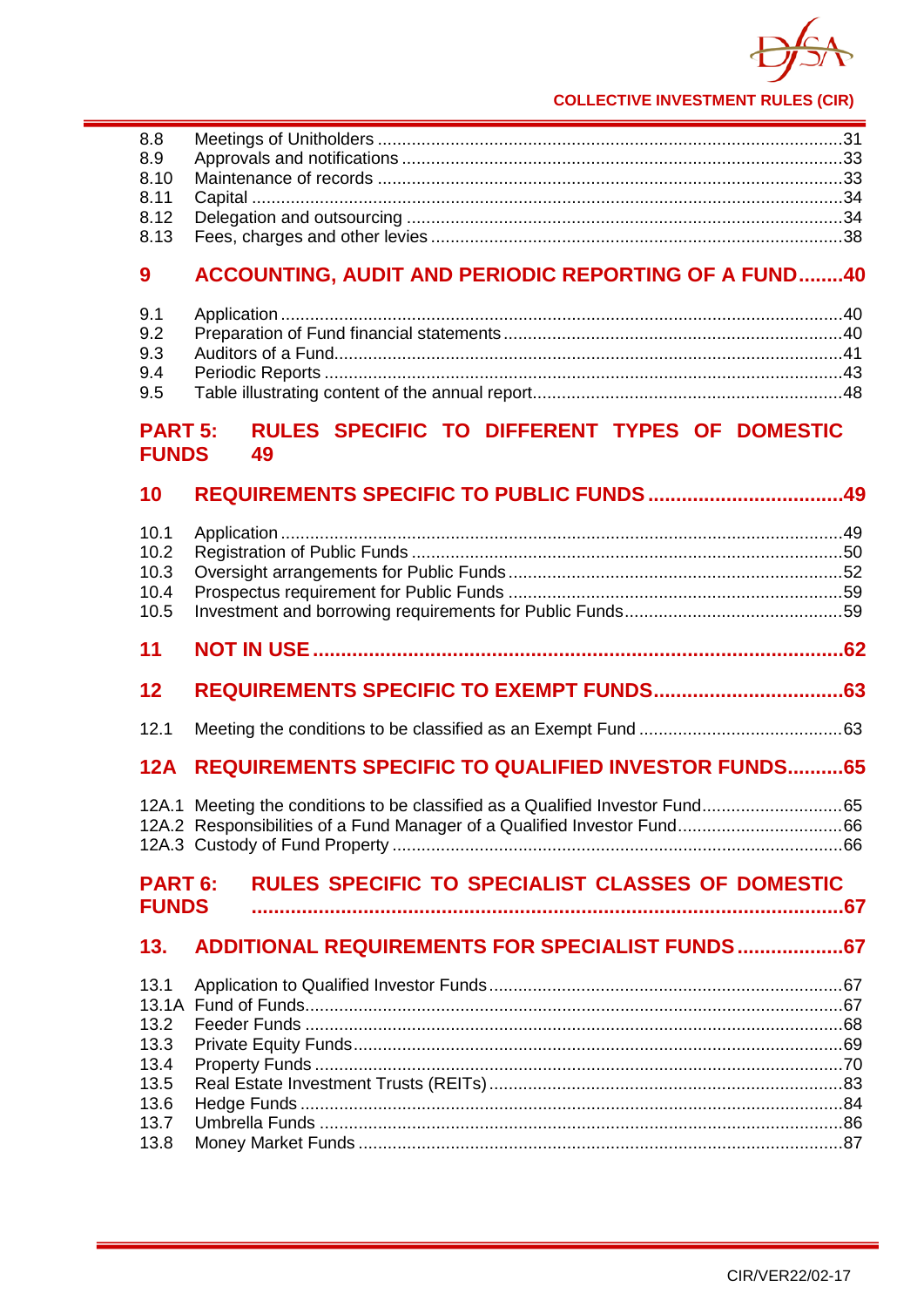

| PART 7: MARKETING OF DOMESTIC AND FOREIGN FUNDS90                             |  |  |  |
|-------------------------------------------------------------------------------|--|--|--|
| MARKETING OF DOMESTIC FUNDS AND PROSPECTUS<br>14                              |  |  |  |
| 14.1<br>14.2<br>14.3<br>14.4<br>14.5<br>14.6                                  |  |  |  |
| 15                                                                            |  |  |  |
| 15.1                                                                          |  |  |  |
| TRANSFER SCHEMES AND WINDING UP OF DOMESTIC<br><b>PART 8-</b><br><b>FUNDS</b> |  |  |  |
| TRANSFER SCHEMES RELATING TO DOMESTIC FUNDS 110<br>16                         |  |  |  |
| 16.1                                                                          |  |  |  |
| 17                                                                            |  |  |  |
| 17.1                                                                          |  |  |  |
| APP <sub>1</sub>                                                              |  |  |  |
| A1.1<br>A1.2<br>A1.3<br>A1.4                                                  |  |  |  |
| APP <sub>2</sub>                                                              |  |  |  |
|                                                                               |  |  |  |
| APP <sub>3</sub>                                                              |  |  |  |
| A 3.1                                                                         |  |  |  |
| <b>GUIDANCE ON ASSET VALUATION AND PRICING124</b><br>APP <sub>4</sub>         |  |  |  |
| APP <sub>5</sub>                                                              |  |  |  |
| A5.1                                                                          |  |  |  |
| <b>GUIDANCE ON FITNESS AND PROPRIETY FOR OVERSIGHT</b><br>APP <sub>6</sub>    |  |  |  |
| APP <sub>7</sub>                                                              |  |  |  |
| A7.1                                                                          |  |  |  |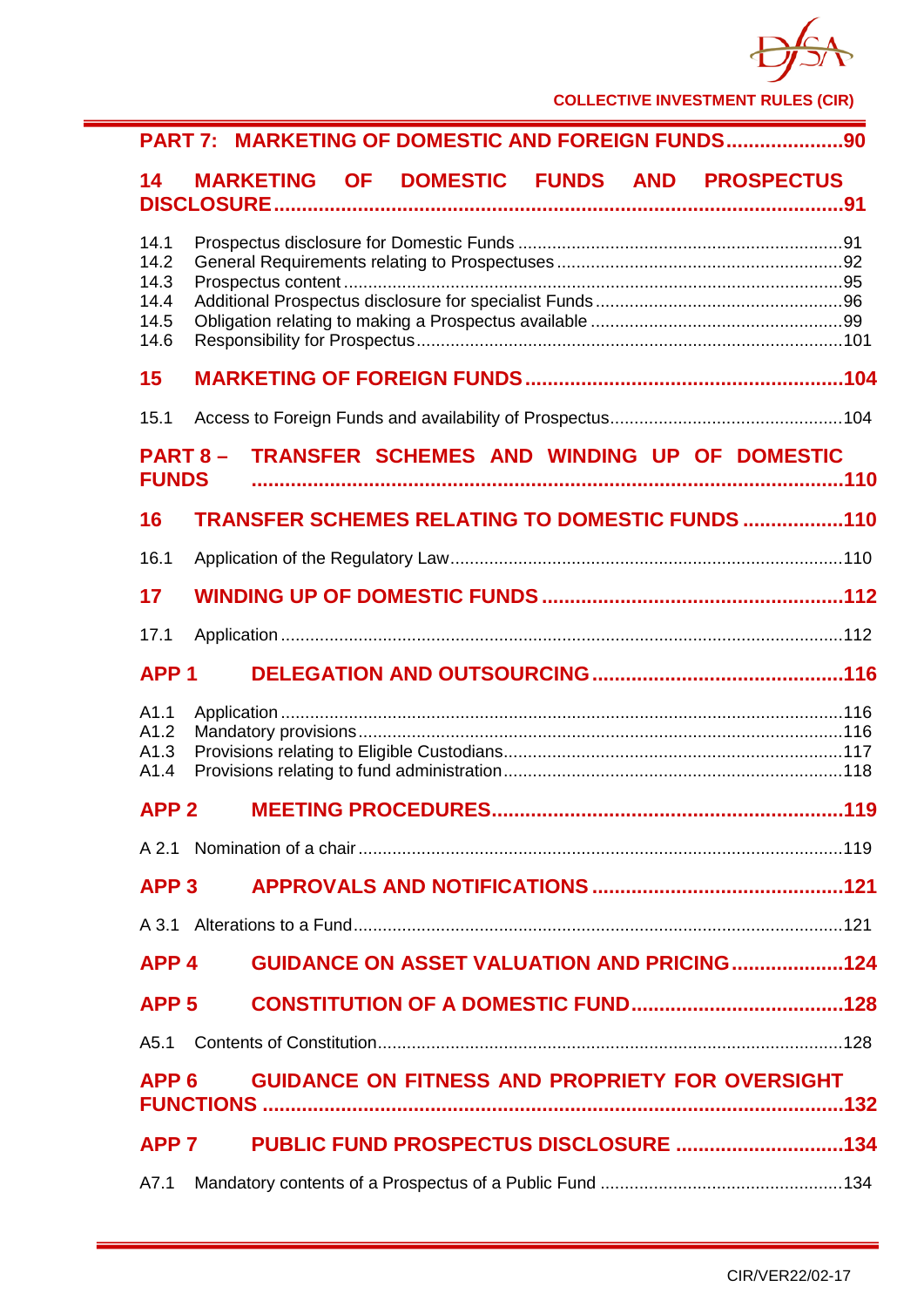

**APP 8 [GUIDANCE FOR HEDGE FUND MANAGERS...............................140](#page-144-0)**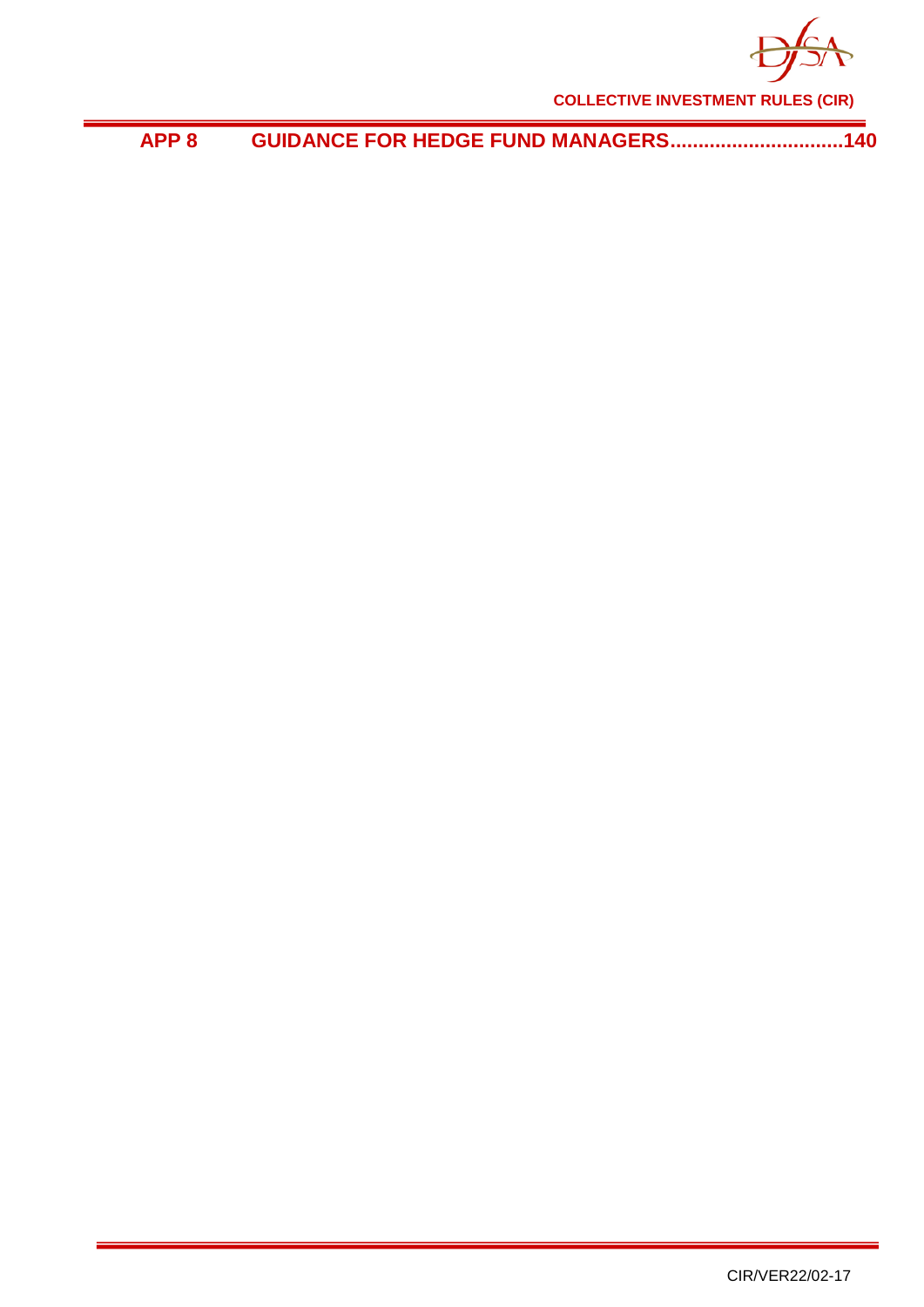

# <span id="page-5-0"></span>**PART 1: INTRODUCTION**

# <span id="page-5-1"></span>**1. Application and Interpretation**

## <span id="page-5-2"></span>**1.1 Application**

- **1.1.1** The Rules in this module (CIR):
	- (a) are made for the purposes of the Collective Investment Law 2010 and the Investment Trust Law 2006; and
	- (b) apply to every Person to whom the legislation in (a) applies except as otherwise provided.

#### **Guidance**

- 1. Article 1 of the Collective Investment Law 2010 provides as follows:
	- "(a) This Collective Investment Law 2010 repeals and replaces the Collective Investment Law 2006 ("the Previous Law") and may be cited as the "Collective Investment Law of 2010" ("this Law").
	- (b) Except where otherwise provided in the Rules, anything done or omitted to be done pursuant to or for the purposes of the Previous Law is deemed to be done or omitted to be done pursuant to or for the purposes this Law.
	- (c) Without limiting the generality of Article 1(b), such repeal shall not affect:
		- (i) any right, privilege, remedy, obligation or liability accrued to or incurred by any person; or
		- (ii) any investigation or legal or administrative proceeding commenced or to be commenced in respect of any right, remedy, privilege, obligation or liability,

under the Previous Law and, any such investigation or legal or administrative proceeding may be instituted, continued or enforced, including any penalty, fine or forfeiture, under this Law.

- (d) The DFSA may, by Rules, prescribe any transitional or saving provisions as are or are deemed necessary to give effect to, or to facilitate, the transition from the Collective Investment Law 2006 to this Law."
- **1.1.2** CIR applies to every Person who carries on, or intends to carry on, in or from the DIFC the Financial Services of:
	- (a) Managing a Collective Investment Fund;
	- (b) Providing Fund Administration to a Fund;
	- (c) Providing Custody to a Fund; or
	- (d) Acting as the Trustee of a Fund.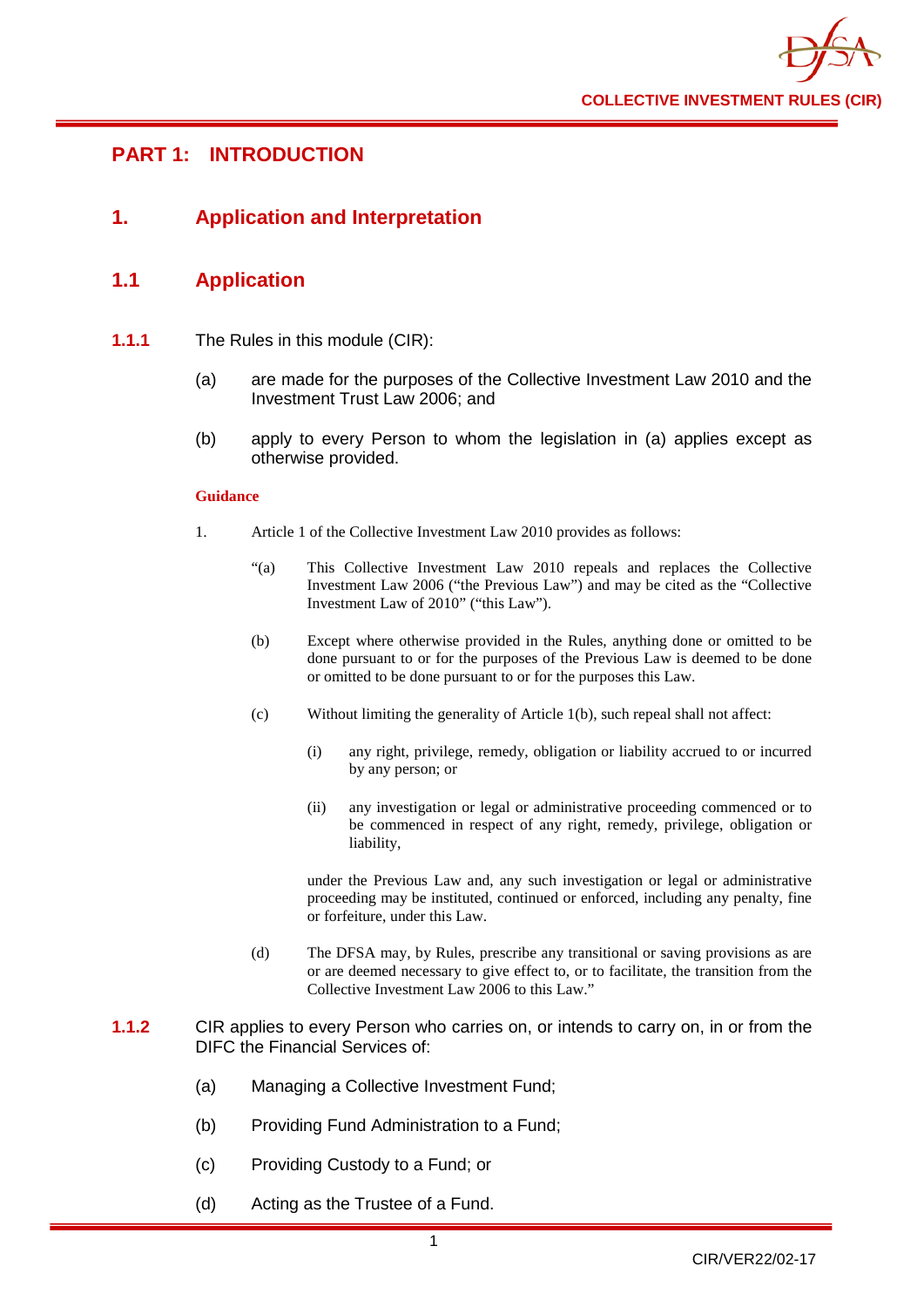- **1.1.3** CIR applies to every Person who is, or intends to be:
	- (a) a Fund Manager;
	- (b) an External Fund Manager;
	- (c) a member of the Governing Body;
	- (d) an Eligible Custodian;
	- (e) a Trustee; and
	- (f) an oversight provider.
- **1.1.4** (1) CIR also applies to an Authorised Firm other than a Representative Office that:
	- (a) provides a Financial Service; or
	- (b) undertakes a Transaction in or from the DIFC;

in relation to a Domestic Fund or Foreign Fund.

(2) In the case of a Representative Office, only the Rules in chapter 15 apply.

### **Guidance**

In regard to Rule 1.1.4(2), a Representative Office is authorised under its Licence to market, among other financial products, the Units of Foreign Funds, however, the scope of such marketing is limited to marketing the Units of the Foreign Funds that fulfil the criteria set out under REP section 4.7 as appropriate.

- **1.1.5** (1) CIR also applies to a Fund whether or not it has a separate legal personality.
	- (2) Where a Rule imposes an obligation on a Fund, each Director, Partner or other Person charged with the management of that Fund must take reasonable steps to ensure compliance with the requirement by the Fund.

#### **Guidance**

- 1. The Rules in this module (CIR) establish a regime to regulate Domestic Funds, which may be Public Funds, Exempt Funds or Qualified Investor Funds. Domestic Funds include External Funds as defined in Article 14(1) of the Law. In addition, this module also regulates Fund Managers, which include External Fund Managers as defined in Article 20(5) of the Law.
- 2. CIR also applies to marketing and selling of Units of Foreign Funds in or from the DIFC and to the provision of a Financial Service to a Foreign Fund where any such activity is undertaken by an Authorised Firm. In that regard, the COB Rules also apply to the provision of Financial Services by an Authorised Firm.
- 3. If a Domestic Fund or Foreign Fund intends to list its Units on an Authorised Market Institution (AMI), it will need to comply with the relevant Rules in the MKT module and the AMI's listing Rules in respect of Domestic Funds. Exempt Funds and Qualified Investor Funds cannot be listed.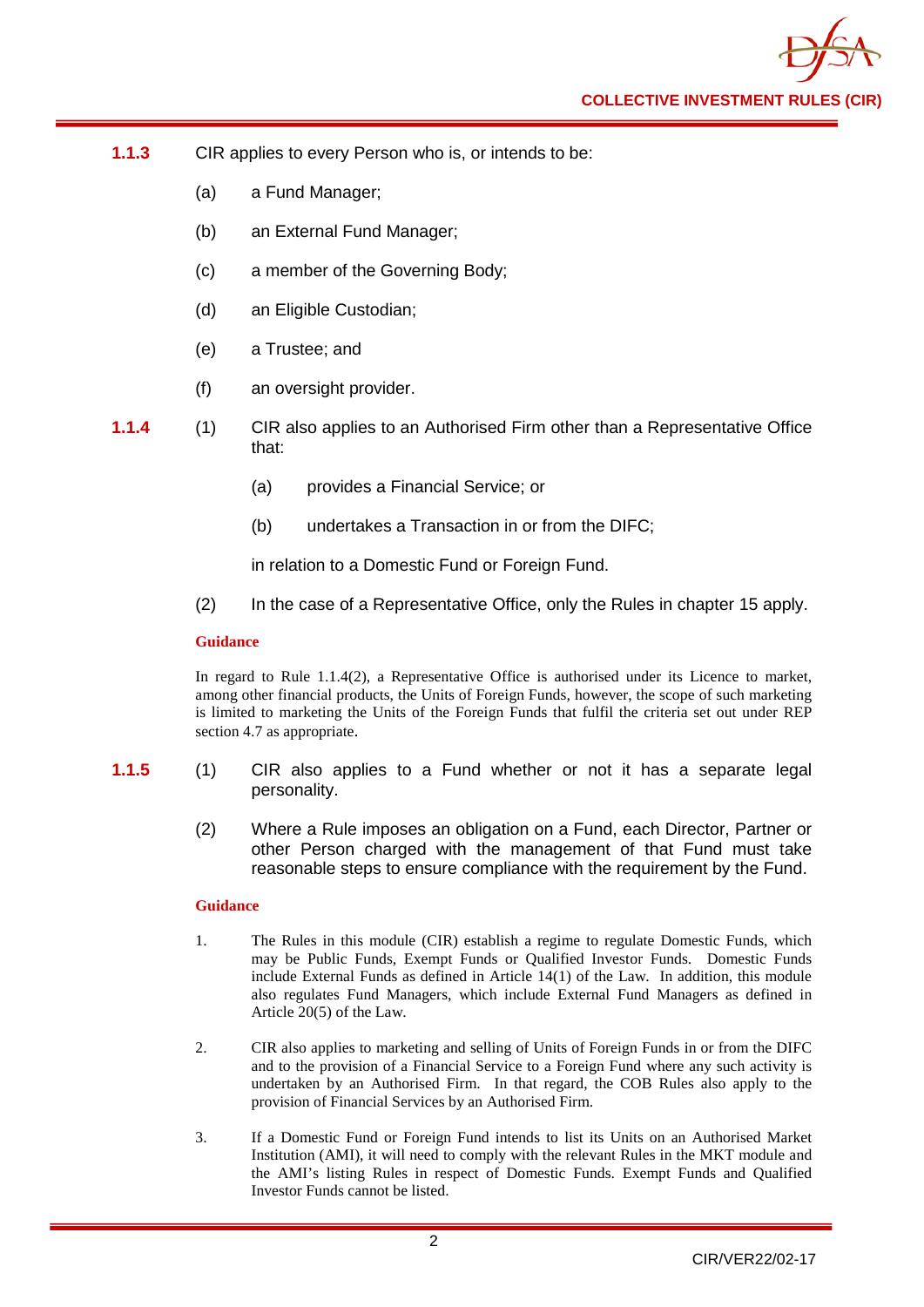4. A Public Property Fund is required to be a closed-ended and Listed Fund and to be structured as an Investment Company or an Investment Trust.

# <span id="page-7-0"></span>**1.2 Interpretation**

**1.2.1** Any references to "the Law" or to "Articles" are to be construed as references to the Collective Investment Law 2010 and to Articles in that law.

# <span id="page-7-1"></span>**1.3 Client Classification**

- **1.3.1** For the purposes of Article 16(7)(a) of the Law:
	- (a) the criteria to be classified as a Professional Client are specified in COB Rule 2.3.3, and
	- (b) the criteria to be classified as a Retail Client are specified in COB Rule 2.3.2.

# <span id="page-7-2"></span>**1.4 The different types of Domestic Funds**

## **Guidance**

Article 13 of the Law defines Funds as either Domestic Funds or Foreign Funds. Article 15 of the Law then further divides Domestic Funds into three categories which are listed below in terms of the level of regulation (from most intensively regulated to least intensively regulated):

- (a) Public Funds;
- (b) Exempt Funds; and
- (c) Qualified Investor Funds.

This table illustrates the different Rules applicable to the three categories of Domestic Fund.

| <b>CIR</b> chapters                                  | <b>Public Fund</b> | <b>Exempt Fund</b> | <b>QIF</b>                                                  |
|------------------------------------------------------|--------------------|--------------------|-------------------------------------------------------------|
| Chapter 1: Application $&$ Interpretation            |                    |                    |                                                             |
| Chapter 2: Arrangements not constituting a CIF       |                    |                    |                                                             |
| Chapter 3: Specialist Classes of Fund                |                    |                    |                                                             |
| Chapter 4: Excluded Offers                           |                    |                    |                                                             |
| Chapter 5: Fund Administrator                        |                    |                    | Rule 5.1.4 does not<br>apply                                |
| Chapter 6: External Fund Managers and External Funds |                    |                    |                                                             |
| Chapter 7: Constitution                              |                    |                    | Only Rules 7.1.1;<br>7.1.2(1)(b); 7.1.2(2) &<br>7.1.4 apply |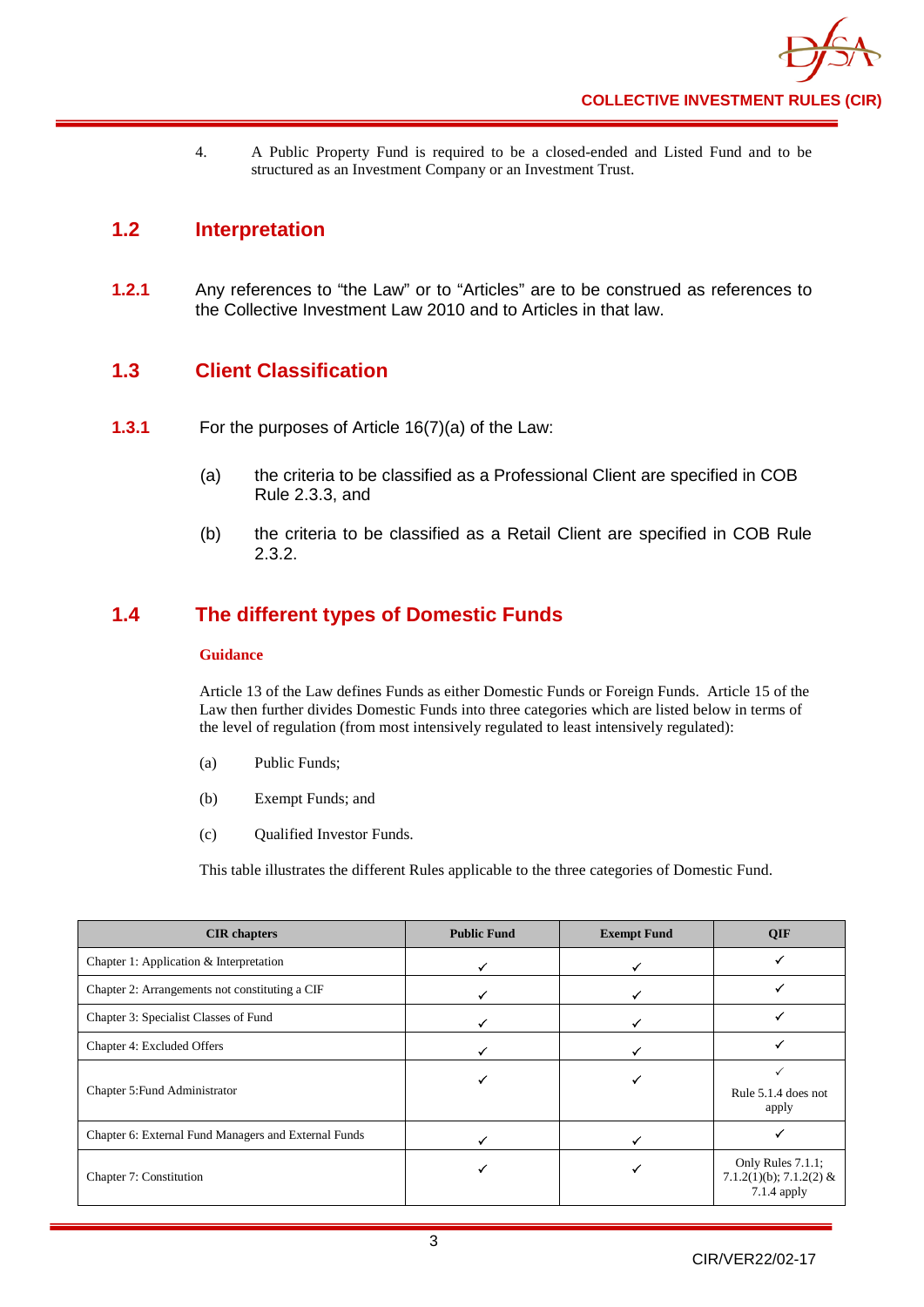

| Chapter 8: Management and Operation of a Fund                              | ✓           | ✓                                                                               | Only Rules 8.1.1,<br>$8.4.1(1)(a)$ and $8.10.1$<br>apply                                                                                                                                                   |
|----------------------------------------------------------------------------|-------------|---------------------------------------------------------------------------------|------------------------------------------------------------------------------------------------------------------------------------------------------------------------------------------------------------|
| Chapter 9: Accounting, Audit & Periodic Reporting of a Fund                | ✓           | $\checkmark$<br>A comparative table for the<br>annual report is not<br>required | ✓<br>Rules on interim<br>reports do not apply<br>unless there has been a<br>material change during<br>the interim accounting<br>period.<br>A comparative table<br>for the annual report is<br>not required |
| Chapter 10: Requirements specific to Public Funds                          | ✓           | X                                                                               | X                                                                                                                                                                                                          |
| Chapter 12: Requirements specific to Exempt Funds                          | X           | ✓                                                                               | X                                                                                                                                                                                                          |
| Chapter 12A: Requirements specific to Qualified Investor<br>Funds          | X           | X                                                                               | ✓                                                                                                                                                                                                          |
| Chapter 13: Additional Requirements for Specialist Funds                   | ✓           | ✓                                                                               | Only Rules 13.1.1,<br>13.6.3 and 13.7 apply                                                                                                                                                                |
| Chapter 14: Marketing of Domestic Funds and Prospectus<br>Disclosure       | ✓           | ✓                                                                               | Only Rules 14.1.1,<br>14.2.1, 14.2.4-14.2.7,<br>14.4.6, 14.5.1, 14.5.2<br>& section 14.6 apply                                                                                                             |
| Chapter 15: Marketing of Foreign Funds                                     | $\mathbf X$ | X                                                                               | X                                                                                                                                                                                                          |
| Chapter 16: Transfer Schemes relating to Domestic Funds                    | ✓           | ✓                                                                               | $\checkmark$                                                                                                                                                                                               |
| Chapter 17: Winding up of Domestic Funds                                   | ✓           | $\checkmark$                                                                    | $\checkmark$                                                                                                                                                                                               |
| APP 1: Delegation & Outsourcing                                            | ✓           | ✓                                                                               | X                                                                                                                                                                                                          |
| APP 2: Meeting Procedures                                                  | ✓           | X                                                                               | X                                                                                                                                                                                                          |
| APP 3: Approvals and Notifications                                         | ✓           | X                                                                               | X                                                                                                                                                                                                          |
| APP 4: Guidance of Asset Valuation and Pricing                             | ✓           | $\checkmark$                                                                    | X                                                                                                                                                                                                          |
| APP 5: Constitution of a Domestic Fund                                     | ✓           | ✓                                                                               | X                                                                                                                                                                                                          |
| APP 6: Guidance of Fitness and Propriety for Oversight<br><b>Functions</b> | ✓           | X                                                                               | X                                                                                                                                                                                                          |
| APP 7: Public Fund Prospectus Disclosure                                   | ✓           | $\mathbf X$                                                                     | $\mathbf X$                                                                                                                                                                                                |
| APP 8: Guidance for Hedge Fund Managers                                    | ✓           | ✓                                                                               | ✓                                                                                                                                                                                                          |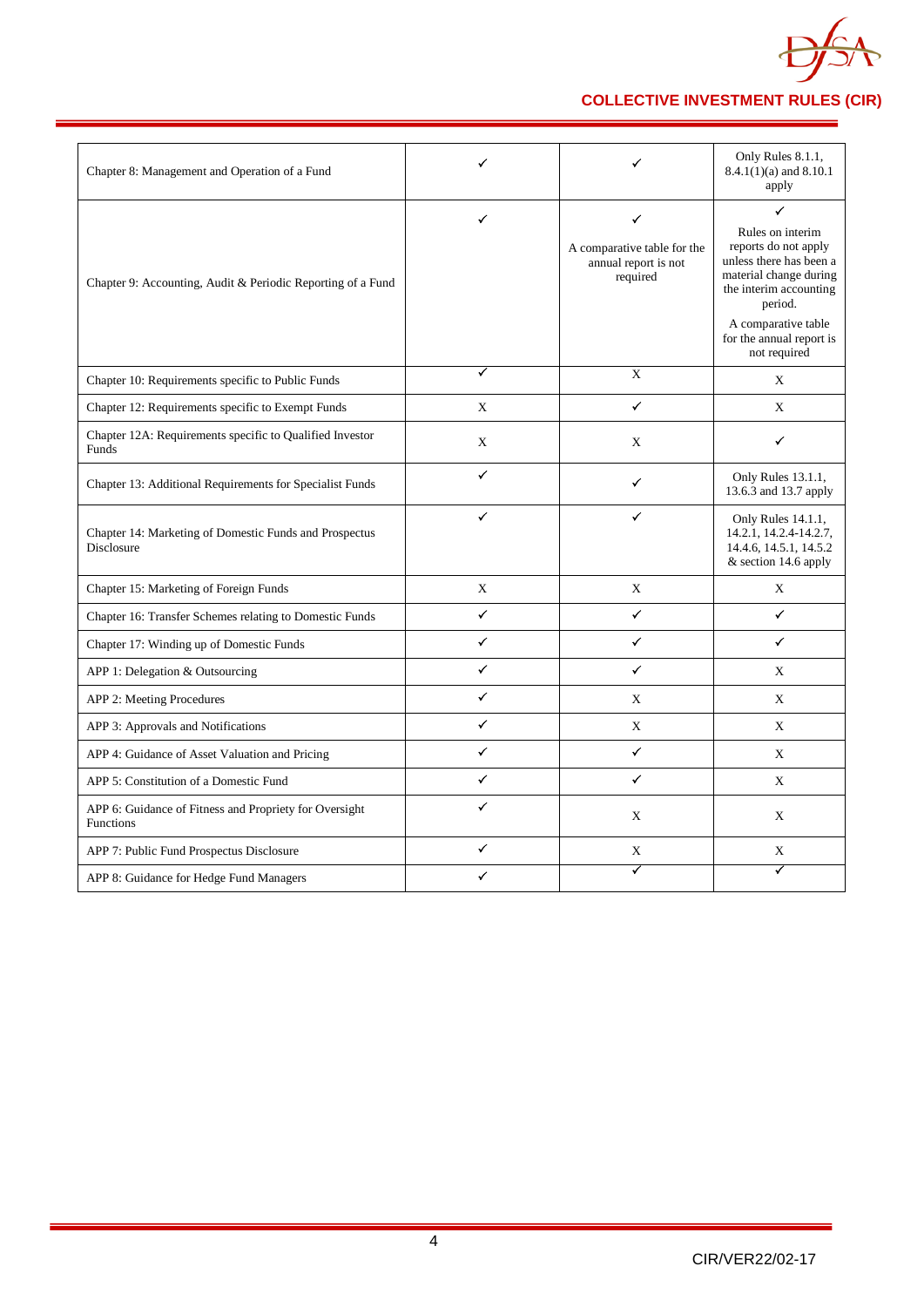

# <span id="page-9-0"></span>**PART 2: DEFINITIONAL PROVISIONS**

## **Guidance**

A Collective Investment Fund is defined in Article 11 of the Law. The definition under Article 11 is very wide, however, Article 12 enables the DFSA to make Rules excluding certain arrangements or types of arrangements from constituting a Fund. These excluded arrangements are set out below in section  $2.1$ .

# <span id="page-9-1"></span>**2 ARRANGEMENTS NOT CONSTITUTING A COLLECTIVE INVESTMENT FUND**

# <span id="page-9-2"></span>**2.1 Exclusions**

**2.1.1** Pursuant to Article 12 of the Law, the DFSA prescribes that an arrangement which otherwise amounts to a Collective Investment Fund as defined in Article 11 of the Law does not constitute a Collective Investment Fund if it falls within one or more of the exclusions specified in this chapter.

## **Deposits**

**2.1.2** An arrangement does not constitute a Collective Investment Fund if the whole amount of each participant's contribution is a Deposit which is accepted by an Authorised Firm authorised under its Licence to carry on the Financial Service of Accepting Deposits.

## **Common accounts**

- **2.1.3** An arrangement does not constitute a Collective Investment Fund if:
	- (a) the rights or interests of each participant in the arrangement are rights or interests in money held in a common account; and
	- (b) the money is held in the account on the understanding that an amount representing the contribution of each participant is to be applied in making payments to him or in satisfaction of sums owed by him or in the acquisition of property for him or the provision of services to him.

## **Commercial activities unrelated to Financial Services**

- **2.1.4** An arrangement does not constitute a Collective Investment Fund if each of the participants in the arrangement:
	- (a) carries on a business which does not involve the carrying on of any of the activities specified under GEN Rule 2.2.2(d) to  $(k)$  or  $(n)$  to  $(q)$  or an activity which would be such an activity were it not for any applicable exclusion; and
	- (b) enters into the arrangement for commercial purposes related to that business where that participant carries on that business by virtue of being a participant in the arrangement.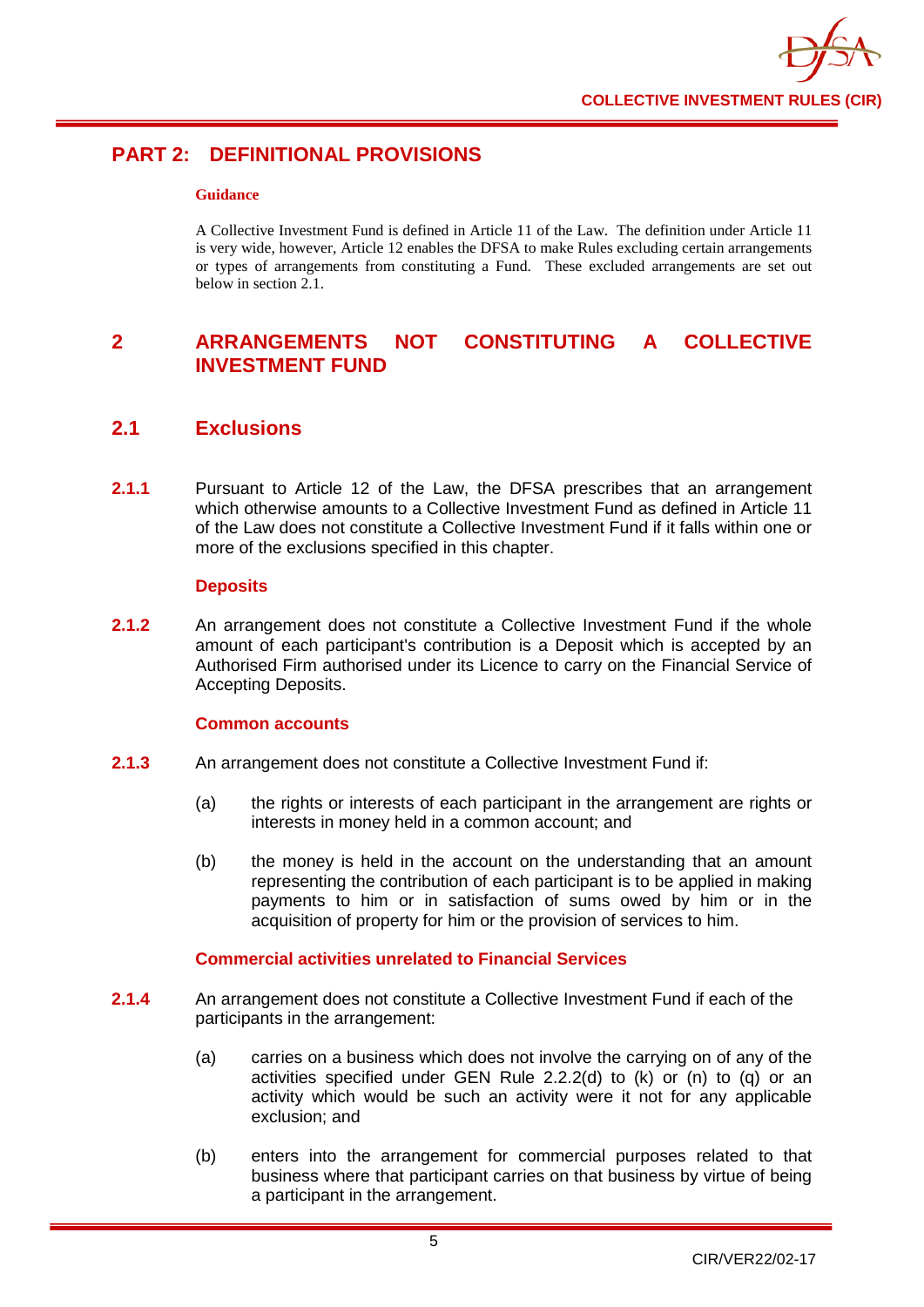

## **Group arrangements**

**2.1.5** An arrangement does not constitute a Collective Investment Fund if each of the participants is a Body Corporate in the same Group as the Person undertaking the fund management function in relation to the arrangement.

## **Franchise arrangements**

**2.1.6** An arrangement does not constitute a Collective Investment Fund if the arrangement is a franchise arrangement.

### **Clearing services**

**2.1.7** An arrangement does not constitute a Collective Investment Fund if the purpose of the arrangement is the provision of clearing services and the services are operated by an Authorised Market Institution.

## **Certificates or Options**

**2.1.8** An arrangement does not constitute a Collective Investment Fund if the rights or interests of the participants in the arrangement are Investments of the kind specified under GEN Rule A2.2.1(d) or A2.3.1(a).

## **Time-share and other 'property-enjoyment' related arrangements**

- **2.1.9** An arrangement does not constitute a Collective Investment Fund:
	- (a) if the rights or interests of each of the participants in the arrangement are time share rights; or
	- (b) if:
		- (i) the predominant purpose of the arrangement is to enable the participants to share in the use or enjoyment of property or to make its use or enjoyment available gratuitously to others; and
		- (ii) the property to which the arrangement relates does not consist of or include the currency of any country or territory or Investments, as defined in GEN Rule A2.1 or, which would be such Investments if not for any applicable exclusion.

#### **Bodies corporate not undertaking investment management**

**2.1.10** An arrangement does not constitute a Collective Investment Fund if the arrangement comprises a closed-ended Partnership or Body Corporate, unless on reasonable grounds the purpose or effect of such an arrangement appears to be the investment management, in the exercise of discretion for a collective purpose, of Investments or Real Property for the benefit of the shareholders or partners.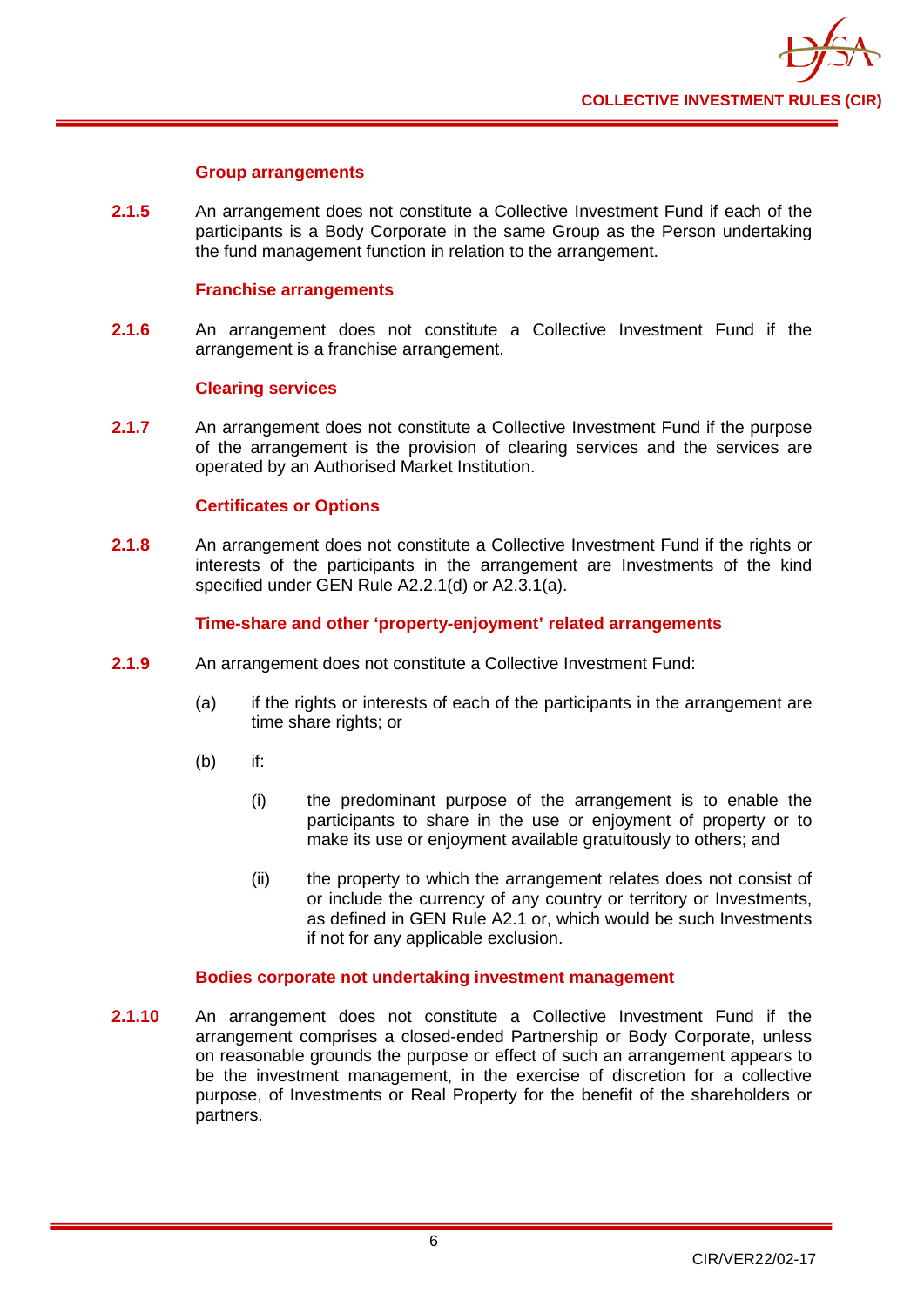

## **Debentures and Warrants of a single issuer**

- **2.1.11** (a) An arrangement does not constitute a Collective Investment Fund if the rights or interests of the participants in the arrangement are represented by a Debenture or Warrant:
	- (i) where the issuer of the Debenture or Warrant is a single issuer, and if that issuer is:
		- (A) a Body Corporate, it is neither an open-ended investment company nor a closed-ended company the intent or purpose of which is investment management as specified in Rule 2.1.10; or
		- (B) not a Body Corporate, the rights and interests of the Debenture or Warrant holder are guaranteed by the government of any country or territory; and
	- (ii) which, if it is a convertible Security, the underlying Securities to which the Debenture or Warrant holder is entitled are Shares or Debentures issued, or to be issued, by the same issuer as the issuer of the Debenture or Warrant or single other issuer.
	- (b) An arrangement that does not constitute a Collective Investment Fund by virtue of Rule 2.1.11(a) does not become a Fund merely because one of the participants in the arrangement is a person:
		- (i) whose ordinary business involves him engaging in an activity that is a Financial Services activity as defined in GEN chapter 2 or that would fall within an applicable exclusion from a Financial Services activity; and
		- (ii) whose rights or interests in the arrangement are, or include, rights or interests in a swap arrangement under which he facilitates the making of payments to participants whether in a particular amount or currency or at a particular time or rate of interest or all or any combination of those things in settlement of the rights and interests of the other participants in the arrangement.

## **Insurance**

**2.1.12** An arrangement does not constitute a Collective Investment Fund if it is a Contract of Insurance.

## **Profit Sharing Investment Accounts**

**2.1.13** An arrangement does not constitute a Collective Investment Fund if it is an account or portfolio which is a Profit Sharing Investment Account.

## **Discretionary Portfolio Accounts**

**2.1.14** An arrangement does not constitute a Collective Investment Fund if it is a portfolio or account managed under a Discretionary Portfolio Management Agreement.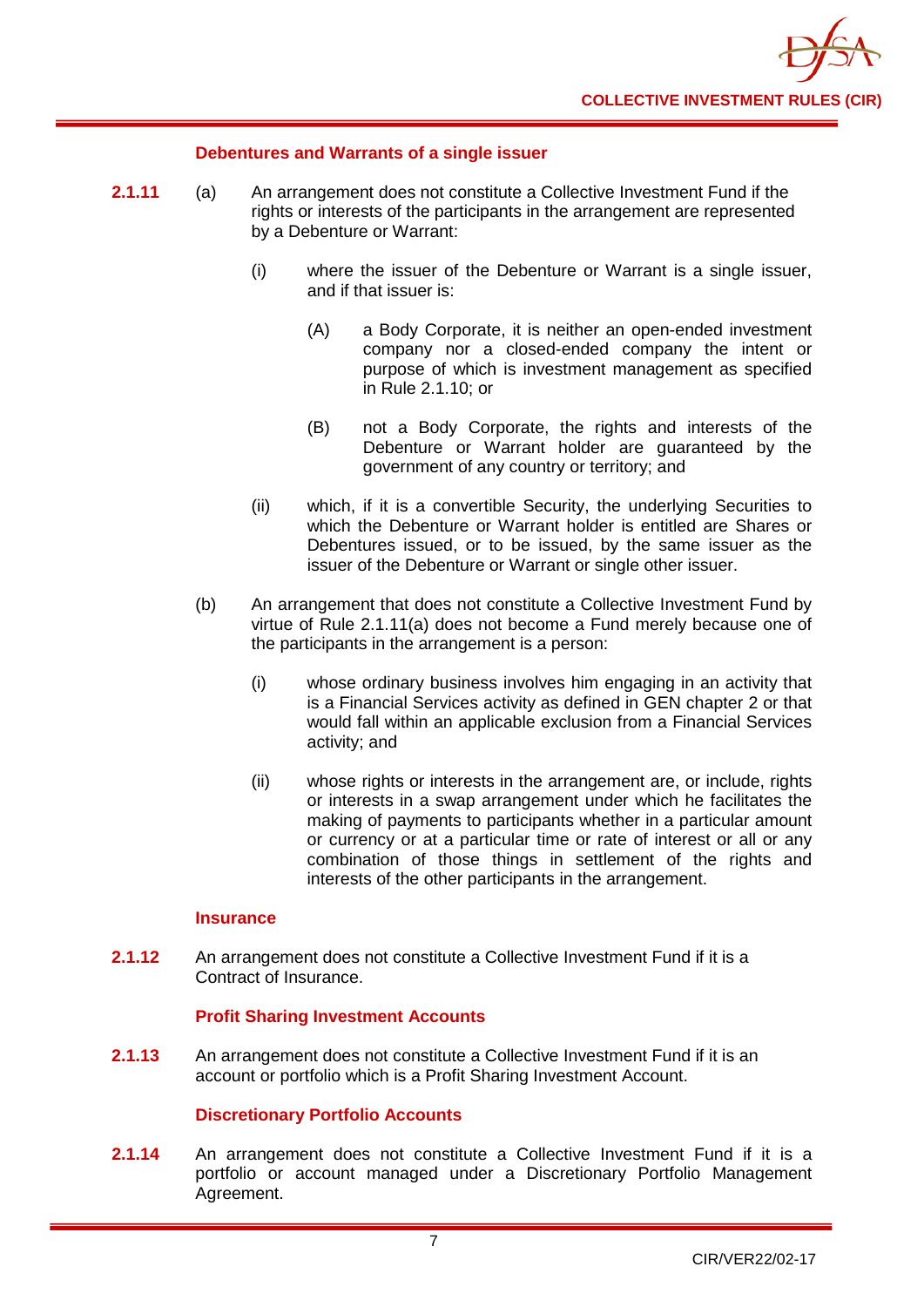

## **Close Relative accounts**

**2.1.15** An arrangement does not constitute a Collective Investment Fund if every participant in the arrangement is a Close Relative. For the purposes of this Rule, the defined term "Close Relative" includes grandchildren.

## **Sukuks**

- **2.1.16** An arrangement does not constitute a Collective Investment Fund if the rights or interests of the participants are evidenced by sukuk certificates where the holders of the certificates are entitled to rely on the credit worthiness of:
	- (a) the issuer of the sukuk certificates; or
	- (b) any other Person who has assumed obligations under the sukuk certificates,

for obtaining their rights and benefits arising under the certificates.

## **Employee reward schemes**

- **2.1.17** An arrangement does not constitute a Collective Investment Fund if the arrangement is for the purposes of enabling or facilitating the operation of an employee compensation or reward scheme where the arrangement:
	- (a) makes Securities available only to:
		- (i) an Employee or former Employee of the Issuer or of another member of the same Group as the Issuer; or
		- (ii) a Close Relative of any such Employee; and
	- (b) is operated by the Issuer or by a member of the same Group as the Issuer or by a trustee who, in pursuance of the arrangements, holds the Securities issued by the Issuer for the benefit of any eligible Persons referred to in Rule 2.1.17(a)(i) or (ii).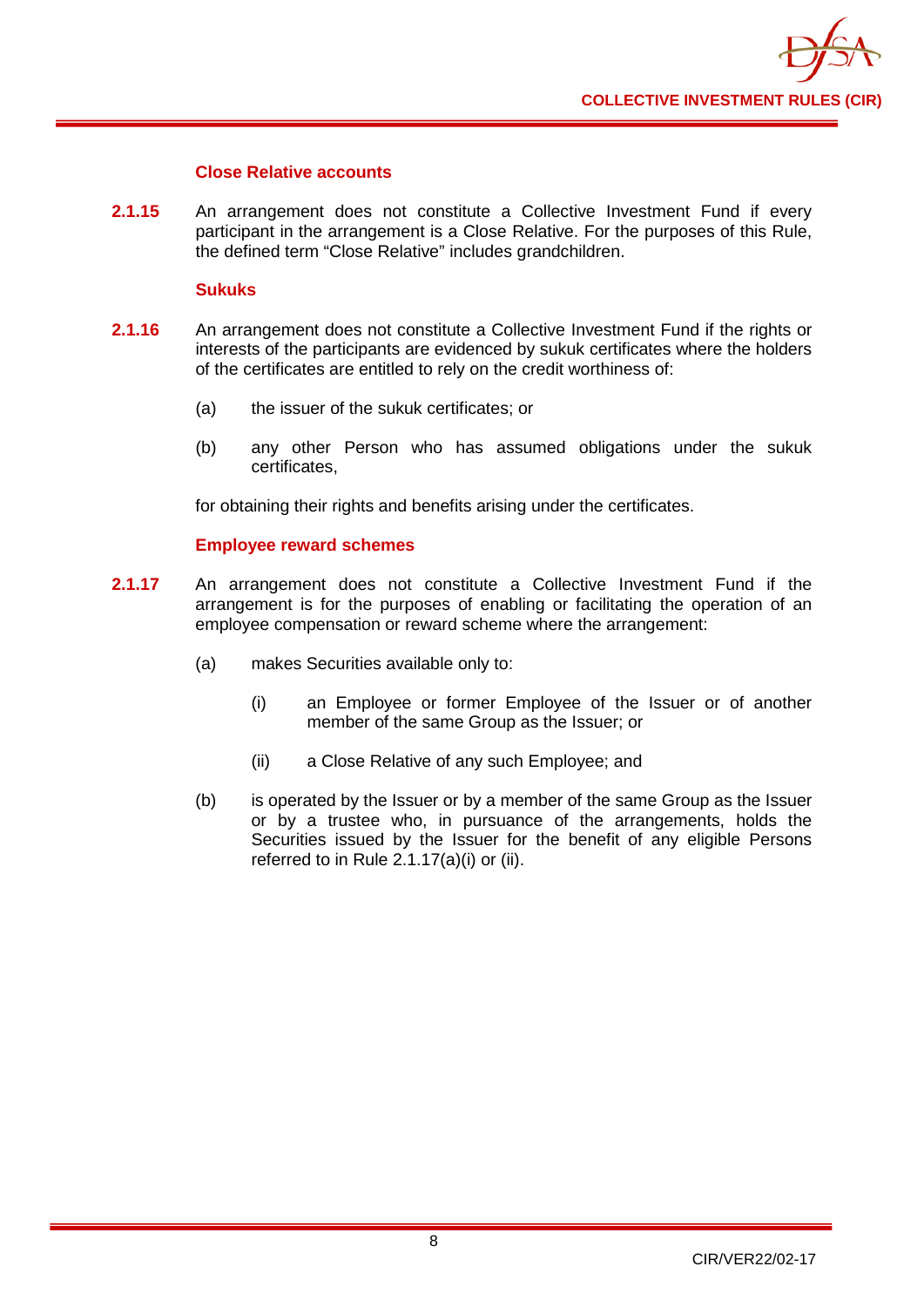

# <span id="page-13-0"></span>**3 SPECIALIST CLASSES OF FUNDS**

# <span id="page-13-1"></span>**3.1 Specialist Funds**

- **3.1.1** (1) Pursuant to Article 17 of the Law, a Domestic Fund that falls within one or more of the criteria specified in Rules 3.1.2 to 3.1.10 is hereby prescribed to be a Domestic Fund of that specialist class or classes.
	- (2) Pursuant to Article 18(1)(c) of the Law, a Foreign Fund that falls within one or more of the criteria specified in Rules 3.1.2 – 3.1.10 is hereby prescribed to be a Foreign Fund of that specialist class or classes for the purposes of:
		- (a) marketing of the Units of that Fund in or from the DIFC; or
		- (b) determining whether a Domestic Fund investing in such a Fund continues to meet any criteria or other requirements applicable to that Domestic Fund.

### **Guidance**

- 1. A Domestic Fund may attract more than one definition of a specialist class of Funds. For example, a Domestic Fund may be an Islamic Hedge Fund, Islamic Private Equity Fund or an Islamic REIT.
- 2. Article 50(1) of the Law contains the prohibition against the Offer of Units of Foreign Funds (i.e. marketing of Units of Foreign Funds) in or from the DIFC. Article 54(1) of the Law provides the limited circumstances in which an Authorised Firm may market Units of a Foreign Fund. Such marketing activities are also subject to additional requirements that are prescribed in this module – see chapter 15. An Authorised Firm marketing Units of a Foreign Fund should take reasonable steps to ensure that the Fund meets the applicable requirements including the relevant criteria for being a specialist class of Fund.

## **Islamic Fund**

**3.1.2** A Fund is an Islamic Fund if its entire operations are conducted, or held out as being conducted, in accordance with Shari'a.

## **Guidance**

IFR module contains the additional requirements that apply to a Domestic Fund by virtue of it being an Islamic Fund.

## **Fund of Funds**

**3.1.3** A Fund is a Fund of Funds if it restricts its investment activities to investing in Units or Debentures of only two or more other Funds.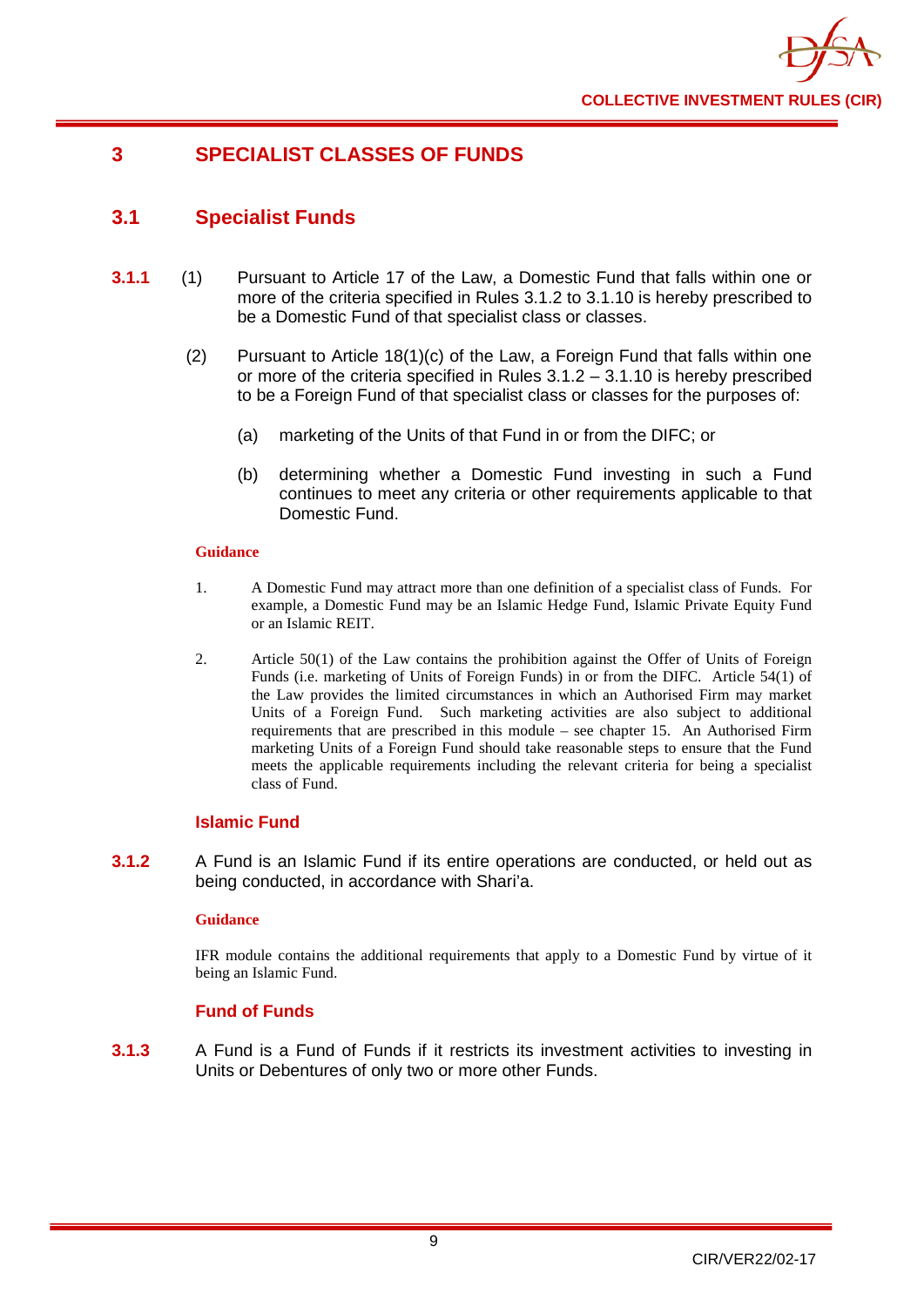A Fund of Funds does not cease to be a Fund of Funds merely because it holds some investments in cash or transferable securities to meet its on-going obligations such as for redemption purposes.

## **Feeder Fund**

**3.1.4** A Fund is a Feeder Fund if it is dedicated to investing in the Units or Debentures of a single other Fund (Master Fund).

#### **Guidance**

- 1. A Domestic Feeder Fund may have as its Master Fund a Foreign Fund.
- 2. A Sub-Fund of an Umbrella Fund is not a Feeder Fund.

## **Master Fund**

**3.1.5** A Fund is a Master Fund if it issues its Units or Debentures only to other Funds which are dedicated to investing in that Master Fund.

#### **Guidance**

A Domestic Master Fund may have Foreign Funds as its Feeder Funds.

## **Private Equity Fund**

- **3.1.6** A Fund is a Private Equity Fund if it;
	- (a) invests in unlisted companies, by means of Shares, convertible debt or other instruments carrying equity participation rights or reward; or
	- (b) participates in management buy-outs or buy-ins.

## **Property Fund**

**3.1.7** A Fund is a Property Fund if it is dedicated to investment in Real Property and in Securities issued by Bodies Corporate whose main activities are investing in, dealing in, developing or redeveloping Real Property.

## **Real Estate Investment Trust (REIT)**

**3.1.8** A Fund is a Real Estate Investment Trust (REIT) only if it meets the criteria in Rule 13.5.1(2).

## **Guidance**

REITs are a subset of Property Funds. A REIT can only be a Public Fund (see Rule 13.5.1). As REITs are a subset of Public Property Funds, they must comply with applicable Rules in section 13.4 for Property Funds as well as Rules in section 13.5 for REITs.

## **Hedge Fund**

**3.1.9** (1) A Fund is a Hedge Fund if it is a Fund which has some or all of the following characteristics: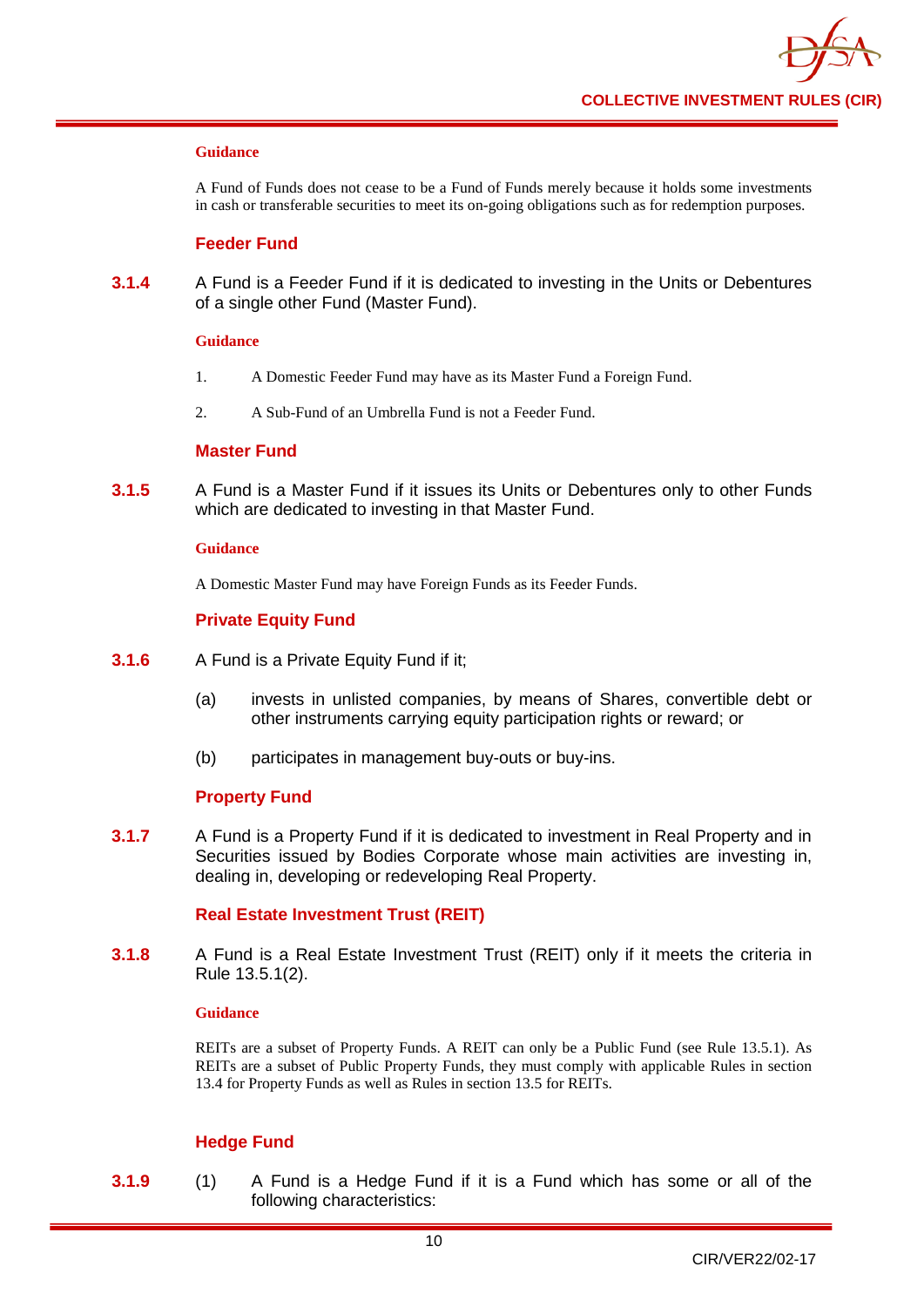

- (a) it has a broad mandate giving its Fund Manager flexibility to shift strategy;
- (b) it is aimed at achieving absolute returns rather than returns relative to the market;
- (c) it employs some or all of the following techniques:
	- (i) the pursuit of absolute returns or "alpha" rather than measuring their investment performance relative to the market;
	- (ii) the use of short selling;
	- (iii) the use of Derivatives for investment purposes;
	- (iv) the use of economic or debt leverage as well as leverage embedded in financial instruments such as Derivatives;
	- (v) the acquisition of distressed debt with a view to its realisation at a profit; or
	- (vi) the acquisition of "high yield" debt Securities.
- (2) A Fund is a Fund of Hedge Funds if it is dedicated to investing in a number of Hedge Funds or Sub-Funds of one or more Hedge Funds that meet the criteria in (1).

## **Umbrella Fund**

**3.1.10** A Fund is an Umbrella Fund if the contributions of the Unitholders in the Fund and the profits or income out of which payments are to be made to them are pooled separately in a number of Sub-Funds constituting separate parts of the Fund Property.

#### **Guidance**

- 1. An Umbrella Fund may be constituted as a Protected Cell Company.
- 2. Unitholders of an Umbrella Fund are entitled to exchange rights they have in one Sub-Fund for rights in another Sub-Fund of the same Umbrella Fund – see Article 11(2) of the Law.
- 3. A Sub-Fund of an Umbrella Fund is not a Feeder Fund or any other form of a discrete Fund.

## **Money Market Fund**

**3.1.11** A Fund is a Money Market Fund if the Fund's investment objectives are to preserve the capital of the Fund and provide daily liquidity, while achieving returns that are in line with money market rates.

#### **Guidance**

1. Money market rates are interest rates on instruments that are normally traded on the money market, such as treasury bills, certificates of deposit and commercial paper.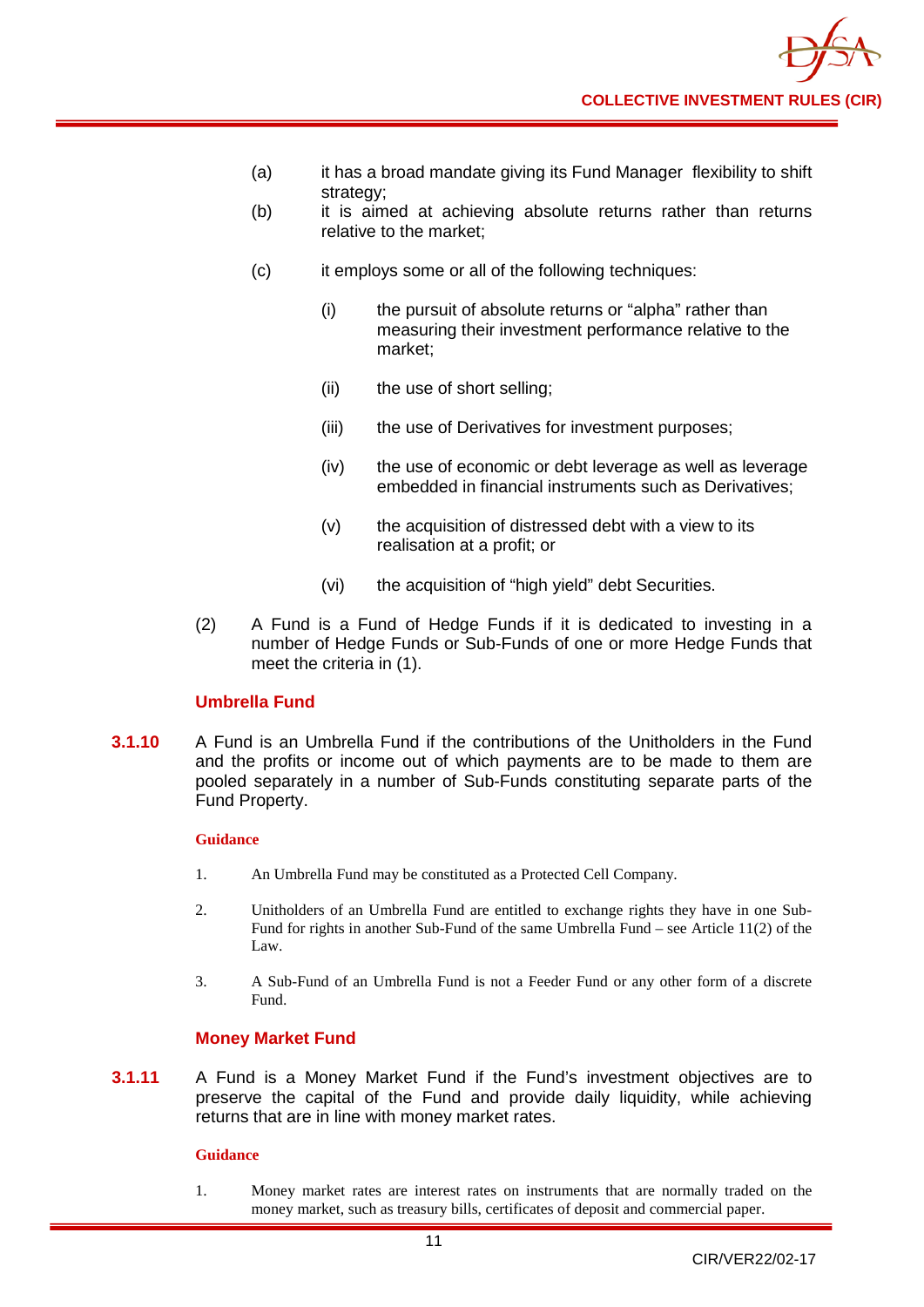

- 2. A Fund may fall within the definition of a Money Market Fund even if it:
	- (a) is not described or marketed as such a Fund; or
	- (b) has objectives additional to those specified in the definition, provided that they are not inconsistent with the investment objectives in the definition.
- 3. Money market funds in other jurisdictions are structured as either variable net asset value Funds (VNAV Funds) or stable net asset value Funds (SNAV Funds). A VNAV Fund values its assets on a mark to market basis, allowing for changes in the value of Units. A SNAV Fund aims to maintain an unchanged face value (e.g. \$1 per Unit).
- 4. The combined practical effect of the valuation requirements in Rule 8.4.1 and the requirements for pricing of Units in Rule 8.5.1 prevents a Money Market Fund being established as a SNAV Fund in the DIFC. The DFSA would generally not waive those requirements to allow such a Fund to be established due to the additional systemic risks and risks to investors that a SNAV Fund can present.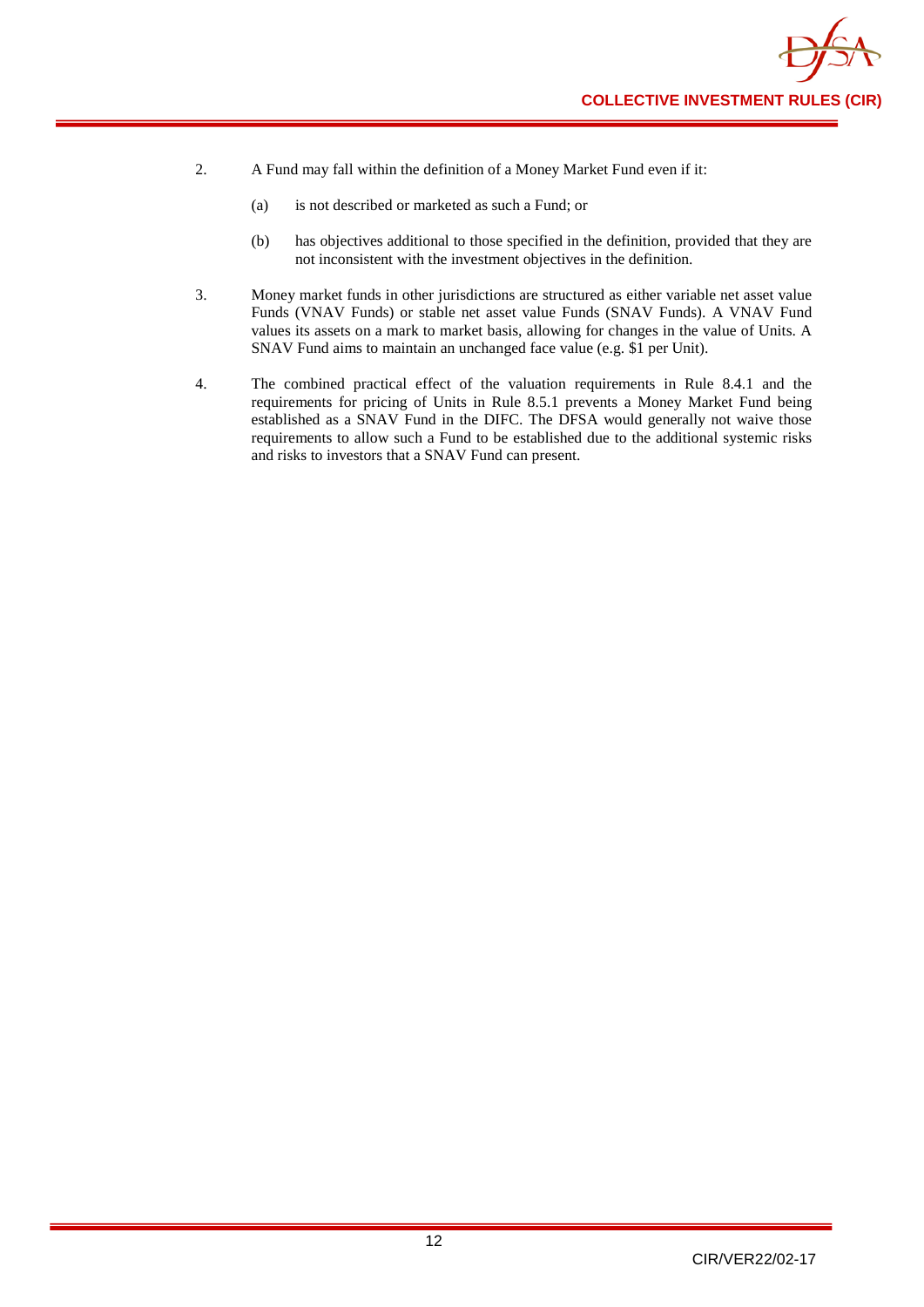

# <span id="page-17-0"></span>**4. EXCLUDED OFFERS**

# <span id="page-17-1"></span>**4.1 Excluded transactions and offers**

- **4.1.1** Pursuant to Article 50(2) of the Law, the activities specified in Rules 4.1.2, 4.1.3 and 4.1.4 are hereby prescribed as not constituting an Offer for the purposes of the Law and the Rules.
- **4.1.2** A Person does not make an Offer of a Unit by offering to sell or transfer a Unit that is owned by that Person if the offer to sell or transfer:
	- (a) is capable of acceptance only by the Person to whom that offer is made; and
	- (b) is not made by way of a financial promotion as defined in Article 19(3) of the Law.

### **Guidance**

While a Person who makes personal offers of the kind referred to in Rule 4.1.2 does not attract the Prospectus disclosure obligations in Part 7 of the CIR module, if that Person frequently sells Units held by him, he would be likely to be 'Dealing in Investments as Principal'. As a result, such a Person would need to be licensed. Similarly, a Person who obtains Units for the purposes of secondary sales would be likely to be regarded as making those sales "by way of business" and would thus trigger the need to be licensed.

- **4.1.3** (1) A Person does not make an Offer of a Unit if that Person is an Authorised Firm and it undertakes a Transaction in relation to a Unit of a Fund if the Transaction is:
	- (a) an Execution-Only Transaction undertaken for or on behalf of a Client;
	- (b) a trade executed for or on behalf of a Client in accordance with a Discretionary Portfolio Management Agreement entered into with that Client; or
	- (c) effected with the Fund Manager of a Fund for the purposes of redeeming a Unit of that Fund for or on behalf of a Client.
- **4.1.4** A Person does not make an Offer of a Unit if that Person is an Authorised Firm and the Offer is made only to, or directed only at, a Market Counterparty.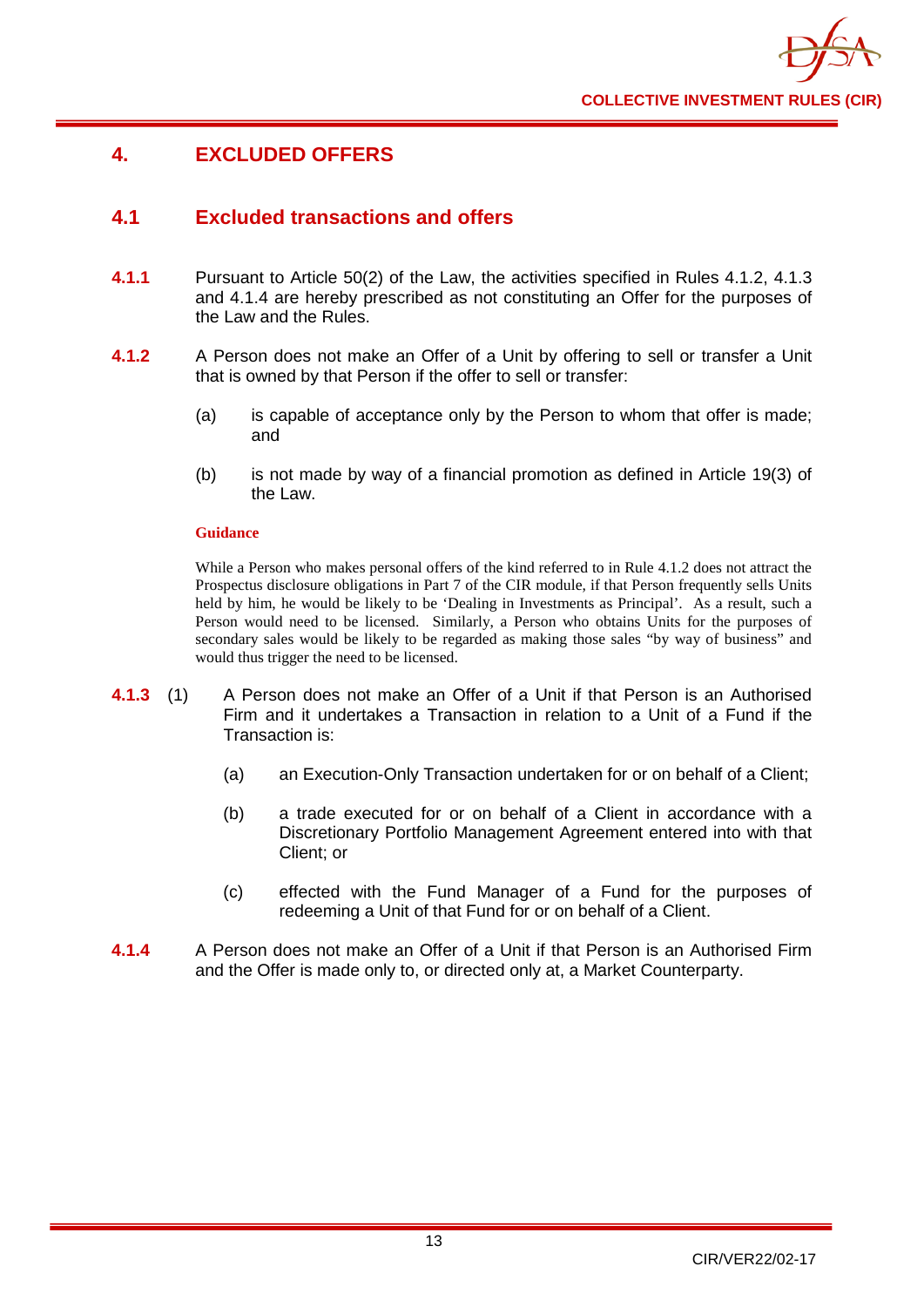

# <span id="page-18-0"></span>**PART 3: FUND FUNCTIONARIES**

# <span id="page-18-1"></span>**5 FUND ADMINISTRATORS**

## <span id="page-18-2"></span>**5.1 General**

## **Application**

- **5.1.1** (1) Subject to (2), this chapter applies to an Authorised Firm which is appointed as a Fund Administrator to either a Domestic or a Foreign Fund.
	- (2) This chapter does not apply to a Fund Manager or Trustee to the extent that it carries on an activity of Providing Fund Administration within the Financial Services of Managing a Fund or of Acting as the Trustee of a Fund.

## **Compliance with the AML Rules**

**5.1.2** The AML module applies to the activities of a Fund Administrator in Providing Fund Administration for a Domestic Fund or Foreign Fund as if each reference in AML to a "customer" is a reference to a "Unitholder" or "prospective Unitholder" as appropriate to the context.

## **Client Money and Assets**

- **5.1.3** A Fund Administrator, in Providing Fund Administration for a Domestic Fund or Foreign Fund, must not hold or control monies or assets belonging to third parties in connection with such administration except in the following circumstances:
	- (a) holding cheques to the order of a Fund's bank account, provided such cheques are securely held for a maximum of three business days prior to being deposited into the relevant Fund's bank account or returned to the drawer of the cheque; or
	- (b) where a mandate over a Fund's or other third party's bank account is granted to a Fund Administrator and the mandate has been agreed in writing with the bank concerned, and transfers out of the relevant bank account may be made only in circumstances where the mandate restricts instructions to make such payments to being made solely in accordance with the payment of invoiced fees and expenses, made in accordance with the relevant Fund's Constitution and Prospectus and are not remitted to the account of the Fund Administrator except by express instructions of the Fund Manager.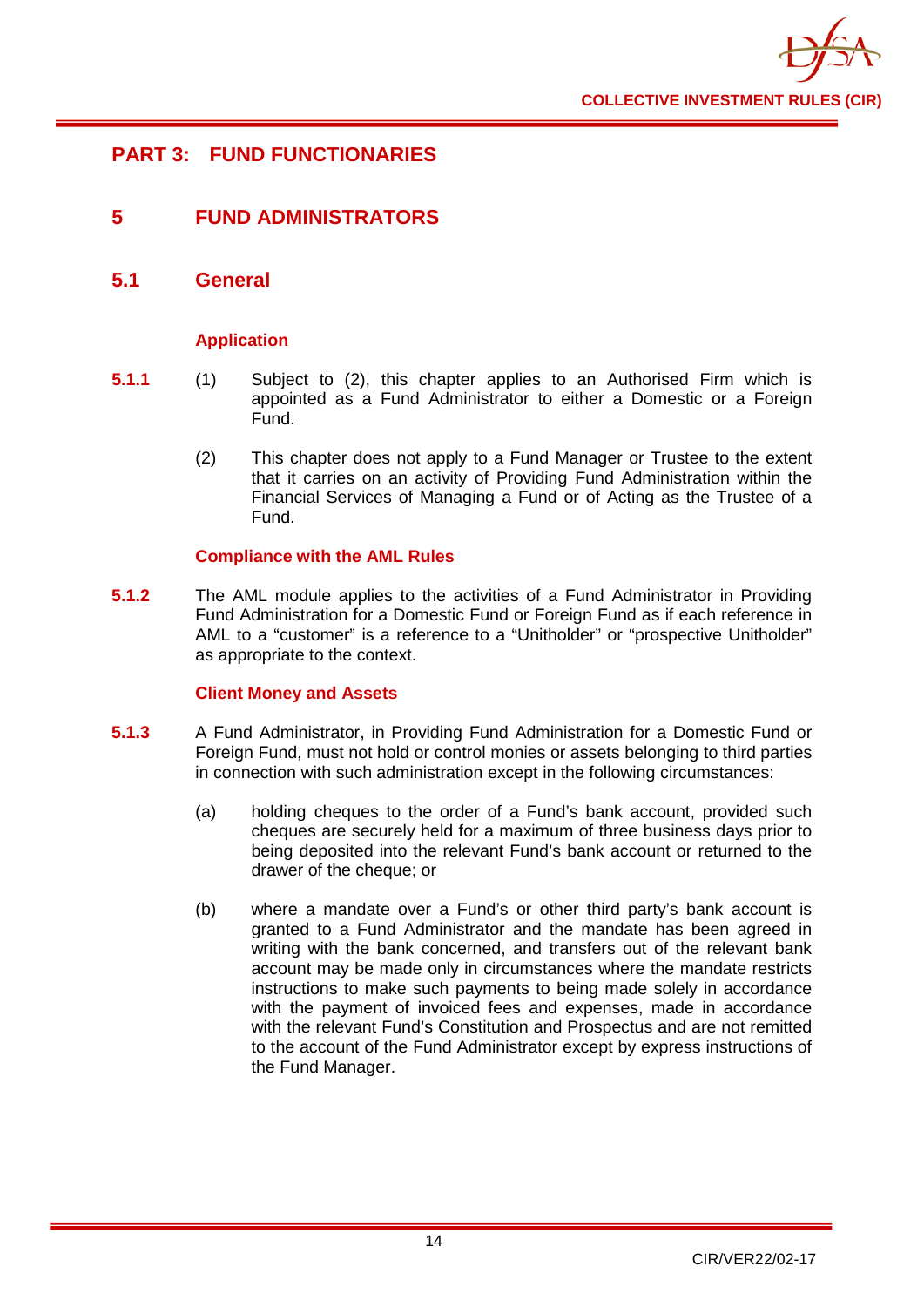## **Delegation and service level agreements**

- **5.1.4** (1) A Fund Administrator of a Domestic Fund for which it is Providing Fund Administration must have a Delegation Agreement that meets the requirements in App1 with the Fund Manager or Trustee of the Fund.
	- (2) Paragraph (1) does not apply to a Fund Administrator of a Qualified Investor Fund.

### **Guidance**

Section 8.12 of this module governs the delegation of activities by a Fund Manager or where appointed the Trustee.

- **5.1.5** (1) A Fund Administrator of a Foreign Fund for which it is Providing Fund Administration must have a service level agreement with the fund manager of that Foreign Fund setting out the functions and service standards that will be applied to the provision of such administration.
	- (2) The agreement in (1) must ensure that the Fund Administrator cannot in turn delegate the activities and functions delegated to it by the fund manager of the Foreign Fund unless the sub-delegate has been approved by that fund manager.
	- (3) The agreement in (1) must also require the Fund Administrator to retain any relevant work or records relating to the delegated activities and functions where the contract is terminated either by the fund manager or the Fund Administrator.

## **Guidance**

The DFSA would expect any agreement required under Rule 5.1.5 to include as a minimum the following provisions:

- a. unambiguous descriptions and definitions of the activities and functions to be provided by the Fund Administrator and the duties to be performed by both parties;
- b. an agreed standard in respect of resources and services supported as necessary by performance measures in accordance with the applicable legislation;
- c. the requirement for regular detailed reporting to a specified frequency from the Fund Administrator in respect of its duties and activities;
- d. provisions relating to the reporting of relevant events such as technological changes or error reporting and, in particular, any event which undermines the ability of the Fund Administrator to fulfil its duties;
- e. the requirement for an annual review (at a minimum) of the performance of the functions by the Fund Administrator; and
- f. provisions relating to records and adequate access by the fund manager, the Fund's auditor or any other Persons providing control or risk management functions for the Fund, as required by the fund manager or applicable laws to that Fund.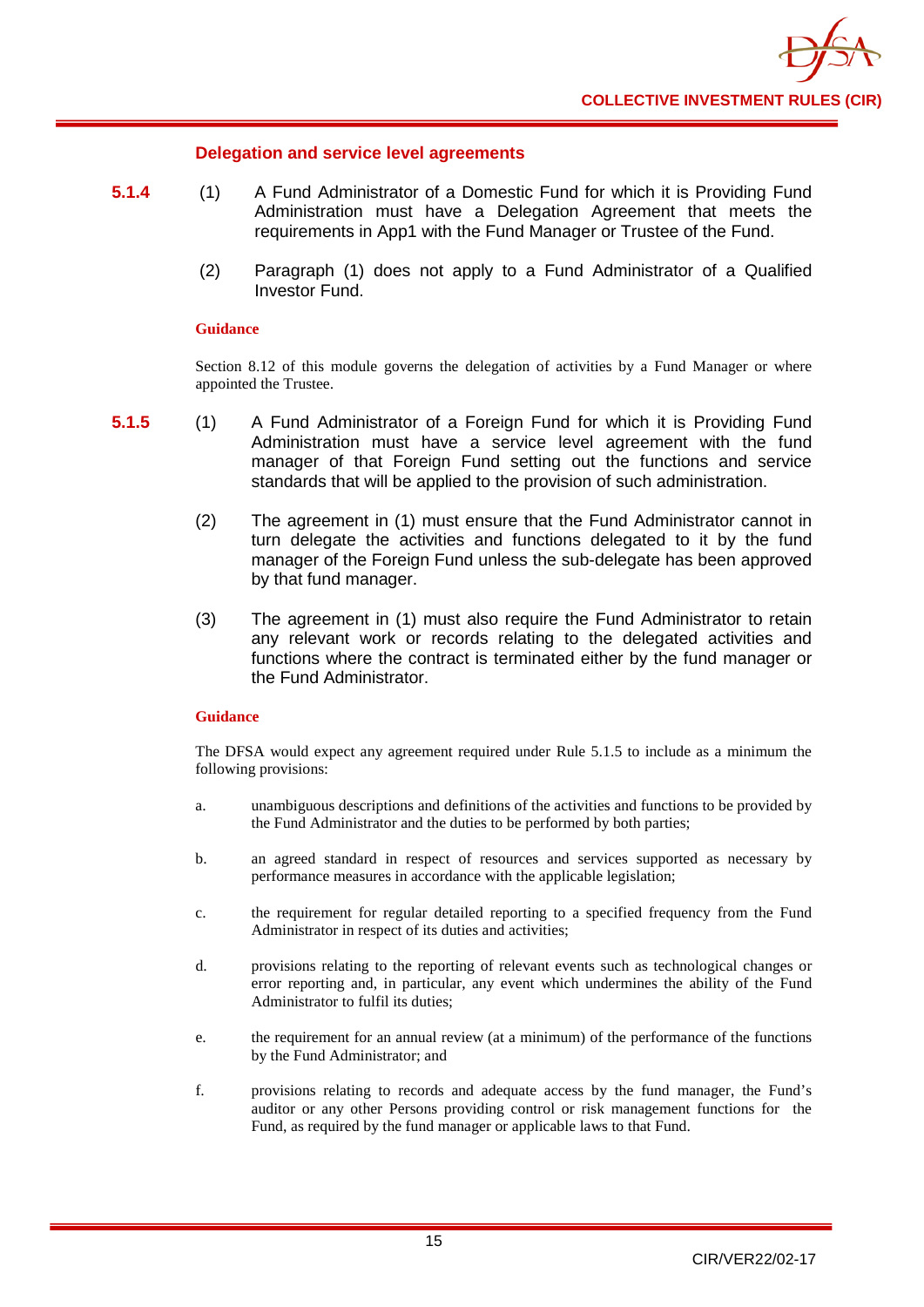

## **Record keeping**

- **5.1.6** A Fund Administrator must maintain records which are sufficient to show and explain transactions in relation to each of the specific activities and functions which are being provided to each Fund, in respect of Unitholders or potential Unitholders of the Fund as appropriate.
- **5.1.7** The records required under Rule 5.1.6 must be:
	- (a) capable of demonstrating to the Governing Body of the relevant Fund that any accounts prepared comply with the applicable requirements in this module or any other applicable legislation;
	- (b) retained by the Fund Administrator for at least 6 years from the date to which they relate;
	- (c) at all reasonable times, open to inspection by the DFSA, the Fund's Auditor and any Person providing oversight functions for the relevant Fund; and
	- (d) if requested by the DFSA, capable of reproduction within a reasonable period not exceeding 3 days, in hard copy and in English.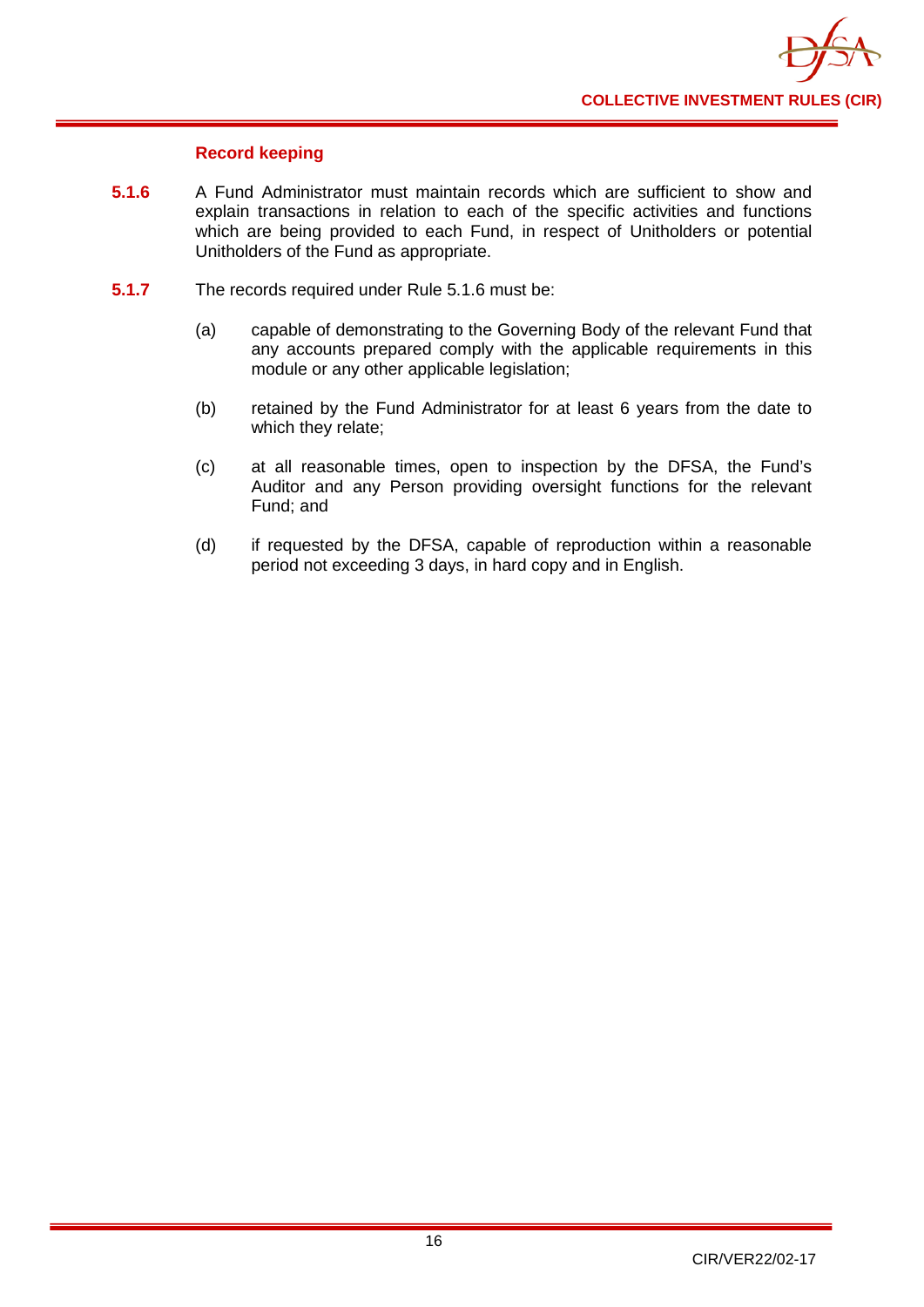

## <span id="page-21-0"></span>**6 EXTERNAL FUND MANAGERS AND EXTERNAL FUNDS**

## **Guidance**

This chapter sets out the detailed requirements that apply to External Fund Managers and External Funds. Article 20(5) of the Law contains the criteria to be classified as an External Fund Manager and Article 14(1) of the Law contains the criteria for an External Fund.

# <span id="page-21-1"></span>**6.1 Requirements for External Fund Managers**

## **Application**

**6.1.1** This section applies to an External Fund Manager.

## **Subjecting to the DIFC jurisdiction**

- **6.1.2** An External Fund Manager must:
	- (a) be subject to regulation by a Financial Services Regulator in a Recognised Jurisdiction or a jurisdiction otherwise acceptable to the DFSA with respect to its activity of managing Fund; and
	- (b) subject itself to the DIFC laws and the jurisdiction of the DIFC Courts so far as they apply to its activities relating to the Domestic Fund, and, for that purpose, sign the appropriate declaration contained in AFN.

## **Appointment of Fund Administrator/Trustee**

- **6.1.3** (1) An External Fund Manager must:
	- (a) appoint to the Fund a Fund Administrator or a Trustee licensed by the DFSA (hereafter referred to as the "Appointed Fund Administrator" or "Appointed Trustee") before any Units in that Fund are Offered to any Person;
	- (b) nominate, and require, the Appointed Fund Administrator or Appointed Trustee, as the case may be, to be its agent in relation to its dealings with the DFSA and Unitholders and prospective Unitholders of the Fund; and
	- (c) require the Appointed Fund Administrator or Appointed Trustee to, and for this purpose grant to that Person such powers as are necessary to, facilitate:
		- (i) if it is an open-ended Fund, the issue, resale and redemption of the Units of the Fund and the publication of the price at which such issue, resale or redemption will occur as provided under the Law and the Rules;
		- (ii) the sending to Unitholders of the Fund all the reports required under the Law and the Rules;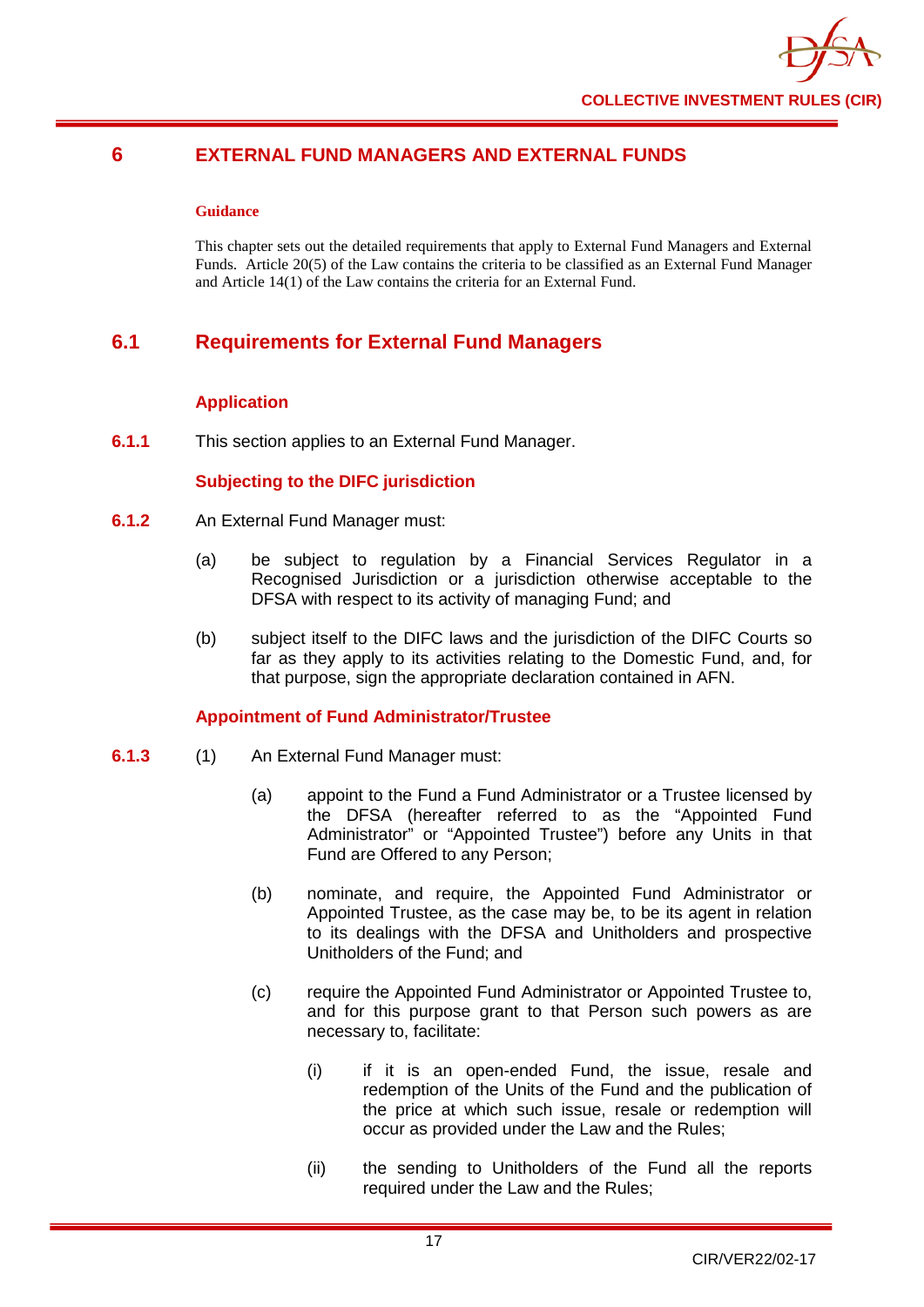- (iii) access to the Constitution and most recent Prospectus of the Fund to Unitholders and prospective Unitholders;
- (iv) access to the Unitholder register; and
- (v) access to the books and records relating to the Fund as required by the DFSA and any person providing the oversight functions of the Fund,

in or from a place of business in the DIFC.

- (2) If the Fund is structured as an Investment Trust, the Fund Manager may appoint the Trustee as its Appointed Trustee for the purposes of (1).
- (3) An External Fund Manager must continue to meet the criteria in Article 20(5) of the Law.

### **Guidance**

In addition to the requirements in this chapter which apply to the Appointed Fund Administrator or Appointed Trustee, Persons who are appointed to Funds as Fund Administrators or Trustees have other obligations (see for example chapter 5.1).

# <span id="page-22-0"></span>**6.2 Requirements for External Funds**

#### **Guidance**

Article 14(1) of the Law provides that a Fund is an External Fund if that Fund:

- a. is established in a jurisdiction other than the DIFC; and
- b. is managed by a Fund Manager which is an Authorised Firm.

## **Application**

- **6.2.1** This section applies to the Fund Manager of an External Fund.
- **6.2.2** The Fund Manager of an External Fund must:
	- (a) have systems and controls which are adequate to ensure compliance with the requirements that apply to the External Fund in the jurisdiction in which it is established or domiciled; and
	- (b) inform the DFSA of the jurisdiction in which the Fund is or is to be established or domiciled and the nature of regulatory requirements applicable to the Fund in the host jurisdiction.

## **Guidance**

1. A Fund Manager of an External Fund is generally not subject to the requirements that otherwise apply to other Domestic Funds (see Article 14(2) of the Law). However, some limited requirements apply to External Funds. See for example the disclosure required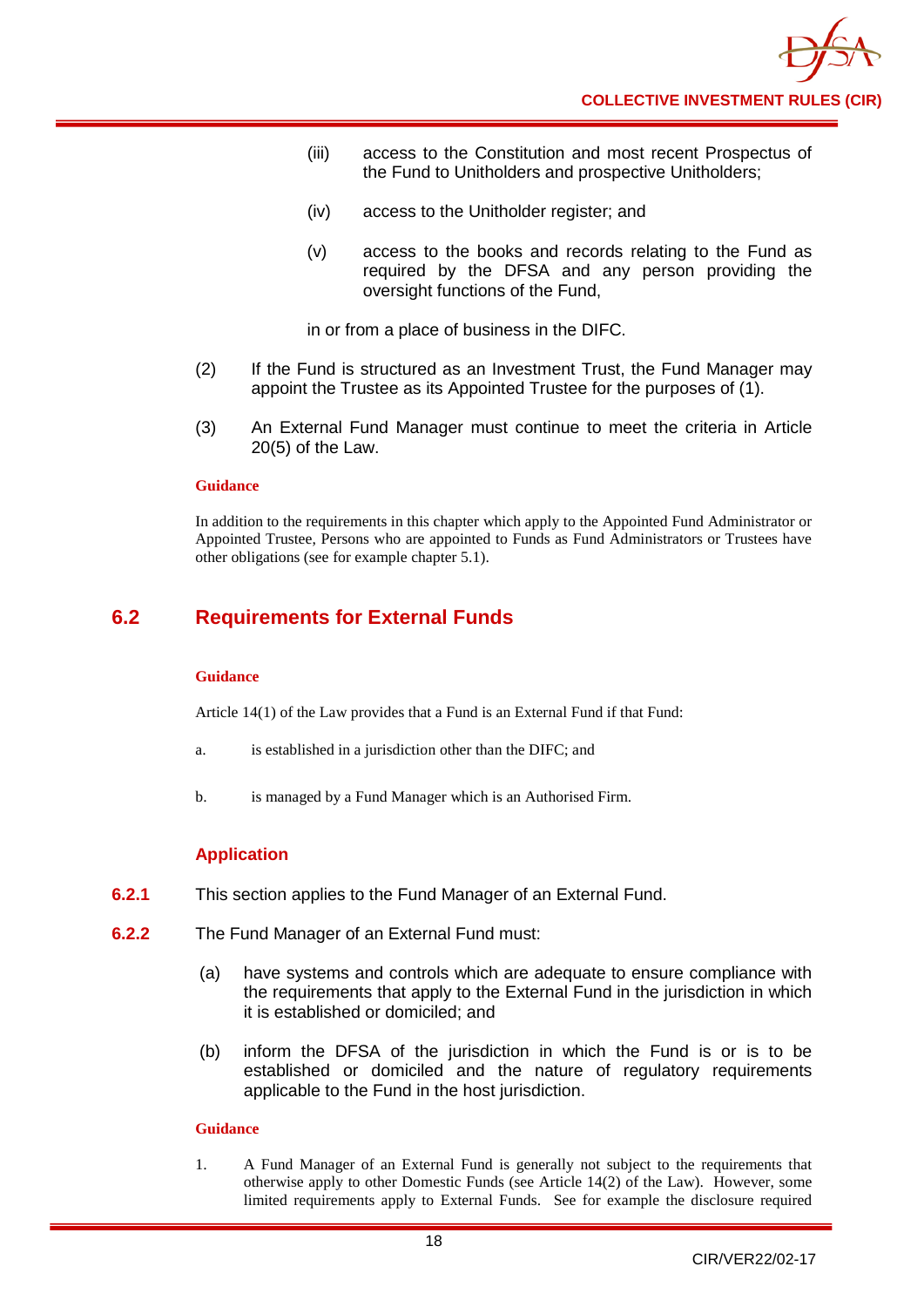

under Rules 14.2.4 – 14.2.7. Should such a requirement conflict with any requirements that apply to an External Fund in the jurisdiction in which the Fund is domiciled, the Fund Manager may apply to the DFSA for appropriate waivers or modifications of the DFSA requirements.

- 2. The DFSA may, upon receipt of the information referred to in Rule 6.2.2(b), assess the desirability of establishing an External Fund in the particular jurisdiction chosen by the Fund Manager. Relevant considerations include:
	- a. the Fund Manager's need to establish the Fund in the particular jurisdiction for reasons such as the physical location of the Fund assets or investor preference;
	- b. any regulatory risks arising from establishing the External Fund in the relevant jurisdiction, particularly if the Fund is to be open to retail investors; and
	- c. whether the relevant jurisdiction complies with the FATF or other relevant international standards or requirements.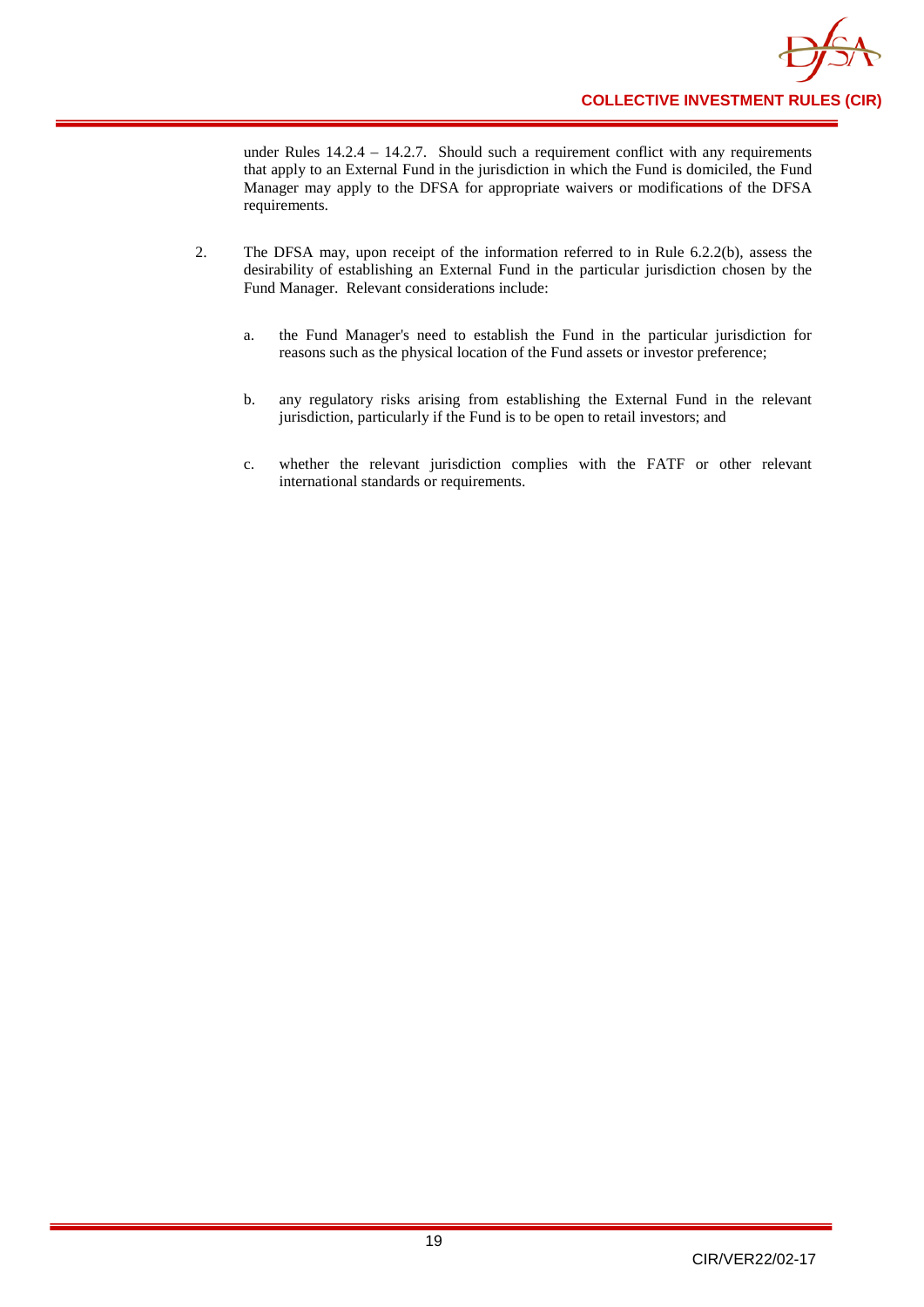

# <span id="page-24-0"></span>**PART 4: CORE RULES RELATING TO ESTABLISHMENT AND MANAGEMENT OF DOMESTIC FUNDS**

<span id="page-24-1"></span>**7 CONSTITUTION**

# <span id="page-24-2"></span>**7.1 Application**

- **7.1.1** (1) This chapter applies to a Fund Manager, and where appointed a Trustee, of a Domestic Fund.
	- (2) Only this Rule and Rules  $7.1.2(1)(b)$ ,  $7.1.2(2)$  and  $7.1.4$  apply to a Fund Manager and, where appointed, a Trustee, of a Qualified Investor Fund.

## **Instrument constituting the Fund**

- **7.1.2** (1) The Fund Manager and, in the case of an Investment Trust, both the Fund Manager and the Trustee of a Fund, must ensure that the written Constitution which every Fund is required to have pursuant to Article 27(1) of the Law:
	- (a) contains the statements and disclosures prescribed in the table in App5 as are applicable to the Fund; and
	- (b) does not contain any provision that is prejudicial to the interests of the Unitholders generally or to the Unitholders of any class of Units.
	- (2) The Fund Manager and, in the case of an Investment Trust, both the Fund Manager and the Trustee, are responsible for maintaining the Constitution and for making necessary alterations to it in accordance with the applicable legislation.
- **7.1.3** (1) A Fund Manager may issue and in the case of an Investment Trust, may instruct the Trustee to issue such classes of Units as are set out in the Constitution, provided the rights of any class are not unfairly prejudicial to the interests of the Unitholders of any other class of Units in that Fund.
	- (2) Units whose issue may be limited can be issued by a Fund Manager if permitted by the Constitution and if in accordance with the conditions set out in the Prospectus, provided that such issue will not materially prejudice any existing Unitholders in the Fund.
	- (3) In the case of an Investment Trust, the Trustee must take reasonable measures to ensure, before carrying out the Fund Manager's instructions, that those instructions comply with the requirements in (1) and (2).

## **Name of the Fund**

**7.1.4** The Fund Manager, and if appointed the Trustee, of a Fund must ensure that the name of the Fund or any Sub-Fund or class of Units in the Fund or Sub-Fund, is not undesirable, misleading or in conflict with the name of another Fund or another Sub-Fund or class of Units in the Fund or Sub-Fund.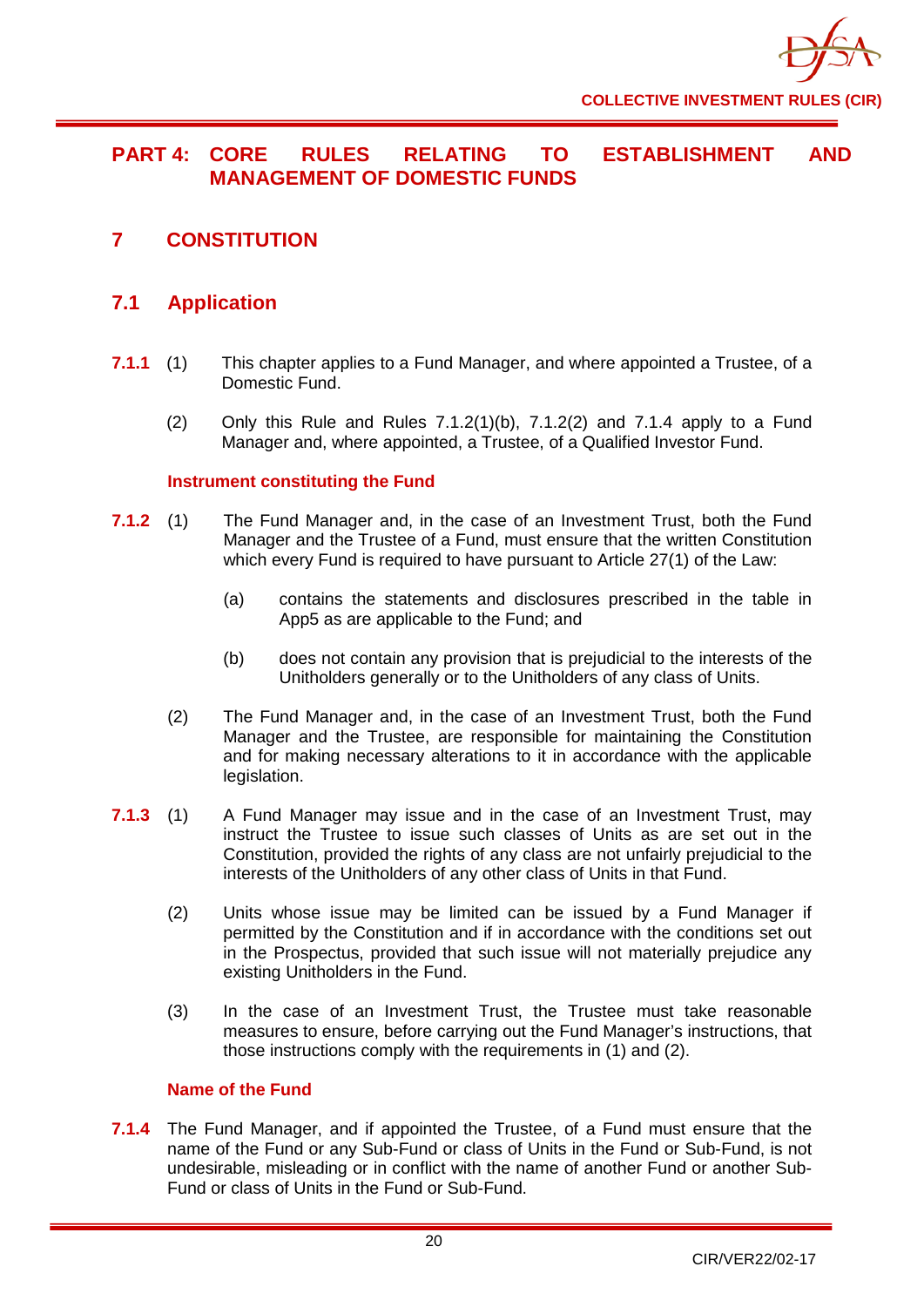- 1. Article 27(4) of the Law and this Rule give the DFSA the power to make a direction if a name of a Fund, Sub-Fund or class of Units in a Fund is undesirable, misleading or conflicts with a name used by another Fund, Sub-Fund or class of Units of a Fund.
- 2. In determining whether to make a direction under these powers, the matters that the DFSA may take into account include whether the name of the Fund, Sub-Fund or class of Units as the case may be:
	- a. implies that the Fund, Sub-Fund or class of Units has merits which are not, or might not be, justified;
	- b. is inconsistent with the Fund's investment objectives or policy;
	- c. might mislead Unitholders or prospective Unitholders into thinking that a Person other than the Fund Manager is responsible for the Fund, Sub-Fund or class of Units of the Fund;
	- d. is substantially similar to the name of another Collective Investment Fund in the DIFC or elsewhere;
	- e. implies that it is a specialist class of Fund or Sub-Fund, where the relevant requirements relating to that class of specialist Fund are not met; or
	- f. is in the opinion of the DFSA likely to offend the public.
- **7.1.5** Before using as part of or in connection with the name of a Fund, Sub-Fund or class of Units in a Fund the words "guaranteed", "protected" or any other words with a similar meaning implying a degree of security in relation to the capital or income, the Fund Manager must demonstrate to the satisfaction of the DFSA that:
	- (a) the guarantor has the authority and resources to honour the terms of the guarantee; and
	- (b) all the terms of the guarantee and the credentials of the guarantor are clearly set out in detail in the Prospectus and that any exclusions such as force majeure are highlighted.

#### **Guidance**

In considering whether to permit a Fund Manager to use the words "guaranteed" or "protected" as part of or in connection with the name of a Fund, Sub-Fund or class of Units in a Fund, the DFSA will also take into account whether the degree of security implied by the name fairly reflects the nature of the arrangements for providing that security.

## **Alterations to the Constitution of a Fund**

#### **Guidance**

Articles 35 and 36 of the Law govern the process of making alterations to a Constitution.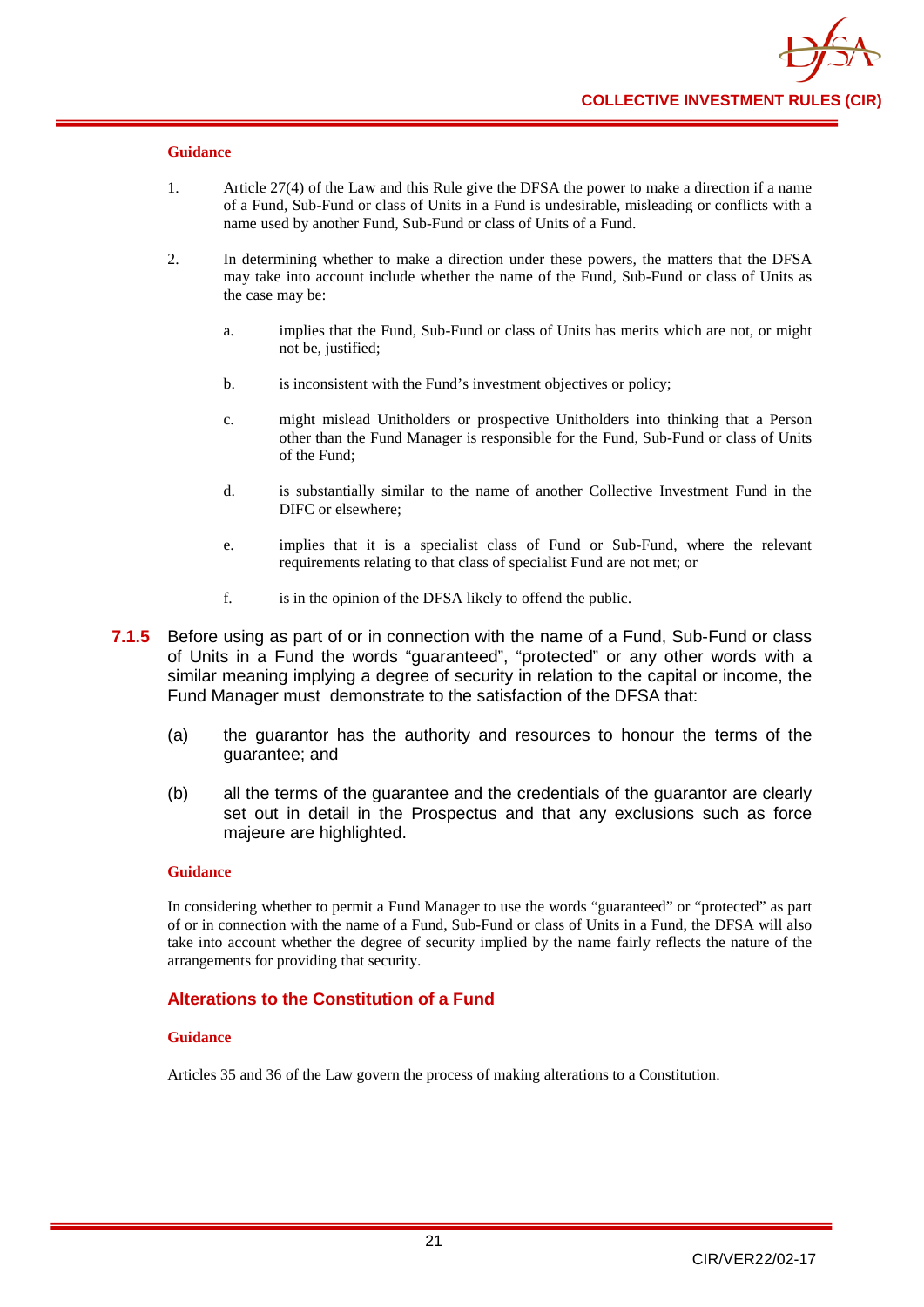# <span id="page-26-0"></span>**8 MANAGEMENT AND OPERATION OF A FUND**

#### **Guidance**

While most of the provisions in this chapter are of general application to all Domestic Funds, in a few instances, some provisions which are specific to a certain type of Domestic Fund, for example a Public Fund, are retained in this Part. We have, instead of removing such provisions to Part 5 which contains provisions applicable to specific types of Domestic Funds, retained them in this Part because those requirements are integral to the main provisions applying to all Domestic Funds and therefore need to be read together.

# <span id="page-26-1"></span>**8.1 General management Duties**

## **Application**

- **8.1.1** (1) This chapter applies to a Fund Manager, and if appointed the Trustee, of a Domestic Fund, except as provided in (3) or where otherwise provided in this chapter.
	- (2) This chapter also applies, where expressly provided, to a Fund Administrator or Eligible Custodian of a Domestic Fund.
	- (3) Only this Rule and Rules 8.4.1(1)(a) and 8.10.1 in this chapter apply to, or in relation to, a Qualified Investor Fund.

#### **Guidance**

- 1. Article 22 of the Law requires the Fund Manager of a Domestic Fund to manage the Fund in accordance with the Fund's Constitution and its most recent Prospectus and to perform the functions conferred on it by the Constitution and the Law. In doing so, the Fund Manager is required under that Article to comply with any conditions or restrictions on its Licence as well as any limitations or requirements imposed by or under the Law or Rules.
- 2. Article 38 of the Law requires the Fund Manager to establish and maintain systems and controls including but not limited to financial and risk controls to ensure sound management of the Fund in accordance with the Fund's Constitution and its most recent Prospectus, taking due account of the nature, scale and complexity of the Fund's investments and operations.
- 3. The requirements in this chapter apply to External Fund Managers in the same manner as they apply to Fund Managers of Domestic Funds, unless otherwise provided. External Fund Managers and External Funds attract additional requirements, which are set out in chapter 6.
- 4. This chapter sets out more detailed obligations of the Fund Manager, and where appointed the Trustee, of a Domestic Fund with regard to:
	- a. Duties relating to Fund Property;
	- b. Conflicts of interests;
	- c. Valuation of Fund;
	- d. Determination of single price;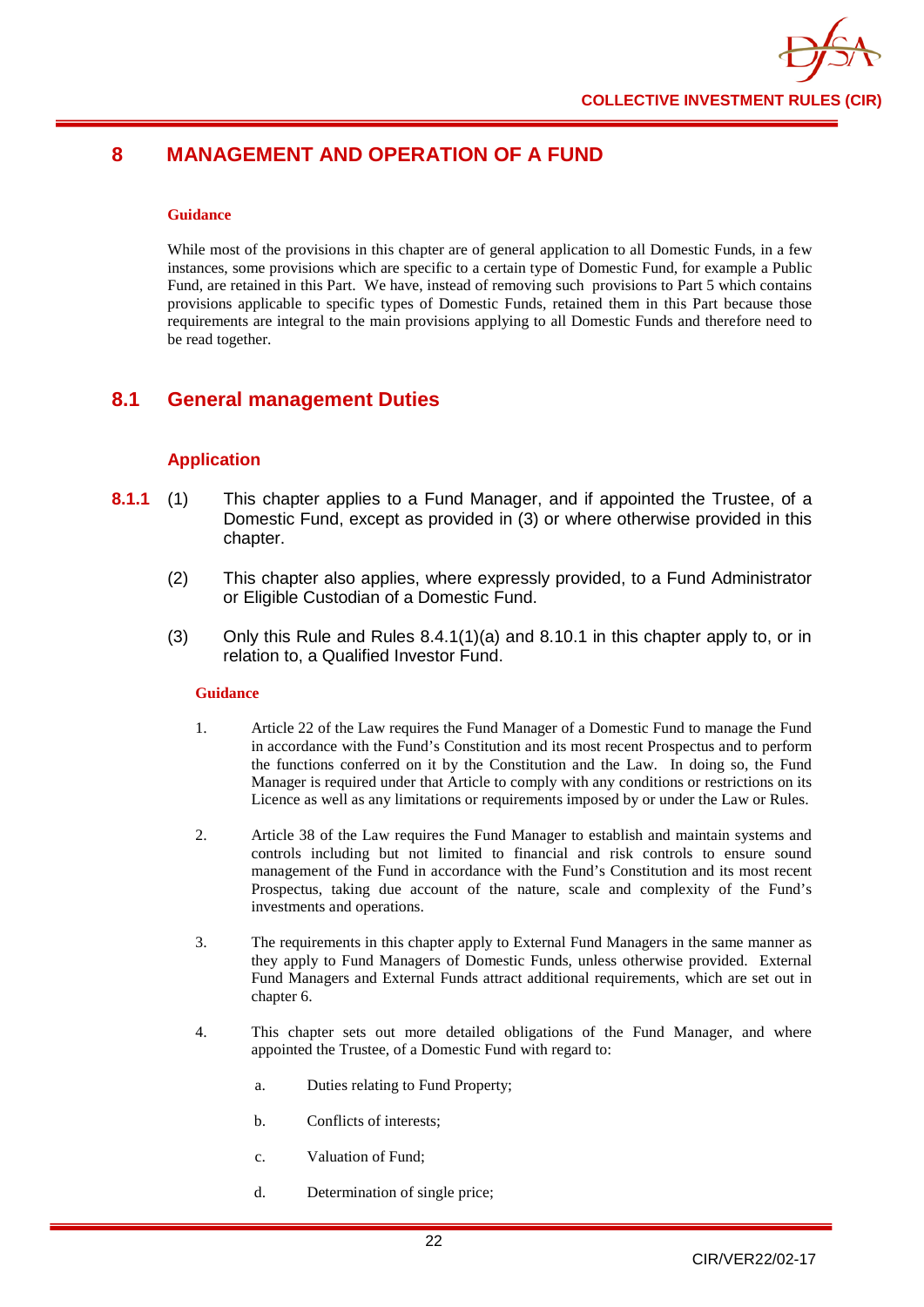

- e. Issue and redemption of Units;
- f. Unitholder register;
- g. Meetings of Governing Body and Unitholders;
- h. Approvals and notifications;
- i. Maintenance of records;
- j. Capital;
- k. Delegations and outsourcing; and
- l. Charges and expenses.

# <span id="page-27-0"></span>**8.2 Duties in relation to Fund Property**

## **Fund Manager**

- **8.2.1** (1) A Fund Manager must make decisions as to the constituents of the Fund Property that are in accordance with the Constitution of the Fund and investment objectives and policy stated in the Prospectus.
	- (2) A Fund Manager must take all steps and execute all documents to ensure that transactions relating to the Fund Property are properly entered into for the account of the relevant Fund or Sub-Fund.
	- (3) A Fund Manager of an Investment Trust must ensure that instructions it gives to the Trustee in relation to the Fund Property are in accordance with the agreement creating the Investment Trust, the Fund's Constitution, and the Prospectus.
- **8.2.2** (1) In the case of an Investment Company or an Investment Partnership, the Fund Manager is responsible to the Unitholders for the safekeeping of the Fund Property.
	- (2) Without removing the generality of the obligation under (1) and subject to (3), a Fund Manager must, in the case of a Fund which is an Investment Company or Investment Partnership:
		- (a) delegate the activity of Providing Custody in relation to the Fund Property to a Service Provider who is an Eligible Custodian; and
		- (b) comply with the delegation procedures set out in section 8.12 in relation to such a delegation.
	- (3) The requirement in (2) does not apply to:
		- (a) a Property Fund in respect of Real Property:
			- (i) that is held by the Fund Manager in accordance with Rule 13.4.2 or 13.4.2A; or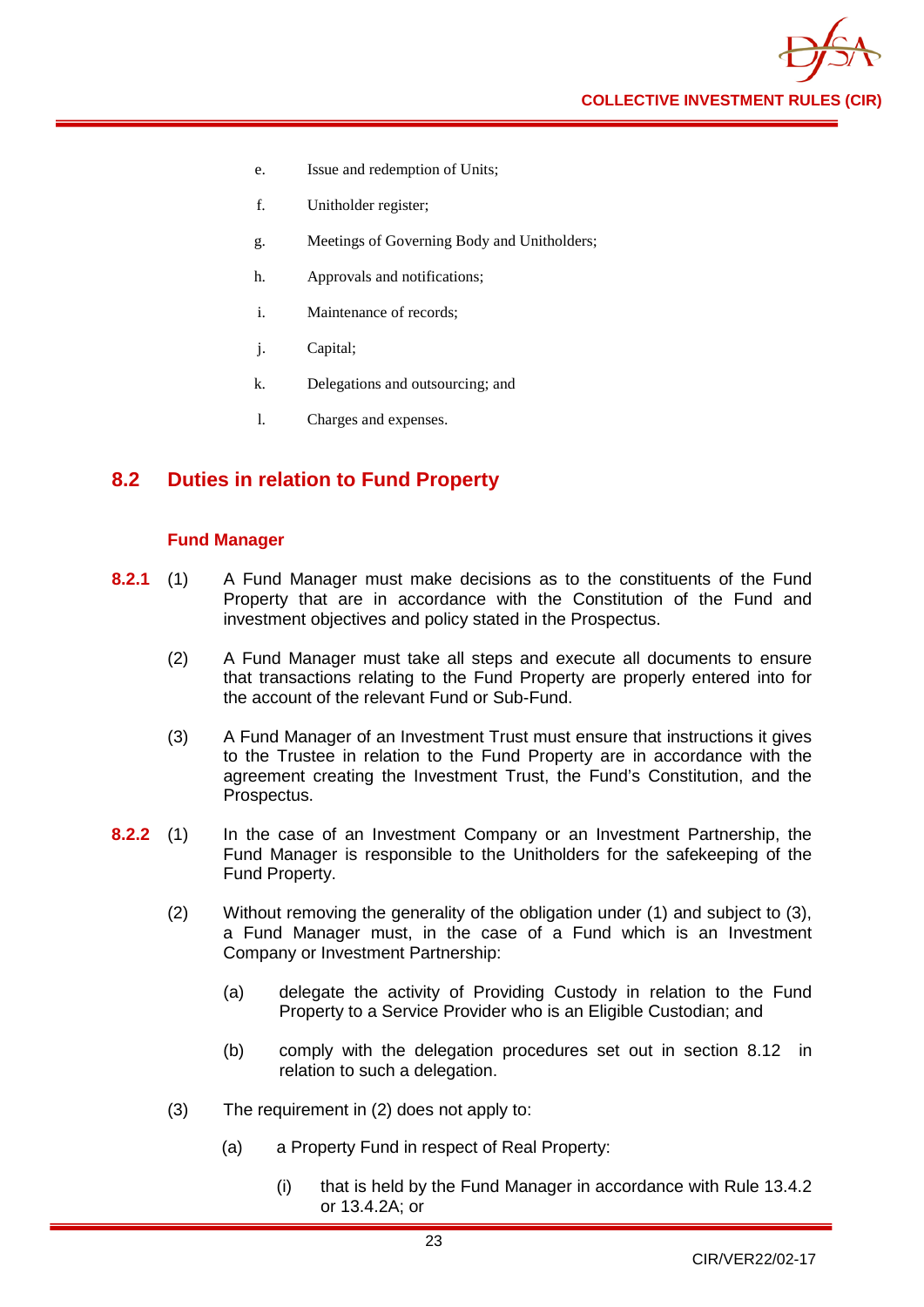- (ii) for which the Fund Manager has made adequate alternative arrangements in accordance with Rule 13.4.2B; or
- (b) a Private Equity Fund where the Fund Manager has made adequate alternative arrangements that are in accordance with Rule 13.3.1.

Section 8.12 of this module governs the power of a Fund Manager to delegate certain of its Financial Service activities, and to outsource its functions.

## **Trustee**

- **8.2.3** In the case of an Investment Trust:
	- (a) the Trustee of the Fund must hold the Fund Property in trust for the Unitholders and accordingly is responsible to the Unitholders for the safekeeping of the Fund Property;
	- (b) the legal title of the Fund Property must be registered with the Trustee except in the case of a Property Fund investing in Real Property where the Trustee has made adequate alternative arrangements that are in accordance with Rule 13.4.2B; and
	- (c) the Trustee must not act on instructions of the Fund Manager in relation to the Fund Property if such instructions are not in accordance with the agreement creating the Investment Trust, the Fund's Constitution, or the Prospectus.

#### **Guidance**

Section 8.12 of this module governs the power of a Trustee to delegate certain of its Financial Service activities, and to outsource its functions.

## **Eligible Custodian**

- **8.2.4** For the purposes of the Rules in this module, an Eligible Custodian is a Person who is a separate legal entity from the Fund Manager and who also meets one of the following criteria:
	- (a) an Authorised Firm whose Licence authorises it to Provide Custody Services;
	- (b) an Authorised Firm that is a Bank;
	- (c) an Authorised Market Institution;
	- (d) a legal entity that is authorised to provide custody services, and is supervised, by a Financial Services Regulator in the State;
	- (e) a legal entity that is authorised to provide custody services, and is supervised, by a Financial Services Regulator in a Recognised Jurisdiction;
	- (f) a legal entity where it, or its holding company, is authorised to provide custody services and is supervised by a Financial Services Regulator in another jurisdiction which is a Zone 1 country;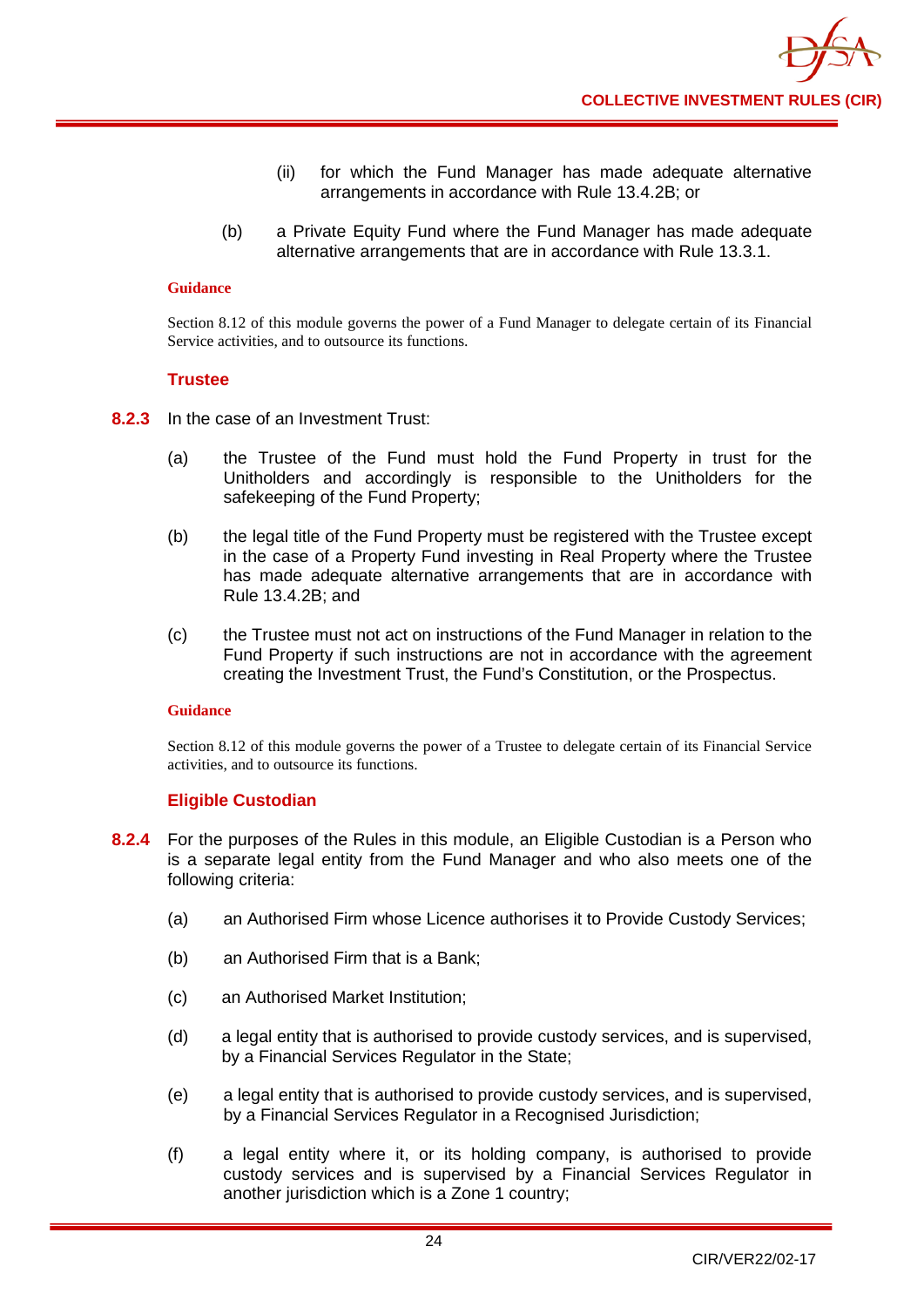

- (g) a legal entity that is authorised or recognised by a Financial Services Regulator to operate as an exchange or a clearing house in a Recognised Jurisdiction; or
- (h) a legal entity that is:
	- (i) controlled and wholly owned by one or more of the national governments of the five member states of the Gulf Cooperation Council, other than the State; and
	- (ii) authorised to provide custody services, and supervised, by a Financial Services Regulator of at least one of the national governments specified in (i).

# <span id="page-29-0"></span>**8.3 Conflicts of interest**

- **8.3.1** (1) The Fund Manager and, if it is a Fund structured as an Investment Trust, the Trustee, must take reasonable steps to ensure that in any dealing in relation to the Fund Property such dealings do not give rise to a conflict of interest.
	- (2) Where a conflict of interest arises, whether in dealings with Related Parties or otherwise, the Fund Manager and, if appointed, the Trustee, must disclose to the Unitholders the nature of the conflict and how the conflict will be managed.

## **Related Party Transactions**

- **8.3.2** (1) A Fund Manager must not enter into a Related Party Transaction unless it is in accordance with the requirements in this Rule.
	- (2) A Fund Manager must ensure that any Related Party Transaction is on terms at least as favourable to the Fund as any comparable arrangement on normal commercial terms negotiated at arm's length with an independent third party.
	- (3) The Fund Manager must, before entering into a Related Party Transaction:
		- (a) issue to the Unitholders a circular containing the details of the proposed transaction; and
		- (b) obtain Unitholders' prior approval by Special Resolution, or by ordinary resolution in the case of a Property Fund, in respect of the proposed transaction if the total consideration or value of the transaction is 5% or more of the most recent net asset value of the Fund as disclosed in the latest published audited accounts of the Fund.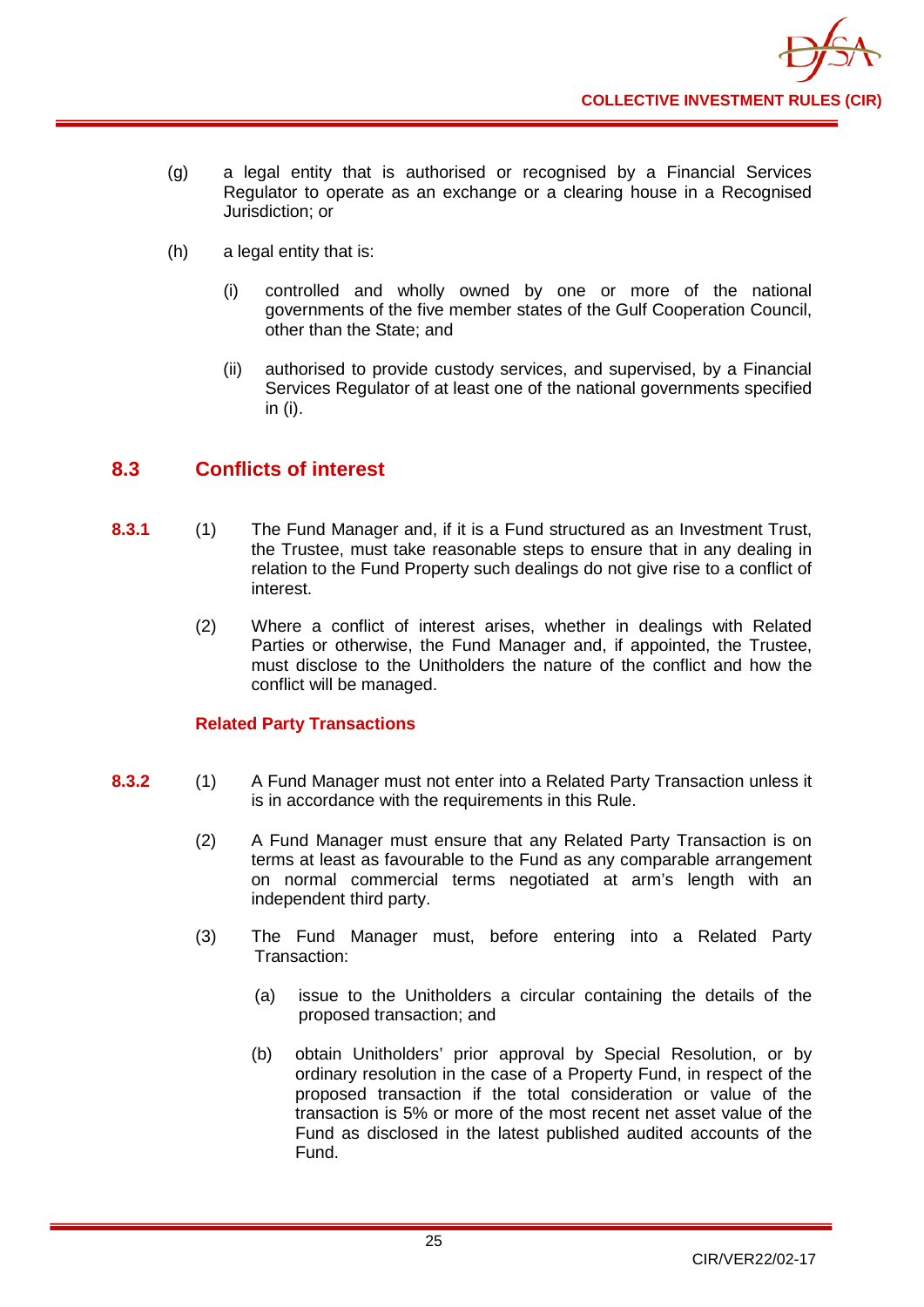

- (4) The Fund Manager must:
	- (a) if Unitholders' prior approval is required pursuant to (3)(b), issue a notice to Unitholders providing details of the results of the Unitholders' voting at the general meeting as soon as practicable after the meeting;
	- (b) include, in the Fund's next published interim or annual report, a brief summary of the Related Party Transaction, and certification that the requirements in these Rules have been met for the transaction; and
	- (c) include, in the annual report of the Fund, the total value of any Related Party Transactions, their nature and the identities of the Related Parties with whom such transactions were made. Where there is no such transaction conducted during the financial year covered by the annual report, an appropriate negative statement to that effect must be made in the annual report.
- (5) The requirements in (3) and (4)(a) do not apply in relation to an Exempt Property Fund.
- (6) The requirements in (3) and (4)(a) do not apply to a Public Property Fund in respect of a Related Party Transaction if:
	- (a) the transaction is for the acquisition or sale of Real Property in the State; and
	- (b) all of the conditions in Rule 13.4.11A(1) are met.

## **Best execution and fair allocation**

- **8.3.3** Without limiting the generality of the obligations of the Fund Manager including those in Rules 8.3.1 and 8.3.2, the Fund Manager's systems and controls must include policies and procedures which are designed to ensure that:
	- (a) when executing or procuring execution of trades for or on behalf of the Fund, the transactions are executed:
		- (i) as soon as reasonably practicable after a decision to effect a transaction has been made; and
		- (ii) on the best terms available at the time of dealing;
	- (b) where the Fund Manager undertakes investment transactions for or on behalf of a Fund which it operates and one or more other Funds or Clients, there is timely and fair allocation of trades to each Fund and Client;
	- (c) trading of the investment portfolio forming part of the Fund Property is not excessive in light of the Fund's investment objective as stated in its Constitution and the most recently issued Prospectus; and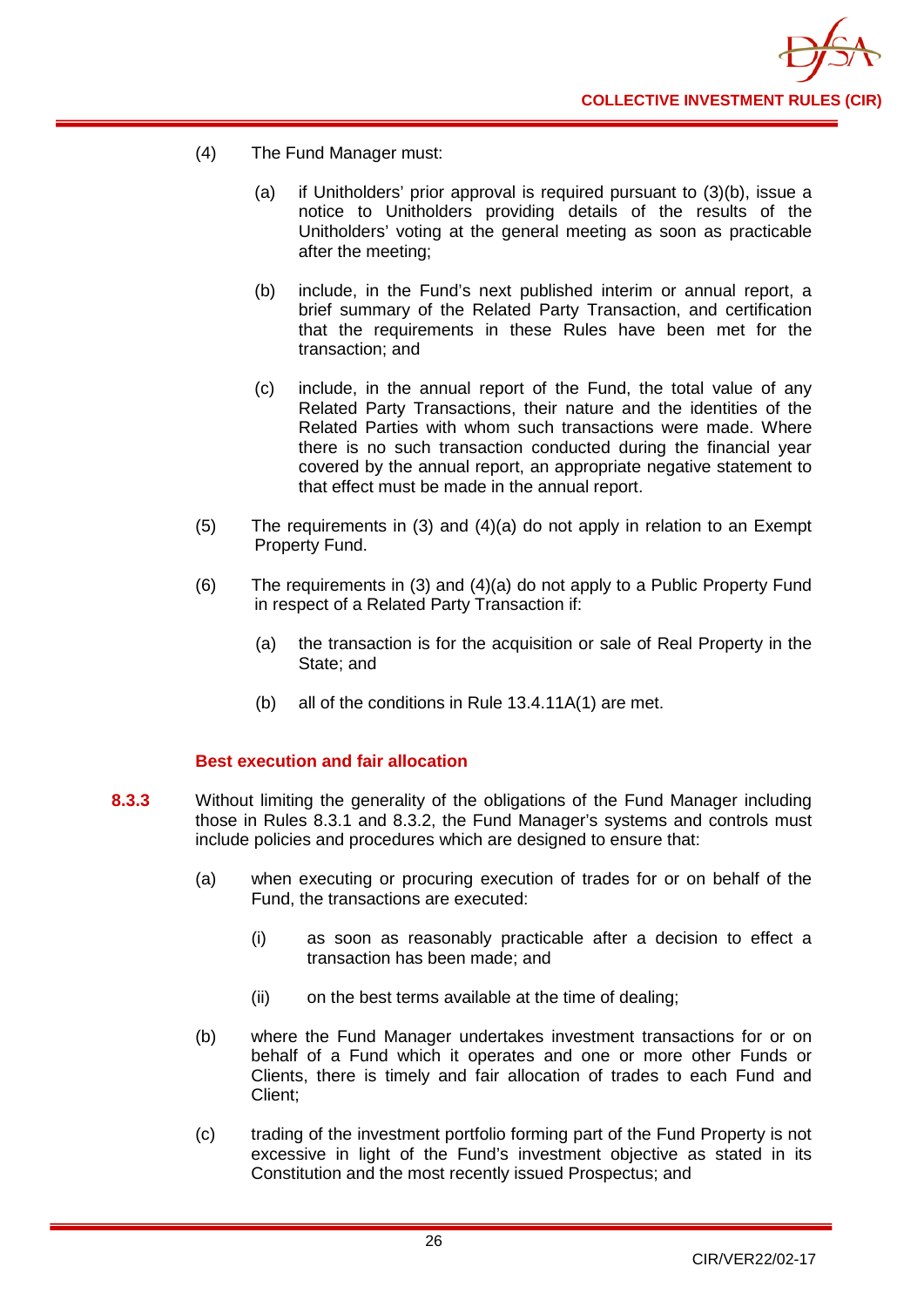## (d) any underwriting arrangements it undertakes are carried out in the best interest of the Fund.

### **Guidance**

- 1. For the purposes of (a), a Fund Manager's procedures should take into account matters such as the market in which the trade is to be executed, the kind and size of the transaction concerned and type of services provided by the executing broker that has been selected. A Fund Manager's procedures should be adequate to demonstrate that when the transaction was executed, it was done at the best price available. For this purpose, a Fund Manager may require a print out of a computer screen containing information about the price available at the time of the execution to be maintained.
- 2. For the purposes of (b), a Fund Manager should have a policy in place which demonstrates how it achieves timely and fair allocation of trades. For example, where a Fund Manager places an order on behalf of a number of Funds it operates, its policy should state the basis of allocation of trades to each Fund and, where any deviation from that policy occurs, record the reasons for such deviations.
- 3. For the purposes of (c), a Fund Manager's policies and procedures should encompass requirements such as maintenance of sufficient records to demonstrate that any brokerage, commissions or other benefits directly or indirectly derived from any transactions it has undertaken on behalf of the Fund are not unusual, when considered in light of industry practice. However, where there are other requirements relating to disclosure of benefits, a Fund Manager should comply with those requirements separately, as maintenance of records for the purposes of this Rule may not be sufficient to discharge those obligations.
- 4. For the purposes of (d), where a Fund Manager seeks to underwrite or participate in an initial public offering, its policies should ensure that it does not do so in a manner that is in any way detrimental to the Fund. The Fund Manager will also need to ensure that the best execution obligations under (a) are met.

# <span id="page-31-0"></span>**8.4 Valuation of Fund Property**

- **8.4.1** (1) A Fund Manager must:
	- (a) ensure that the Fund Property is valued at regular intervals as appropriate to the nature of the Fund, except where such valuation is suspended in any circumstances that are set out in the Fund's Constitution or Prospectus;
	- (b) prepare a valuation in accordance with (3) for each relevant type of Unit at each relevant valuation point; and
	- (c) as soon as practicable after each valuation point, both publish and make available to the Unitholders and prospective Unitholders of the Fund, the price of the Units of the Fund.
	- (2) The value of the Fund Property is the net value of the Fund Property after deducting any expenses and outstanding borrowings, including any capital outstanding on a mortgage of any Real Property.
	- (3) The value of the Fund Property must, except as otherwise provided in this section, be determined in accordance with the provisions of the Constitution and the Prospectus, as appropriate.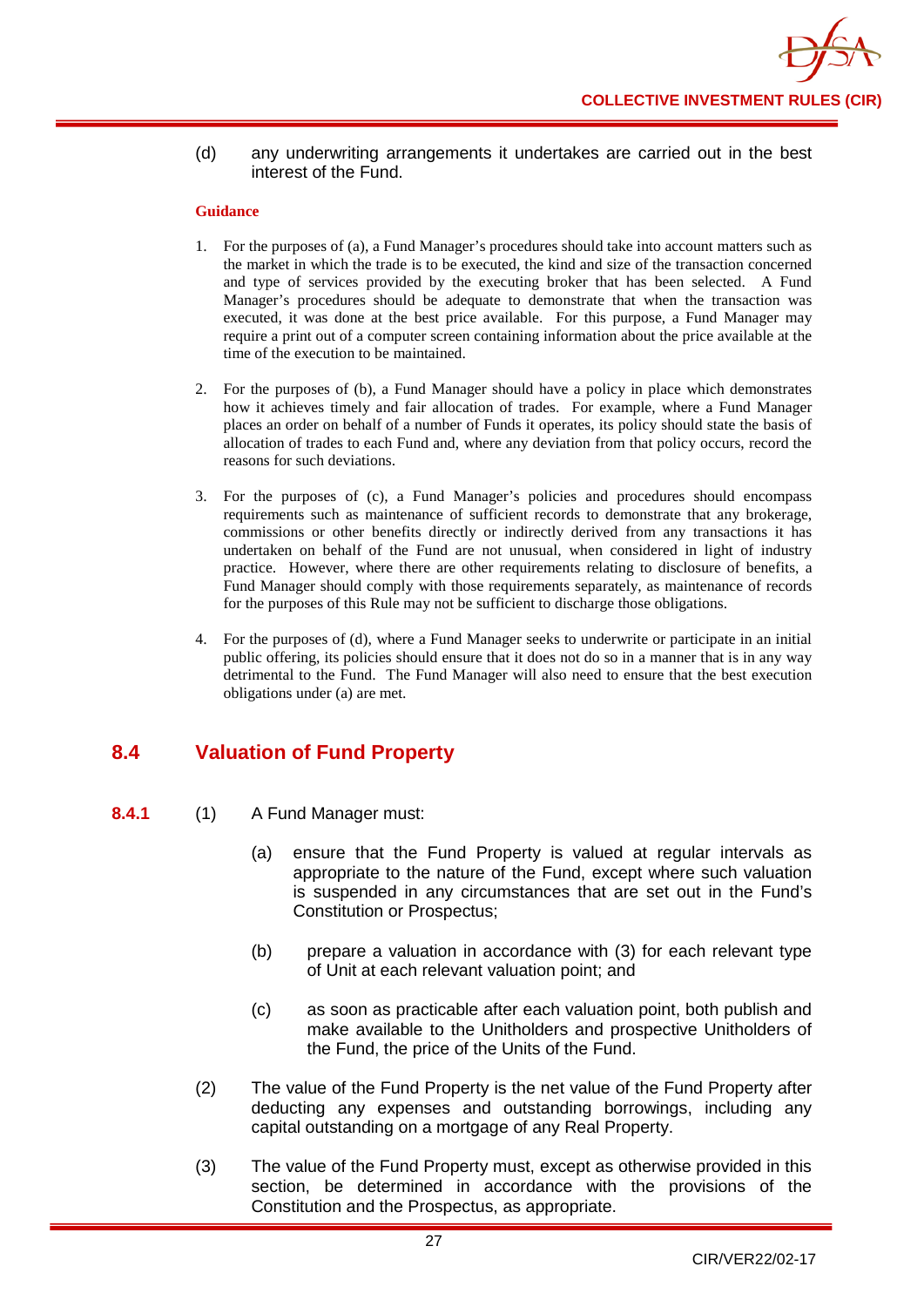- (4) For the purposes of (2), any charges that were paid, or would be payable, on acquiring or disposing of the asset must be excluded from the value of that asset.
- (5) A Fund Manager must not make a dilution levy or dilution adjustment unless stated as permitted in the Fund's Prospectus. Such a measure must be applied in a fair manner to reduce dilution and solely for that purpose.

- 1. A dilution levy or adjustment means a charge of such amount or such rate as is determined by a Fund Manager of a Fund to be made for the purpose of reducing the effect of dilution, i.e., the amount of dealing costs incurred, or expected to be incurred, by a Fund Manager, to the extent that these costs may reasonably be expected to result, or to have resulted, from the acquisition or disposal of Investments by the Fund Manager as a consequence (whether or not immediate) of the increase or decrease in the cash resources of the Fund resulting from the issue or cancellation of Units over a period.
- 2 Dealing costs referred to in Guidance 1 include both the costs of dealing in an Investment, professional fees incurred, or expected to be incurred, in relation to the acquisition or disposal of Real Property and, where there is a spread between the buying and selling prices of the Investment, the indirect cost resulting from the differences between those prices.
- **8.4.2** (1) A Fund Manager must:
	- (a) ensure that at each valuation point there are at least as many Units in issue of any class as there are Units registered to Unitholders of that class; and
	- (b) not do, or omit to do, anything that is or is reasonably likely to confer on itself a benefit or advantage at the expense of a Unitholder or prospective Unitholder.
	- (2) Where a Fund Manager has not complied with (1) or there is any other valuation error, it must correct the error as soon as possible and must reimburse the Fund any costs it may have incurred in correcting the position, subject to any reasonable minimum level for such reimbursement as set out in the Prospectus.
	- (3) If the Fund is structured as an Investment Trust:
		- (a) the Fund Manager must notify the Trustee of the matters specified in (2);
		- (b) the Trustee must also:
			- (i) take reasonable steps to ensure that the Fund Manager complies with the matters specified in (1) and (2); and
			- (ii) provide any other notification required under these Rules.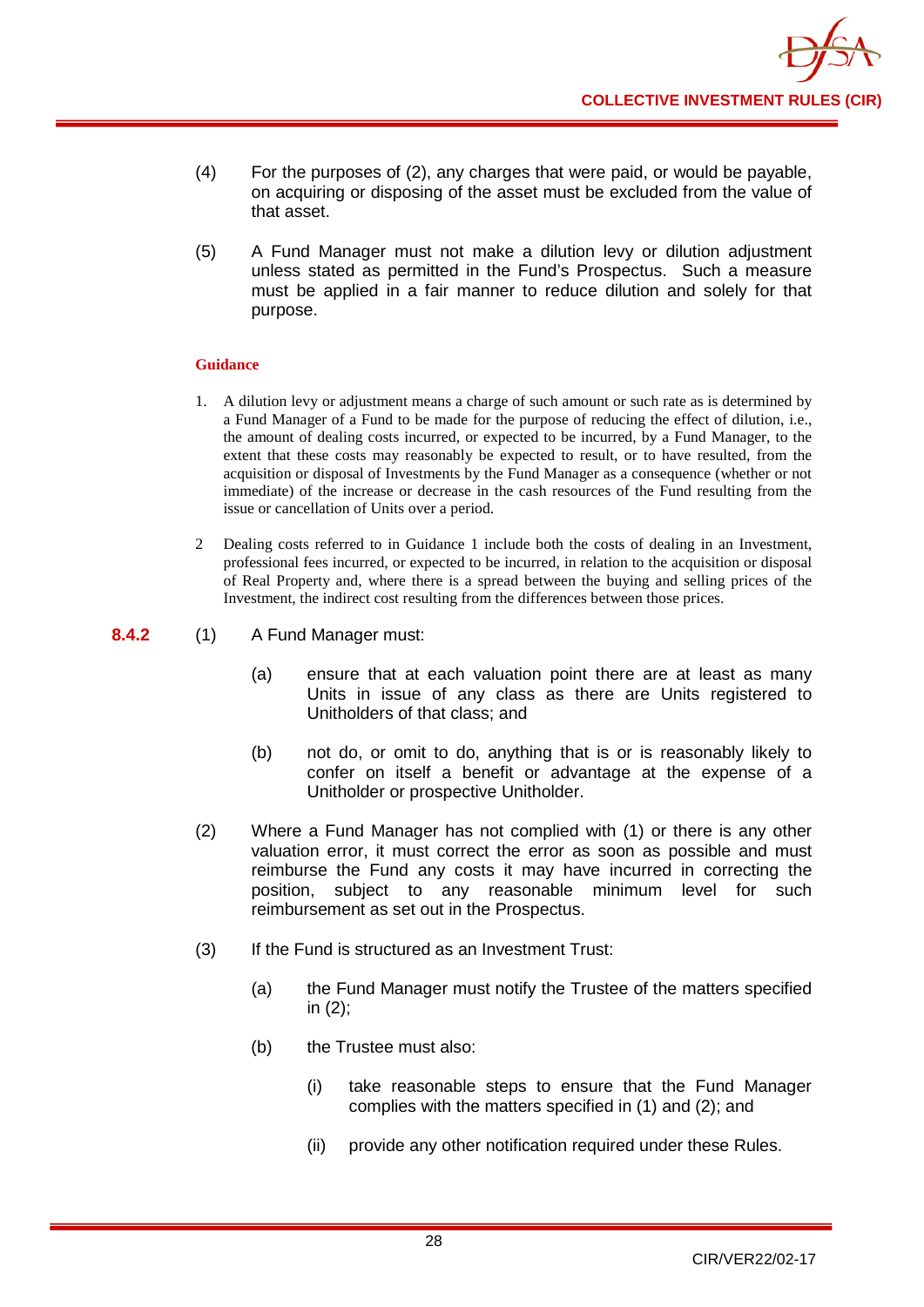

Appendix 4 (App4) contains guidance on asset valuation and pricing.

# <span id="page-33-0"></span>**8.5 Determination of single price**

- **8.5.1** (1) A Fund Manager must take all reasonable steps and exercise due diligence to ensure that the Units in the Fund are correctly priced in accordance with the applicable accounting procedures to ascertain an accurate single price for a Unit.
	- (2) The price of a Unit must be calculated on the basis of the valuation in Rule 8.4.1 in a manner that is fair and reasonable as between Unitholders.
- **8.5.2** (1) A Fund Manager must take immediate action to rectify any breach of Rule 8.4.1 where such breach relates to the incorrect pricing of Units.
	- (2) In (1), unless the incorrect pricing in respect of an issue is of minimal significance, the Fund Manager must inform the DFSA, and if appointed, the Trustee or Eligible Custodian or other Persons providing oversight functions in relation to the Fund, of such a rectification.

## <span id="page-33-1"></span>**8.6 Issue and redemption of Public Fund Units**

- **8.6.1** (1) A Fund Manager of an open-ended Public Fund must, within any conditions in its Constitution and Prospectus:
	- (a) at all times during the dealing day, be willing to issue or sell Units in the Fund to any eligible Client; and
	- (b) do so in a manner that is fair and reasonable as between all Unitholders and prospective Unitholders for whom the Fund Manager does not have reasonable grounds to refuse such issue or sale.
	- (2) A Fund Manager of an open-ended Public Fund must, within any conditions in its Constitution and Prospectus:
		- (a) at all times during the dealing day, be willing to effect a redemption of the Units on the request of any Unitholder; and
		- (b) do so in a manner fair and reasonable as between redeeming Unitholders and continuing Unitholders.
	- (3) On agreeing to a redemption of Units within (2), the Fund Manager must pay the full proceeds of the redemption to the Unitholder within any reasonable period specified in the Constitution or the Prospectus, unless it has reasonable grounds for withholding payment.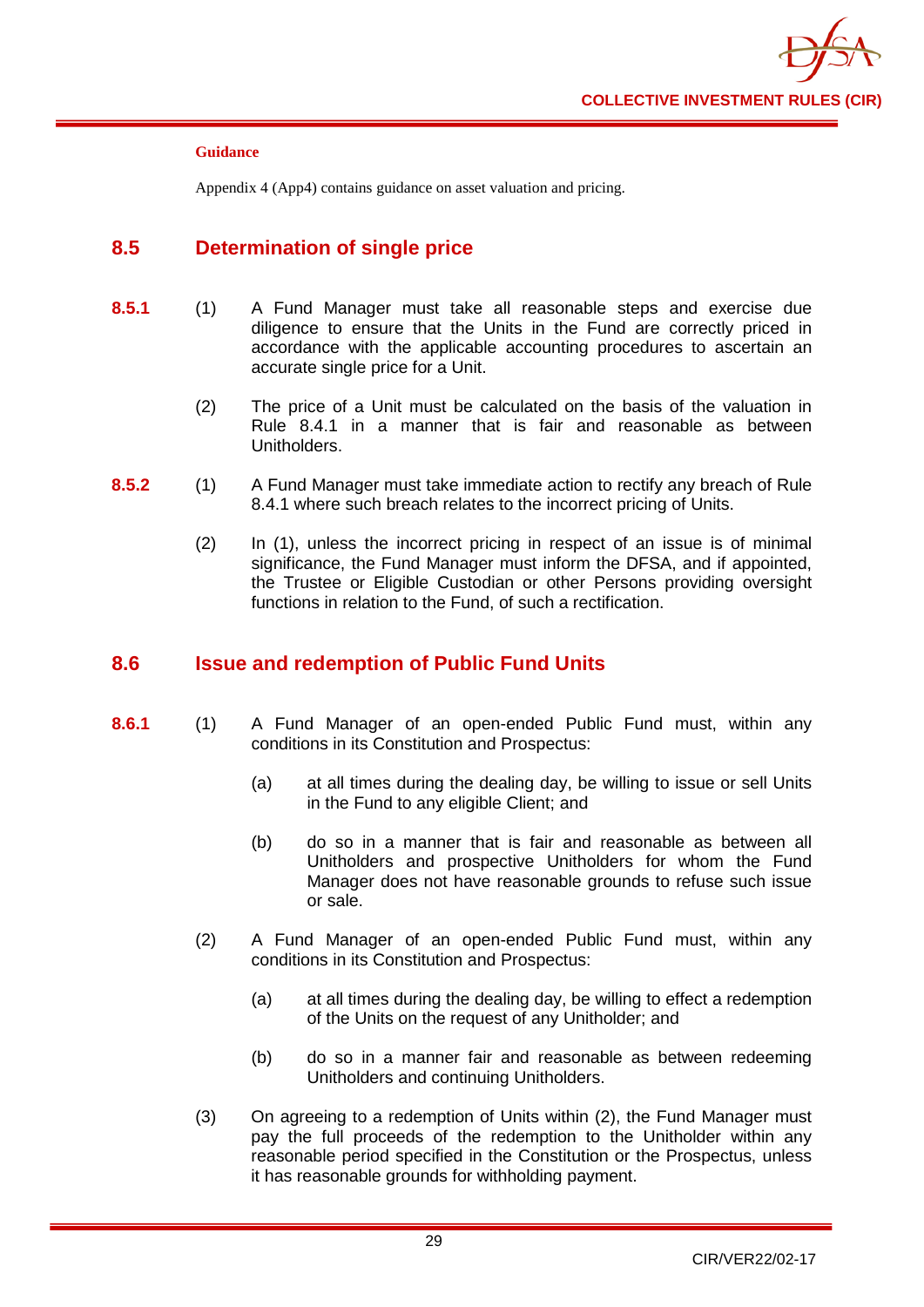- 1. Where not specified in the Prospectus, the maximum period between dealing days for a Public Fund will depend on the reasonable expectations of the target investor group and the particular investment objectives and policy of the Fund.
- 2. Capital reductions or share buy-backs that occur in a closed-ended Fund are not treated as redemptions and resales of Units of Funds based on NAV in the same manner as occurs in the case of an open-ended Fund as provided in these Rules.
- 3. The circumstances in which a Fund Manager may withhold redemption proceeds under (3) include where there are any dues from the redeeming Unitholder, such as under any margin lending arrangements.
- 4. See Article 37 of the Law for provisions dealing with suspension of dealings of openended Funds.
- 5. Although no redemption provisions are prescribed for Exempt Funds, it does not mean that an Exempt Fund cannot be structured as an open-ended Fund. If structured as an open-ended Exempt Fund, the applicable redemption procedures (such as the manner and frequency of redemptions) would generally be set out in the Fund's offer document (i.e. the Information Memorandum). The Fund Manager would need to comply with such redemption procedures.

## **8.6A Confirmation notes**

- **8.6A.1** (1) When the Fund Manager of a Public Fund Executes a Transaction relating to a Unit of the Fund, it must ensure that a confirmation note is sent to the Unitholder as soon as possible and no later than two business days after the date of Execution of the Transaction.
	- (2) The confirmation note must set out:
		- (a) the Fund Manager's name and address;
		- (b) the Unitholder's name;
		- (c) a description of the Fund;
		- (d) the date and time of receipt of the request for the Transaction to be executed and the method of payment;
		- (e) the nature of the Transaction;
		- (f) the number of Units subject to the Transaction;
		- (g) the date, time and price at which it was executed;
		- (h) the reference valuation date;
		- (i) the gross value of the Transaction, including charges for subscribing or net amount after charges for redemptions; and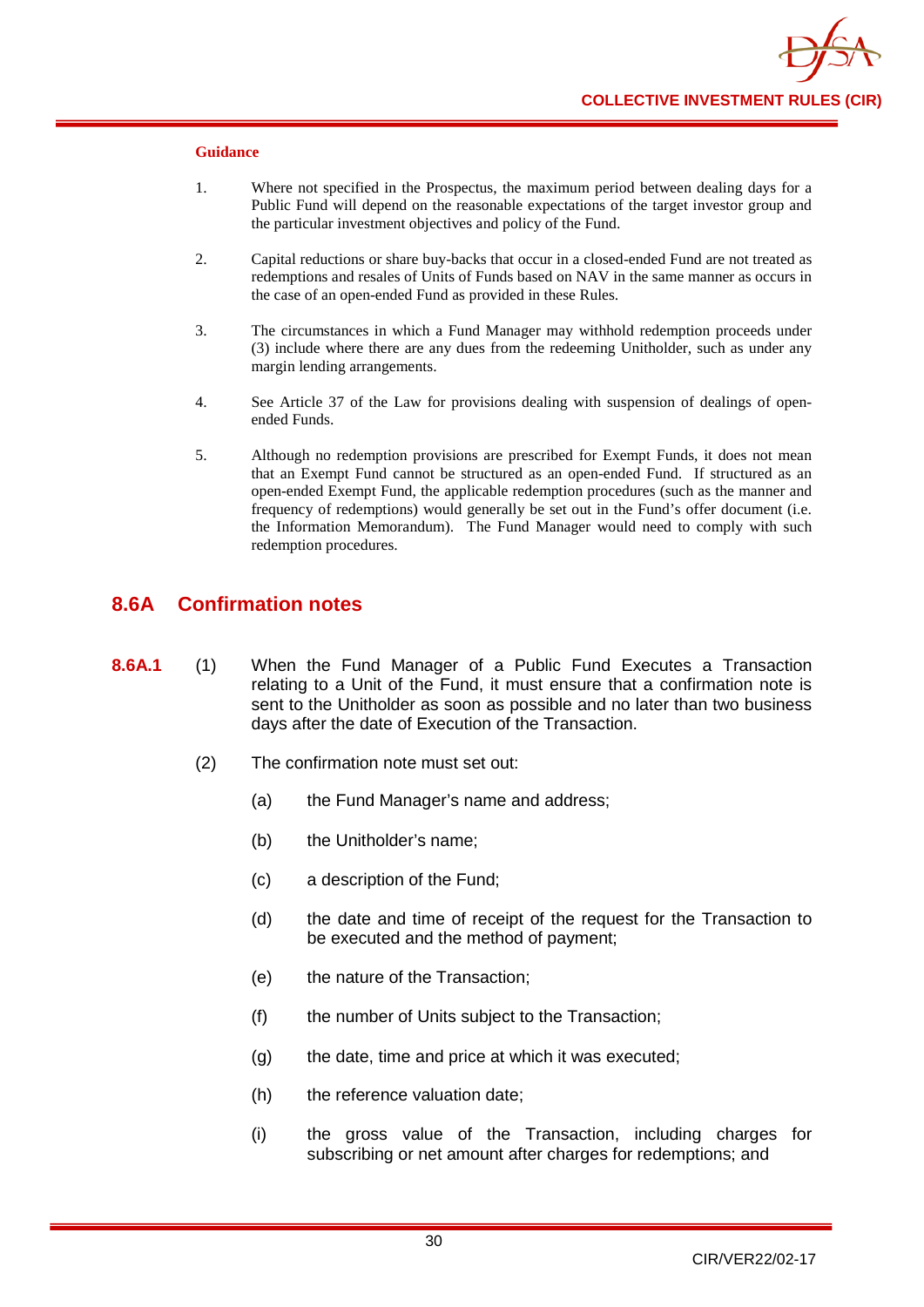(j) the total sum of commissions and expenses charged, and a breakdown of those commissions and charges.

# <span id="page-35-0"></span>**8.7 Unitholder register**

- **8.7.1** (1) Subject to (5), a Fund Manager must maintain a register of Unitholders.
	- (2) The register must contain:
		- (a) the name and address of each Unitholder;
		- (b) the number of Units including fractions of a Unit of each class held by each Unitholder; and
		- (c) the date on which the Unitholder was registered in the register for the Units standing in his name.
	- (3) A Fund Manager must take all reasonable steps and exercise all due diligence to ensure that the register is kept complete and up to date.
	- (4) A Fund Manager or, if applicable the Appointed Fund Administrator or Appointed Custody Provider, must, subject to (5), make the Unitholder register in electronic or hard copy form available for inspection by Unitholders during normal business hours at the Fund Manager's or Appointed Fund Administrator's place of business in the DIFC or otherwise in a designated location in the DIFC.
	- (5) Where a Fund is structured as an Investment Trust, the Trustee must maintain the register of Unitholders in accordance with the requirements in the Investment Trust Law 2006 and make the register in electronic or hard copy form available for inspection by Unitholders during normal business hours at the Trustee's place of business in the DIFC or otherwise in a designated location in the DIFC.

# <span id="page-35-1"></span>**8.8 Meetings of Unitholders**

- **8.8.1** In the case of a Public Fund, the Fund Manager must hold at least two meetings of the Governing Body of every Public Fund which has such a Body every 12 month period from the date of registration of that Fund with the DFSA.
- **8.8.2** The Fund Manager of a Fund other than an Exempt Fund must hold at least one general meeting of the Unitholders of the Fund in every 12 month period (i.e. an annual general meeting). The annual general meeting must be held in the case of a Public Fund within 12 months from the date of registration of the Fund. The annual report required under Rule 9.4.2(1)(a) must be presented at that annual general meeting.
- **8.8.3** (1) The Fund Manager and if appointed the Trustee of a Fund other than an Exempt Fund:
	- (a) may convene a general meeting of Unitholders at any time; and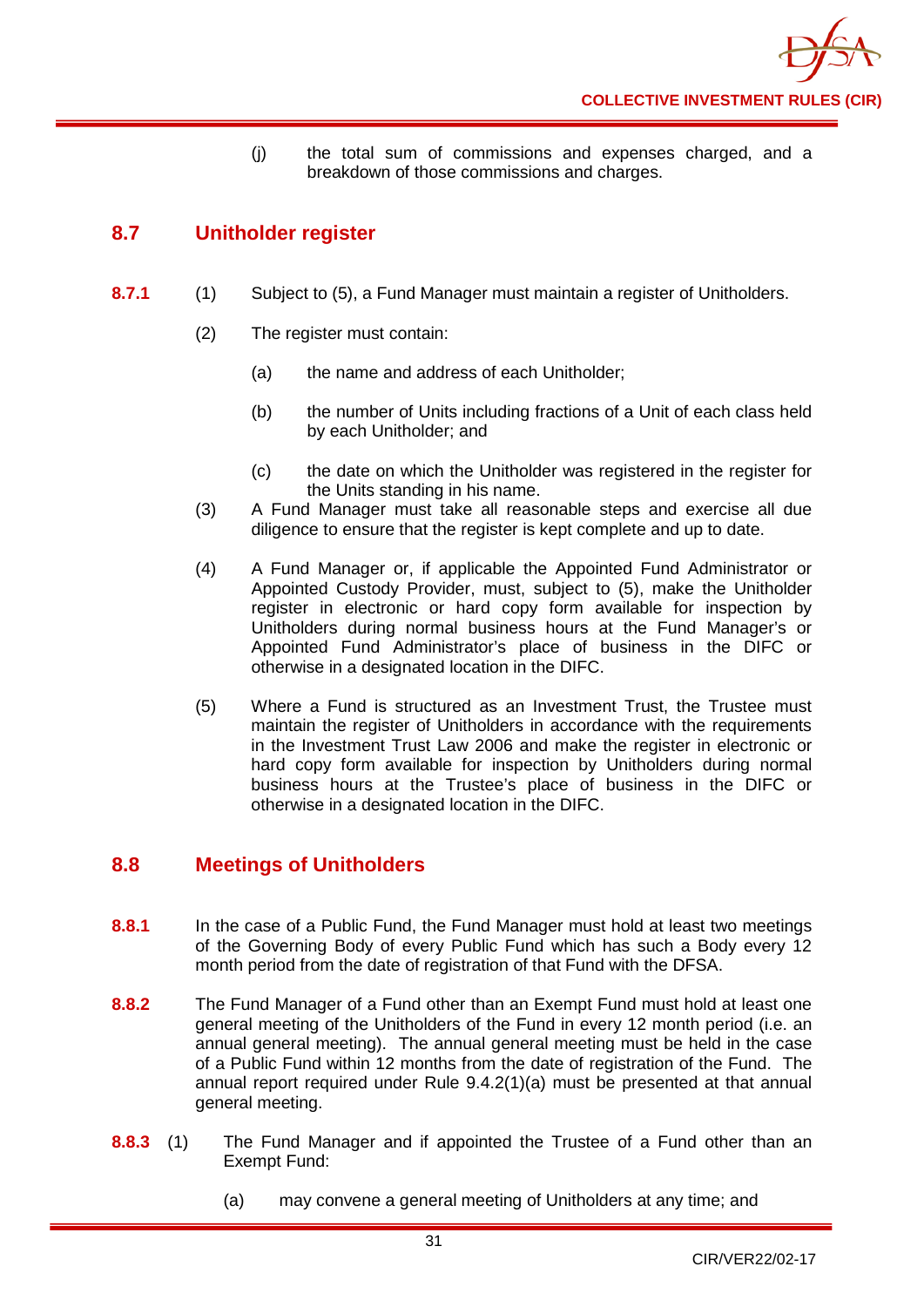- (b) must convene a general meeting of Unitholders of the Fund immediately upon a request being made by Unitholders in accordance with (2).
- (2) The Unitholders of the Fund may request the Fund Manager, or if appointed the Trustee, to convene a general meeting of Unitholders at any time. Such a request must:
	- (a) state the purpose of the meeting;
	- (b) be dated;
	- (c) be signed by a number of registered Unitholders representing at least one-tenth in value of all of the Units then in issue; and
	- (d) be deposited at the place of business of the Fund Manager, or if applicable, the Trustee or Appointed Fund Administrator of the Fund.
- (3) If the Fund is an Investment Trust, the primary responsibility to convene meetings in accordance with this Rule rests with the Fund Manager, failing which, with the Trustee.
- (4) A meeting of Unitholders of a Fund duly convened and held in accordance with the Law and Rules is competent by Special Resolution to require, authorise or approve any act, matter or document in respect of which any such resolution is required. Such a resolution has no other powers or effect.
- (5) Where no Special Resolution is specifically required or permitted by the Law or Rules, any resolution of Unitholders required under the Rules is passed by a simple majority of the votes validly cast for and against the resolution at a general meeting of Unitholders.
- **8.8.4** The Fund Manager of an Exempt Fund must hold meetings of Unitholders in accordance with the requirements included in the Fund's Constitution and its most recent Prospectus.

#### **Guidance**

Exempt Funds are required to have an Information Memorandum under which its Units are marketed to prospective Unitholders by way of private placement. Under Article 50(3) of the Law, such a document is a Prospectus.

### **Unitholder meetings procedures**

- **8.8.5** (1) A Fund Manager must set out, if it is a Public Fund, in its procedures manual the procedures for holding Unitholder meetings and the conduct of such meetings including but not limited to, the following matters:
	- (a) voting rights;
	- (b) right to demand a poll;
	- (c) proxies;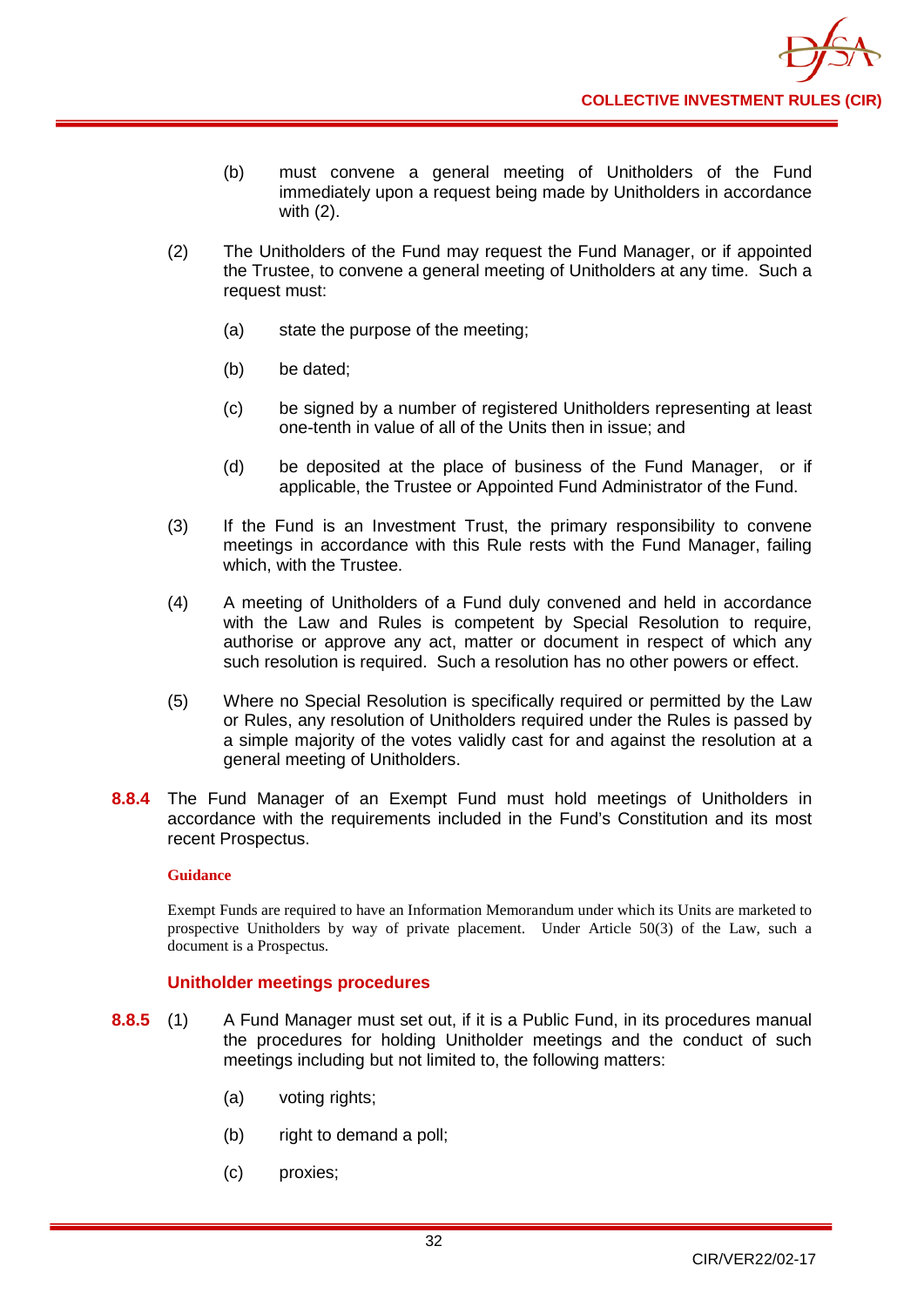

- (d) minutes; and
- (e) variation of class rights and class meetings.
- (2) The meeting procedures under (1) must comply with the provisions in App2. Any provisions in such procedures that are inconsistent with the procedures in App2 are void.
- (3) In the case of a Public Fund, the Fund Manager must distribute the meetings procedures manual to all Unitholders.
- (4) If the Fund is structured as an Investment Trust, the Fund Manager must obtain the prior approval of the Trustee in respect of its meetings procedures.

# **8.9 Approvals and notifications**

- **8.9.1** A Fund Manager of a Public Fund must comply with the provisions in App3 in regard to:
	- (a) fundamental changes requiring prior approval of the Unitholders;
	- (b) significant changes requiring pre-event notification to the Unitholders; and
	- (c) notifiable changes, that is, a change other than one in (a) or (b) which requires post notification to the Unitholders.

# **8.10 Maintenance of records**

- **8.10.1** (1) A Fund Manager must make and retain accounting and other records that are necessary:
	- (a) to enable it to comply with Rules in this module; and
	- (b) to demonstrate at any time that such compliance has been achieved.
	- (2) A Fund Manager must make and retain for a period of six years a record of the Units held, acquired or disposed of, by it, including the classes of such Units, and the balance of any acquisitions and disposals.
	- (3) A Fund Manager must make the record available for inspection by the DFSA in the DIFC and, if applicable, the Trustee or appointed Eligible Custodian, free of charge at all times during ordinary office hours and must supply a copy of the record or any part of it.
	- (4) Where a Fund Manager makes a dilution levy or dilution adjustment in accordance with Rule 8.4.1(5), it must make and retain for a period of six years from the date such action is taken a record of:
		- (a) how it calculates and estimates dilution; and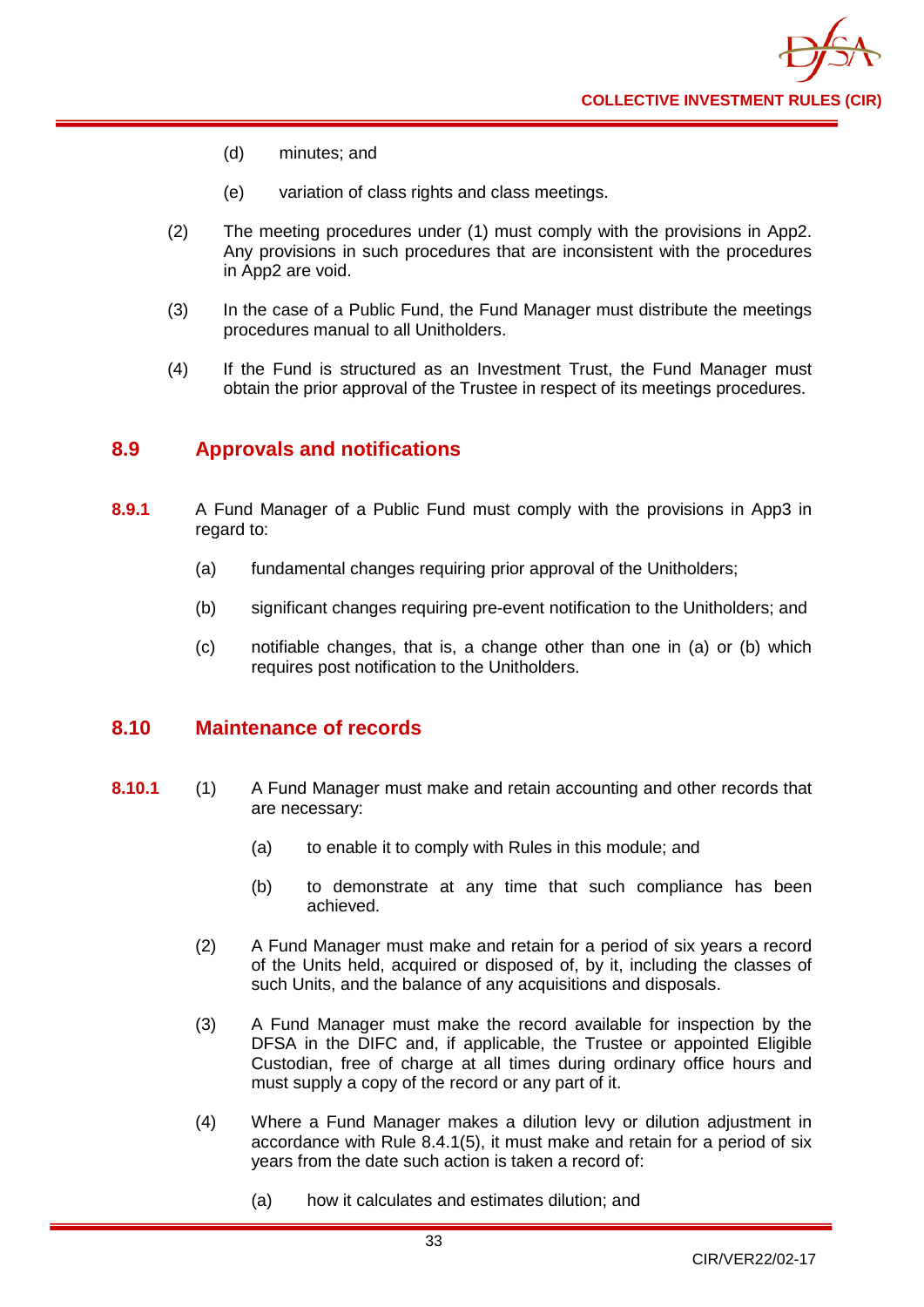(b) its policy and method for determining the amount of any dilution levy or dilution adjustment.

# **8.11 Capital**

- **8.11.1** (1) In the case of a Public Fund, if at any time after the size of the Fund's capital has reached the minimum size provided in its Constitution the size of that capital falls below that minimum size, the Fund Manager must immediately notify the DFSA of that fact.
	- (2) The notification under (1) must also:
		- (a) state the Fund Manager's grounds for believing that the Fund is still commercially viable and the purpose of the Fund can still be accomplished; and
		- (b) be accompanied by the relevant Unitholders' resolution supporting the Fund Manager's views in (1); or
		- (c) state what steps the Fund Manager has taken or will take to wind up the Fund.

# **8.12 Delegation and outsourcing**

- 1. This section sets out the general requirements that apply to a Fund Manager, or where appointed the Trustee, of a Domestic Fund where it delegates or outsources any Financial Service activity or function to another Person. Such a Person is defined as a "Service Provider" for the purposes of this module.
- 2. Under Article 24 of the Law and Article 24 of the Investment Trust Law 2006, a Fund Manager or where appointed the Trustee of a Fund respectively may, subject to any restriction in the Constitution of the Domestic Fund and any provisions of the Rules, delegate any of its Financial Service activities or outsource any of its functions to a Service Provider, which may be located in or outside the DIFC.
- 3. Fund Managers of Domestic Funds structured as an Investment Company or Investment Partnership are required under Rule 8.2.2(2) to delegate the activity of Providing Custody to an Eligible Custodian. This obligation does not apply where there are adequate alternative arrangements. This chapter sets out the circumstances in which the obligation under Rule 8.2.2(2) does not apply.
- 4. A Fund Manager or Trustee 'outsources' a function relating to the operation of the Fund where the function, whether or not relating to a Financial Service activity, is contracted to be performed by a Service Provider. Where the extent of any such function or functions is such that they effectively constitute the carrying on of a Financial Service activity, the DFSA will consider this to comprise a 'delegation' of the Financial Service.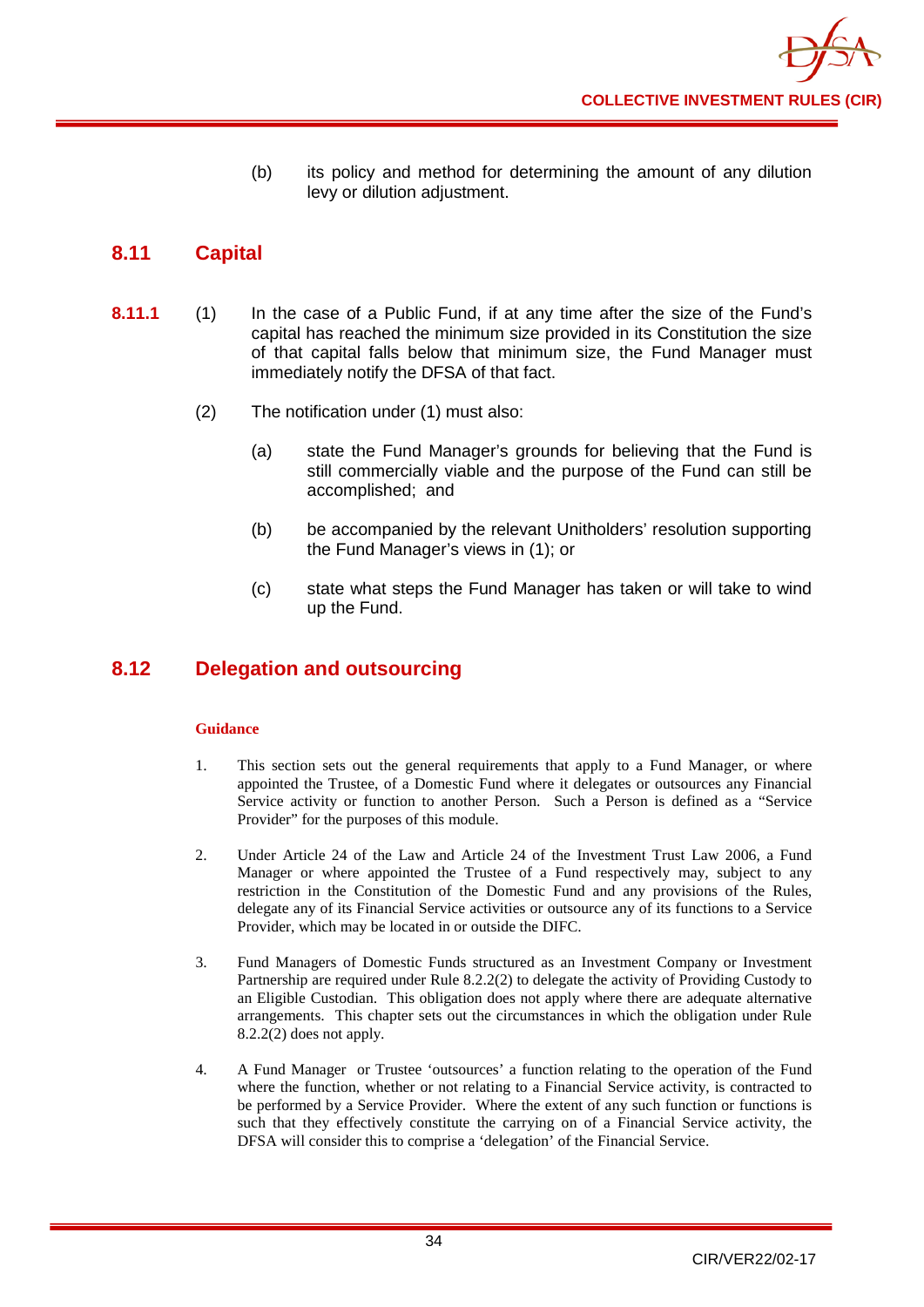- 5. If the Fund Manager or the Trustee delegates any activities or outsources any functions, the Fund Manager or the Trustee remains liable to the Unitholders for any acts or omissions of the Service Provider as if they were the acts or omissions of the Fund Manager or Trustee.
- 6. The Rules permitting the use of a Service Provider do not relieve the Fund Manager or the Trustee from their obligations, including any restrictions on delegation or outsourcing arising from the Fund's Constitution or Prospectus.
- 7. GEN Rules 5.3.21 and 5.3.22 also govern outsourcing of functions and activities by an Authorised Firm. Those Rules are not disapplied by this section.

### **Fund Manager**

- **8.12.1** In accordance with the Delegation Agreement, the Fund Manager:
	- (a) must register the legal title of the Fund Property with the Eligible Custodian; and
	- (b) may give instructions to the Eligible Custodian to deal with the Fund Property.

### **Guidance**

See Rule 8.2.4 for the definition of an Eligible Custodian

- **8.12.2** (1) Subject to the requirements in Rule 8.12.4, a Fund Manager may delegate one or both of the Financial Service activities of Providing Fund Administration and Managing Assets to a Service Provider.
	- (2) For the purposes of (1), and in relation to Providing Fund Administration for a Public Fund, the Service Provider must be:
		- (a) a Person authorised by the DFSA to carry on the activity of Providing Fund Administration; or
		- (b) a Person who is lawfully entitled in a Zone 1 jurisdiction or Recognised Jurisdiction to carry on in that jurisdiction the activities of:
			- (i) asset pricing and Fund valuation;
			- (ii) issuing and redemption of Units; and
			- (iii) record keeping and maintaining the Unitholders register.
	- (3) For the purposes of (1), and in relation to Managing Assets, the Service Provider must be:
		- (a) a Person authorised by the DFSA to carry on the activity of Managing Assets; or
		- (b) a Person who is authorised by a Financial Services Regulator in a Zone 1 jurisdiction or Recognised Jurisdiction to carry on an equivalent activity in that jurisdiction.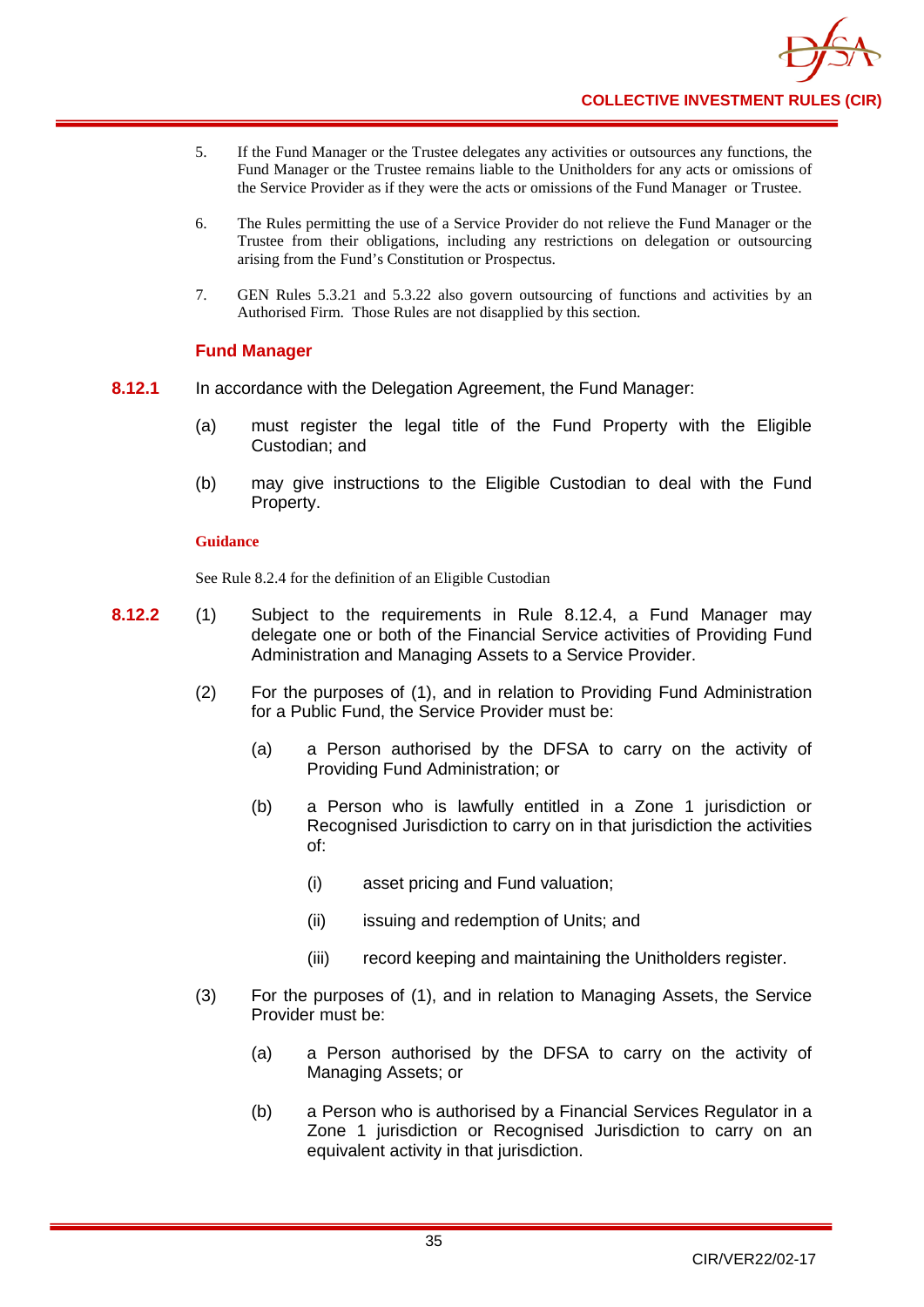

#### **Guidance**

As Rule 8.12.2 (2) only applies in relation to a Public Fund, a Fund Manager of an Exempt Fund may make other appropriate arrangements in respect of the provision of Fund Administration.

#### **Trustee**

- **8.12.3** (1) Subject to Rules 8.12.4, a Trustee may, with the prior written consent of the Fund Manager, delegate one or both of the Financial Service activities of Providing Fund Administration and Providing Custody to a Service Provider.
	- (2) For the purposes of (1), and in relation to Providing Fund Administration for a Public Fund, the Service Provider must be:
		- (a) a Person authorised by the DFSA to carry on the activity of Providing Fund Administration; or
		- (b) a Person who is lawfully entitled in a Zone 1 jurisdiction or Recognised Jurisdiction to carry on in that jurisdiction the activities of:
			- (i) asset pricing and Fund valuation;
			- (ii) issuing and redemption of Units; and
			- (iii) record keeping and maintaining the Unitholders register.
	- (3) For the purposes of (1), and in relation to Providing Custody, the Service Provider must be an Eligible Custodian.

### **Delegation and outsourcing process and requirements**

- **8.12.4** (1) When delegating, a Fund Manager or Trustee must:
	- (a) carry out due diligence on a proposed Service Provider to ensure eligibility prior to effecting a delegation of a Financial Services activity; and
	- (b) comply with the requirements in chapter 5 of GEN and App1 and ensure that any delegation is made in a written Delegation Agreement as prescribed in App1.
	- (2) Delegation to a Service Provider does not relieve the Fund Manager or Trustee from accountability for the proper conduct of a delegated activity.
	- (3) The DFSA may, as a condition on a Fund Manager's or Trustee's Licence, require the delegation of one or more specified Financial Service activities to a Service Provider.

#### **Guidance**

The DFSA may impose a condition under Rule 8.12.4(3) when, for example, it considers that a Fund Manager is unable to conduct the activity under its own Licence.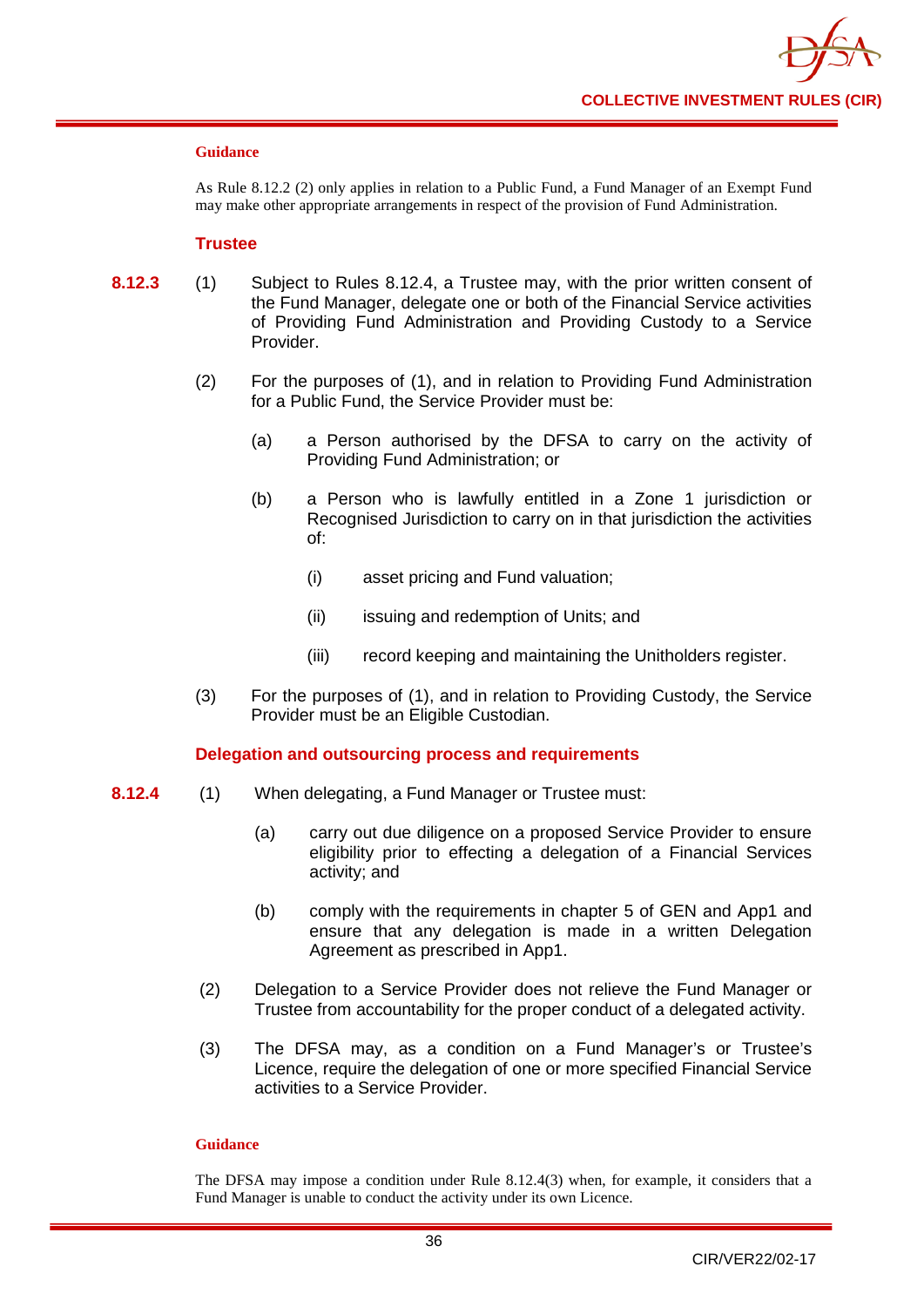

- **8.12.5** (1) When a Fund Manager or Trustee outsources any function to a Service Provider, it must:
	- (a) comply with any relevant requirements in chapter 5 of GEN;
	- (b) enter into an Outsourcing Agreement which complies with the requirements in App1; and
	- (c) before entering into such agreement, carry out due diligence on the proposed Service Provider to conclude on reasonable grounds that the Person is suitable to perform the relevant functions.
	- (2) Outsourcing to a Service Provider does not relieve the Fund Manager or Trustee from accountability for the proper conduct of the outsourced activity.

### **Systems and controls**

**8.12.6** If a Fund Manager or Trustee delegates any activity or outsources any function under this section, it must take reasonable steps to ensure that it implements and maintains systems and controls to monitor the Service Provider.

#### **Guidance**

This Rule supplements the requirements under GEN section 5.3.

### **Review**

- **8.12.7** (1) A Fund Manager or the Trustee of a Public Fund, which has delegated any Financial Service activities or outsourced any functions, must conduct a review of the carrying out of the relevant activities or functions by the Service Provider and present the findings of the review to either:
	- (a) the Fund's Governing Body every 6 months at the Fund's board meeting; or
	- (b) in the case of a Fund structured as an Investment Trust, to the Trustee.
	- (2) Notwithstanding the requirement in (1), if a Fund Manager or the Trustee discovers non-compliance in regard to a term of the Delegation Agreement or Outsourcing Agreement, the Fund Manager or the Trustee, as the case may be, must take immediate action to remedy the matter and also notify the DFSA and, as applicable, its Governing Body or the Trustee forthwith.
	- (3) For the purposes of (2), the Fund Manager or the Trustee must notify the DFSA only where the non-compliance is material.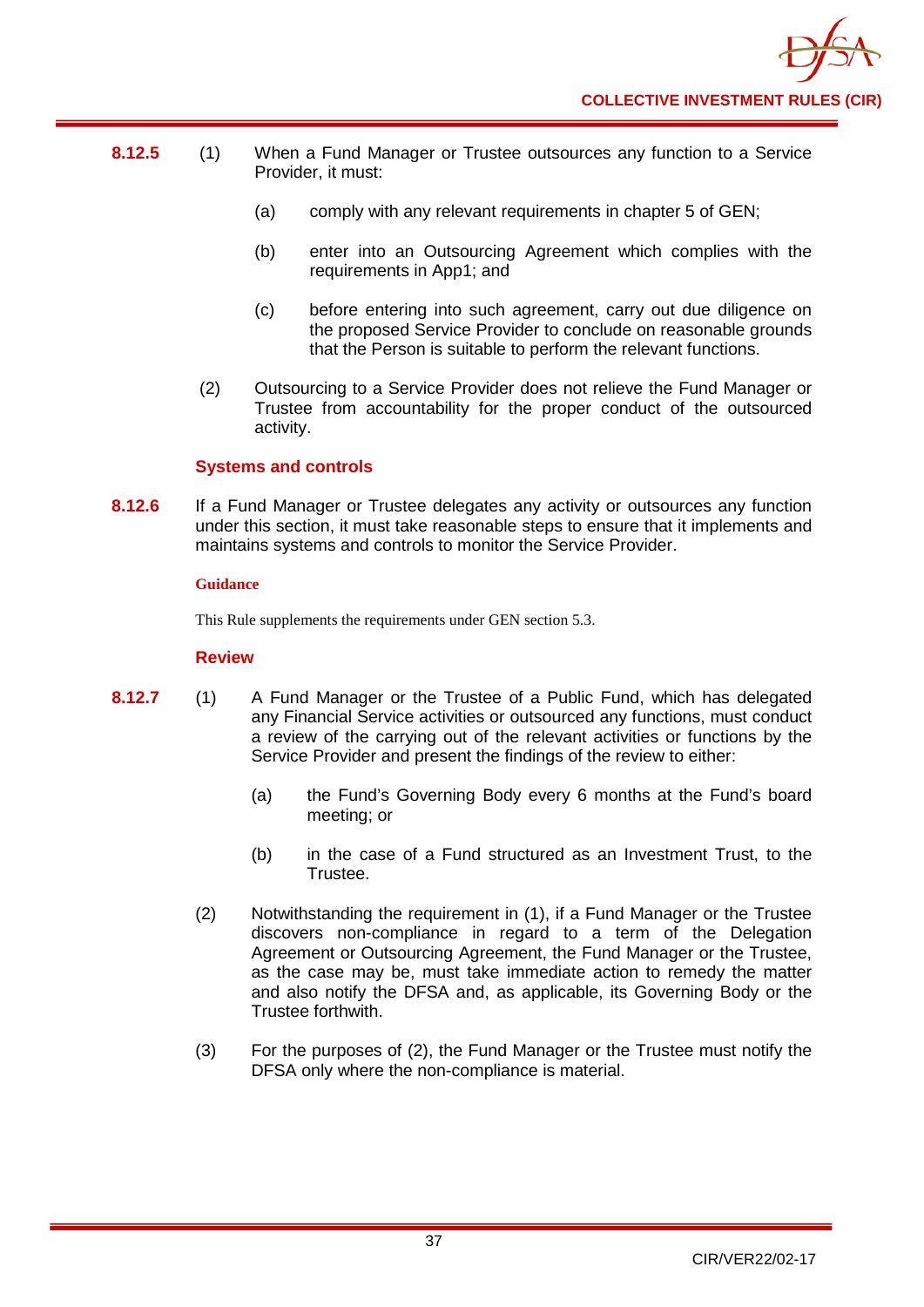

# **8.13 Fees, charges and other levies**

### **Permissible fees, charges, levies and expenses**

- **8.13.1** (1) A Fund Manager must not make any charge or levy in connection with the [issue](http://fsahandbook.info/FSA/glossary-html/handbook/Glossary/I?definition=G625) or [sale](http://fsahandbook.info/FSA/glossary-html/handbook/Glossary/S?definition=G1040) of [Units](http://fsahandbook.info/FSA/glossary-html/handbook/Glossary/U?definition=G1230) except in accordance with the Constitution and Prospectus.
	- (2) A [preliminary or redemption charge](http://fsahandbook.info/FSA/glossary-html/handbook/Glossary/P?definition=G897) must not be made by the Fund Manager unless:
		- (a) it is permitted by the Constitution; and
		- (b) it is expressed either as a fixed amount or calculated as a percentage of the [price](http://fsahandbook.info/FSA/glossary-html/handbook/Glossary/P?definition=G904) of a Unit.
	- (3) The [preliminary charge](http://fsahandbook.info/FSA/glossary-html/handbook/Glossary/P?definition=G897) must not exceed the amount or rate stated in the current Prospectus in respect of any [class](http://fsahandbook.info/FSA/glossary-html/handbook/Glossary/C?definition=G152) of Units.
- **8.13.2** (1) No payment may be made, or benefit given, to the Fund Manager out of the Fund Property, whether by way of [remuneration](http://fsahandbook.info/FSA/glossary-html/handbook/Glossary/R?definition=G1013) for its services, reimbursement of expenses or otherwise, unless it is permitted by the Constitution and the [Prospectus](http://fsahandbook.info/FSA/glossary-html/handbook/Glossary/P?definition=G924) specifies how it will be calculated, accrued, when it will be paid and the maximum and current rates or amount of such remuneration.
	- (2) The Fund Manager must give not less than 90 days written notice of any increase proposed within the parameters of the Constitution and Prospectus.
- **8.13.3** A Fund Manager must not introduce a new category of [remuneration](http://fsahandbook.info/FSA/glossary-html/handbook/Glossary/R?definition=G1013) for its services or make any increase in the current rate or amount of its [remuneration](http://fsahandbook.info/FSA/glossary-html/handbook/Glossary/R?definition=G1013) payable out of the [Fund Property](http://fsahandbook.info/FSA/glossary-html/handbook/Glossary/S?definition=G1049) unless it has given not less than 90 days written notice of that introduction or increase and of the date of its commencement to the Unitholders and the Unitholders approve such new category by Special Resolution.

### **Reimbursement of remuneration and expenses**

- **8.13.4** (1) A Fund Manager must take reasonable steps to ensure that no payment is made to a Trustee, an Eligible Custodian or Persons providing oversight function out of the [Fund Property,](http://fsahandbook.info/FSA/glossary-html/handbook/Glossary/S?definition=G1049) whether by way of reimbursement of expenses or otherwise, except:
	- (a) [remuneration](http://fsahandbook.info/FSA/glossary-html/handbook/Glossary/R?definition=G1013) in respect of services provided and in respect of which the following have been stated in the [Prospectus:](http://fsahandbook.info/FSA/glossary-html/handbook/Glossary/P?definition=G924)
		- (i) the actual amount or rate of the [remuneration](http://fsahandbook.info/FSA/glossary-html/handbook/Glossary/R?definition=G1013) together with the current maximum or how these are determined;
		- (ii) the periods in respect of which the [remuneration](http://fsahandbook.info/FSA/glossary-html/handbook/Glossary/R?definition=G1013) is to be paid;
		- (iii) how the [remuneration](http://fsahandbook.info/FSA/glossary-html/handbook/Glossary/R?definition=G1013) is to accrue; and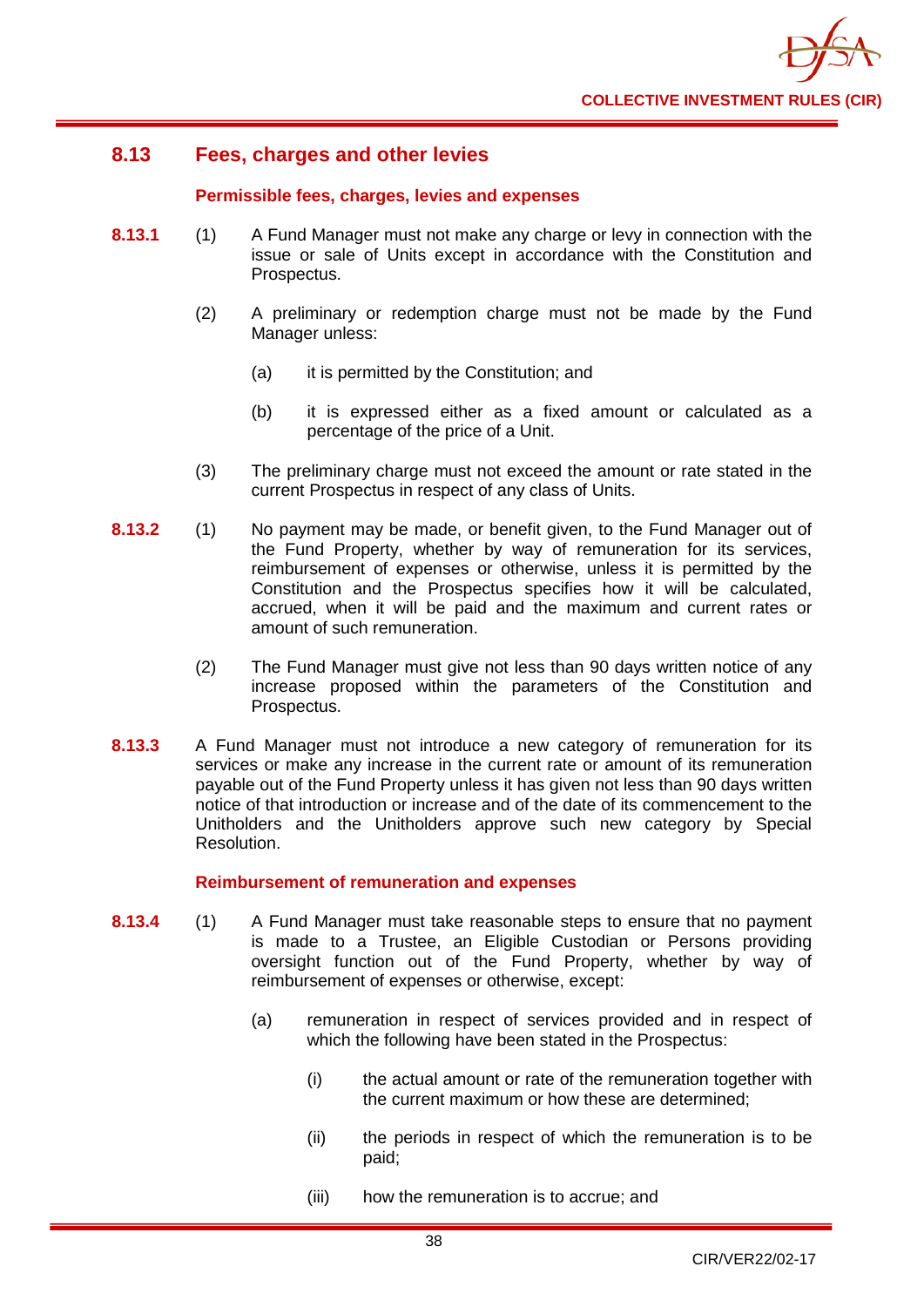

- (iv) when the [remuneration](http://fsahandbook.info/FSA/glossary-html/handbook/Glossary/R?definition=G1013) is to be paid; and
- (b) reimbursement of expenses properly incurred by the Trustee, Eligible Custodian or Persons providing oversight functions for performing such functions conferred on the Trustee, [Eligible](http://fsahandbook.info/FSA/glossary-html/handbook/Glossary/T?definition=G1195)  [Custodian](http://fsahandbook.info/FSA/glossary-html/handbook/Glossary/T?definition=G1195) or other Persons by the [Rules.](http://fsahandbook.info/FSA/glossary-html/handbook/Glossary/R?definition=G1036)
- (2) Payment under (1)(a) must not be made unless permitted by the Constitution.

### **Promotional payments, performance fees and set up costs**

- **8.13.5** No promotional payment, performance fee or benefit may be made out of or given at the expense of the [Fund Property](http://fsahandbook.info/FSA/glossary-html/handbook/Glossary/S?definition=G1049) to the Fund Manager unless it is permitted by the Constitution and specified in the Prospectus.
- **8.13.6** Costs of the registration, exemption and incorporation of a Fund and of its initial Offer or [issue](http://fsahandbook.info/FSA/glossary-html/handbook/Glossary/I?definition=G625) of [Units,](http://fsahandbook.info/FSA/glossary-html/handbook/Glossary/S?definition=G1078) including Units in respect of a [Sub-Fund,](http://fsahandbook.info/FSA/glossary-html/handbook/Glossary/S?definition=G1140) may be amortised over a period not exceeding five years.

### **Allocation of payments to capital or income**

- **8.13.7** (1) The Fund Manager and the Trustee or the Persons providing the oversight function may agree that all or any part of any permitted payments, charges and expenses of the Fund may be treated as a capital expense or income expense and allocated to the [capital account](http://fsahandbook.info/FSA/glossary-html/handbook/Glossary/I?definition=G519) or income [account](http://fsahandbook.info/FSA/glossary-html/handbook/Glossary/C?definition=G128) respectively.
	- (2) The Fund Manager must ensure that any agreement in (1) is permitted by the Constitution and specified in the Prospectus in sufficient detail for a Unitholder or a prospective Unitholder to make an informed decision in relation to the allocation of such charges and expenses to be paid from the capital property or the income property as the case may be.

### **Payments of liabilities on transfer of assets**

- **8.13.8** Where the property of a [Body Corporate](http://fsahandbook.info/FSA/glossary-html/handbook/Glossary/B?definition=G111) or of another [Fund i](http://fsahandbook.info/FSA/glossary-html/handbook/Glossary/C?definition=G178)s transferred to a Fund or to the Fund Manager for the account of the Fund or to the Trustee to hold on trust for the Unitholders in consideration of the [issue](http://fsahandbook.info/FSA/glossary-html/handbook/Glossary/I?definition=G625) of [Units](http://fsahandbook.info/FSA/glossary-html/handbook/Glossary/U?definition=G1230) in the [Fund](http://fsahandbook.info/FSA/glossary-html/handbook/Glossary/A?definition=G86) to Unitholders in that [Body](http://fsahandbook.info/FSA/glossary-html/handbook/Glossary/B?definition=G111) Corporate or in that other Fund, Rule 8.13.9 applies.
- **8.13.9** The Fund Manager or in the case of an Investment Trust, the Trustee, as the successor in title to the property transferred, may pay out of the [Fund Property](http://fsahandbook.info/FSA/glossary-html/handbook/Glossary/S?definition=G1049) any liability arising after the transfer which, had it arisen before the transfer, could properly have been paid out of the property transferred, but only if:
	- (a) there is nothing in the [Constitution of the Fund e](http://fsahandbook.info/FSA/glossary-html/handbook/Glossary/I?definition=G556)xpressly forbidding the payment; and
	- (b) the Fund Manager or the Trustee, as the case may be, is of the opinion that proper provision was made for meeting such liabilities as were known or could reasonably have been anticipated at the time of the transfer.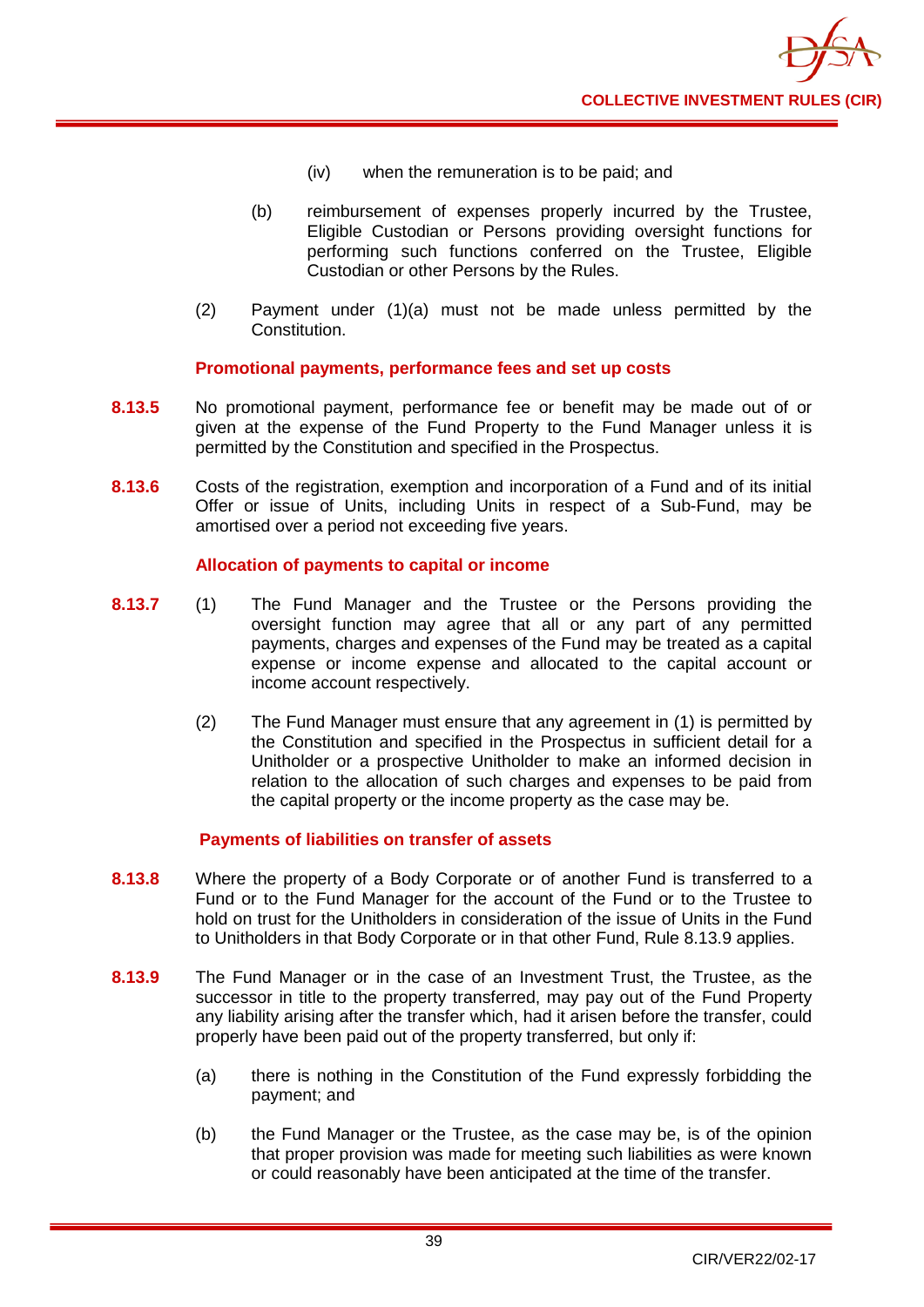# **9 ACCOUNTING, AUDIT AND PERIODIC REPORTING OF A FUND**

# **9.1 Application**

- **9.1.1** (1) This chapter applies to a Fund Manager and a Trustee of a Domestic Fund.
	- (2) In this Chapter, references to a "Fund" mean a "Domestic Fund".

### **Guidance**

The IFR module contains specific requirements relating to reporting that apply to a Fund and its Fund Manager where that Fund is an Islamic Fund.

# **9.2 Preparation of Fund financial statements**

### **Financial statements and financial reporting standards**

- **9.2.1** (1) A Fund Manager of a Fund must prepare financial statements for each financial year of the Fund.
	- (2) A Fund Manager must, in respect of a Fund, prepare and maintain all financial statements in accordance with the International Financial Reporting Standards (IFRS) or USGAAP as supplemented by the Statement of Recommended Practice (SORP).

### **Accounting Records**

- **9.2.2** A Fund Manager must keep Accounting Records that are sufficient to show and explain transactions and are as such, to:
	- (a) be capable of disclosing the financial position of the Fund on an ongoing basis; and
	- (b) record the financial position of the Fund as at its financial year end.
- **9.2.3** Accounting Records must be maintained by a Fund Manager such as to enable the Governing Body and, if appointed, the Trustee or any Persons providing the oversight function of the Fund to ensure that any financial statements prepared by the Fund Manager in relation to the Fund comply with the legislation applicable in the DIFC.
- **9.2.4** The Accounting Records must be:
	- (a) retained by the Fund Manager or Fund for at least six years from the date to which they relate;
	- (b) at all reasonable times, open to inspection by the DFSA or the Registered Auditor of the Fund; and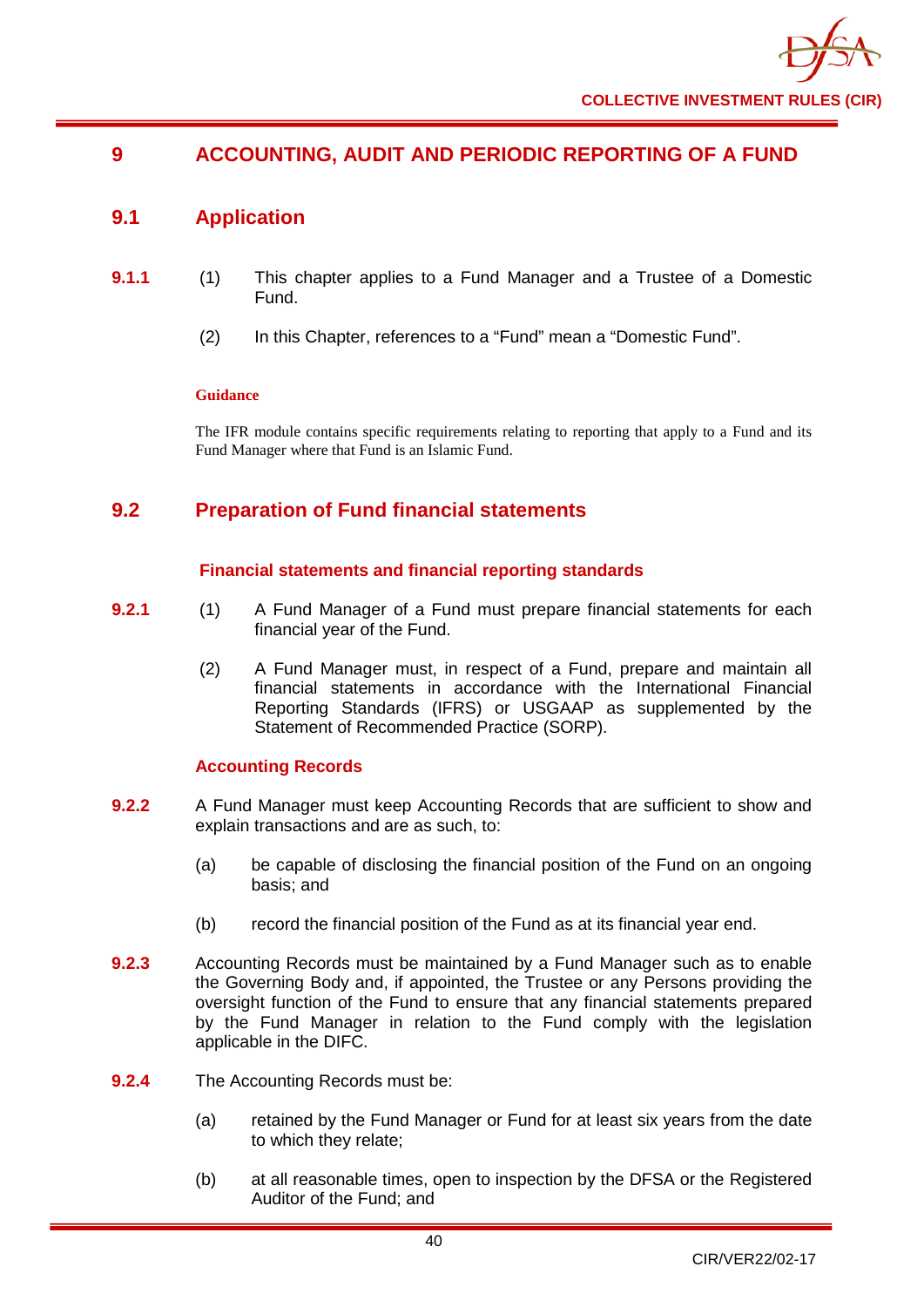(c) capable of reproduction, within a reasonable period not exceeding 3 business days, in hard copy and in English.

# **9.3 Auditors of a Fund**

#### **Guidance**

- 1. Article 27(1)(c) of the Law requires every Domestic Fund to have a Registered Auditor appointed to it in accordance with Part 8 of the Regulatory Law and any Rules made for the purposes of that Part.
- 2. Part 8 of the Regulatory Law sets out how an Auditor must be appointed to each Domestic Fund and the main duties and functions of the Auditor. This section sets out additional requirements that apply in relation to Registered Auditors of a Fund.
- 3. Under Article 97C(1) of the Regulatory Law a Person is prohibited from providing any Audit Service to a Domestic Fund unless that Person is a Registered Auditor.

### **Appointment and termination of auditors**

- **9.3.1** A Fund Manager must:
	- (a) notify the DFSA of the appointment of a Registered Auditor to the Fund by completing and submitting the appropriate form in AFN;
	- (b) prior to the appointment of the Registered Auditor, take reasonable steps to ensure that the Registered Auditor has the required skills, resources and experience to audit the type of Fund for which the Registered Auditor has been appointed; and
	- (c) ensure that the Registered Auditor, at the time of appointment and for the duration of the engagement is registered with the DFSA as a Registered Auditor.
- **9.3.2** A Fund Manager must notify the DFSA immediately if the appointment of the Registered Auditor is or is about to be terminated, or on the resignation of the Fund's Registered Auditor, by completing and submitting the appropriate form in AFN.
- **9.3.3** A Fund Manager must appoint a Registered Auditor to fill any vacancy in the office of Registered Auditor and ensure that the replacement Registered Auditor can take up office at the time the vacancy arises or as soon as reasonably practicable.
- **9.3.4** (1) A Fund Manager must take reasonable steps to ensure that the Registered Auditor and the relevant audit staff of the Registered Auditor are independent of, and not subject to, any conflict of interest with respect to the Fund Manager, the Trustee or the Fund.
	- (2) A Fund Manager or Trustee must notify the DFSA if it becomes aware, or has reason to believe, that the Registered Auditor or the relevant audit staff of the Registered Auditor are no longer independent of the Fund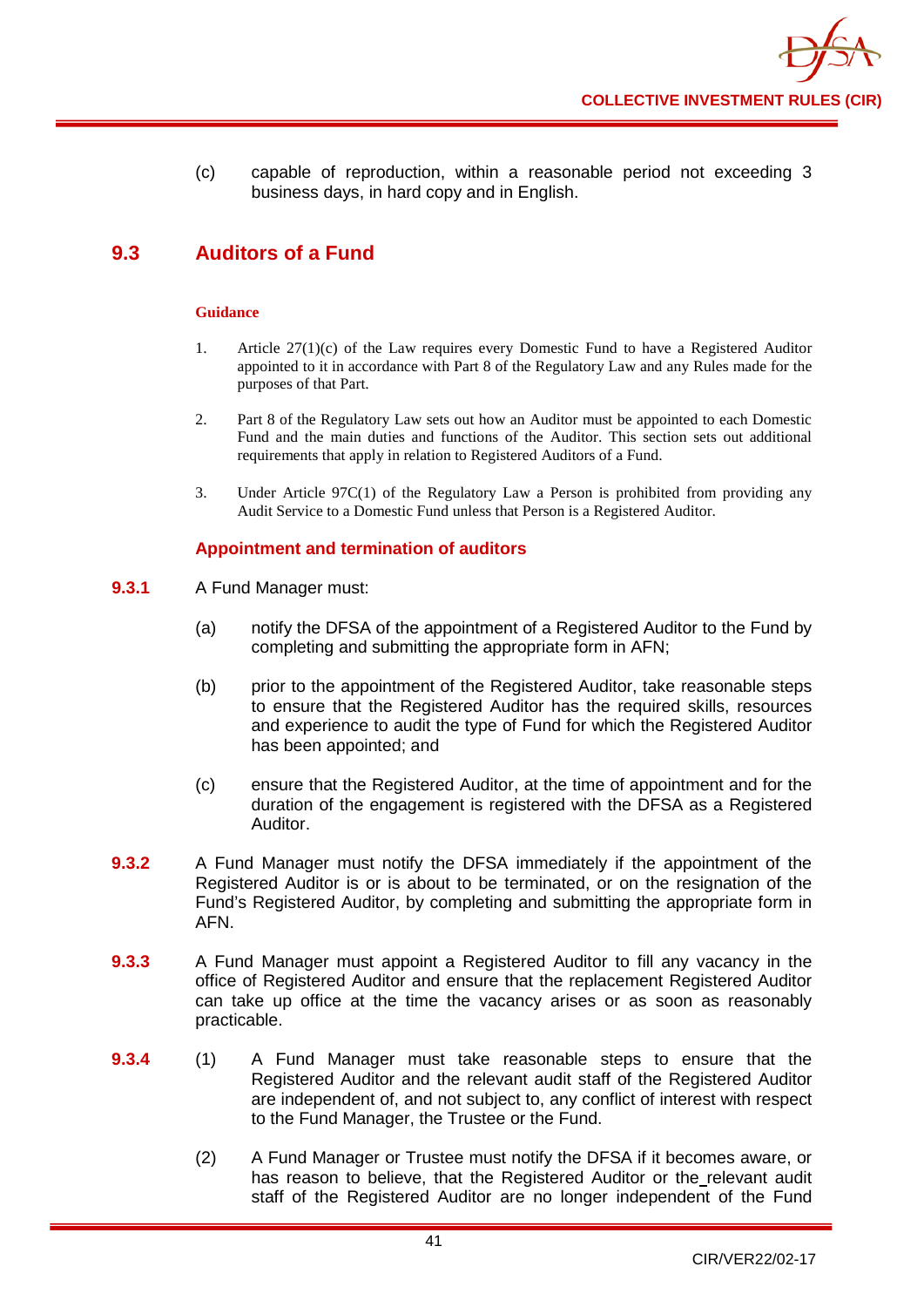Manager, the Trustee or the Fund, or have a conflict of interest which may affect their judgement in respect of the Fund.

#### **Guidance**

- 1. A Fund Manager should consider whether there is any financial or personal relationship between it or any of its relevant Employees and the Registered Auditor or any of the relevant Employees of the Registered Auditor that may affect the judgement of the Registered Auditor when conducting an audit of the Fund or complying with all its legal obligations, including the Regulatory Law, AUD, AML and other relevant modules of the DFSA Rulebook.
- 2. A Fund Manager should consider rotating the appointed relevant staff of the Registered Auditor on a regular basis to ensure that the relevant staff of the Registered Auditor remain independent.

### **Co-operation with auditors**

- **9.3.5** A Fund Manager must take reasonable steps to ensure that it and its Employees:
	- (a) provide any information to its Registered Auditor that its Registered Auditor reasonably requires, or is entitled to receive as Registered Auditor;
	- (b) give the Registered Auditor right of access at all reasonable times to relevant records and information within its possession;
	- (c) allow the Registered Auditor to make copies of any records or information referred to in (b);
	- (d) do not interfere with the Registered Auditor's ability to discharge its duties;
	- (e) report to the Registered Auditor any matter which may significantly affect the financial position of the Fund; and
	- (f) provide such other assistance as the Registered Auditor may reasonably request it to provide.
- **9.3.6** A Trustee must take reasonable steps to ensure that it and its Employees act in compliance with Rule 9.3.5(a)-(f).
- **9.3.7** A Fund Manager must, in writing, require any Person to whom the Fund Manager has delegated or outsourced any functions to co-operate with the Fund's Registered Auditor in accordance with the provisions specified in Rule 9.3.5.

### **Function of the Registered Auditor**

- **9.3.8** A Fund Manager must, in writing, require its Registered Auditor to:
	- (a) conduct an audit of the Fund's financial statements in accordance with the requirements of the relevant standards published by the International Auditing and Assurance Standards Board (IAASB); and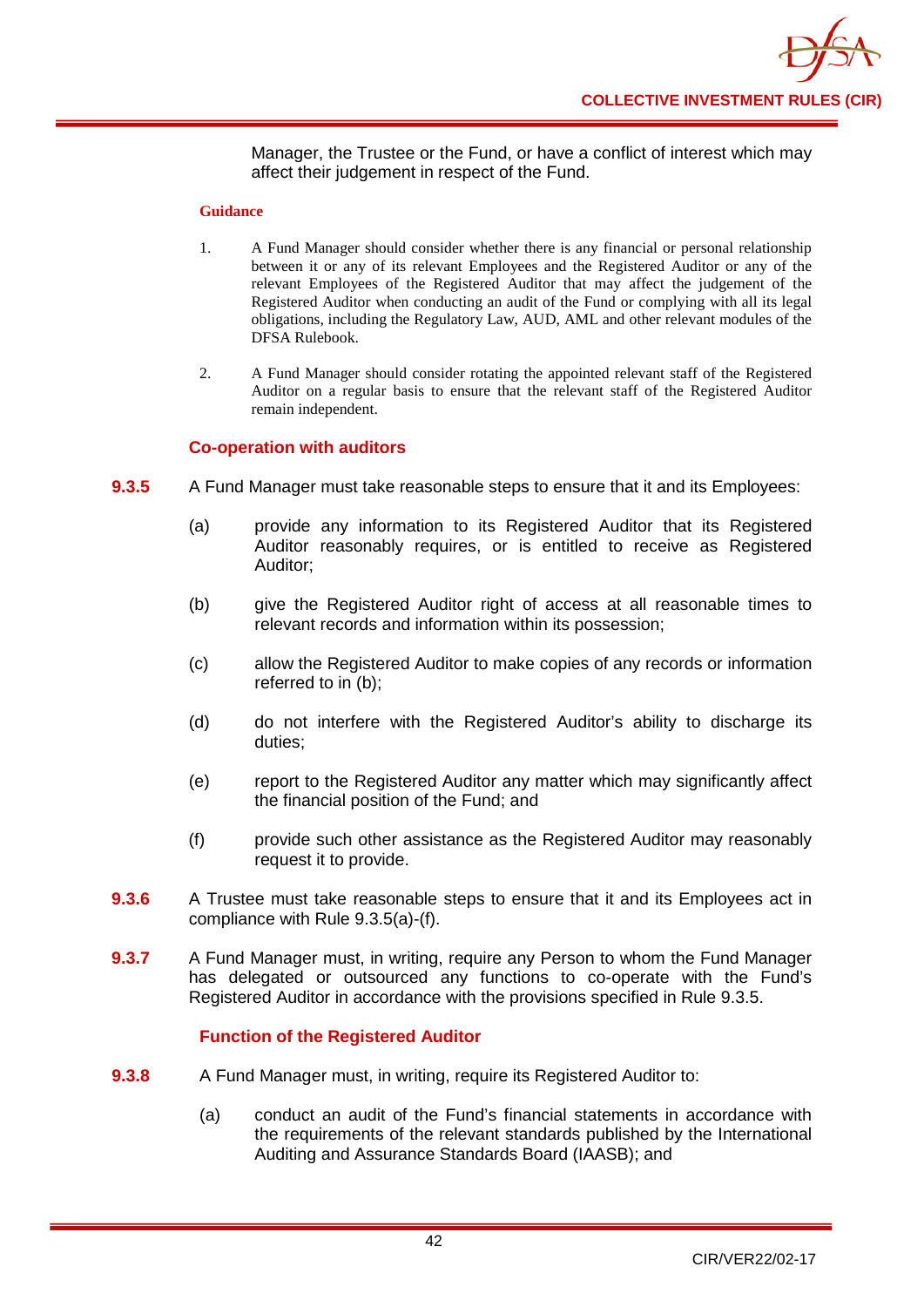

(b) produce a Fund Auditor's Report on the audited financial statements in accordance with AUD App5.

# **9.4 Periodic Reports**

### **Annual and interim reports**

- **9.4.1** (1) In order to provide the [Unitholders](http://fsahandbook.info/FSA/glossary-html/handbook/Glossary/U?definition=G1233) with relevant and up-to-date information about the performance and management of a [Fund,](http://fsahandbook.info/FSA/glossary-html/handbook/Glossary/A?definition=G86) a Fund Manager must, subject to (2), produce one interim report and one annual report in respect of each Fund it operates in accordance with the Rules in this section.
	- (2) The Fund Manager of a Qualified Investor Fund is not required to comply with the requirements in (1) relating to the production of an interim report for that Fund unless there has been a material change relating to the Fund during the relevant period.
	- (3) For the purposes of (2), the relevant period in relation to a Qualified Investor Fund is the 6 month period referred to in Rule 9.4.2(4).
- **9.4.2** (1) A Fund Manager must produce the required annual report and interim report as follows:
	- (a) an annual report within four months after the end of each annual accounting period; and
	- (b) an interim report within two months after the end of each interim accounting period.
	- (2) For the purposes of (1), the first [annual accounting period](http://fsahandbook.info/FSA/glossary-html/handbook/Glossary/A?definition=G39) of a [Fund](http://fsahandbook.info/FSA/glossary-html/handbook/Glossary/S?definition=G1043) begins:
		- (a) in the case of a Public Fund, on the date of registration by the DFSA; or
		- (b) in the case of an Exempt Fund or a Qualified Investor Fund, on the date of notification to the DFSA; and

ends [12 months later.](http://fsahandbook.info/FSA/glossary-html/handbook/Glossary/I?definition=G548) Thereafter, annual accounting periods cover the period between each subsequent financial year end.

- (3) Notwithstanding the requirement in (2), a Fund Manager may, subject to the prior approval of the DFSA, produce the Fund's reports and financial statements in accordance with the Fund Manager's reporting periods.
- (4) For the purposes of (1), an interim accounting period is the period covering:
	- (a) 6 months after the date of registration of the Fund with the DFSA in the case of a Public Fund, or the date of notification to the DFSA in the case of an Exempt Fund or Qualified Investor Fund; and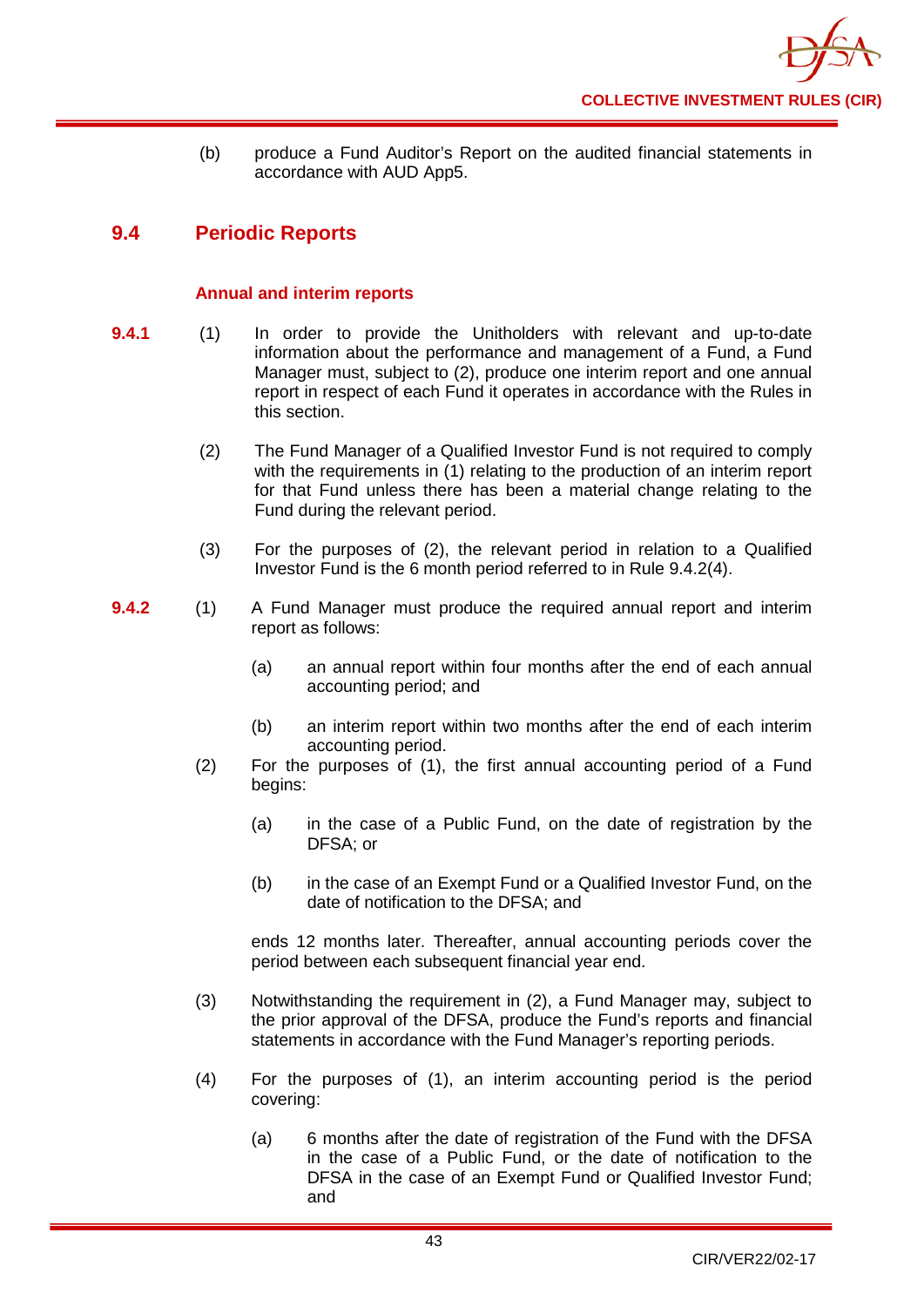

- (b) 6 months after the anniversary of each annual accounting period.
- (5) If a Fund intends to change its annual or interim accounting period, the Fund Manager must:
	- (a) obtain written confirmation from its Registered Auditor that the change of its annual accounting period would not result in any significant distortion of the financial position of the Fund; and
	- (b) obtain the DFSA's prior consent before implementing the change.
- (6) For a [Fund](http://fsahandbook.info/FSA/glossary-html/handbook/Glossary/S?definition=G1043) which is an Umbrella Fund, the Fund Manager must prepare an interim report for each Sub-Fund, but this is not necessary for the Umbrella Fund as a whole.
- (7) The Fund Manager must prepare the annual and interim reports of the Fund in accordance with Rule 9.2.1.
- (8) The reports must:
	- (a) be supplied free of charge to Unitholders;
	- (b) be available in English,
	- (c) be sent to the DFSA; and
	- (d) if the Fund is a Public Fund, be available for inspection free of charge during ordinary office hours at a place specified.
- **9.4.3** The Fund Manager must take reasonable steps to ensure that the interim and annual reports for a [Fund](http://fsahandbook.info/FSA/glossary-html/handbook/Glossary/A?definition=G86) or the Sub-Funds of an [Umbrella](http://fsahandbook.info/FSA/glossary-html/handbook/Glossary/U?definition=G1222) Fund are clear, complete and true and contain information for the relevant period and:
	- (a) the name of the Fund or Sub-Fund, its stated investment objectives, the policy of achieving those objectives and a brief assessment of its risk profile;
	- (b) a review of the [Fund's](http://fsahandbook.info/FSA/glossary-html/handbook/Glossary/S?definition=G1043) or Sub-Fund's investment activities and investment performance during the period;
	- (c) sufficient information to enable [Unitholders](http://fsahandbook.info/FSA/glossary-html/handbook/Glossary/U?definition=G1233) to form a view on where the portfolio is invested at the end of the period and the extent to which that has changed over the period; and
	- (d) any other significant information which would reasonably enable [Unitholders](http://fsahandbook.info/FSA/glossary-html/handbook/Glossary/U?definition=G1233) to make an informed judgment on the activities of the [Fund](http://fsahandbook.info/FSA/glossary-html/handbook/Glossary/S?definition=G1043) or [Sub-Fund d](http://fsahandbook.info/FSA/glossary-html/handbook/Glossary/S?definition=G1140)uring the period and the results of those activities at the end of the reporting period.

### **Contents of the** i**nterim report**

- **9.4.4** The Fund Manager must produce an interim report which contains:
	- (a) the total expense ratio at the end of the period;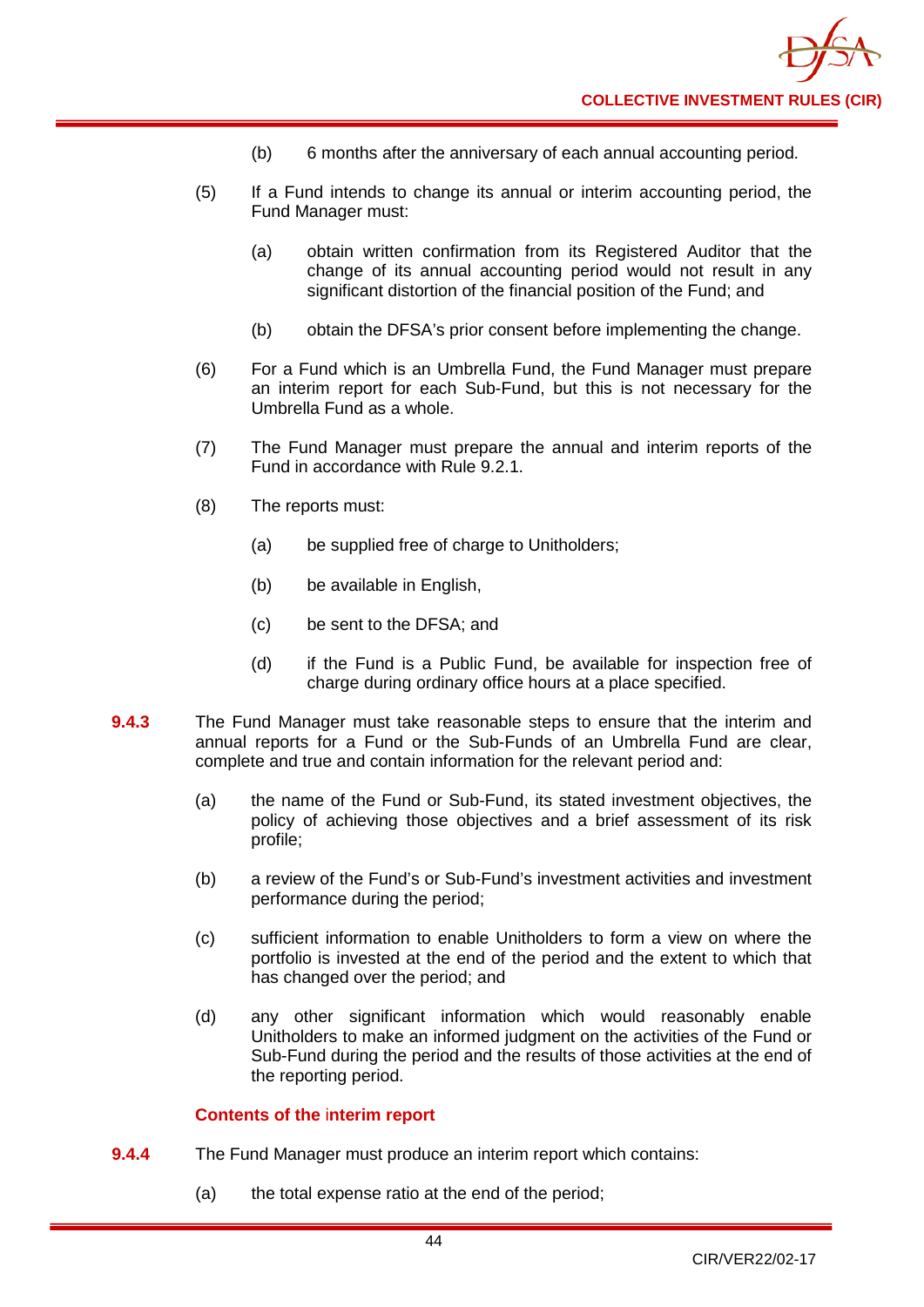- (b) particulars of any material issues raised by the Eligible Custodian and, if applicable, the Trustee, the investment committee or any Person providing oversight in relation to the Fund; and
- (c) matters required to be included in the Fund Manager's report under Rule 9.4.9.

### **Contents of the annual report**

- **9.4.5** An annual report of a Fund, other than a Fund which is an [Umbrella](http://fsahandbook.info/FSA/glossary-html/handbook/Glossary/U?definition=G1222) Fund, must contain:
	- (a) the full audited financial statements for the annual accounting period;
	- (b) the report produced by the Registered Auditor in accordance with Rule 9.3.8(b);
	- (c) the report of the Fund Manager in accordance with Rule 9.4.9;
	- (d) if the Fund is a Public Fund, the comparative table in accordance with Rule 9.4.10; and
	- (e) if the Fund is a Public Fund, the Oversight report in accordance with Rule 10.3.13.
- **9.4.6** An annual report on a Fund which is an Umbrella Fund must contain:
	- (a) for each Sub-Fund:
		- (i) the full audited financial statements for the annual accounting period;
		- (ii) the report of the Fund Manager in accordance with Rule 9.4.9; and
		- (iii) if the Fund is a Public Fund, the comparative table in accordance with Rule 9.4.10;
	- (b) an aggregation of the financial statements required by (a)(i) for each Sub-Fund;
	- (c) the report produced by the Registered Auditor in accordance with Rules 9.3.8(b); and
	- (d) if the Fund is a Public Fund, the Oversight Report in accordance with Rule 10.3.13.
- **9.4.7** (1) Where a Fund is required to appoint an investment committee pursuant to Rule 13.3.1 or 13.4.3, the annual report must also include a report by that committee.
	- (2) Where a Fund is a Hedge Fund, the annual report must also include a report of its Eligible Custodian.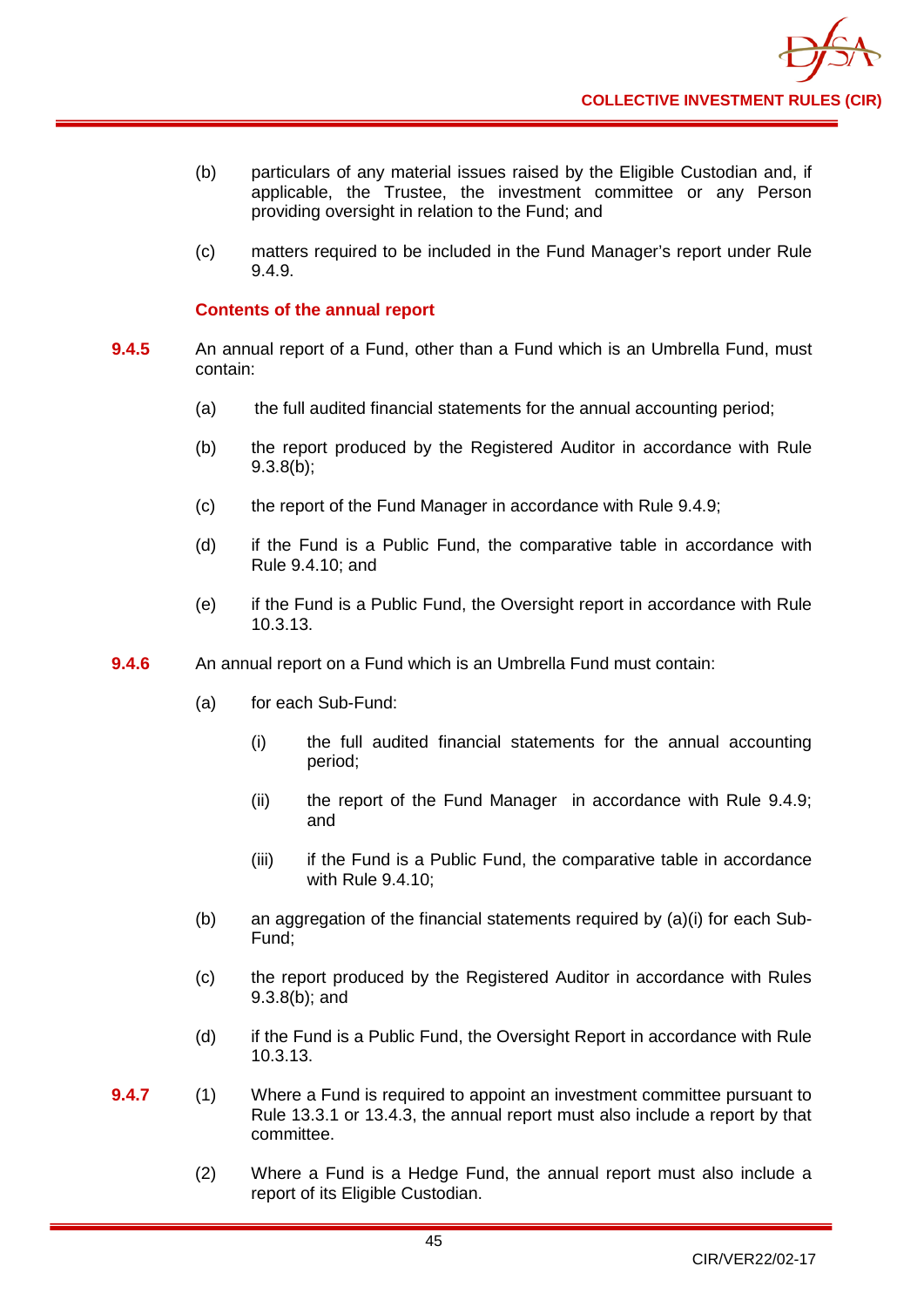

**9.4.8** The Fund Manager must ensure that the financial statements give a true and fair view of the net income and the net gains and the losses on the Fund Property of the Fund, or, the Sub-Fund, for the annual accounting period in question and the financial position of the Fund or Sub-Fund as at the end of that period.

### **Fund Manager's report**

- **9.4.9** The matters set out in (a) to (h) must be included in any Fund Manager's report:
	- (a) a restatement of the investment objectives of the Fund;
	- (b) a restatement of the policy for achieving those objectives;
	- (c) a review of the investment activities, including in relation to (a) and (b), during the period to which the report relates;
	- (d) particulars of any fundamental change requiring prior approval by Unitholder meeting made since the date of the last report;
	- (e) particulars of any significant change requiring pre-event notification since the date of the last report;
	- (f) any other information which would enable Unitholders to make an informed judgement on the development of the activities of the Fund during this period and the results of those activities as at the end of that period;
	- (g) for a report on an Umbrella Fund, the information required in (a) to  $(h)$ must be given for each Sub-Fund if it would vary from that given in respect of the Umbrella Fund as a whole; and
	- (h) for a Fund which invests a substantial proportion of its assets in other Funds, a statement as to the maximum proportion of management fees charged to the Fund itself and to other Funds in which that Fund invests.

### **Comparative table**

#### **Guidance**

In presenting past performance information, the DFSA recommends that Fund Managers follow the Global Investment Performance Standards (GIPS) issued by Institute of Chartered Financial Analysts of the USA.

- **9.4.10** The comparative table for the annual report for a Public Fund must set out:
	- (a) the performance record over the last five calendar years, or if the Fund has not been in existence during the whole of that period, over the whole period in which it has been in existence, showing:
		- (i) the highest and the lowest price of a Unit of each class in issue during each of those years; and
		- (ii) the net income distributed or, for accumulation Units, allocated for a Unit of each class in issue during each of those years, taking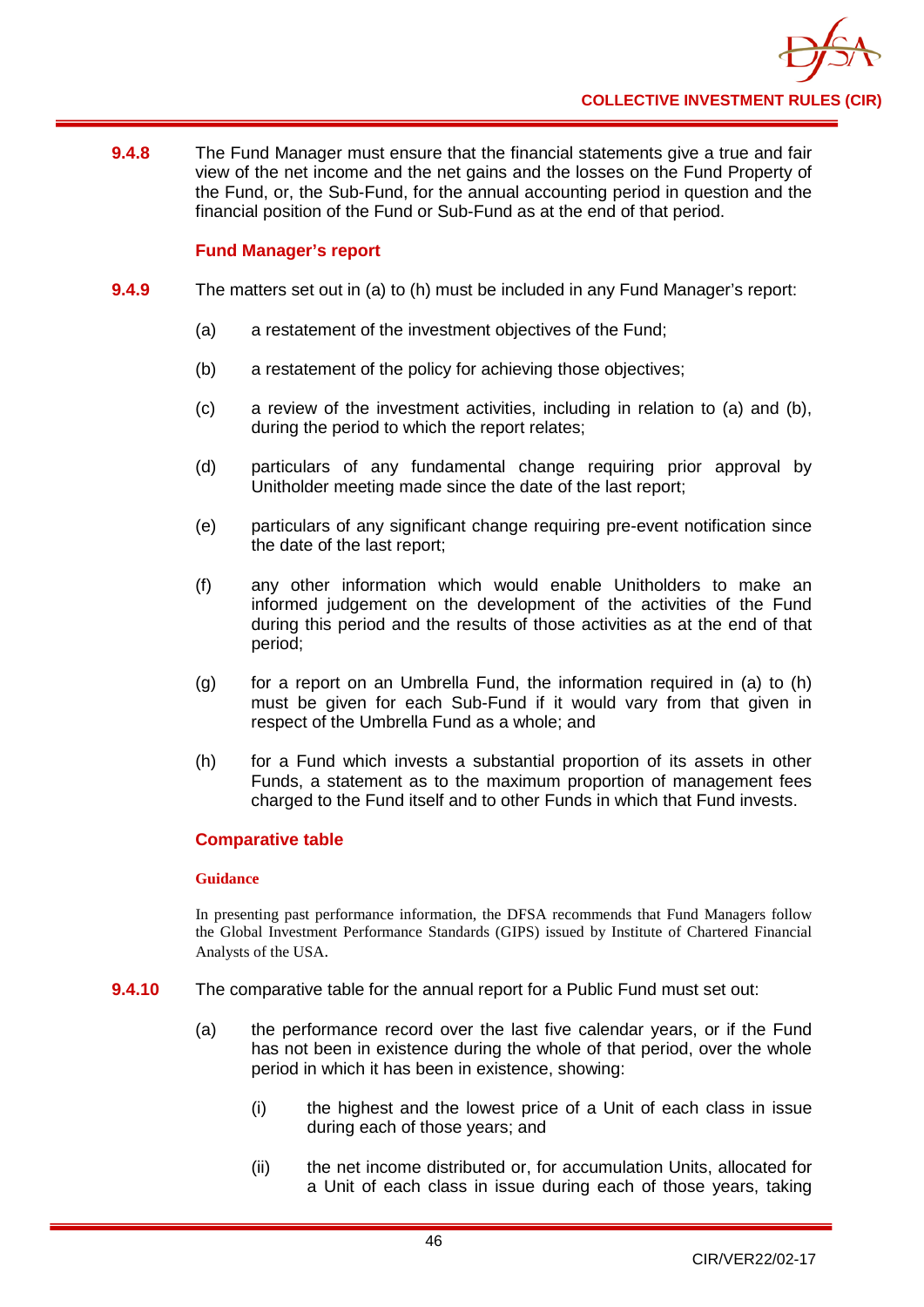account of any sub-division or consolidation of Units that occurred during that period;

- (b) as at the end of each of the last three annual accounting periods or all of the Fund's annual accounting periods, if less than three:
	- (i) the total net asset value of the Fund Property at the end of each of those years;
	- (ii) the net asset value per Unit of each class; and
	- (iii) for a report of the directors of an Investment Company, the number of Units of each class in issue; or
	- (iv) for a report of the Fund Manager of any other Fund, the number of Units of each class in existence or treated as in existence; and
- (c) if, in the period covered by the table:
	- (i) the Fund Manager has been the subject of any event such as a transfer scheme having a material effect on the size of the Fund, but excluding any issue or cancellation of Units for cash; or
	- (ii) there have been changes in the investment objectives of the Fund;

an indication, related in the body of the table to the relevant year in the table, of the date of the event or change in the investment objectives and a brief description of its nature.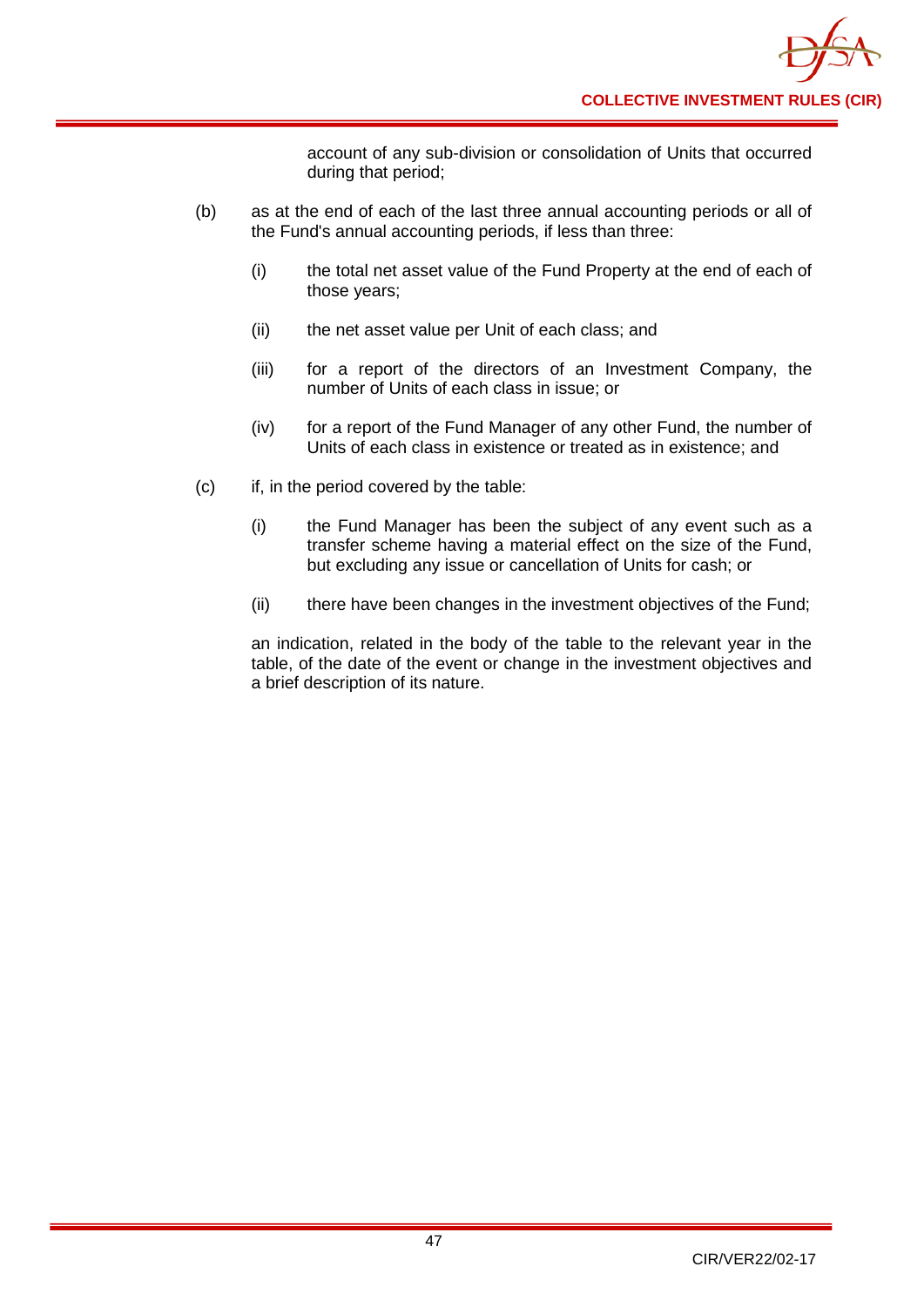

# **9.5 Table illustrating content of the annual report**

## **Guidance**

| <b>Type of Report</b>         | <b>CIR Ref</b>  | <b>Public Funds</b>                                  | <b>Exempt</b><br><b>Funds</b>                        | OIF                                                                                                                                                                  |
|-------------------------------|-----------------|------------------------------------------------------|------------------------------------------------------|----------------------------------------------------------------------------------------------------------------------------------------------------------------------|
| Annual and<br>interim reports | 9.4.2           |                                                      |                                                      | <b>Annual Report</b><br>only. An<br>interim report<br>is required<br>only if there<br>has been a<br>material<br>change during<br>the interim<br>accounting<br>period |
| Fund Manager's<br>Report      | 9.4.9           |                                                      |                                                      |                                                                                                                                                                      |
| Fund Auditor's<br>Report      | 9.3.8(b)        |                                                      |                                                      |                                                                                                                                                                      |
| Oversight Report              | 10.3.13         |                                                      |                                                      | Not applicable Not applicable                                                                                                                                        |
| Comparative<br>Table          | 9.4.10          |                                                      |                                                      | Not applicable Not applicable                                                                                                                                        |
| Eligible Custodian<br>Report  | 9.4.7(2)        | <b>Hedge Funds</b><br>only                           | Hedge Funds<br>only                                  | <b>Hedge Funds</b><br>only                                                                                                                                           |
| Investment<br>Committee       | 13.3.1 & 13.4.3 | Private Equity<br>Funds and<br><b>Property Funds</b> | Private Equity<br>Funds and<br><b>Property Funds</b> | Not applicable                                                                                                                                                       |

This table illustrates the different content requirements for reports of a Domestic Fund.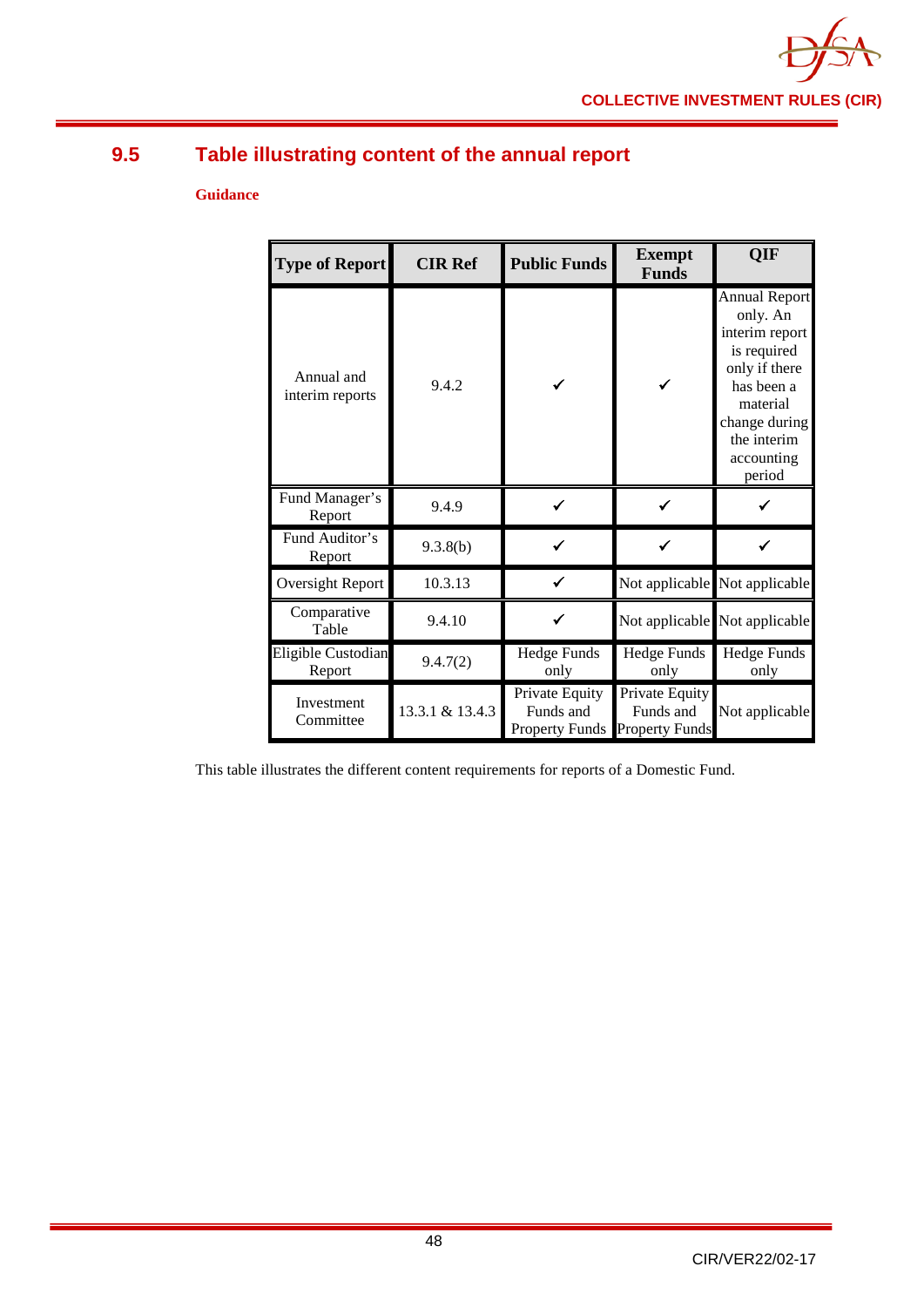# **PART 5: RULES SPECIFIC TO DIFFERENT TYPES OF DOMESTIC FUNDS**

#### **Guidance**

Article 13 of the Law defines Funds as either Domestic Funds or Foreign Funds. Article 15 of the Law further defines Domestic Funds as falling into three categories, i.e. Public Funds, Exempt Funds and Qualified Investor Funds. While the core requirements in Part 4 of this module are of common application to most types of Domestic Funds, the requirements in this Part apply only to certain types of Domestic Funds, depending on whether they are Public Funds, Exempt Funds or Qualified Investor Funds. Where a certain type of Fund is also a specialist class of Funds, there are additional requirements that are prescribed in Part 6.

# **10 REQUIREMENTS SPECIFIC TO PUBLIC FUNDS**

# **10.1 Application**

- **10.1.1** (1) This chapter applies to a Fund Manager and Trustee of a Domestic Fund which is a Public Fund, and also to Persons providing the oversight function for such a Fund.
	- (2) A Fund Manager and Trustee of a Public Fund are not subject to the oversight requirement in (1) if the Fund's investments are limited to those that require passive management and the Fund's systems and controls contain adequate measures to address any risks arising in that context.

### **Guidance**

Funds are passively managed if they are investing in products such as index tracking products.

- **10.1.2** A reference in this chapter to:
	- (a) a "Fund Manager" or "Trustee" includes a reference to a Person proposing to be the Fund Manager or Trustee of a Domestic Fund;
	- (b) a "Fund" includes a reference to a Fund registered or seeking to be registered as a Public Fund; and
	- (c) a reference to a "Person providing the oversight function" includes a reference to an individual or a body corporate appointed or to be appointed as a Person providing oversight function for a Fund.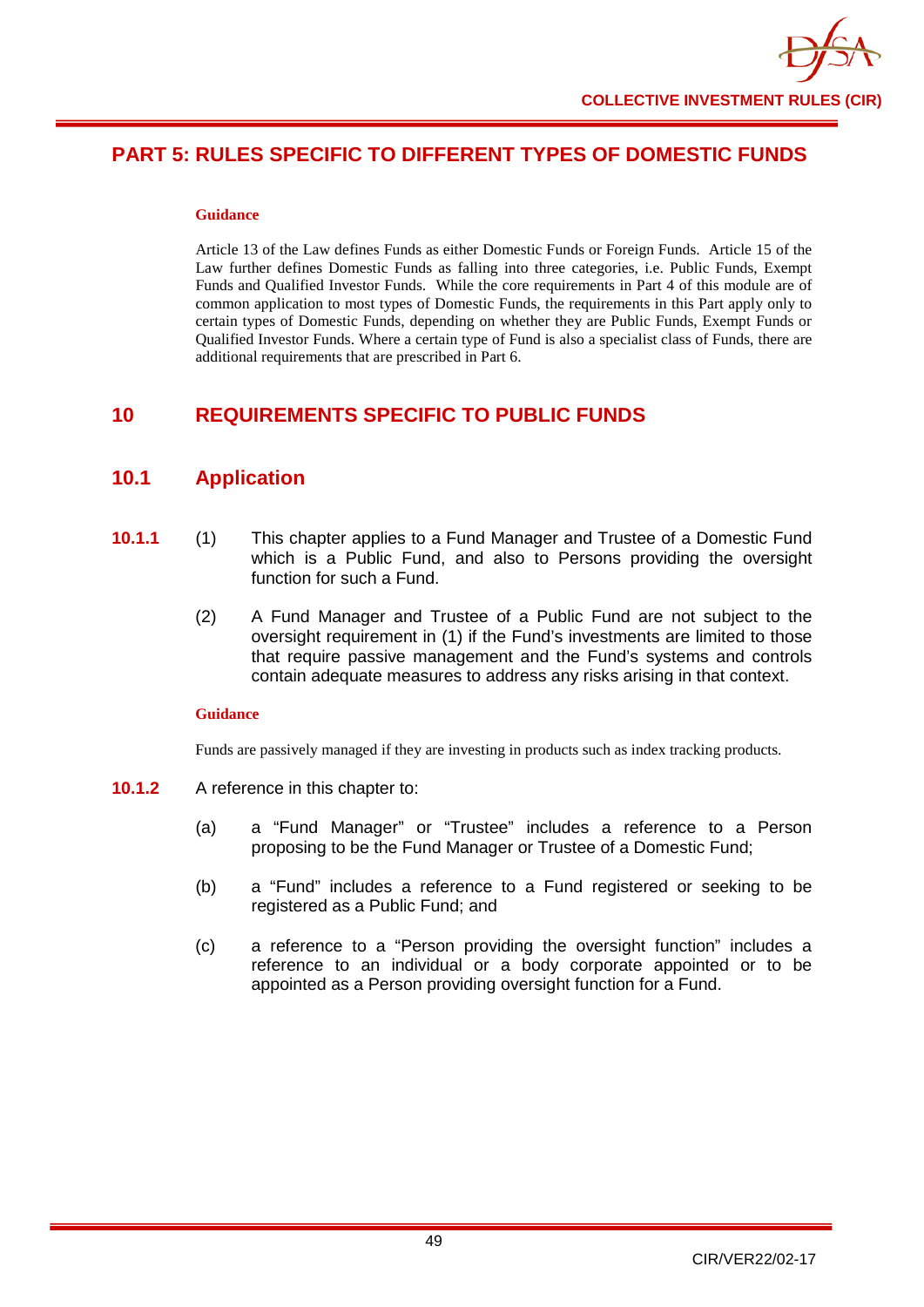

# **10.2 Registration of Public Funds**

### **The application for registration**

- **10.2.1** (1) An application pursuant to Article 28 of the Law for the registration of a Public Fund must be made to the DFSA by the Body Corporate which is to be the Fund Manager of a Domestic Fund. If the Fund is an Investment Trust, then the Trustee and Fund Manager must jointly apply.
	- (2) The Fund Manager and, if applicable, the Trustee must complete and submit the appropriate form or forms in AFN.
	- (3) In addition to the requirements of Article 28(4) of the Law, the application must be accompanied by certification by the Fund's legal advisers to the effect that:
		- (a) the Constitution of the Fund complies with the requirements prescribed under the Law and under these Rules;
		- (b) the Prospectus complies with the requirements prescribed under the Law and under these Rules; and
		- (c) if the Fund is managed by an External Fund Manager, the requirements in section 6.1 are met.
- **10.2.2** In assessing an application for registration, the DFSA may:
	- (a) make any enquiries which it considers appropriate, including enquiries independent of the Fund Manager and Trustee; or
	- (b) require the Fund Manager or Trustee to provide further information.

### **Requirements for registration**

- **10.2.3** Subject to the provisions of these Rules, a Fund will only be registered by the DFSA if it satisfies the following conditions:
	- (a) the Fund has one of the permitted forms for Domestic Funds under Article 26(1) of the Law;
	- (b) the registration or other legal formalities relating to the formation of the Fund as referred to in (a) are completed;
	- (c) the Fund has appointed to it a Fund Manager which is:
		- (i) authorised by the DFSA under its Licence to carry on the Financial Service of Managing a Collective Investment Fund; or
		- (ii) an External Fund Manager as defined in Article 20(5) of the Law;
	- (d) the Fund, if it is an Investment Trust, has a Trustee which meets the requirements in the Investment Trust Law 2006;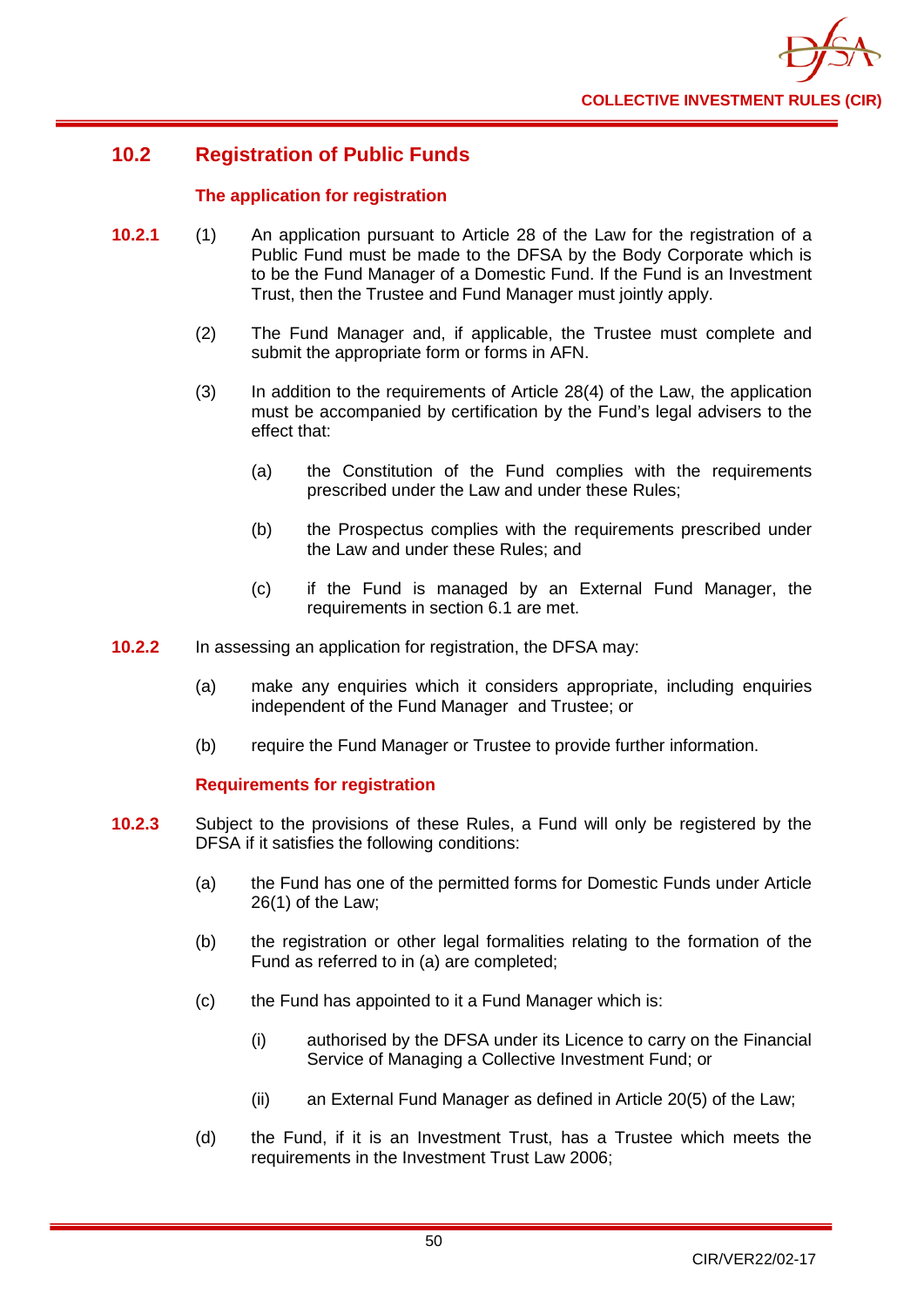- (e) the Fund Manager has made satisfactory arrangements in relation to the oversight function of the Fund and the delegation of the activity of Providing Custody as required under the Law and this module;
- (f) the Fund Manager has appointed an Auditor of the Fund who complies with the requirements in section 9.3; and
- (g) the name of the Fund is not undesirable or misleading and its purpose is reasonably capable of being successfully carried into effect.

#### **Guidance**

- 1. Article 26(1) of the Law requires every Domestic Fund to have the form of an Investment Company, Investment Partnership or Investment Trust. An Investment Company can also take the form of a Protected Cell Company (PCC).
- 2. In the case of an Investment Company (including a PCC) or Investment Partnership, the legal formalities relating to formation of the Fund involves registration by the Company Registrar of the Investment Company or Investment Partnership which is to be the Fund vehicle. In the case of an Investment Trust, the legal formalities relating to the formation of the trust involve the execution by the Fund Manager and the Trustee of the relevant trust deed pursuant to the requirements in the Investment Trust Law of 2006.
- 3. Under Rule 8.2.2(2), the Fund Manager of an Investment Company or Investment Partnership must delegate the function of holding safe custody of Fund Property (i.e. the Financial Service of Providing Custody in relation to Fund Property) to an Eligible Custodian. In the case of an Investment Trust, the Trustee of the Fund provides the safe custody function relating to Fund Property. However, this obligation does not apply in the case of certain types of specialist Funds where alternative safe custody arrangements are permitted (see the custody requirements for Private Equity Funds and certain types of Property Funds in Rules 13.3.1, 13.4.2, 13.4.2A and 13.4.2B).

### **Rejection of an application**

#### **Guidance**

Under Article 30(1) of the Law, the DFSA may, refuse to grant an application for the registration of a Fund if it is not satisfied that the requirements referred to in Article 28 of the Law have been met.

### **Granting registration**

- 1. Under Article 31 of the Law, once the DFSA grants registration to a Fund, it will without undue delay inform the relevant applicant in writing of:
	- a. such decision; and
	- b. the date on which the registration shall be deemed to take effect.
- 2. The DFSA maintains a list of Public Funds which have been registered on its Public Register.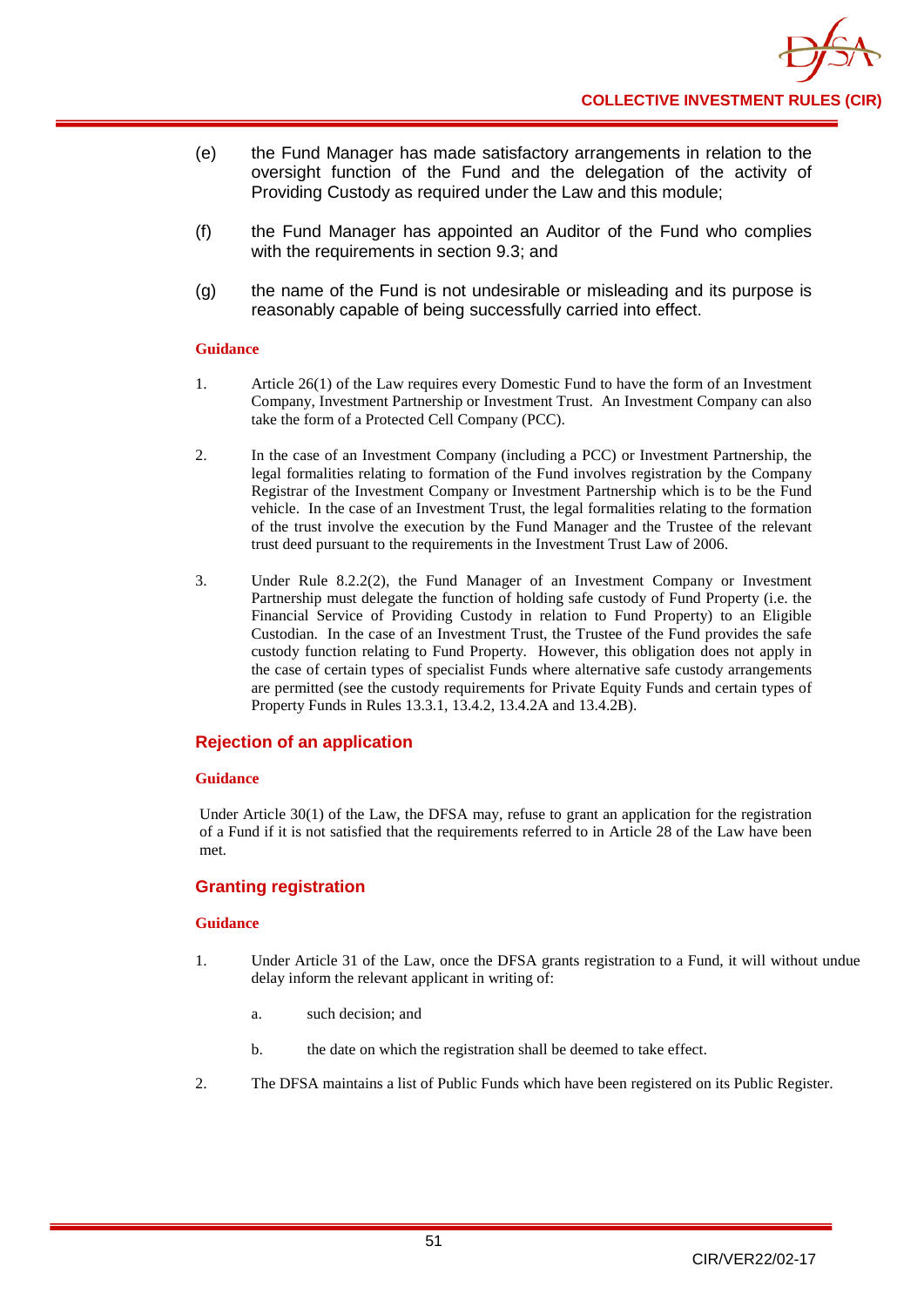

### **Withdrawal of registration**

#### **Guidance**

Under Article 32 of the Law, the DFSA may withdraw the registration of a Fund in specified circumstances.

### **Reinstatement**

#### **Guidance**

The DFSA may reinstate the registration of a Fund pursuant to Article 33 of the Law if it is satisfied that the Fund should not have been deregistered or if the defect that led to registration being withdrawn has been remedied.

# **10.3 Oversight arrangements for Public Funds**

#### **Guidance**

Chapter 2 of the Law (see Articles  $39 - 42$ ) sets out the general requirements relating to the oversight arrangements which a Public Fund must have, including the powers and duties of the Persons appointed to a Public Fund to provide the oversight function. The Rules in this section provide further detailed requirements relating to that function.

#### **Permitted oversight arrangements**

- **10.3.1** The following oversight arrangements are hereby prescribed by the DFSA for the purposes of Article 39(1)(a) of the Law:
	- (a) an Oversight Committee comprising at least three individuals each of whom meets the suitability criteria prescribed in Rule 10.3.2; or
	- (b) the Eligible Custodian or Trustee of the Fund, where the individuals undertaking the primary responsibility for the oversight function meet the suitability criteria prescribed in Rule 10.3.2.

- 1. Article 39(1)(a) of the Law requires the Fund Manager of a Domestic Fund which is a Public Fund to establish and maintain one of the permitted oversight arrangements prescribed by the DFSA. Accordingly, such a Fund Manager must appoint one of the oversight arrangements specified in Rule 10.3.1 to every Public Fund which it manages.
- 2. The membership of the Oversight Committee may comprise individuals including but not limited to members of the board of directors of the Fund Manager or that of the Fund, or the members of the General Partner of an Investment Partnership, or external experts, provided such individuals can meet the suitability criteria prescribed in Rule 10.3.2(1). The criteria include a test of independence.
- 3. For example, for an individual such as a member of the board of directors of the Fund Manager to be able to meet the independence test, the starting point is that such an individual would need to be a non-executive member of the Fund Manager's board. But that alone may not be sufficient, as the independence requirement has a range of other elements against which such an individual's ability to be independent of the Fund Manager is assessed. See Article 42 of the Law and Rule 10.3.2. The other elements of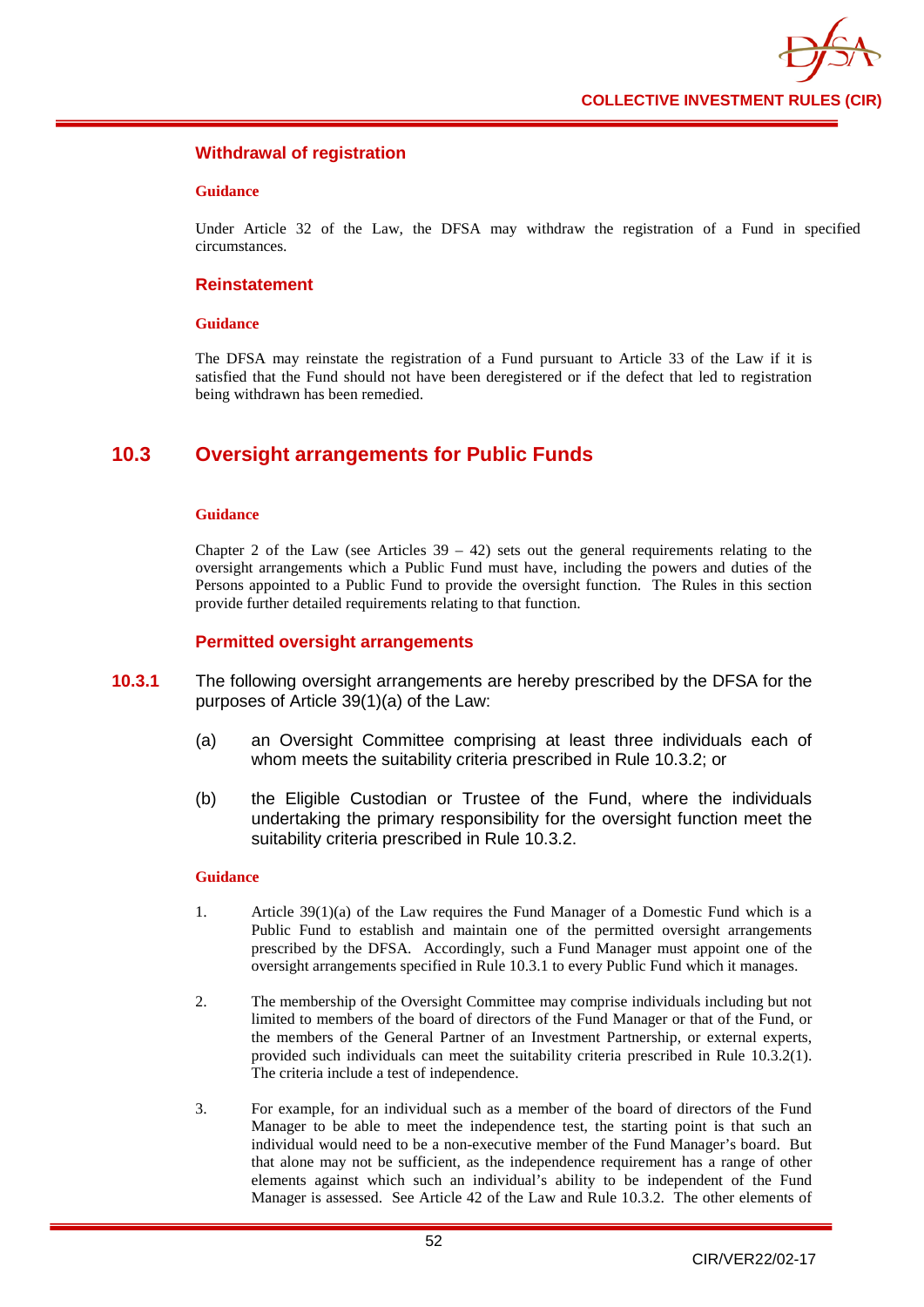the suitability test encompass a fit and proper test and relevant expertise. These too need to be satisfied by such individuals.

## **Suitability criteria for persons providing oversight function**

- **10.3.2** (1) For the purposes of Rule 10.3.1, a Person undertaking the oversight function meets the relevant criteria if that Person:
	- (a) is suitably qualified;
	- (b) is fit and proper; and
	- (c) meets the independence criteria in Article 42 of the Law.
	- (2) A Fund Manager must, in the case of each individual to be appointed as a member of an Oversight Committee referred to in Rule 10.3.1(a), undertake appropriate due diligence to ascertain whether the individual meets the suitability criteria in  $(1)$ .
	- (3) A Fund Manager must, where an Eligible Custodian or Trustee is to be appointed as the oversight provider of the Fund, undertake appropriate due diligence to ascertain whether the individual meets the suitability criteria in (1) in respect of those individuals within the organisation of the Eligible Custodian or Trustee who will be undertaking the primary responsibility for performing the oversight function for the Fund.
	- (4) A Fund Manager must ensure that there is a written agreement:
		- (a) by which an individual is appointed to an Oversight Committee or the Trustee or Eligible Custodian is appointed to the oversight function of the Fund, as is relevant; and
		- (b) which contains express provisions that the appointee agrees to discharge the oversight function in accordance with the requirements in the Law and this module.
	- (5) If requested by the DFSA, a Fund Manager must provide to the DFSA any information relating to the appointment or intended appointment of a Person to provide the oversight function for the Fund.

- 1. The Guidance under Appendix 6 (App6) sets out matters which a Fund Manager should take into account when assessing the fitness and propriety of an individual who is to be appointed to carry out the Fund's oversight function.
- 2. In the case of a Trustee or Eligible Custodian appointed to provide the oversight function, a Fund Manager should, before making such an appointment, identify the most senior individuals within the organisation who will carry the primary responsibility for the oversight function. The suitability assessment should then be applied to each such individual.
- 3. Trustees are required to be independent of the Fund Manager (see Article 19 of the Investment Trust law 2006, which is incorporated in the independence requirement for oversight providers under Article  $42(1)(f)$  of the Law). However, if the primary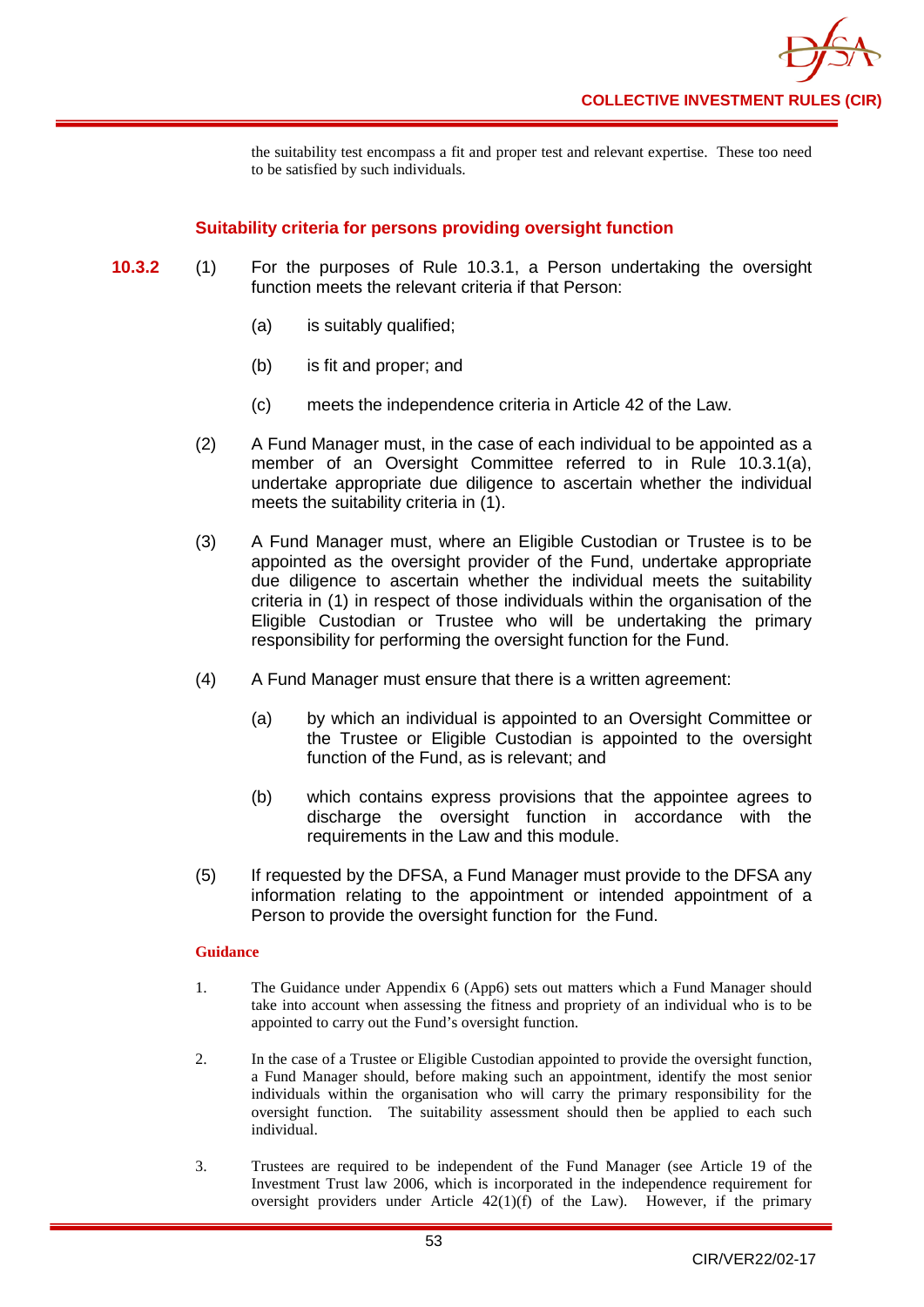

responsibility for providing oversight function within a Trustee rests on individuals other than its board members, the Fund Manager should assess whether such individuals possess the required degree of independence from the Fund Manager in assessing their fitness and propriety to carry out the oversight function effectively. A Fund Manager should, when making that assessment, focus particularly on whether the Persons providing the oversight function have access to sufficient resources to perform their duties objectively and independently of the Fund Manager.

- 4. In assessing the competence of a prospective appointee, a Fund Manager should:
	- a. obtain details of the knowledge and skills of the individual in relation to the knowledge and skills required for the role;
	- b. take reasonable steps to verify the relevance, accuracy and authenticity of any information acquired;
	- c. determine whether the individual holds any relevant qualifications with respect to the functions to be performed; and
	- d. determine the individual's relevant experience.
- **10.3.3** (1) The systems and controls which a Fund Manager is required to have in place must include adequate measures to monitor whether the Persons appointed to provide the oversight function for the Fund meet the suitability criteria specified in Rule 10.3.2(1) on a continuing basis.
	- (2) If a Person appointed to provide the oversight function for the Fund is either unable to fulfil his duties or no longer meets the suitability criteria in Rule 10.3.2(1), the Fund Manager must, within 21 days of the event causing such inability, dismiss and replace that Person, subject to the requirement in (4).
	- (3) If a Person appointed to provide the oversight function for the Fund resigns from or otherwise vacates that position, the Fund Manager must, within 60 days of the event causing the vacancy, appoint a replacement. subject to the requirement in (4).
	- (4) An appointment made under (2) or (3) must meet the relevant requirements relating to the oversight arrangement of the Fund as specified in Rule 10.3.1 as is relevant to that particular Fund.
	- (5) The Fund Manager must notify the DFSA and, in the case of an Investment Trust where the Trustee is not the appointed oversight provider for the Fund, the Trustee, of the matters referred to in this Rule, giving reasons for the relevant cessation and replacement of the oversight provider.

### **General oversight duties**

- **10.3.4** The Persons providing the oversight function must:
	- (a) monitor whether the Fund Manager:
		- (i) is managing the Fund in accordance with the Constitution and the most recent Prospectus of the Fund, including in particular, any investment and borrowing limitations, requirements relating to the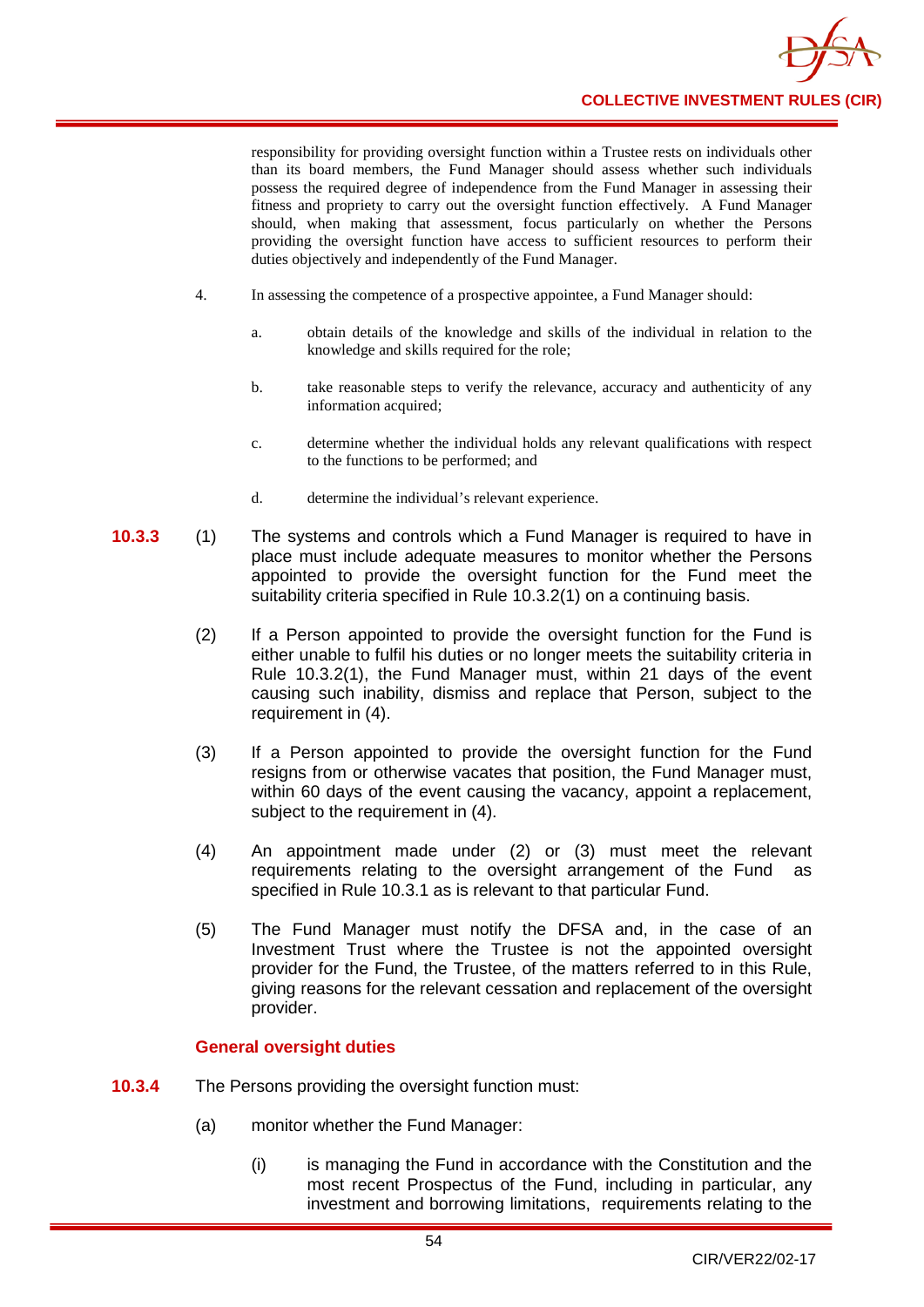

valuation of Fund Property and any other requirements or restrictions imposed on the Fund under the Law or any Rules in this module;

- (ii) is complying with any terms and conditions on the Fund Manager's Licence, particularly with respect to the management of the Fund; and
- (iii) if it is an External Fund Manager, is complying with the specific requirements that apply to such a Person by virtue of being an External Fund Manager;
- (b) assess whether the Fund Manager's systems and controls, particularly those relating to risk management and compliance, operate as intended and remain adequate;
- (c) report to the Fund Manager on its findings, including any actual or potential breaches or inadequacies in relation to the matters specified in (a) and (b), as soon as such breaches or inadequacies are identified or suspected; and
- (d) report to the DFSA if:
	- (i) the Fund Manager has failed, or is reasonably likely to fail, to take appropriate action to rectify or remedy a matter reported to it within 30 days of that matter being so reported; and
	- (ii) that Person believes on reasonable grounds that the matter has had, or is likely to have, a materially adverse impact on the interests of the Unitholders of the Fund.

### **Guidance**

External Fund Managers are subject to specific requirements, for example in CIR section 6.1.

### **Proceedings of the oversight provider**

**10.3.5** The Persons providing the oversight function for a Fund must conduct and regulate their proceedings in such a manner so as to be able to discharge the duties and responsibilities relating to the oversight function efficiently and effectively in accordance with the requirements of the Law and this module, and in the case of a Trustee, the requirements in the Investment Trust Law 2006.

- 1. The Persons providing the oversight function should hold in the DIFC such number of meetings during every annual accounting period as are considered appropriate for the nature and scale of the activities of the Fund.
- 2. The Persons providing the oversight function should keep minutes of their meetings and records of their reports and recommendations for a minimum of six years.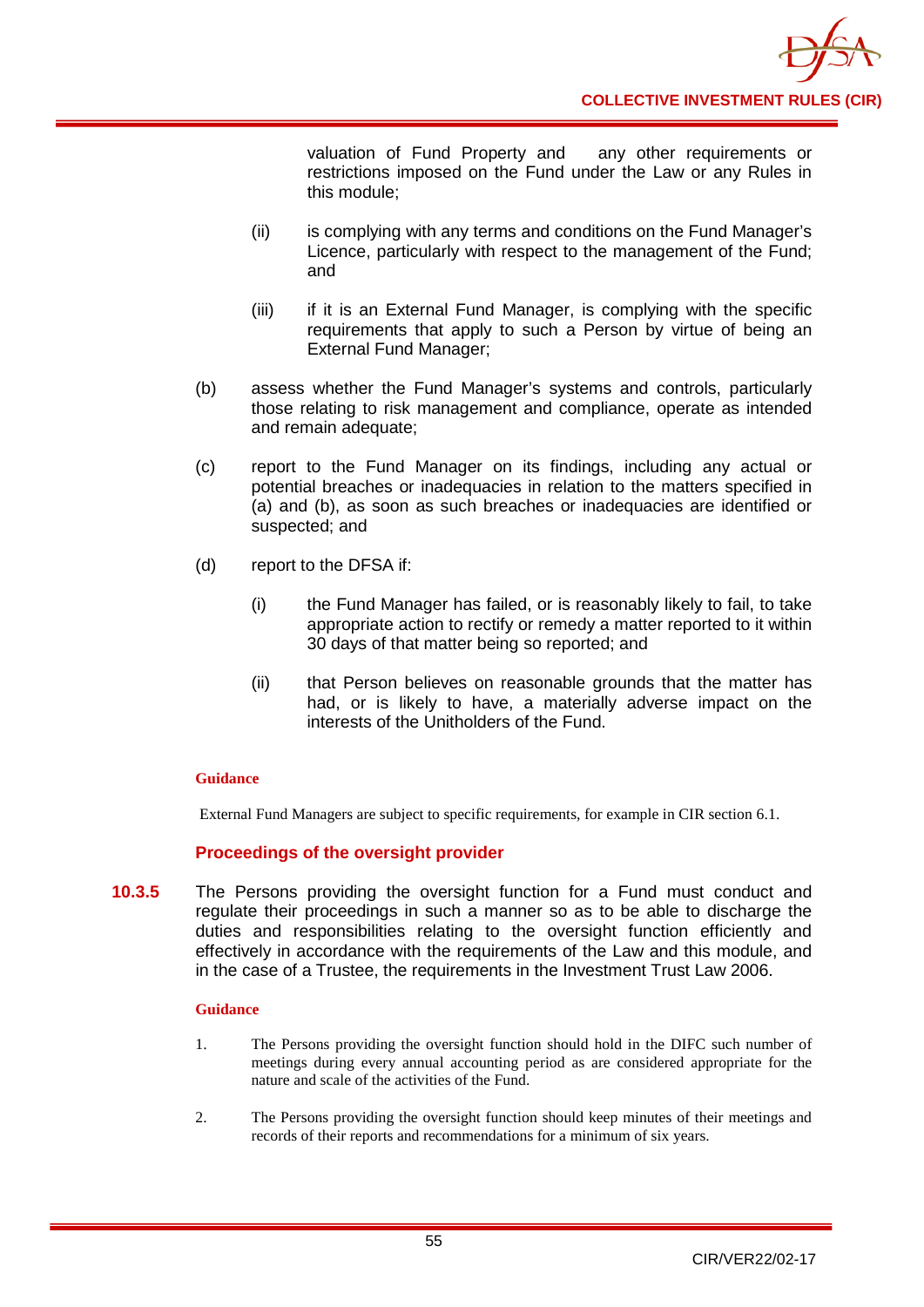### **Principles and disclosure of interests**

- **10.3.6** Each individual appointed to carry out the oversight function for a Fund, in carrying out his oversight functions, must abide by the four principles set out in Rules 10.3.7 to 10.3.10. These principles apply:
	- (a) in the case of an Oversight Committee referred to in Rule 10.3.1(a), to each member of that Committee; and
	- (b) where a Trustee or Eligible Custodian is appointed for providing the oversight function for a Fund, to each individual responsible for carrying out the oversight function for the Fund. .

#### **Guidance**

- 1. The principles do not apply to an individual in respect of any other functions he may carry out, although his conduct in those functions may be relevant to his fitness and propriety.
- 2. Breaching a principle makes an individual liable to disciplinary action and may indicate that he is no longer fit and proper to perform an oversight function and the DFSA may consider exercising its power under Article 39(2) of the Law to object to the appointment and require the Fund Manager to appoint a replacement.
- 3. The onus will be on the DFSA to show that he is culpable, taking into account the standard of conduct required under the principle in question. In determining whether or not the particular conduct of an individual complies with the principles, the DFSA will take into account whether that conduct is consistent with the requirements and standards relevant to an individual's role and the information available to him.

### **Principle 1 - Integrity**

**10.3.7** An individual must observe high standards of integrity and fair dealing in carrying out every oversight function and disclose to the Oversight Committee or the senior persons responsible within the Trustee or Eligible Custodian for the discharge of the oversight function any direct or indirect financial interest that he has or is likely to have in a matter that is being considered, or about to be considered by that committee or those persons if his interest could conflict with the proper performance of his duties in relation to the consideration of the matter.

### **Principle 2 – Due skill, care and diligence**

**10.3.8** An individual must act with due skill, care and diligence in carrying out every oversight function.

### **Principle 3 – Market conduct**

**10.3.9** An individual must observe proper standards of conduct in financial markets in carrying out every oversight function.

### **Principle 4 – Relations with the DFSA**

**10.3.10** An individual must deal with the DFSA in an open and co-operative manner and must disclose appropriately any information of which the DFSA would reasonable be expected to be notified.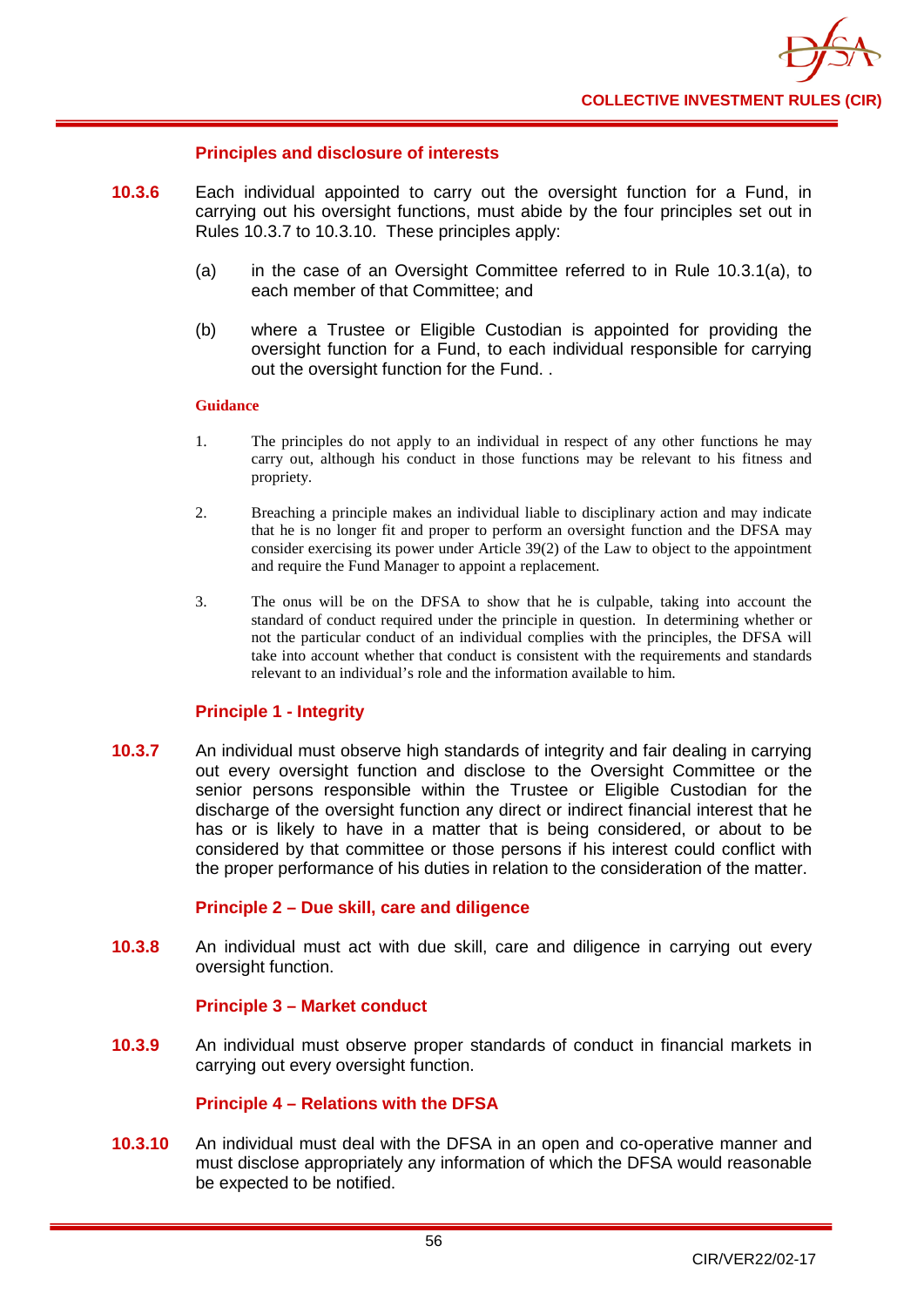

### **Systems and controls relating to oversight**

- **10.3.11** (1) Without limiting the generality of the obligation under Article 38(1) of the Law and any requirements relating to systems and controls set out in the Rules, the systems and controls established and maintained by the Fund Manager must be adequate to ensure that the Persons providing the oversight function:
	- (a) have adequate resources and access to accurate, timely and comprehensive information relating to the management of the Fund to be able to effectively monitor and assess the matters specified in Rule 10.3.4(a) and (b); and
	- (b) can report any actual or suspected compliance breaches or inadequacies that are identified by such Persons to the Fund Manager as required under Rule 10.3.4(c) and, for this purpose, have recourse to the Fund Manager's Governing Body or any other relevant committee established by that Governing Body where relevant.
	- (2) The Fund Manager must also ensure that its systems and controls make provision to enable:
		- (a) the Compliance Officer to have unrestricted access to the Persons providing the oversight function and, to their reports and recommendations;
		- (b) the Fund Manager to promptly act upon and remedy, to the satisfaction of the Persons providing the oversight function, any matter identified and reported to it by such Persons; and
		- (c) the Persons providing the oversight function to report to the DFSA of any compliance breaches or inadequacies that are reported to the Fund Manager which are not remedied within the period specified in Rule 10.3.4(d).
	- (3) The monitoring and reporting processes and procedures in (1) and (2) must be approved by the Persons providing the oversight function before implementation.

#### **Guidance**

The nature and extent of the systems and controls will depend upon a variety of factors including the nature, size and complexity of the Fund's operations. While all Fund Managers and appointees, irrespective of size, legal structure or organisation need to comply with this section, the DFSA will take into account these factors and the differences that exist between Funds when assessing the adequacy of a Fund Manager's systems and controls. Nevertheless, neither these factors nor the differences relieve a Fund Manager or appointees from compliance with their regulatory obligations.

**10.3.12** (1) The Persons appointed to perform the oversight function must report to the Fund Manager as to whether the Fund Manager's systems and controls relating to the oversight function are operating as intended and remain adequate at least quarterly at a board meeting of the Fund Manager.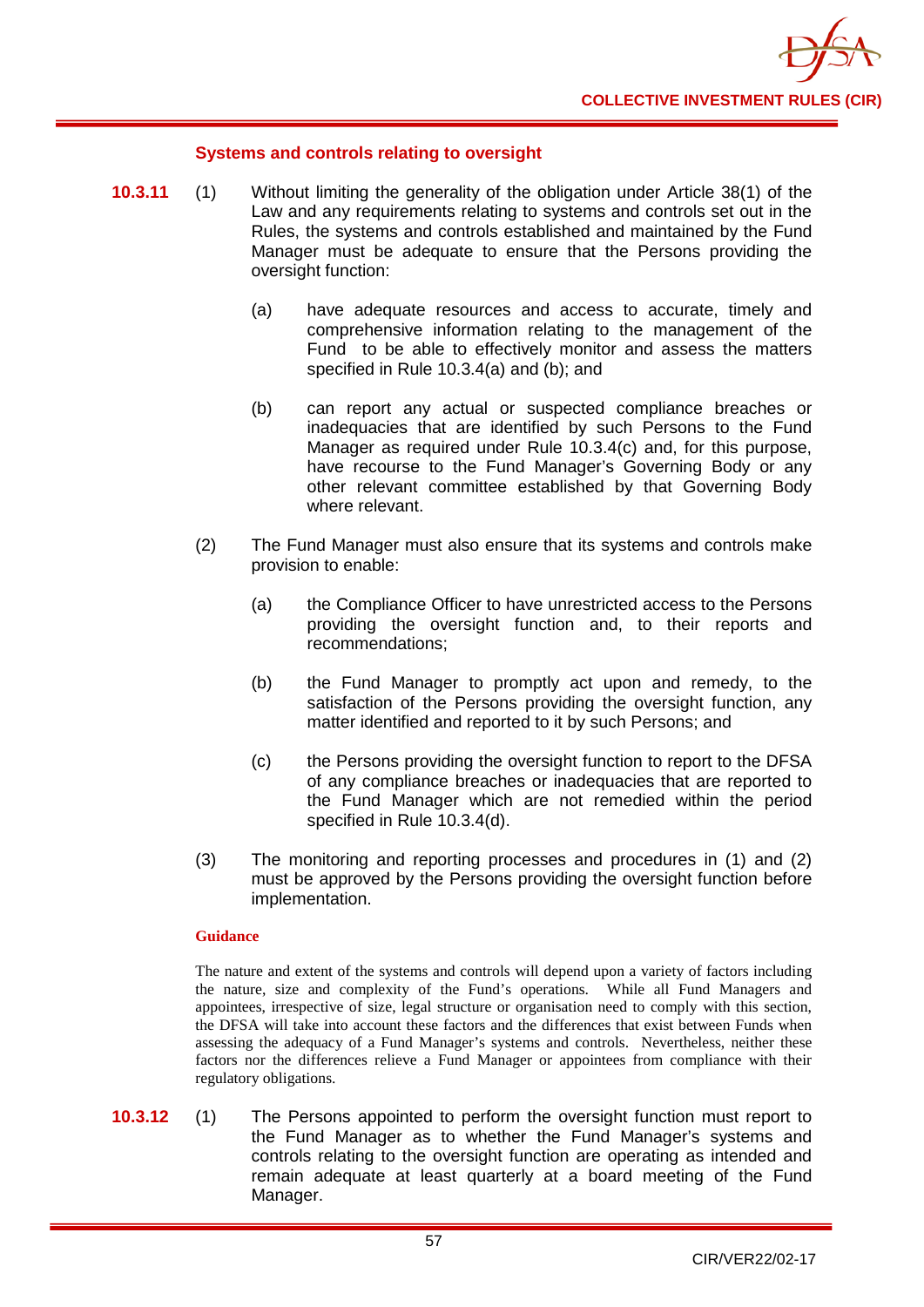

(2) Where an Eligible Custodian or Trustee has been appointed as the Person providing the oversight function, the Fund Manager must provide to that Person, and to the Fund's Governing Body, a copy of the Fund's most recent internal audit report and any compliance report as soon as such report is available to the Fund Manager.

### **Oversight report**

- **10.3.13** (1) The Person providing the oversight function of a Public Fund must make a report to Unitholders of the Fund which must be included in the Fund's annual report referred to in Rule 9.4.2.
	- (2) The oversight report must contain:
		- (a) a description, which may be in summary form, of the duties of the Person carrying out the oversight functions and in respect of the safekeeping of the Fund Property; and
		- (b) a statement whether, in any material respect:
			- (i) the issue, sale, redemption and cancellation, and calculation of the price of the Units and the application of the Fund's income, have not been carried out in accordance with the Rules and, the Constitution; and
			- (ii) the investment and borrowing powers and restrictions applicable to the Fund including those specified in section 10.5, if those have been exceeded.

### **Co-operation with oversight providers**

- **10.3.14** A Fund Manager must take reasonable steps to ensure that it and its Employees and those of the Fund:
	- (a) provide such assistance as the Persons providing the oversight function reasonably require to discharge their duties;
	- (b) give the Persons providing the oversight function right of access at all reasonable times to relevant records and information relating to the Fund;
	- (c) do not interfere with the ability of the Persons providing the oversight function to discharge their duties;
	- (d) do not provide false or misleading information to the Persons providing the oversight function; and
	- (e) report to the Persons providing the oversight function any matter which may significantly affect the financial position of the Fund or which is a breach of the Law or the Rules in this module.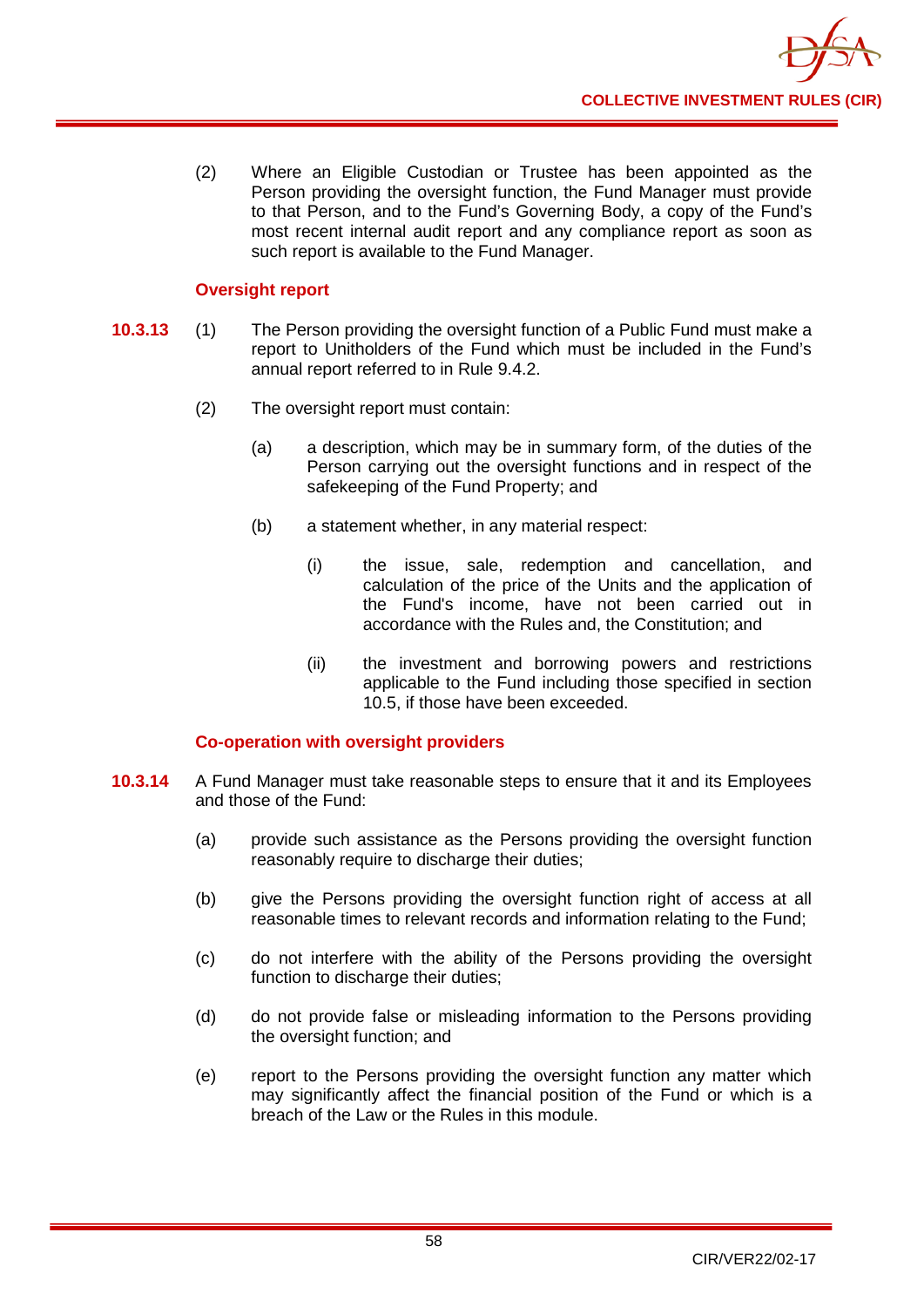

### **Record keeping**

- **10.3.15** (1) A Fund Manager must keep records of:
	- (a) the due diligence process it has undertaken to assess whether the Persons appointed for the oversight function meet the suitability criteria in Rule 10.3.2(1); and
	- (b) the matters identified and reported to it by the Persons providing the oversight function under Rule 10.3.4(c) and any remedial measures adopted by it to address such matters.

# **10.4 Prospectus requirement for Public Funds**

#### **Guidance**

The disclosure requirements relating to a Prospectus that apply to a Public Fund are somewhat more extensive than the Prospectus disclosure that apply to other types of Funds, in particular, Exempt Funds and Qualified Investor Funds. However, as Prospectus disclosure is a matter closely linked to the marketing of Funds, Prospectus requirements relating to the relevant types of Funds are set out in Part 7 of this module, which deals with the Offer of Units of Funds.

# **10.5 Investment and borrowing requirements for Public Funds**

### **Application**

**10.5.1** This section applies to the Fund Manager of a Domestic Fund which is a Public Fund, an Eligible [Custodian](http://fsahandbook.info/FSA/glossary.jsp?doc=glossary%5Cglossary&gloss=G278#G278) and, where appropriate, a Trustee, and, to Persons appointed to perform the oversight function for such a Fund, to the extent specified in Rule 10.3.4.

### **Spread of risk and protection of Fund Property**

- **10.5.2** A Fund Manager must take reasonable steps to ensure that the Fund Property of a Public Fund provides a spread of risk that is consistent with the investment objectives and policy of the Fund as stated in its most recently published Prospectus, and in particular, any investment objectives as regards return to the [Unitholders](http://fsahandbook.info/FSA/glossary.jsp?doc=glossary%5Cglossary&gloss=G1233#G1233) whether through capital appreciation or income or both.
- **10.5.3** (1) A Fund Manager must avoid the Fund Property being used or invested contrary to any provision in this section.
	- (2) On becoming aware of any breach of a Rule in this section, a Fund Manager must take action, at its own expense, to rectify that breach.
	- (3) A Fund Manager must take the action in (2) immediately, except in circumstances where it decides doing so would not be in the best interests of Unitholders, in which case the action must be taken as soon as such circumstances cease to apply.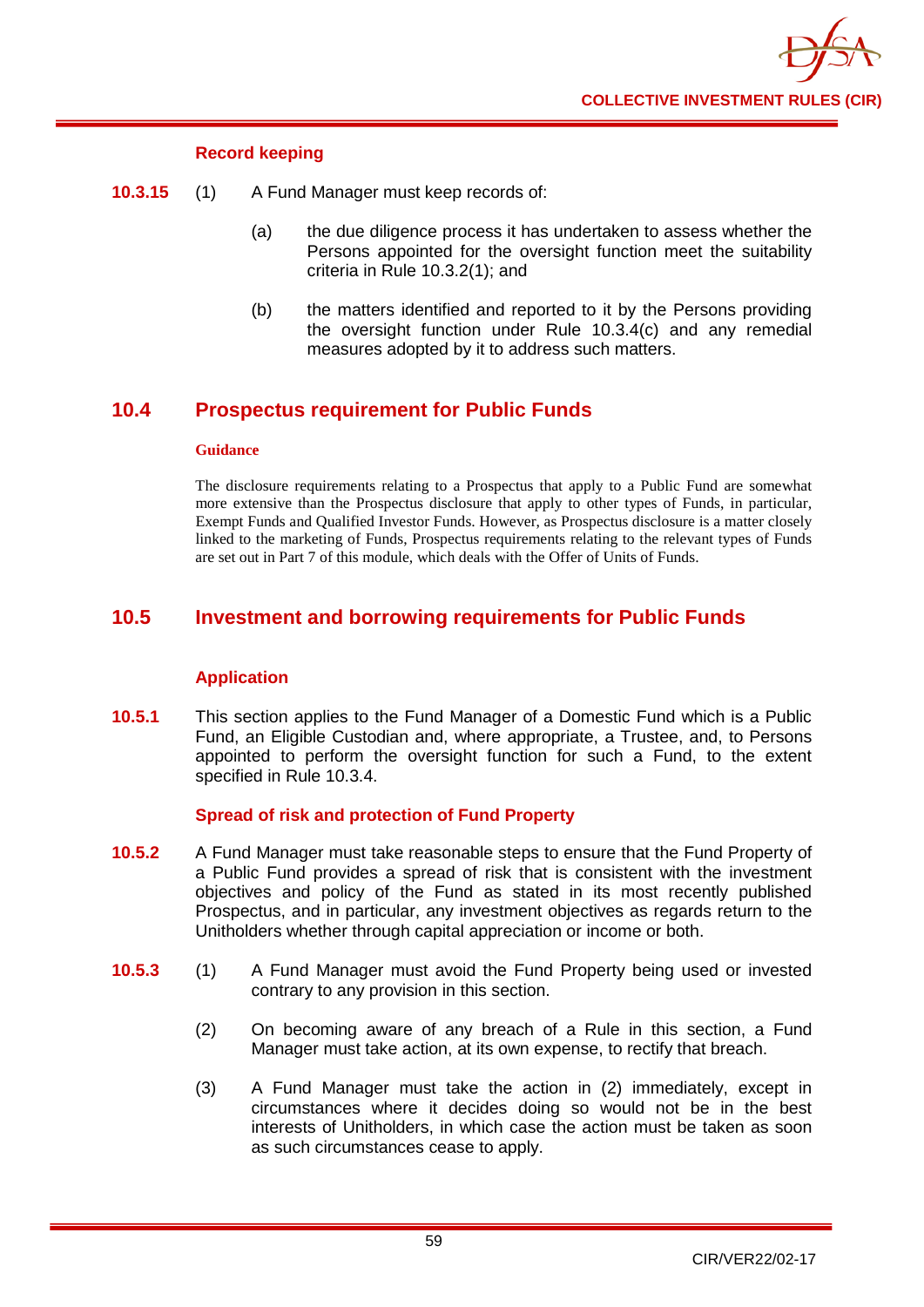(4) A Fund Manager must not postpone taking action in accordance with (2) unless the Persons providing oversight functions have given their consent.

### **Investment in other Funds**

- **10.5.4** A Fund may invest in Units of another [Fund,](http://fsahandbook.info/FSA/glossary.jsp?doc=glossary%5Cglossary&gloss=G1043#G1043) except where otherwise provided in the Rules in this module, only where the Fund Manager has taken reasonable care to determine, before investing in that other Fund, it:
	- (a) is the subject of an independent annual audit conducted in accordance with IFRS or US GAAP;
	- (b) has mechanisms in place to enable [Unitholders](http://fsahandbook.info/FSA/glossary.jsp?doc=glossary%5Cglossary&gloss=G1233#G1233) to redeem their [Units](http://fsahandbook.info/FSA/glossary.jsp?doc=glossary%5Cglossary&gloss=G1230#G1230) within a reasonable time if it is an open-ended Fund;
	- (c) is prohibited from having more than 20% of its value in the [Units](http://fsahandbook.info/FSA/glossary.jsp?doc=glossary%5Cglossary&gloss=G1230#G1230) of other Funds; and
	- (d) has a proper and disclosed basis for asset valuation and the pricing of Units in that Fund.

### **Transactions in derivatives**

- **10.5.5** (1) The total exposure of a Public Fund to Derivatives may not exceed the net asset value of the Fund Property.
	- (2) The Fund Manager's systems and controls must include adequate risk management processes which enable it to monitor and measure as frequently as appropriate the risk of a Fund's [Derivative](http://fsahandbook.info/FSA/glossary.jsp?doc=glossary%5Cglossary&gloss=G279#G279) positions and their contribution to the overall risk profile of the Fund.

### **Stock lending and borrowing**

- **10.5.6** (1) Subject to the Fund's Constitution and its most recent Prospectus, the Fund Manager, or the Eligible Custodian or Trustee at the request of the Fund Manager, may enter into:
	- (a) [stock lending](http://fsahandbook.info/FSA/glossary.jsp?doc=glossary%5Cglossary&gloss=G1134#G1134) arrangements in respect of any Securities forming the Fund Property; and
	- (b) [stock b](http://fsahandbook.info/FSA/glossary.jsp?doc=glossary%5Cglossary&gloss=G1134#G1134)orrowing arrangements.
	- (2) The Fund Manager must ensure that the value of any collateral for the [stock lending](http://fsahandbook.info/FSA/glossary.jsp?doc=glossary%5Cglossary&gloss=G1134#G1134) arrangement is at all times at least equal to the value of the Securities transferred.

### **Borrowing**

**10.5.7** (1) Subject to the Fund's Constitution and its most recent Prospectus, the Fund Manager, or the Eligible [Custodian or Trustee o](http://fsahandbook.info/FSA/glossary.jsp?doc=glossary%5Cglossary&gloss=G1195#G1195)n the instructions of the Fund Manager, may borrow money for the use of the Fund on terms that the borrowing is to be repayable out of the Fund Property.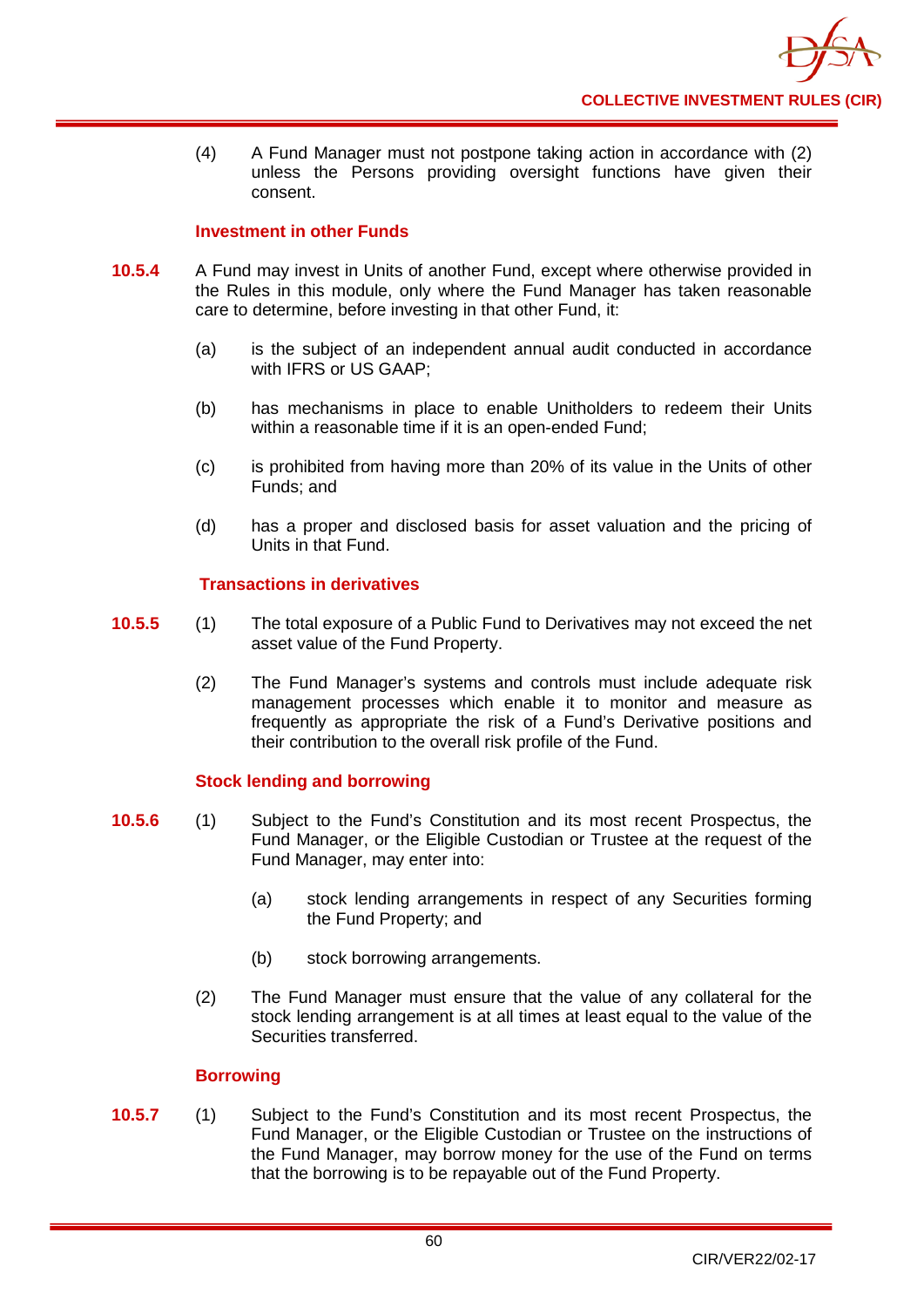- (2) The Fund Manager must ensure, except in the case of a Property Fund, that the Fund's borrowing does not on any [day](http://fsahandbook.info/FSA/glossary.jsp?doc=glossary%5Cglossary&gloss=G259#G259) exceed 20% of the net asset value of the Fund Property and must take reasonable care to ensure that arrangements are in place that will enable borrowings to be repaid to ensure such compliance.
- (3) Where the limit in (2) is breached, the Fund Manager must take immediate action to deal with that breach.
- (4) In this Rule, "borrowing" also includes any arrangement including a combination of Derivatives to achieve a temporary injection of money into the Fund Property in the expectation that the sum will be repaid.

### **Investment in Real Property**

- **10.5.8** A Fund Manager of a Fund other than a Property Fund must before investing in Real Property, appoint, with the approval of the Person providing the oversight function for the Fund, a Valuer with relevant expertise who meets the requirements in Rule 13.4.19 and likewise upon any vacancy to ensure that any property in the [Fund](http://fsahandbook.info/FSA/glossary.jsp?doc=glossary%5Cglossary&gloss=G1049#G1049) Property is expertly valued.
- **10.5.9** (1) The Fund Manager must ensure that the [Valuer](http://fsahandbook.info/FSA/glossary.jsp?doc=glossary%5Cglossary&gloss=G1126#G1126) appointed under Rule 10.5.8 procures the proper valuation of all the property held within the [Fund](http://fsahandbook.info/FSA/glossary.jsp?doc=glossary%5Cglossary&gloss=G1049#G1049) Property, on the basis of a full valuation with physical inspection including, where the property is or includes a building, an internal inspection at least once a year.
	- (2) For the purposes of (1), any inspection in relation to adjacent properties of a similar nature and value may be limited to that of only one such representative property.
	- (3) The Fund Manager must, subject to (4), ensure that the [Valuer](http://fsahandbook.info/FSA/glossary.jsp?doc=glossary%5Cglossary&gloss=G1126#G1126) values the property, on the basis of a review of the last full valuation, at least every 6 [months](http://fsahandbook.info/FSA/glossary.jsp?doc=glossary%5Cglossary&gloss=G737#G737).
	- (4) If any event occurs which may on reasonable grounds have a material effect on the valuation of the relevant property the Fund Manager must consult with the Valuer with a view to arranging a fresh valuation before any Units in the Fund are issued or redeemed after the date of the event.
	- (5) The Fund Manager must require that any valuation by the [Independent](http://fsahandbook.info/FSA/glossary.jsp?doc=glossary%5Cglossary&gloss=G1126#G1126)  [Valuer](http://fsahandbook.info/FSA/glossary.jsp?doc=glossary%5Cglossary&gloss=G1126#G1126) is on the basis of an 'open market value' as defined in the Constitution and Prospectus.

### **Guidance**

The DFSA would expect the Fund Manager to define 'open market value' to be based on an authoritative text such as the Royal Institute of Chartered Surveyors' Appraisal and Valuation Standards (fifth edition) ("Red Book") or similar practitioners text used by surveyors for the valuation to be a proper valuation under Rule 10.5.9(5).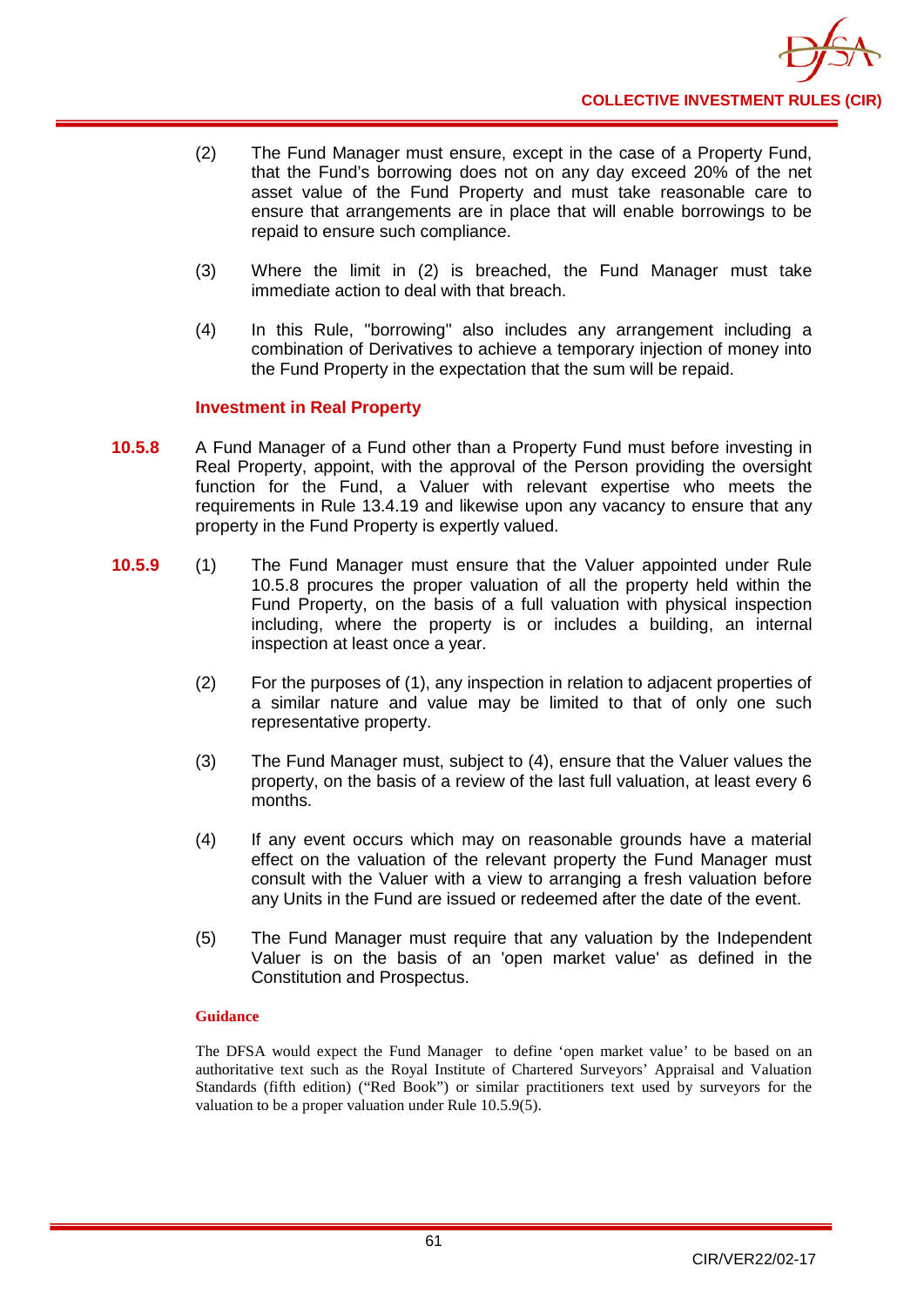

# **11 NOT IN USE**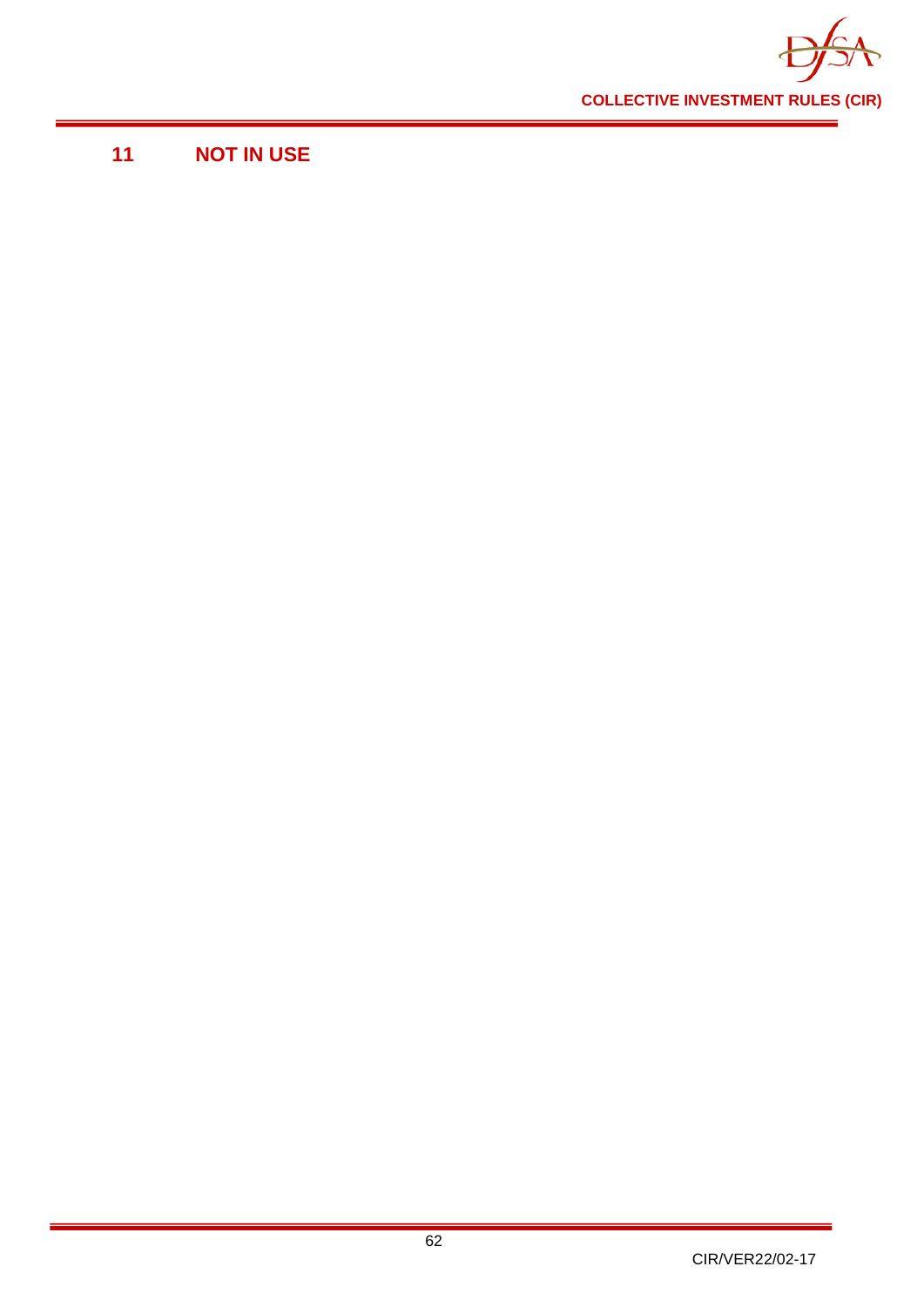# **12 REQUIREMENTS SPECIFIC TO EXEMPT FUNDS**

# **12.1 Meeting the conditions to be classified as an Exempt Fund**

#### **Guidance**

- 1. Article 16(2) of the Law provides that a Domestic Fund may be constituted as an Exempt Fund only if it satisfies all of the conditions in Article 16(4). Article 16(4) provides that an Exempt Fund must:
	- a. have 100 or fewer Unitholders;
	- b. have its Units offered to persons only by way of a Private Placement;
	- c. have only Unitholders each of whom meets the criteria to be classified as a Professional Client; and
	- d. have a minimum subscription of at least US\$50,000 for a person to become a Unitholder in the Fund,

and not satisfy the conditions in Article 16(5) to be a Qualified Investor Fund.

- 2. Under Article 26(1) of the Law, an Exempt Fund is required to have one of the permitted forms, i.e. an Investment Company, Investment Partnership or an Investment Trust. However, certain types of Exempt Funds which belong to a specialist class of Funds may be permitted to use only some and not all the permitted forms. See Part 6 for those variations.
- 3. If an Exempt Fund can no longer meet the relevant conditions to be classified as an Exempt Fund, the Fund Manager of that Fund is required, under Article 34(3), to apply for the winding up of that Fund. Alternatively, the Fund Manager may have that Fund moved to the classification of a Public Fund, which requires the satisfaction of the requirements and formalities specific to that type of Fund. An Exempt Fund may also, if it wishes to, convert to a Qualified Investor Fund provided it meets the conditions applicable to a Qualified Investor Fund in Article 16(5) of the Law.
- 4. In addition to the requirements specific to Exempt Funds, such a Fund must also meet, except where otherwise provided, the other requirements that are common to all Domestic Funds, which are set out in Part 4 of this module.
- 5. Units of Exempt Funds can only be Offered by way of Private Placement and to Professional Clients, but must meet the additional criterion of a minimum subscription test of US\$50,000. The definition of Professional Client is set out in Rule 1.3.1.
- 6. Generally a firm will not be able to undertake mass marketing activities relating to Units of Exempt Funds because such marketing would not meet the Private Placement requirement, and would be likely to amount to a public offer, which can only be made in respect of a Unit of a Public Fund.
- **12.1.1** (1) A Fund may be classified as an Exempt Fund only if it fulfils the criteria in Article 16(4) of the Law at the inception of the Fund and on an on-going basis.
	- (2) A Fund Manager must ensure that a Fund which is or is intended to be established and operated as an Exempt Fund meets the criteria in Article 16(4) both at the inception of the Fund and on an on-going basis.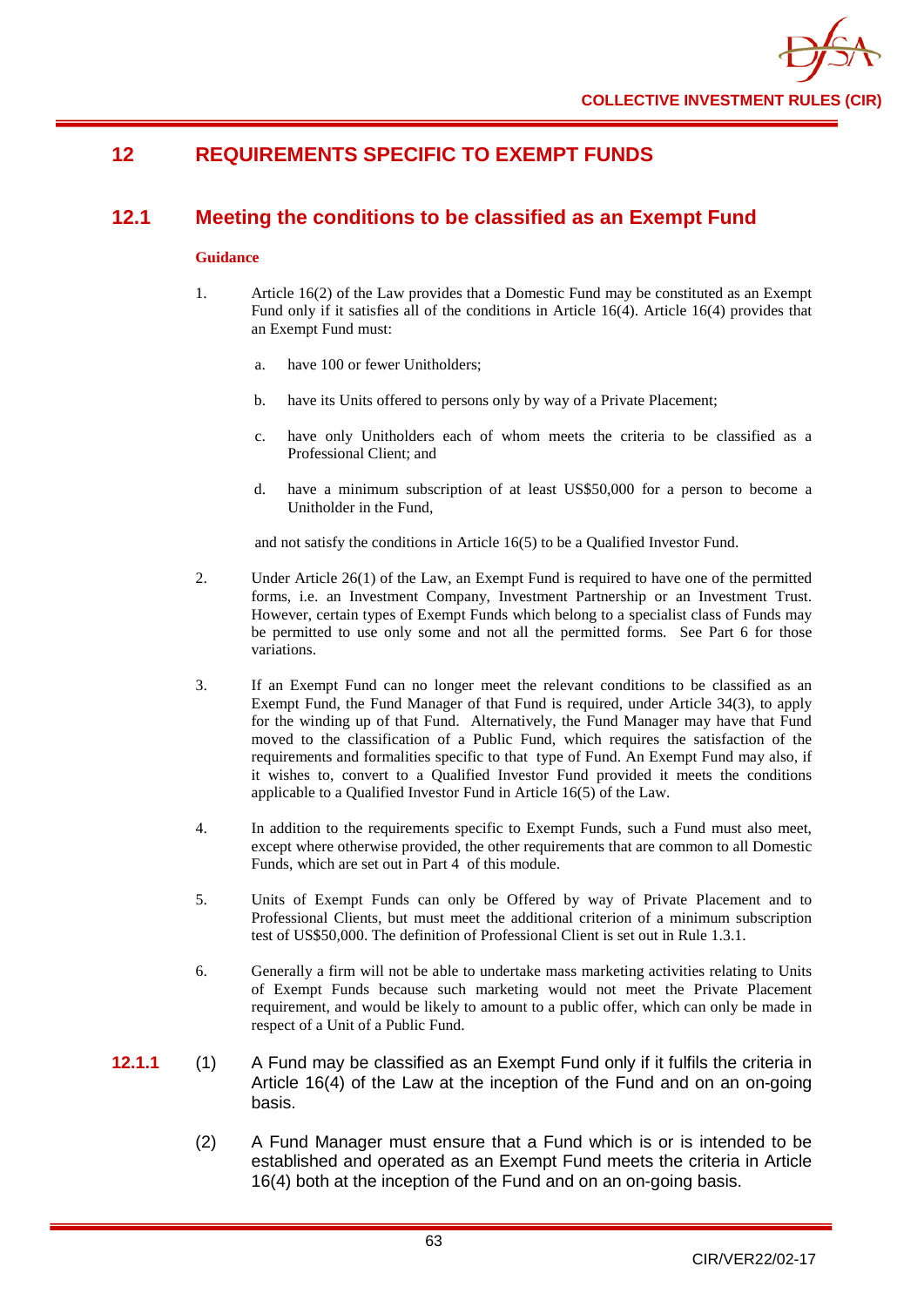- (3) For the purposes of (2), where a Fund Manager makes arrangements with other Authorised Firms or Persons in other jurisdictions to Offer to issue or sell the Units of an Exempt Fund, then it must take reasonable steps to ensure that those Authorised Firms or other Persons do not Offer to issue or sell the Units in a manner that would result in a breach of the criteria in Article 16(4).
- (4) As soon as a Fund Manager becomes aware that an Exempt Fund it manages no longer meets or is likely to not meet the criteria in Article 16(4) of the Law, it must immediately:
	- (a) commence proceedings relating to the winding up of the Fund, or alternatively, take necessary steps to have the Fund registered as a Public Fund; and
	- (b) notify the DFSA of that fact and the measures it has taken and proposes to take under (a).
- (5) A Fund Manager of an Exempt Fund which is subject to the valuation requirement in CIR Rule 8.4.1(1) must appoint a Fund Administrator or a Person regulated by a Financial Services Regulator as the Person undertaking the valuation of that Fund.
- **12.1.2** A Fund Manager of an Exempt Fund, when notifying the DFSA pursuant to Article 34 of the Law, must also include:
	- (a) a general description of the Fund including the nature of its investments and the intended size of the Fund in monetary terms;
	- (b) if it is a Hedge Fund which has appointed a prime broker pursuant to Rule 13.6.3:
		- (i) the details relating to the identity of the prime broker and its Regulator; and
		- (ii) a legal certification that all the requirements in Rule 13.6.3 relating to the use of prime brokers have been fully complied with by the Fund Manager;
	- (c) if it is an External Fund, the name of the jurisdiction in which the Fund is established or domiciled; and
	- (d) if it is an External Fund Manager, the name of the jurisdiction in which that Fund Manager is domiciled, and the details of the Appointed Fund Administrator or Trustee to that Fund for the purposes of Rule 6.1.3.

# **12.2 Exempt Fund Prospectus**

### **Guidance**

The disclosure requirements relating to a Prospectus that apply to an Exempt Fund are different from the Prospectus disclosure required for Public Funds. As Prospectus disclosure is a matter closely linked to the marketing of Units of Funds, Prospectus requirements relating to the relevant types of Funds are set out in chapter 14.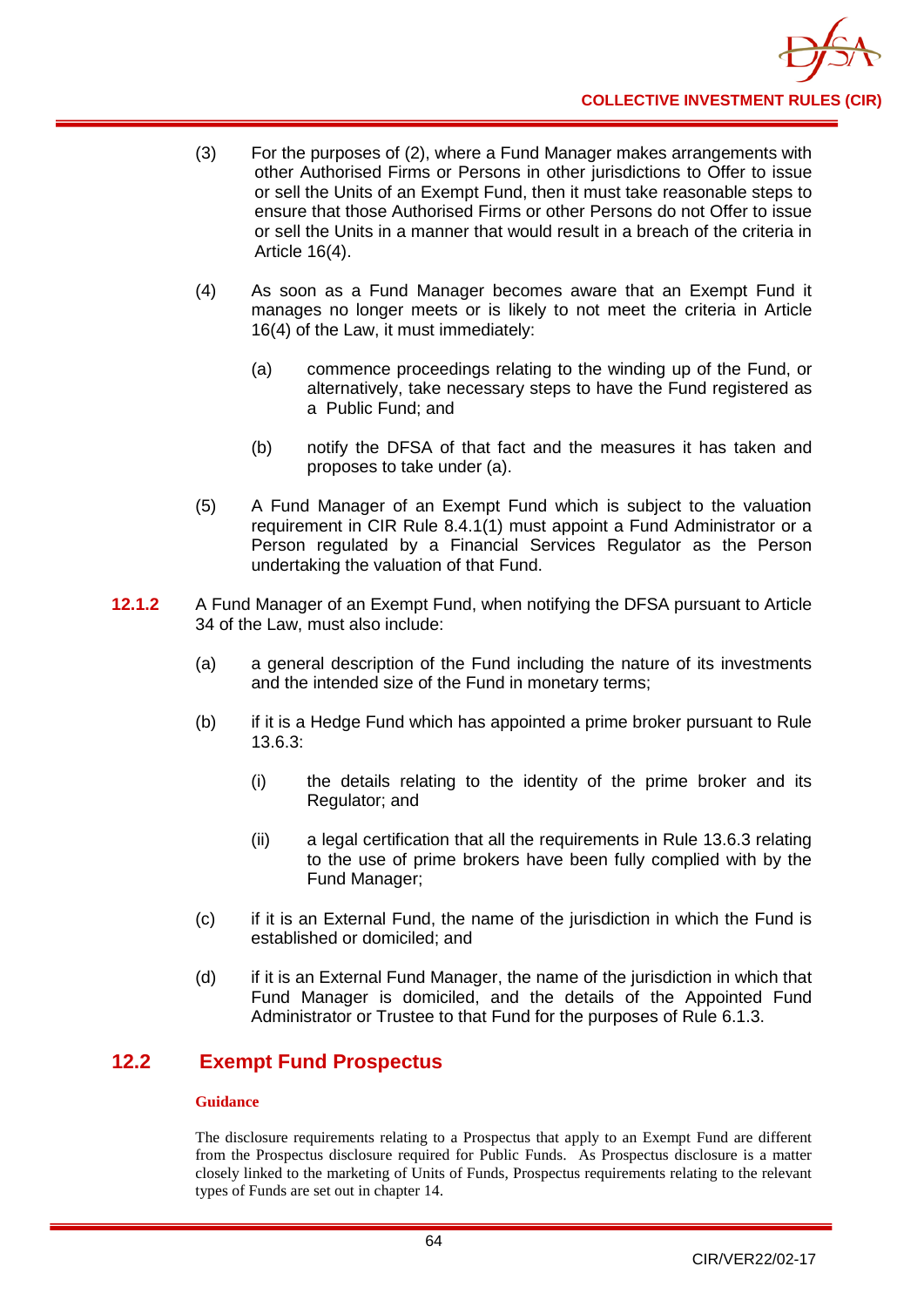# **12A REQUIREMENTS SPECIFIC TO QUALIFIED INVESTOR FUNDS**

# **12A.1 Meeting the conditions to be classified as a Qualified Investor Fund**

- 1. Article 16(2) of the Law provides that a Domestic Fund may be constituted as a Qualified Investor Fund only if it satisfies all of the conditions in Article 16(5). Article 16(5) provides that a Qualified Investor Fund must:
	- (a) have 50 or fewer Unitholders;
	- (b) have its Units offered to persons only by way of Private Placement;
	- (c) have only Unitholders each of whom meets the criteria to be classified as a Professional Client; and
	- (d) have an initial subscription to be paid by a person to become a Unitholder in the Fund of at least US\$500,000.
- 2. The definition of "Professional Client" is set out in Rule 1.3.1.
- 3. Generally a firm will not be able to undertake mass marketing activities relating to Units of Qualified Investor Funds because such marketing would not meet the Private Placement requirement, and would be likely to amount to a public offer, which can only be made in respect of a Unit of a Public Fund.
- **12A.1.1** (1) A Fund may be classified as a Qualified Investor Fund only if it fulfils the conditions in Article 16(5) of the Law at the inception of the Fund and on an on-going basis.
	- (2) A Fund Manager must ensure that a Fund which is or is intended to be established and operated as a Qualified Investor Fund meets the conditions in Article 16(5) of the Law both at the inception of the Fund and on an on-going basis.
	- (3) For the purposes of (2), where a Fund Manager makes arrangements with other Authorised Firms or Persons in other jurisdictions to Offer to issue or sell the Units of a Qualified Investor Fund, then it must take reasonable steps to ensure that those Authorised Firms or other Persons do not Offer to issue or sell the Units in a manner that would result in a breach of the conditions in Article 16(5) of the Law.
	- (4) As soon as a Fund Manager becomes aware that a Qualified Investor Fund it manages no longer meets or is likely not to meet the conditions in Article 16(5) of the Law, it must immediately:
		- (a) commence proceedings relating to the winding up of the Fund, or alternatively, take necessary steps to have the Fund reconstituted as an Exempt Fund or registered as a Public Fund; and
		- (b) notify the DFSA of that fact and the measures it has taken and proposes to take under (a).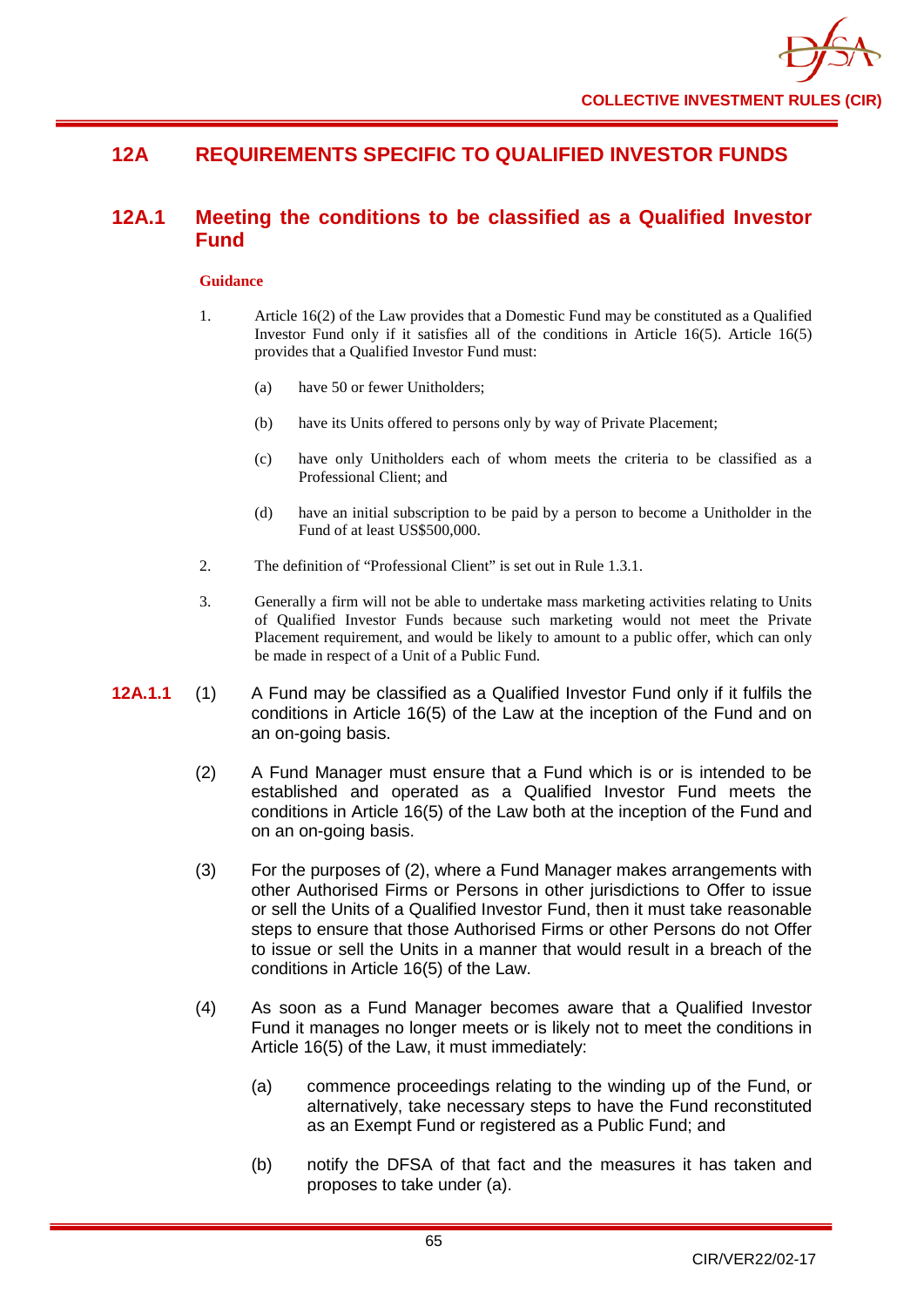# **12A.2 Responsibilities of a Fund Manager of a Qualified Investor Fund**

#### **Guidance**

- 1. While a Fund Manager of a Qualified Investor Fund is exempt from many of the detailed requirements applicable to Public Funds and Exempt Funds, it will continue to be subject to most of the main obligations of Fund Managers. Therefore, such a Fund Manager should be mindful that when managing a Qualified Investor Fund, it is subject to some of the overarching obligations applicable to Fund Managers, particularly:
	- (a) Article 22 of the Law (Fund Manager's general duties and functions);
	- (b) Article 38 of the Law and GEN chapter 5 (Systems and controls requirements); and
	- (c) GEN section 4.2 (The Principles for Authorised Firms).
- 2. For example, a Fund Manager of a Qualified Investor Fund needs to observe high standards of integrity and fair dealing, and apply due skill, care and diligence, in managing the Fund. Similarly, it must have adequate systems and controls to ensure that the affairs of the Fund are effectively managed, taking into account the nature, scale and complexity of the Fund's operations and the investment objectives and needs of its investors.

# **12A.3 Custody of Fund Property**

- **12A.3.1** (1) For the purposes of Article 27(1)(e) of the Law, the Fund Manager of a Qualified Investor Fund that is not an Investment Trust must ensure that the legal title to Fund Property is registered with an Eligible Custodian.
	- (2) The requirement in Article 27(1)(e) of the Law does not apply in relation to Fund Property of a Qualified Investor Fund that is:
		- (a) a Property Fund; or
		- (b) a Private Equity Fund.
	- (3) If the Fund Manager of a Qualified Investor Fund itself holds Fund Property of a kind referred to in (2), it must have in place effective arrangements which ensure that the Fund Property is not available to creditors in the event of the insolvency of the Fund Manager.

### **Guidance**

Article  $27(1)(e)$  of the Law requires a Domestic Fund that is not an Investment Trust to have legal title to the Fund Property registered with an eligible person (unless the Rules provide otherwise). Rule 12A.3.1(1) specifies that the person must be an Eligible Custodian. Rule 12A.3.1(2) disapplies the requirement in relation to Fund Property of certain kinds of Qualified Investor Funds. Regardless of who holds title to Fund Property, the Fund Manager must always ensure that, in accordance with Article  $22(2)(f)$  of the Law, Fund Property is clearly identified as such and held separately from property of the Fund Manager and any other Funds.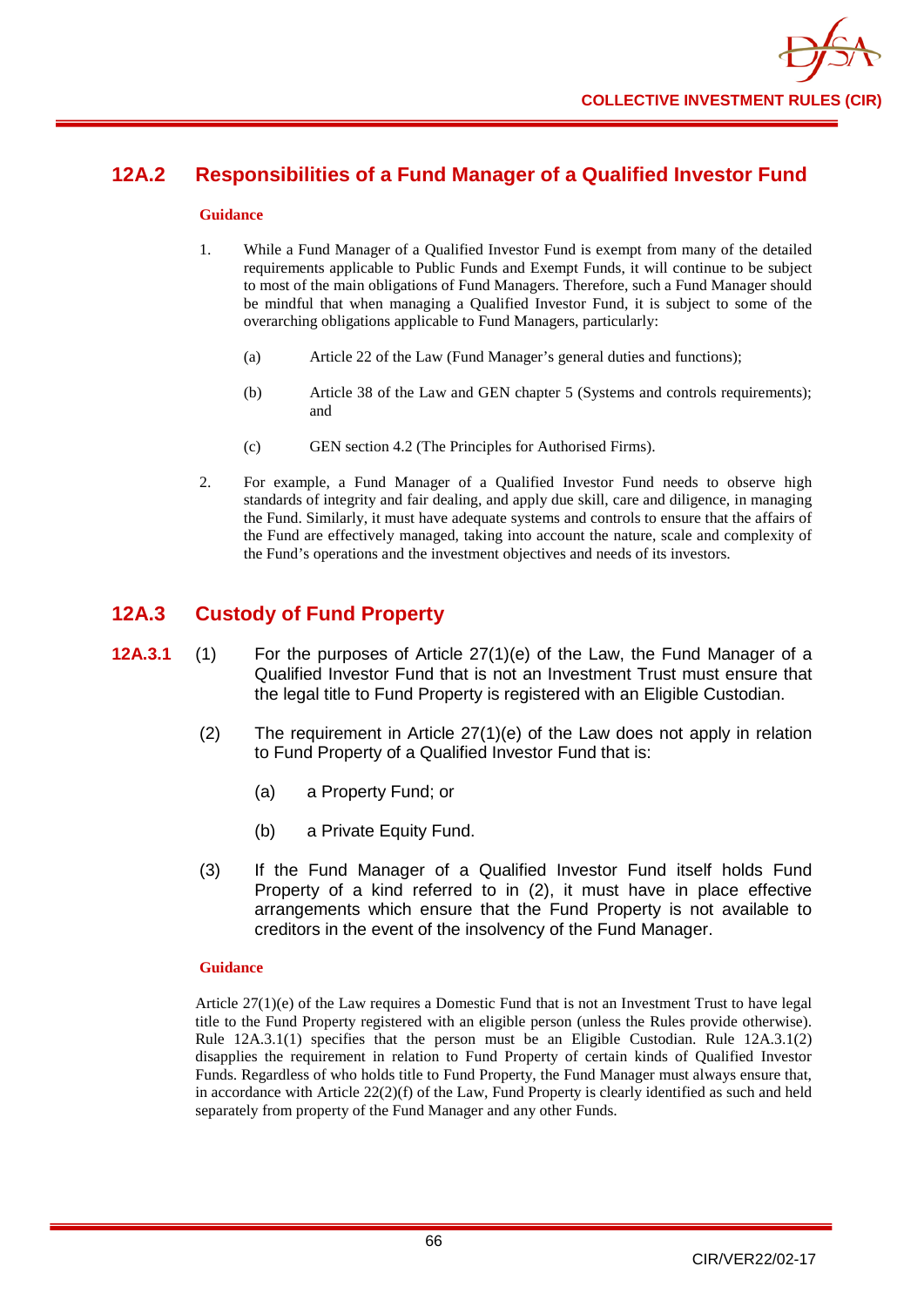

# **PART 6: RULES SPECIFIC TO SPECIALIST CLASSES OF DOMESTIC FUNDS**

#### **Guidance**

- 1. Article 17 of the Law confers on the DFSA the power to prescribe any type of Domestic Fund (i.e. a Public Fund, an Exempt Fund, or a Qualified Investor Fund) as a "specialist class" of a Domestic Fund and in so doing apply any requirements as are suitable for that specialist class of Funds. This Part sets out the requirements that apply to such a Fund by virtue of being a specialist class of Fund.
- 2. Most of the requirements that are set out in this part as applying to specialist classes of Domestic Funds are generally in addition to the core requirements that apply to every Domestic Fund (see Part 4). Further, depending on whether it is a Public Fund, an Exempt Fund or a Qualified Investor Fund, the additional requirements in Part 5 of this module would also apply to a specialist class of Fund.
- 3. A Qualified Investor Fund may be constituted as a specialist class of a Domestic Fund without being subject to most of the detailed requirements that would normally apply to such specialist classes of Funds. However, there are some requirements which need to be met as the obligation to do so arises under the general provisions applicable to certain specialist classes of Funds, regardless of whether such Funds are Public Funds, Exempt Funds or Qualified Investor Funds. An example is a Fund constituted as an Islamic Fund. While some of the detailed requirements such as the appointment of a Shari'a Supervisory Board do not apply to the Fund Manager of an Islamic Qualified Investor Fund (see IFR 6.2.1), the other general requirements such as ensuring compliance with Shari'a requirements continue to apply to such Funds and the Fund Manager.
- 4. The only specialist class requirements in this chapter that apply to a Qualified Investor Fund are those in Rule 13.6.3 and section 13.7 (Umbrella Funds).

# **13. ADDITIONAL REQUIREMENTS FOR SPECIALIST FUNDS**

# **13.1 Application to Qualified Investor Funds**

**13.1.1** Only Rule 13.6.3 and section 13.7 of this chapter apply to, or in relation to, a Qualified Investor Fund.

# **13.1A Fund of Funds**

#### **Guidance**

See Rule 3.1.3 for the definition of a Fund of Funds.

- **13.1.1A** (1) A Fund manager of a Fund of Funds may not invest in:
	- (a) another Fund of Funds;
	- (b) a Feeder Fund;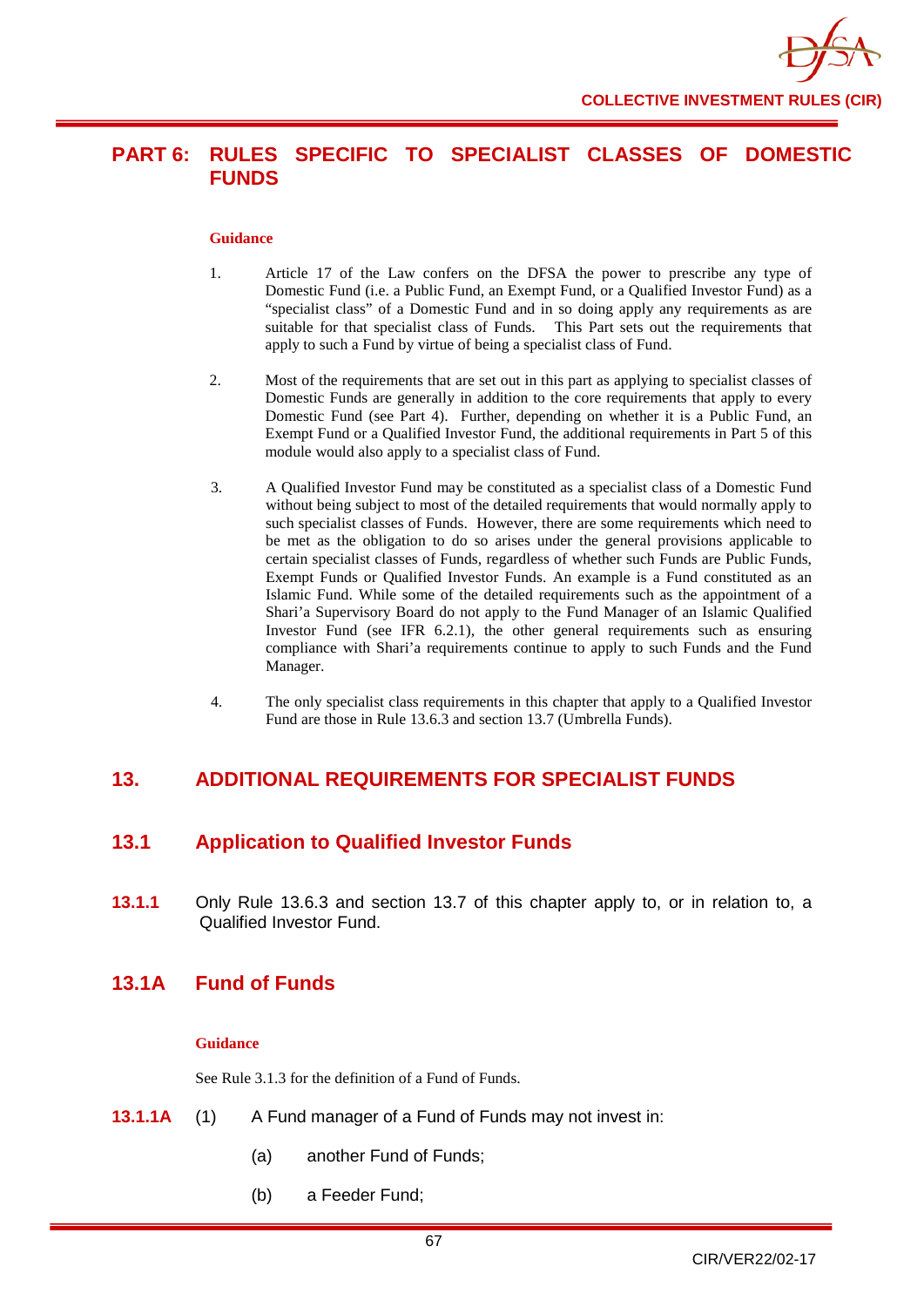- (c) any Fund which is dedicated to investment in a number of Funds;
- (d) any Fund which is dedicated to investment in a single Fund or in a single investment trust; and
- (e) any Sub-Fund of an Umbrella Fund or Sub-Fund of any other Fund which is equivalent to a Fund within (a) to (d).
- (2) Not more than 25% in value of the Fund Property is to consist of Units in any one Fund.
- (3) For the purpose of (1) and (2), each Sub-Fund of an Umbrella Fund and of an equivalent Fund is to be treated as if it were a separate Fund.

# **13.2 Feeder Funds**

#### **Guidance**

See Rule 3.1.4 for the definition of a Feeder Fund.

- **13.2.1** (1) A Fund Manager of a Feeder Fund must ensure that the Fund Property of a Feeder Fund, except where otherwise provided in the Rules in this chapter, only consists of:
	- (a) Units or Debentures of a single Master Fund; or
	- (b) in the case of a Feeder Fund which is a Public Fund, Units or Debentures of an eligible Master Fund.
	- (2) A Master Fund is eligible for the purposes of (1)(b) only if:
		- (a) the borrowing of the Master Fund does not exceed 200% of the net asset value of the Master Fund or the market value of the Units of the Master Fund at the mid-value share price;
		- (b) the Units in or Debentures of the Master Fund are regularly Offered for purchase and sale by at least three market makers who are recognised or registered as members of an Exchange or an exchange regulated by a Financial Services Regulator;
		- (c) the Feeder Fund owns not more than 20% of the Units (or of any class of Units in or of the Debentures or of any class of Debentures) of the Master Fund; and
		- (d) the Master Fund has no limit on its duration.
- **13.2.2** A Fund Manager of a Feeder Fund must also ensure that the Feeder Fund invests in a Master Fund only if:
	- (a) the Fund Manager of the Master Fund is regulated by a Financial Services Regulator;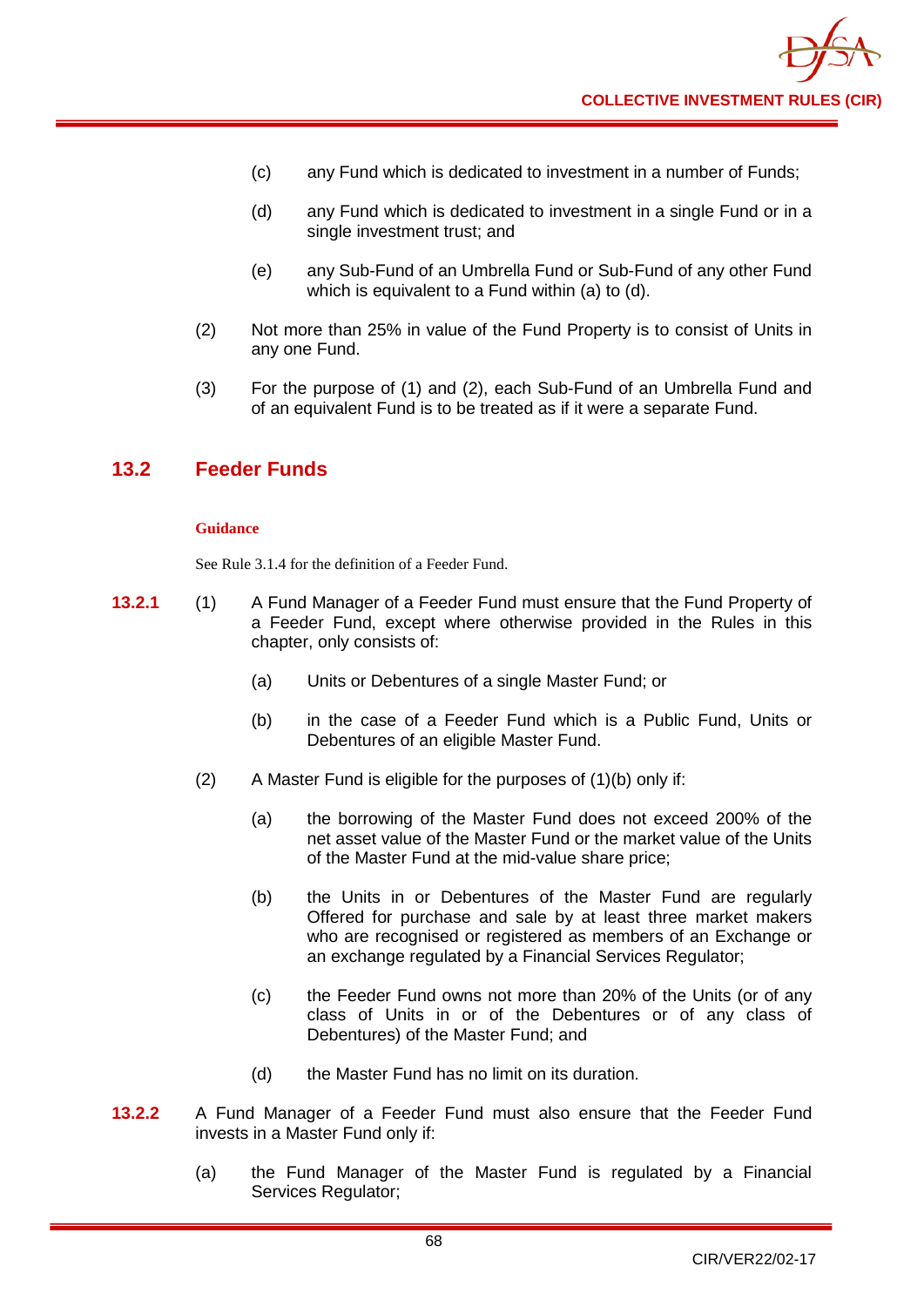- (b) the Master Fund is itself registered or authorised by a Financial Services Regulator and is itself subject to independent oversight;
- (c) the investment objectives of the Master Fund have been disclosed in detail in the Prospectus of the Feeder Fund;
- (d) it has made available to prospective Unitholders in the Feeder Fund copies of the Prospectus and the last audited annual reports and accounts of the Master Fund; and
- (e) the Fund Manager of the Master Fund has waived any initial charges which it is otherwise entitled to make in relation to the acquisition of Units in its Fund.
- **13.2.3** Where the Feeder Fund invests in a Master Fund managed by the same Fund Manager or by an associated or related company, the Fund Manager of the of the Feeder Fund must ensure that the Master Fund in which the investment is being made does not charge subscription or redemption fees on account of the investment; and commission or rebates received by the Fund Manager of the Feeder Fund, by virtue of the investment into the Master Fund, must be paid into the property of the Feeder Fund.

# **13.3 Private Equity Funds**

# **Guidance**

See Rule 3.1.6 for the definition of a Private Equity Fund.

# **Investment committee**

- **13.3.1** (1) A Fund Manager of a Private Equity Fund is not required to appoint an Eligible Custodian for the Fund pursuant to Rule 8.2.2 where it meets the requirements in (2) and (3).
	- (2) A Fund Manager of a Private Equity Fund must call a meeting of Unitholders to vote on the election of at least three experts who are independent of the Fund Manager to sit on an investment committee of the Fund.
	- (3) The committee members in (2) must not involve themselves in the day to day management of the Fund but are appointed to review investment opportunities.

# **Guidance**

- 1. The DFSA expects Fund Managers of Private Equity Funds to have proper regard to best practice standards or guidance issued by the DFSA as well as leading international trade bodies in relation to such Funds.
- 2. Experts are persons whose profession, expertise or reputation gives authority to a statement or opinion made by that person in relation to the subject matter of the statement or opinion.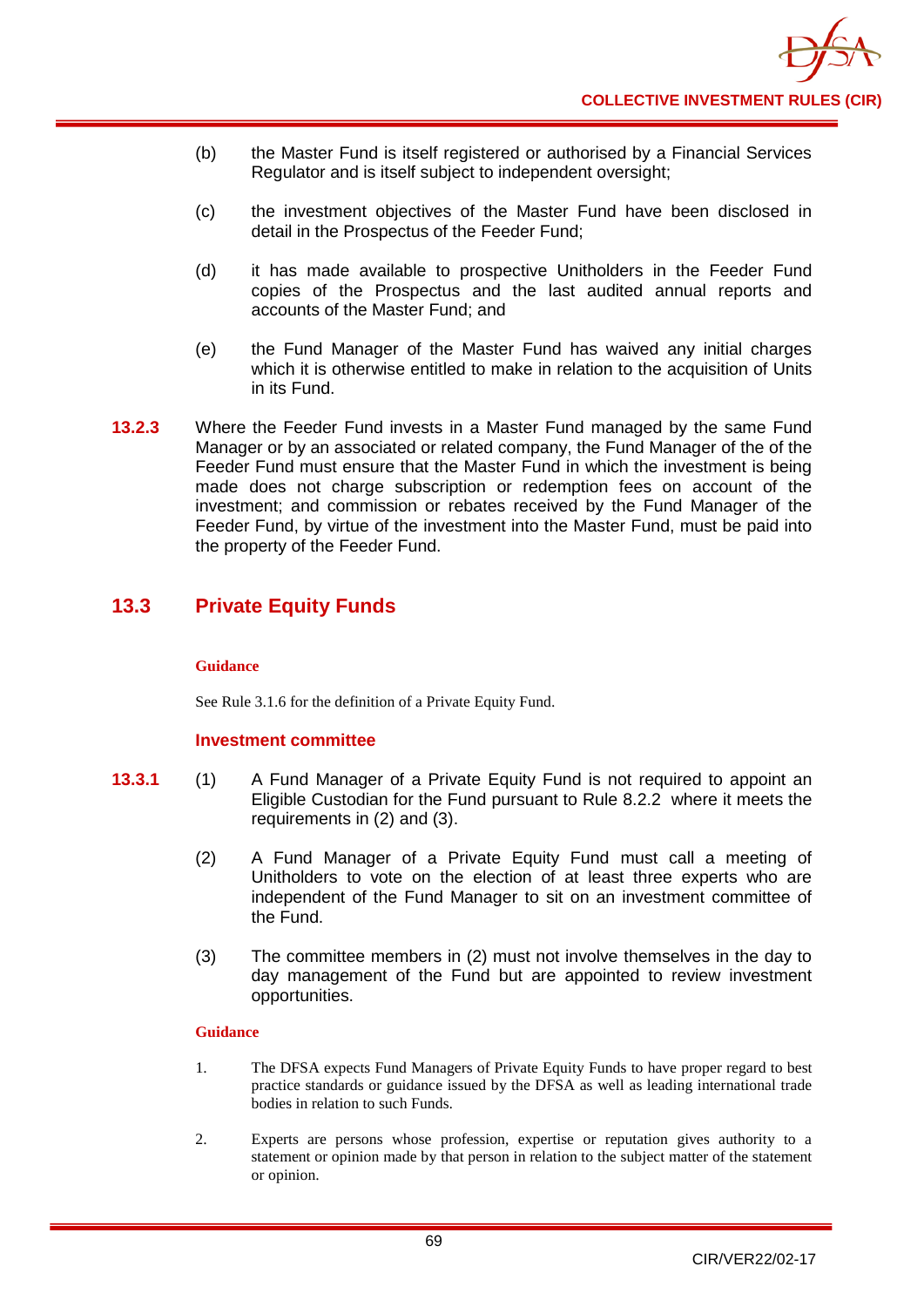

- 3. Where a Private Equity Fund appoints an investment committee pursuant to Rule 13.3.1(2), the annual report of that Fund must also include a report by that committee (see Rule 9.4.7(1)).
- **13.3.2** A Fund Manager of a Private Equity Fund must ensure that:
	- (a) unless the purpose of the Fund is to invest in a single venture or undertaking, it does not invest more than 25% of the Fund in one such venture or undertaking; and
	- (b) it does not invest in companies which are Related Parties in relation to the Fund or the Fund Manager, except where it does so in compliance with the requirements in Rule 8.3.2.
- **13.3.3** Where the Fund Manager of a Private Equity Fund intends to invest in any venture, the Fund Manager must ensure that it makes adequate arrangements for the undertaking of due diligence in respect of that venture including investigating its corporate governance standards.
- **13.3.4** If a Fund Manager of a Private Equity Fund has placed a Person on the board of the Undertaking in which it is investing, it must take reasonable steps to ensure that it manages conflicts and follows good corporate governance.

# **13.4 Property Funds**

# **Guidance**

See Rule 3.1.7 for the definition of a Property Fund.

# **Permitted form and listing**

- **13.4.1** (1) A Fund Manager of a Domestic Fund which is a Property Fund must use only a closed-ended legal structure for the investment vehicle.
	- (2) In the case of a Property Fund which is or intends to be a Public Fund, the Fund Manager:
		- (a) may only use either an Investment Company or Investment Trust as the investment vehicle of the Fund;
		- (b) must ensure that it is listed and traded on an Authorised Market Institution or is listed and traded on an exchange in a Recognised Jurisdiction within 6 months from the date on which the Units of the Fund are first Offered to the public or any other shorter period as specified in the Fund's Prospectus; and
		- (c) must ensure that the Constitution of the Fund includes provisions that deal with:
			- (i) the manner in which the issue and redemption of Units of the Fund will be made to ensure that the Fund is closed ended; and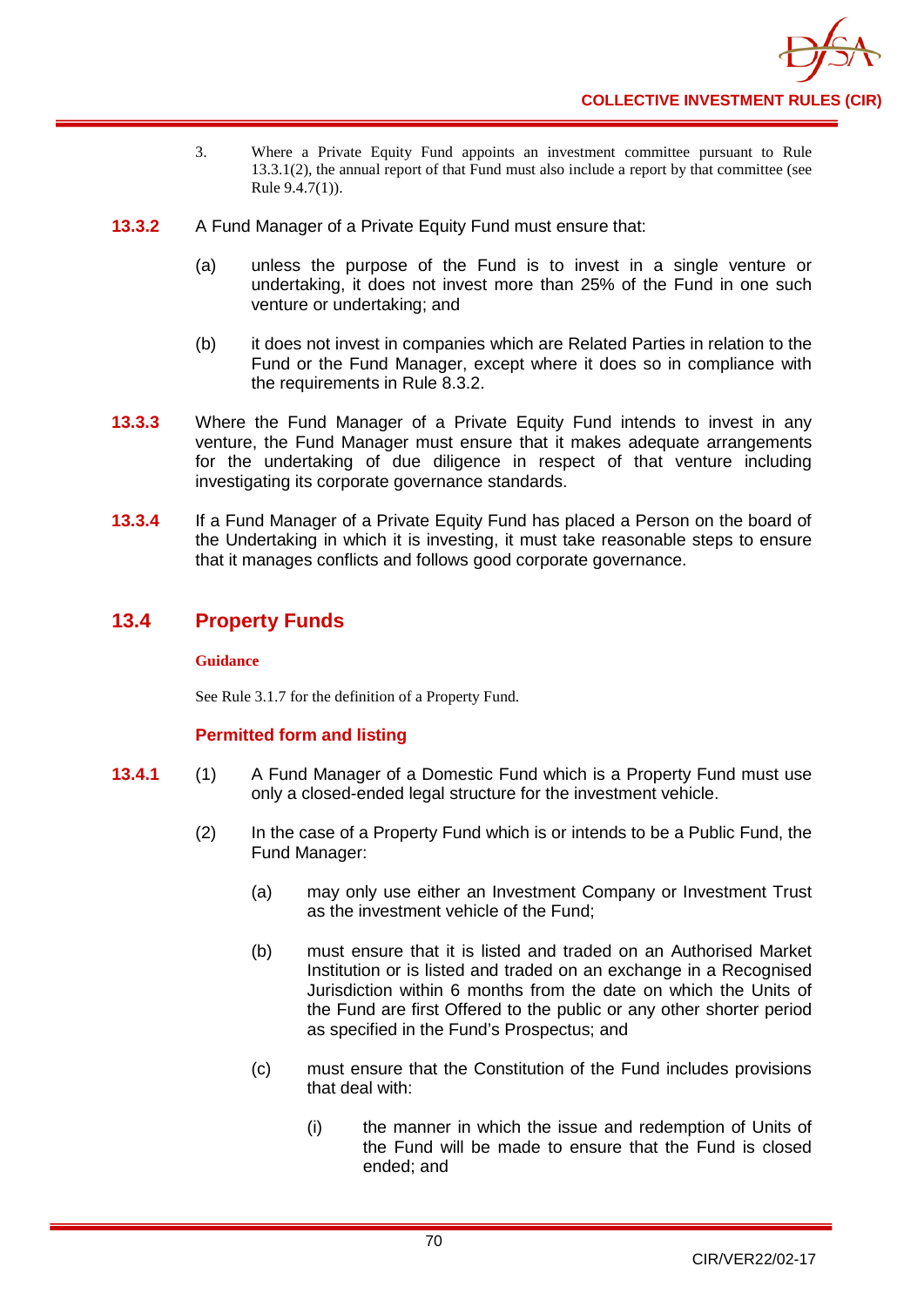# (ii) if applicable, the circumstances in which any Private Placements may be made.

### **Guidance**

A closed ended legal structure is an investment vehicle used by a Fund that does not continuously issue or redeem Units based on the net asset value of the Fund. Therefore, Unitholders of such Funds do not have a redemption right. Instead, if the Fund is listed and traded, Unitholders are able to sell their Units or buy Units on exchange, however, a Fund using a closed-ended structure can issue new Units to new Unitholders (or effect a buyback) subject to the applicable laws and where permitted under its own Constitution.

# **Self-custody of Real Property for Public Funds**

- **13.4.2** (1) A Fund Manager of a Public Property Fund is not required to appoint an Eligible Custodian under Rule 8.2.2(2) for Real Property if the Fund Manager:
	- (a) acts as custodian of the Real Property;
	- (b) has in place adequate systems and controls to ensure the proper segregation and protection of the Real Property; and
	- (c) has in place effective arrangements which ensure that the real Property is not available to creditors if the Fund Manager becomes insolvent.
	- (2) The systems and controls referred to in (1)(b) must, as a minimum, ensure that:
		- (a) legal title to the Real Property is registered in the name of the Fund;
		- (b) the Fund Manager identifies, manages and monitors any conflicts of interest that may arise due to it acting as custodian of the Real Property;
		- (c) the Fund Manager clearly designates the employees who are responsible for safeguarding the ownership rights of the Fund over any Real Property including but not limited to:
			- (i) safekeeping title deeds and other legally relevant documents relating to the Real Property; and
			- (ii) ensuring that legal title to the Real Property is registered in the name of the Fund; and
		- (d) the employees referred to in (c) are not required to carry out duties and functions which may conflict with their duties and functions referred to in that paragraph.

# **Guidance**

1. A Fund Manager of a Public Property Fund may itself act as custodian of Real Property if it has in place adequate systems and controls to ensure the segregation and protection of the Real Property. This option only applies for Real Property (defined as land or buildings, whether freehold or leasehold, where the unexpired term of any lease exceeds 20 years). It does not permit the Fund Manager to act as custodian of Property Related Assets such as Shares in a Body Corporate which invests in Real Property or Units in another Property Fund.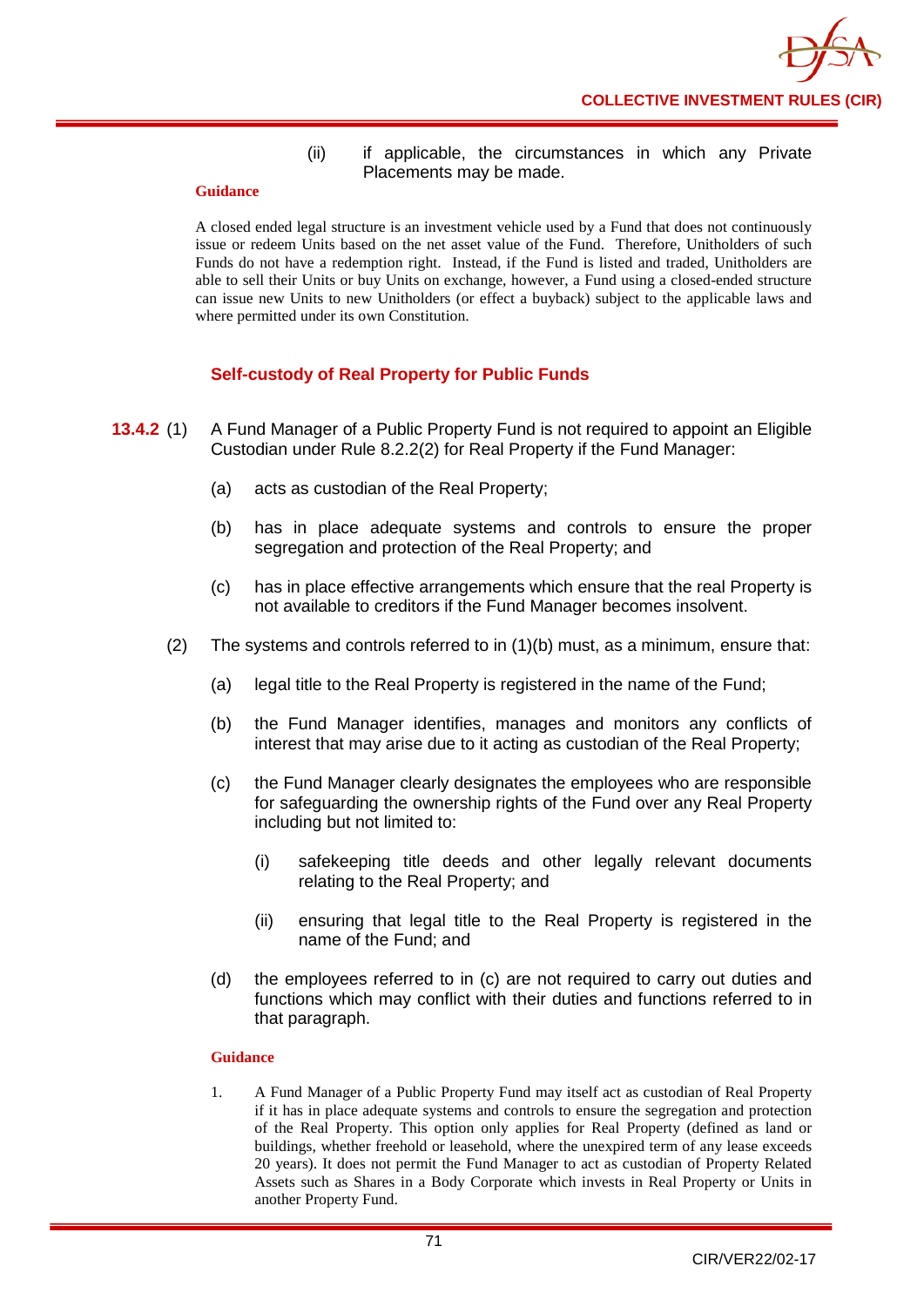

- 2. In identifying, managing and monitoring conflicts of interest that may arise due to it acting as custodian, the Fund Manager must take into account that it is required under the Law to give priority to Unitholders' interests if there is a conflict between its own interests and the interests of Unitholders.
- 3. If a Fund Manager decides to act as custodian of Real Property as permitted under this Rule, it must disclose in the Fund's Prospectus that it acts as custodian, the additional risks that may arise due to it acting as custodian, and how it has addressed those risks (see Rule 14.4.4A).

# **Self-custody of Real Property for Exempt Funds**

- **13.4.2A** A Fund Manager of an Exempt Property Fund is not required to appoint an Eligible Custodian under Rule 8.2.2(2) for Real Property if the Fund Manager:
	- (a) acts as custodian of the Real Property; and
	- (b) has in place effective arrangements which ensure that the Real Property is not available to creditors if the Fund Manager becomes insolvent.

#### **Guidance**

Under this Rule, the arrangements must be legally effective to ensure that the Real Property is not available to creditors if the Fund Manager becomes insolvent. This might involve, for example, the use of trust arrangements or registration of title in the name of the Fund. This option only applies to custody of Real Property and not, for example, to Property Related Assets.

# **Alternative Custody arrangements for Real Property in certain jurisdictions**

- **13.4.2B** (1) If a Fund Manager wishes to rely on Rule 8.2.2(3)(a)(ii), or a Trustee of an Investment Trust wishes to rely on Rule 8.2.3(b), to make alternative arrangements for the purposes of those Rules, it may do so only if the requirements in (2) and (3) are met.
	- (2) The Fund Manager or, in the case of an Investment Trust, the Trustee, for the purpose of meeting the legal or regulatory requirements in relation to the ownership of Real Property applicable in the jurisdiction in which the Real Property is situated, may implement alternative arrangements for safekeeping where the arrangements:
		- (a) in the case of an Investment Trust, enable the Trustee to continue to control the Fund Property; and
		- (b) in all cases:
			- (i) do not enable the Fund Manager to have unfettered control of the Fund Property; and
			- (ii) are in accordance, where applicable, with the requirements in Rules 13.4.6 to 13.4.11.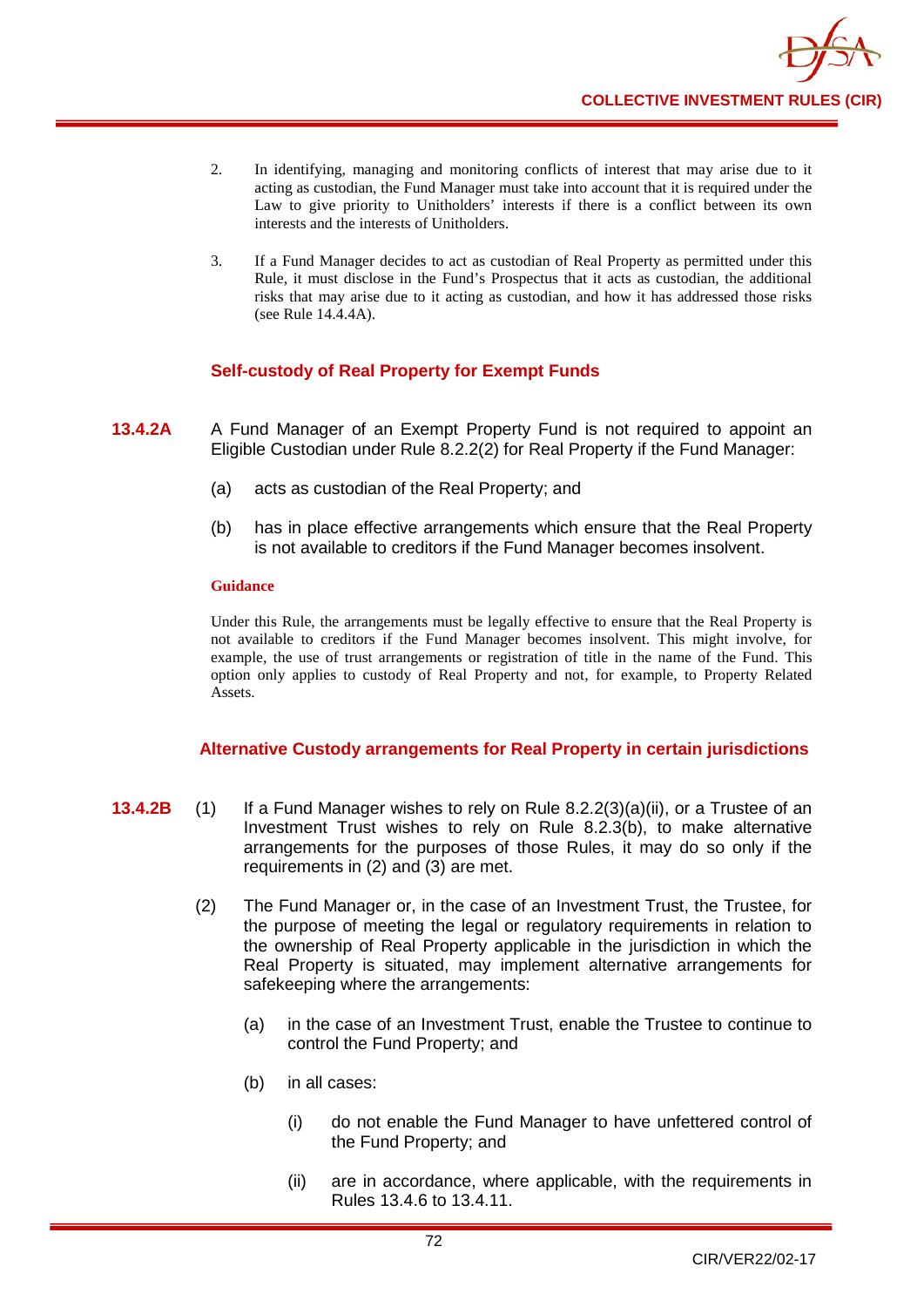(3) If the Fund Manager or, in the case of an Investment Trust, the Trustee, implements arrangements in accordance with (2), it must satisfy the DFSA that the arrangements have the effect specified in (2) and are legally effective in the DIFC and in the jurisdiction where the Real Property is situated.

### **Guidance**

- 1. Rule 13.4.2B applies in limited situations such as where legal title to Real Property cannot be held in a GCC country due to an applicable law in another jurisdiction. It enables Fund Managers and Trustees to find suitable alternative arrangements to those mandated under Rule 8.2.2(2) and 8.2.3(b) for the safekeeping of Real Property. In such situations appropriate use of declarations of trust, indemnities and resolutions may produce an acceptable alternative. The DFSA has previously permitted such alternative arrangements by way of waiver and modification to earlier provisions preceding the enactment of Rule 8.2.2(2) and 8.2.3(b).
- 2. Note that in relation to an Investment Company or Investment Partnership, Rule 8.2.2 requires a Fund Manager to delegate the activity of Providing Custody to an Eligible Custodian. In relation to an Investment Trust, Rule 8.2.3(b) also permits a Trustee to delegate the activity of Providing Custody to an Eligible Custodian.

# **Investment Committee**

- **13.4.3** (1) A Fund Manager of a Property Fund must, subject to (2), call a meeting of Unitholders to vote on the election of at least three experts who are independent of the Fund Manager to sit on an investment committee of the Fund.
	- (2) A Fund Manager of a Fund which is constituted as an Investment Trust need not appoint an investment committee.
	- (3) The committee members in (1) are appointed to review investment opportunities and must not involve themselves in the day to day management of the Fund.

# **Investments**

- **13.4.4** (1) A Fund Manager must, subject to (2), ensure that the assets of a Property Fund, except where otherwise provided in the Rules in this section, consist only of any or all of:
	- (a) Real Property;
	- (b) Property Related Assets; or
	- (c) Units in another Property Fund; and
	- (d) cash, government and public Securities, up to a maximum of 40%.
	- (2) The requirements in (1) do not apply to a Fund Manager during the initial 6 month period of the Fund's operation and in any case, will be subject to any other time period set out in the Prospectus or as approved by a Special Resolution of the Unitholders.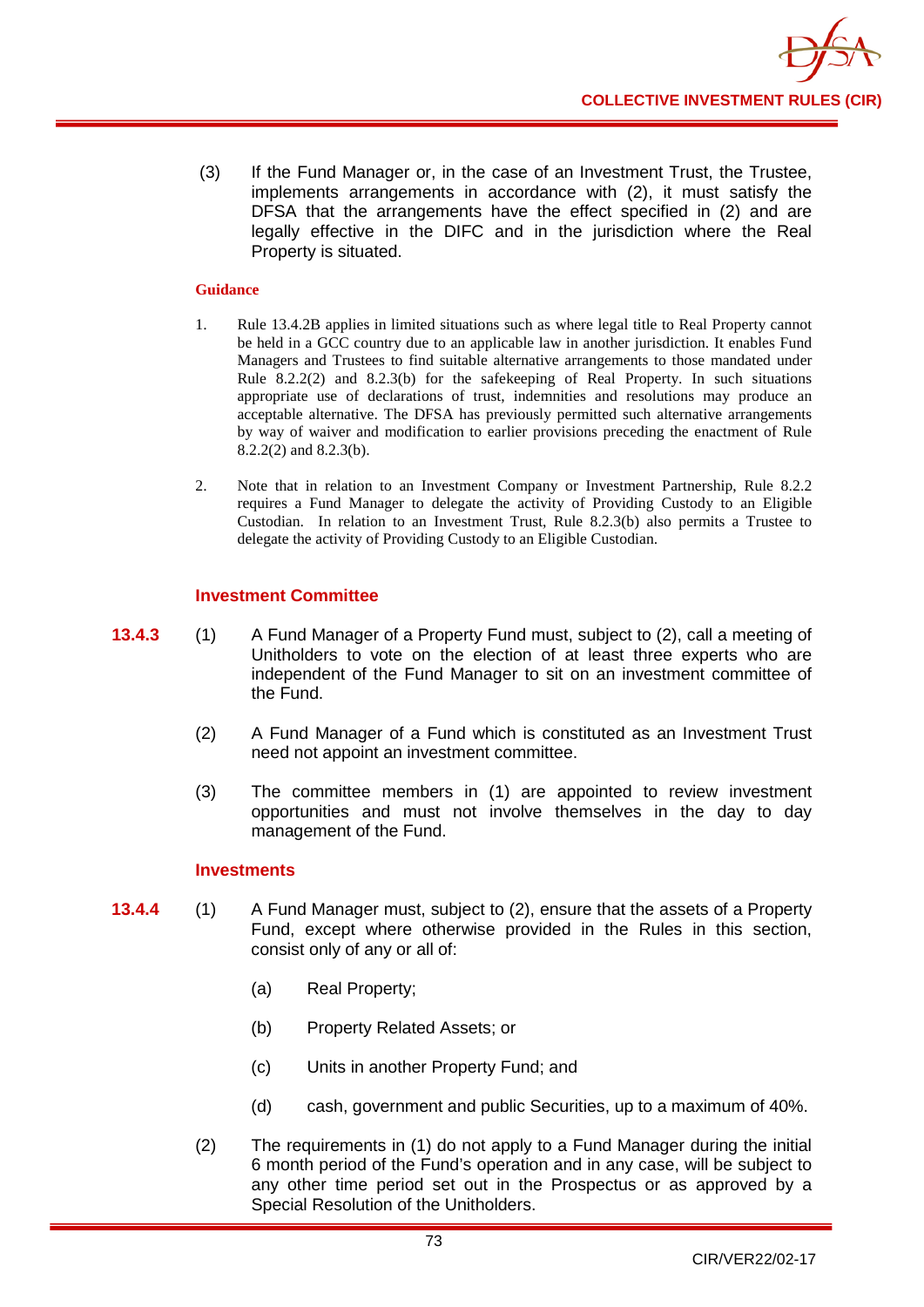

- (3) A Fund Manager must ensure that:
	- (a) Property Related Assets of a Public Property Fund:
		- (i) are listed and traded on an Exchange which is provided for in the Prospectus of the Fund; or
		- (ii) if not listed and traded as specified in (i), are approved and reviewed regularly by the investment committee of the Fund to ensure that they are sufficiently liquid and can be accurately valued; and
	- (b) the Property Fund does not grant any Person an option to acquire any property included in the Fund.
- (4) The Fund Manager or, where appointed, the Trustee, must, subject to (5), ensure that the Fund holds good marketable legal and beneficial title in all its Real Property, whether directly or via Special Purpose Vehicles controlled by the Fund. The Fund may hold such title as joint tenants or tenants-in-common with one or more third parties provided that the Fund must hold the majority interest and control and have the freedom to dispose of its interest.
- (5) Any special arrangement entered into in respect of Fund Property for the purposes of Islamic finance arrangements where the legal title to the property is held by a financial institution will be acceptable for the purposes of (4) provided information relating to such arrangements either disclosed in the Prospectus of the Fund or approved by Special Resolution of Unitholders.
- (6) The Fund Manager and, if appointed, the Trustee, must take all reasonable care to ensure that the Fund Manager arranges adequate property insurance and public liability insurance coverage in relation to the Real Property of a Fund.

- 1. Rule 13.4.4(5) enables Fund Managers and Trustees to use certain Islamic structures such as ijara for property financing which require the legal ownership of the real property to be held by the financial institution providing the financing.
- 2. Rule 13.4.4.(5) does not require individual transactions to be specified in the Prospectus or approved by Special Resolution of Unitholders. Instead, it would be sufficient for general information relating to such arrangements, such as their legal effect, to be included in the Prospectus, failing which Unitholder approval by Special Resolution will be required. Similarly, Unitholders can by Special Resolution grant general approval for use of such Islamic financing arrangements, obviating the need for each specific transaction to be separately approved.

# **Borrowing**

**13.4.5** (1) The Fund Manager of a Public Property Fund may borrow either directly or through its Special Purpose Vehicle for financing investment or operating purposes, but aggregate borrowings must not at any time exceed 50% of the gross asset value of the Fund.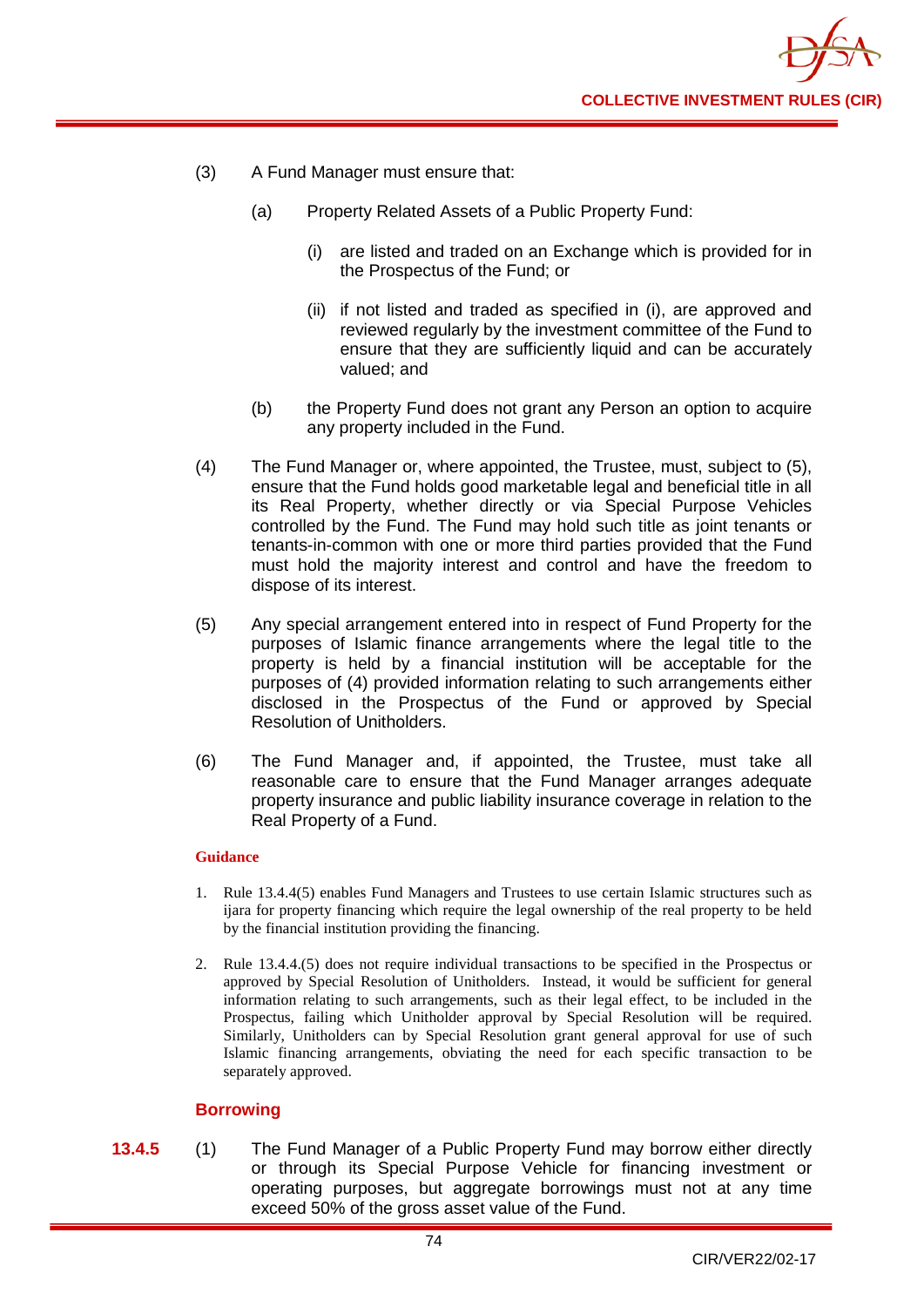- (2) The Fund Manager of a Fund may pledge the Fund's assets to secure borrowings under (1).
- (3) In the event that the borrowing limit under (1) is exceeded, the Fund Manager must inform the Trustee (if appointed), the Unitholders and the DFSA of the magnitude of the breach, the cause of the breach, and the proposed method of rectification. The Fund Manager must use its best endeavours to reduce as soon as reasonably possible the excess borrowings.
- (4) All borrowings by the Fund must be conducted at arm's length.
- (5) Borrowings by any Special Purpose Vehicles held by the Fund must be aggregated for the purpose of calculating borrowings of the Fund for the purposes of this Rule.

The gross asset value of a Fund should be calculated as the total value of the Fund Property, based on the most recent valuation under Rule 8.4.1(1), but without making the deductions provided for in the other paragraphs of that Rule.

# **Joint Ownership Arrangement**

- **13.4.6** The Fund Manager must ensure that when a joint ownership arrangement is entered into, the Fund has a majority stake or holding in respect of that arrangement, that is, more than 50% ownership and control in each property at all times.
- **13.4.7** (1) In making any joint ownership investment under Rule 13.4.6, the Fund Manager must:
	- (a) be able to demonstrate that the arrangement, including the decision to own less than a 100% interest in the property, is in the interests of the Unitholders; and
	- (b) must obtain a legal opinion in accordance with (2).
	- (2) The legal opinion referred to in (1)(b) must include:
		- (a) a description of the significant terms of the joint ownership arrangement;
		- (b) a statement whether the Fund will have a good and marketable legal and beneficial interest in the property;
		- (c) a description of the equity and profit sharing arrangements of the parties to the agreement;
		- (d) a statement that the relevant contract and joint ownership arrangements are legal, valid, binding and enforceable under applicable law;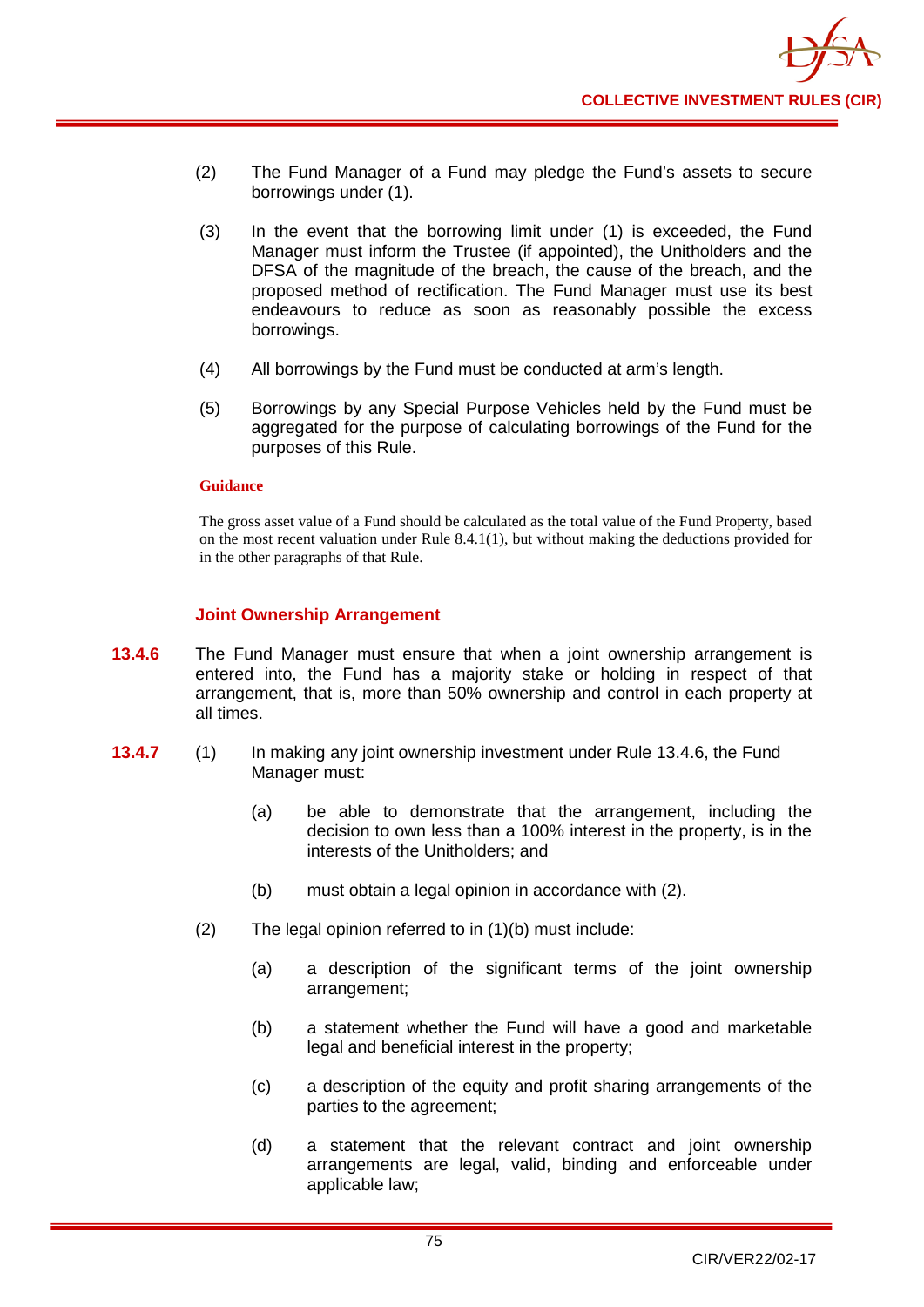- (e) a statement that all necessary licences and consents required in the location where the subject property is located have been obtained by the Fund or its Special Purpose Vehicle;
- (f) any restriction on divestment by the Fund of its interest, in whole or in part, in the property; and
- (e) if applicable, the implication of foreign rules and regulations that may prohibit full ownership of the property by the Fund.
- **13.4.8** The Fund Manager must ensure that:
	- (a) proper due diligence is conducted in identifying restrictions and constraints that may limit a Fund's direct ownership of a 100% interest in a property; and
	- (b) the liability of, or assumed by, the Fund does not exceed the percentage of its interest in the joint ownership arrangement and there is to be no assumption of unlimited liability by the Fund.
- **13.4.9** The Fund Manager must disclose to Unitholders;
	- (a) the ownership structure of the property interest and the material terms thereof, including restrictions on divestments and the impact or implication of such restrictions on the divestment value of the interest in the property;
	- (b) the identity, background and ownership of the remaining legal and beneficial owners in the property, transactional history of these owners with the Fund in relation to the property;
	- (c) financial, remuneration, fee-sharing or other material arrangements that have been or will be entered into between the Fund and the other owners of that property or their associates;
	- (d) a summary of the contents of the legal opinion in Rule 13.4.7(1)(b) in relation to the property; and
	- (e) where appropriate:
		- (i) the nature of restrictions on foreign ownership and the duration of them, and the impact of such restrictions on the operations and financial position of the Fund as a whole;
		- (ii) the Valuer's opinion and evaluation of the impact of such prohibitions on the value of the property; and
		- (iii) any other information which may reasonably be relevant to a Unitholder.

# **Use of Special Purpose Vehicles**

**13.4.10** (1) The Fund Manager of a Property Fund may hold Real Property for the Fund through a Special Purpose Vehicle, subject to (2) and (3), only if the Fund has majority ownership and control of the Special Purpose Vehicle.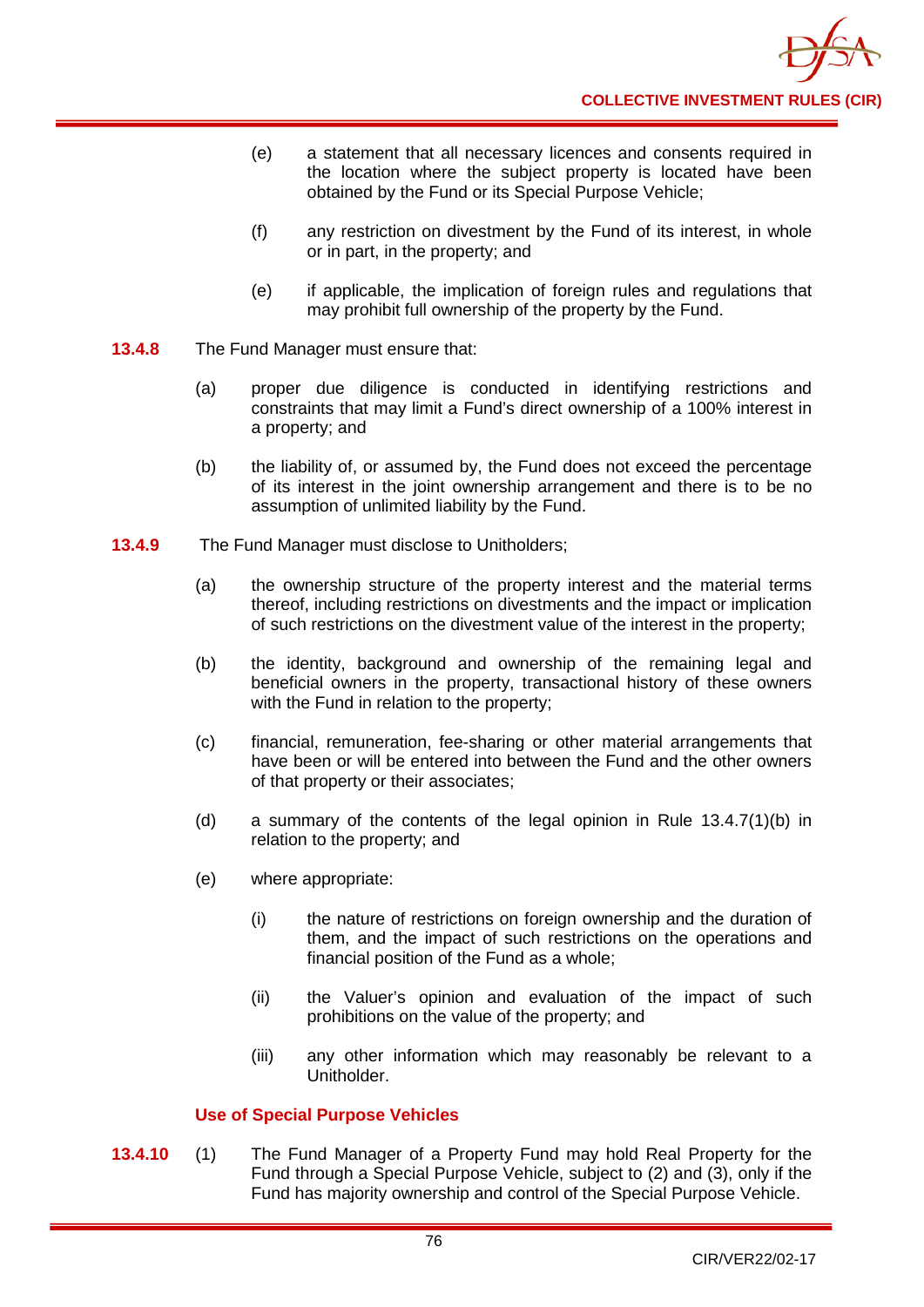

- (2) A Special Purpose Vehicle set up by the Fund Manager of a Fund under (1) may itself hold Real Property through another Special Purpose Vehicle (the second Special Purpose Vehicle) for the sole purpose of directly holding Real Property for the Fund or arranging financing for the Fund but the second Special Purpose Vehicle must not hold Real Property for the Fund through another Special Purpose Vehicle.
- (3) The Fund Manager of the Fund must ensure that:
	- (a) neither the Constitution of any Special Purpose Vehicle nor the organisation, transactions or activities of such vehicles under any circumstance contravene any requirements of the Rules in this section;
	- (b) the board of directors of each of the Special Purpose Vehicles is appointed by the Fund Manager in agreement with the Trustee or Persons performing oversight functions of the Fund where applicable and, where elected, the investment committee; and
	- (c) both the Fund and the Special Purpose Vehicles must appoint the same Auditor and adopt the same accounting principles and policies.

Additional Special Purpose Vehicles may be permitted by the DFSA by waiver or modification under limited circumstances, such as where the Fund Manager can demonstrate to the satisfaction of the DFSA that the arrangement is necessary for the purpose of meeting the legal or regulatory requirements of another jurisdiction.

- **13.4.11** If the Fund acquires Real Property through the acquisition of a Special Purpose Vehicle, the following matters must be complied with by the Fund Manager for the purpose of the purchase:
	- (a) a report made by the Fund's Auditor must be prepared on:
		- (i) the profit and loss of the Special Purpose Vehicle for each of the three years preceding the transaction or any shorter period as is relevant if the Special Purpose Vehicle was in existence for less than three years; and
		- (ii) the assets and liabilities of the Special Purpose Vehicle as at the last date, which is no more than 6 months old from the date of the report to which the accounts of the Special Purpose Vehicle were prepared;
	- (b) the report required under (a) must:
		- (i) indicate how the profits and losses of the Special Purpose Vehicle would, in respect of the Shares to be acquired, have affected the Fund, if the Fund had at all material times held the Shares to be acquired; and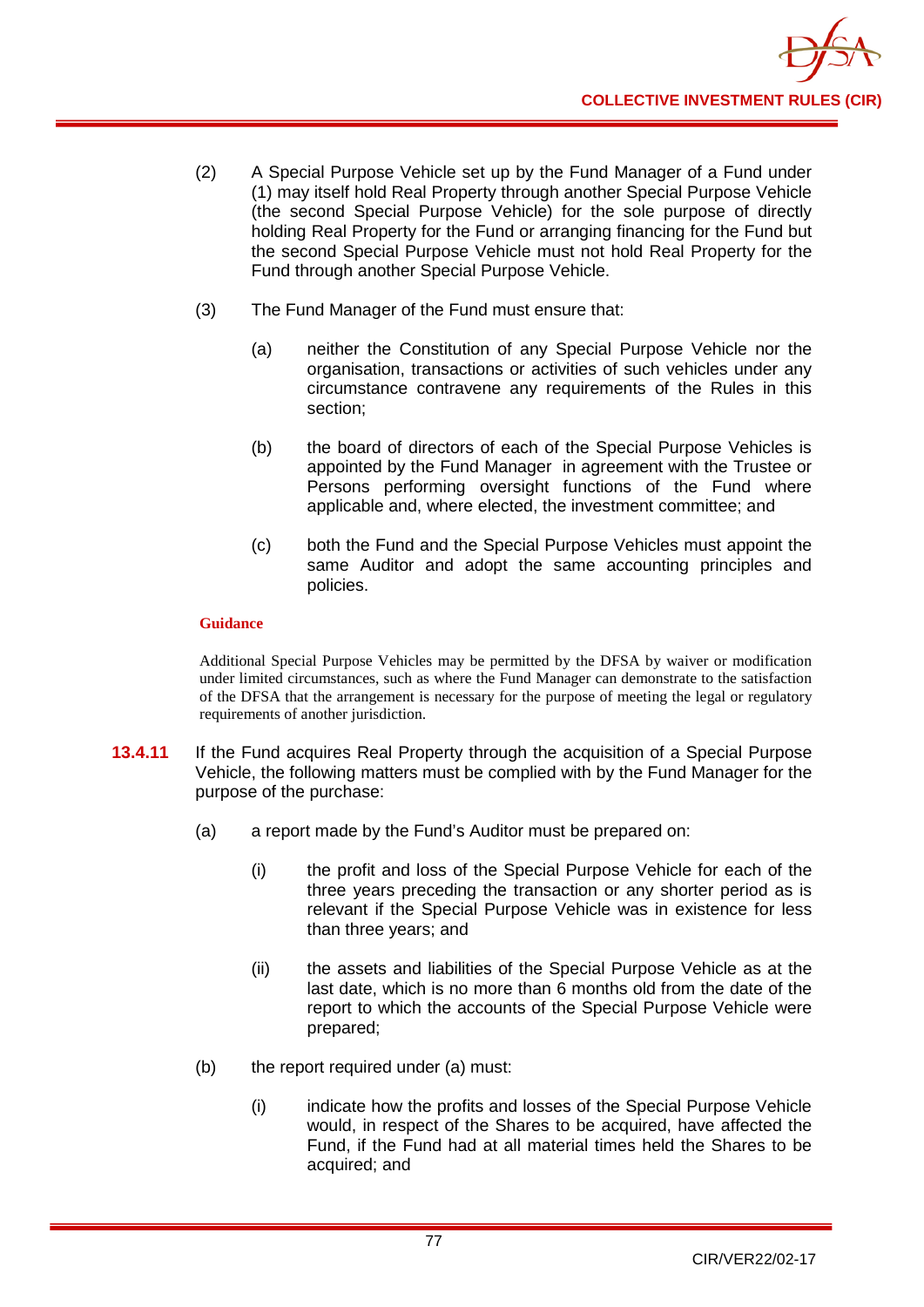- (ii) where the Special Purpose Vehicle has subsidiaries, deal with the profits or losses and the assets and liabilities of the Special Purpose Vehicle and its subsidiaries, either as a whole, or separately; and
- (c) a valuation report in respect of the Special Purpose Vehicle's interest in Real Property must be prepared in accordance with the requirements set out in Rules 13.4.18 to 13.4.22.

# **Related Party Transactions**

# **Guidance**

- 1. A Fund Manager of a Public Property Fund is required pursuant to Rule 8.3.2 to obtain the agreement of Unitholders by way of an ordinary resolution before undertaking a Related Party Transaction where the total consideration or value of the transaction is 5% or more of the net asset value of the Fund. See also App2 and App3.
- 2. A Fund Manager of a Public Property Fund may enter into a Related Party Transaction for the acquisition or sale of Real Property in the State without obtaining specific approval for the transaction under Rule 8.3.2 if all of the conditions in Rule 13.4.11A(1) are met.
- 3. If a Fund Manager enters into a Related Party Transaction under the exclusion in Rule 13.4.11A, it must notify Unitholders of details of the transaction as soon as practicable after entering into the transaction. It also must disclose in the Fund's Prospectus if it has Unitholder approval to enter into such transactions without obtaining a resolution in each case (see Rule 14.4.4B).
- **13.4.11A** (1) The Fund Manager of a Public Property Fund is not required to comply with Rule 8.3.2(3) and (4)(a) for a Related Party Transaction if:
	- (a) the transaction is for the acquisition or sale of Real Property in the State;
	- (b) the Fund Manager has general Unitholder approval in accordance with (2) to enter into such transactions;
	- (c) the oversight provider of the Fund has confirmed in writing, before the transaction is entered into, that it is on terms that comply with the requirement in Rule 8.3.2(2) and that all other applicable requirements have been complied with; and
	- (d) the investment committee of the Fund has confirmed in writing, before the transaction is entered into, that it is on terms that comply with the requirement in Rule 8.3.2(2) and it has no objection to the transaction.
	- (2) Unitholder approval under (1)(b) must be by way of an ordinary resolution of the Unitholders of the Fund that:
		- (a) was passed at the previous annual general meeting of the Fund;
		- (b) is valid only until the date of the next annual general meeting of the Fund (when it may be renewed): and
		- (c) authorises the Fund Manager to enter into Related Party Transactions referred to in (1)(a) without obtaining prior Unitholder approval in each case during the period for which the resolution is valid.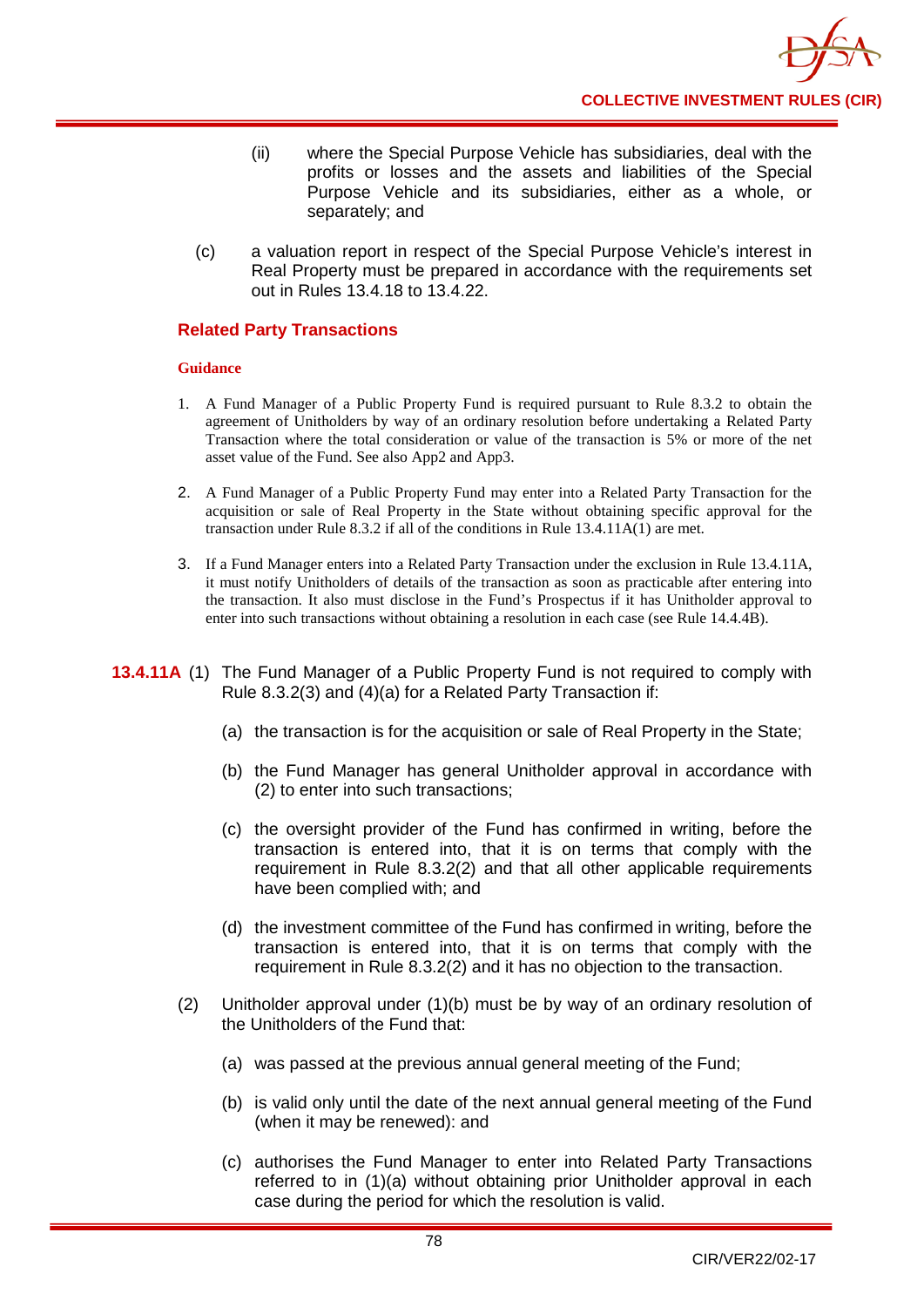- (3) If a Fund Manager of a Public Property Fund enters into a Related Party Transaction under this Rule, it must as soon as practicable after entering into the transaction provide written notification to Unitholders of the Fund setting out relevant details of the transaction including the identity of the Related Party and the nature and extent of his interest.
- **13.4.12** (1) The following information in relation to Related Party Transactions must be disclosed to Unitholders and where appointed, the Trustee, by the Fund Manager of a Public Property Fund:
	- (a) any beneficial interests of the Related Party, and any changes thereof, in the Fund; and
	- (b) any potential conflicts of interests involving the Related Party and the measures implemented to address such conflicts.
	- (2) If the Fund Manager operates more than one Fund and a transaction involves two or more of the Funds operated by the Fund Manager, such transactions between the Funds will be Related Party Transactions for each of the Funds involved in the transactions.
- **13.4.13** (1) Where any Related Party has an interest in an Undertaking which competes or is likely to compete, either directly or indirectly, with the Fund's activities, the Fund Manager of a Public Property Fund must disclose to Unitholders and where appointed, the Trustee, the following:
	- (a) a description of the Undertaking of the Related Party and its management, to enable Unitholders to assess the nature, scope and size of such business, with an explanation as to how such Undertaking may compete with the Fund;
	- (b) where applicable, a statement from the relevant Related Party that it is capable of performing, and shall perform, its duty in relation to the Fund independently of its related business and in the best interests of the Fund and its holders; and
	- (c) a statement as to whether the Fund may acquire any of the related business or assets of the Related Party.
	- (2) If there is any change in information required under (1) after initial disclosure, the Fund Manager must disclose such changes to the Unitholders and where appointed the Trustee.
- **13.4.14** Where a Related Party has, for the purpose of the establishment of the Fund, agreed to sell Real Property to the Fund, the Fund Manager of a Public Property Fund must disclose the following in the Prospectus:
	- (a) a valuation report by an independent valuer of the Real Property that the Related Party has agreed to sell; and
	- (b) the price to be paid by the Fund for the Real Property and other material terms of the transaction.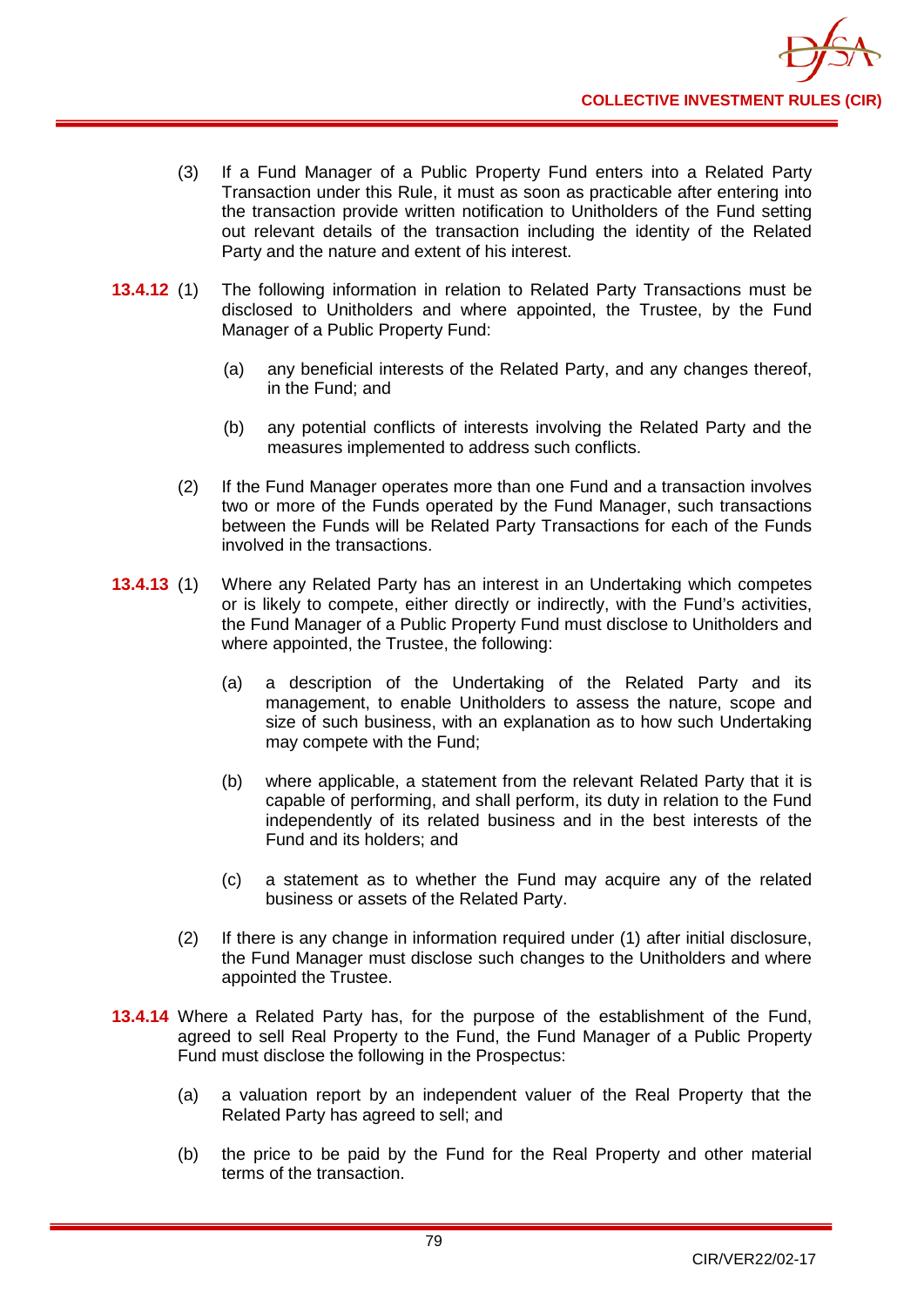- **13.4.15** (1) The Fund Manager of a Public Property Fund must ensure that if any cash forming part of the Fund's assets is deposited with a Related Party (being an institution licensed to accept deposits), interest must be paid on the deposit at a rate not lower than the prevailing commercial rate for a deposit of that size and term.
	- (2) The Fund Manager of a Public Property Fund must ensure that in the event of borrowing from a Related Party (being an institution licensed to lend money), interest charged on the borrowing is at a rate not higher than the prevailing commercial rate for a borrowing of that size and term.
- **13.4.16** (1) This Rule applies to a Related Party Transaction of a Public Property Fund that involves either:
	- (a) services provided in the ordinary course of estate management of Real Property of the Fund, including renovation and maintenance work; or
	- (b) engaging a property agent to provide services to the Fund, including advisory or agency services in property transactions.
	- (2) The Fund Manager, and if appointed, the Trustee, must ensure that if the value of the transaction is 5% or more of the most recent net asset value of the Fund as disclosed in the latest published audited accounts, it is entered into only with the prior approval of the oversight provider of that Fund.

The requirements in Rule 13.4.16 are in addition to other requirements in these Rules applying to Related Party Transactions. For example, under Rule 8.3.2, the Fund Manager must ensure the transaction is on normal commercial terms, is subject to Unitholder approval if it represents 5% or more of the net asset value of the Fund and is disclosed to Unitholders.

# **13.4.17 Deleted**

# **Valuation function**

- **13.4.18** (1) The Fund Manager of a Property Fund must, subject to the approval of the Trustee, appoint a Person who is able to provide professional valuation services in accordance with the Rules in this section.
	- (2) The Fund Manager must ensure that the Person appointed under (1) values each Real Property prior to its acquisition and disposal.
	- (3) The Fund Manager must commission the Person referred to in (1) to produce a valuation report of the Property Fund each year in accordance with Rule 13.4.22. The net asset value of the Fund following this valuation must be reported in the annual report of the Fund.
- **13.4.19** For the purpose of Rule 13.4.18, a Fund Manager must appoint a Person:
	- (a) who carries on the business of valuing Real Property;
	- (b) who is not Related to the Fund Manager; and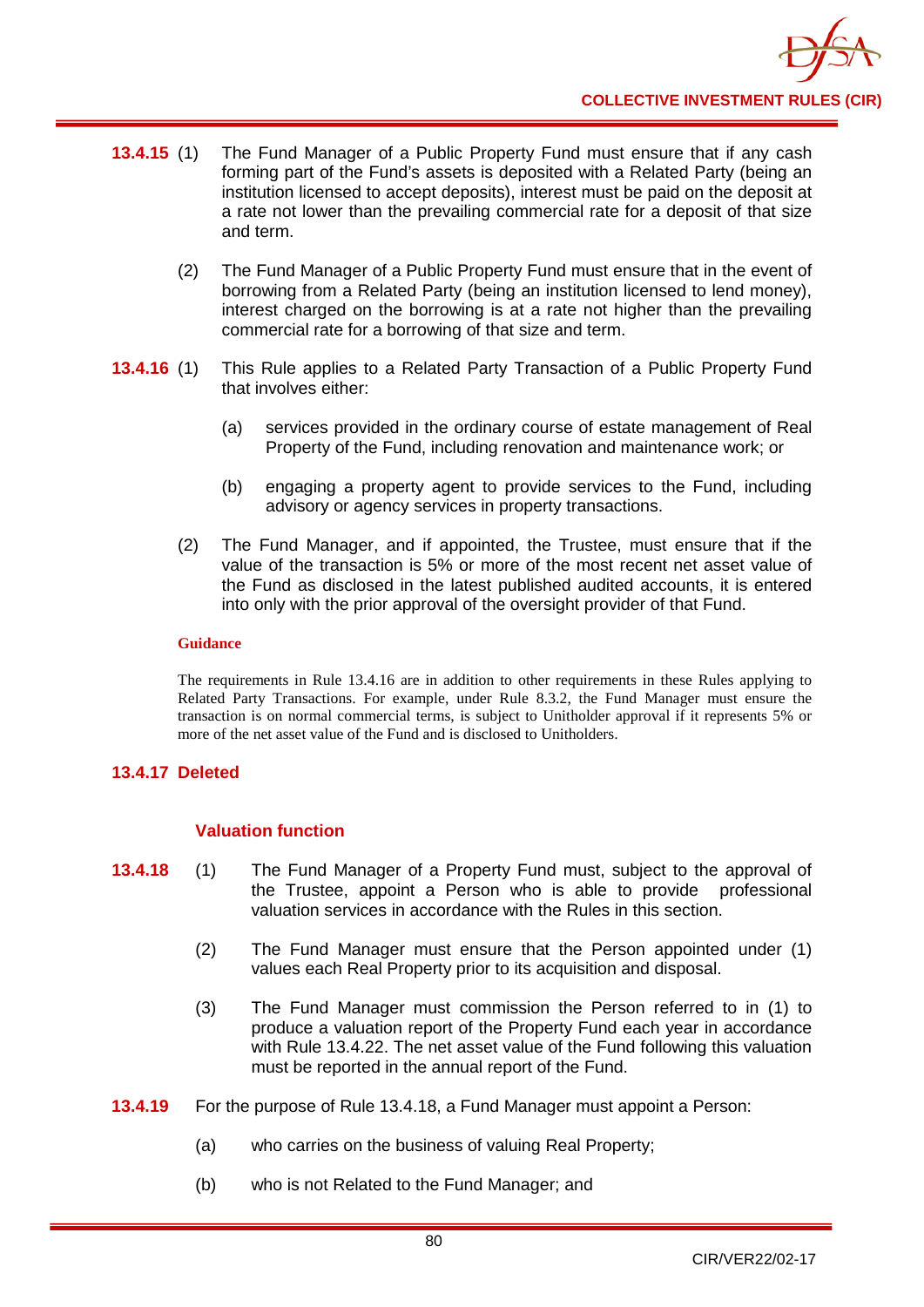(c) whom the Fund Manager, and if appointed the Trustee, have reasonable grounds to believe would be capable of providing objective valuation of Real Property.

### **Guidance**

- 1. The term "Related" has the meaning given to it in the GLO module.
- 2. A Fund Manager, and where appointed the Trustee, in forming the opinion required under Rule 13.4.19(c), should be satisfied that the Person to be engaged for providing valuation of Real Property meets if not all, at least most of the following criteria:
	- a. the Person is a, or has key personnel who are, fellow or associate members of a recognised professional body of surveyors or property valuers and who are qualified to perform property valuations;
	- b. the Person has or has access within the organisation to the relevant expertise, that is, knowledge of and experience in the valuation of property of the relevant kind in the relevant area where the property is situated;
	- c. the Person has robust internal controls and checks and balances to ensure the integrity of valuation reports and that these reports are properly and professionally prepared in accordance with international best practice;
	- d. the Person has adequate professional insurance to cover its usual risks;
	- e. the Person does not have ownership or other commercial links with any other Persons providing Financial Services to the Fund (such as investment advisers or investment managers appointed to the Fund), which would impair that Person's ability to provide independent and objective valuation services to the Fund; and
	- f. the Person or any of his associates has not been instrumental in relation to the finding of the Real Property for the Fund.
- **13.4.20** (1) A Fund Manager must ensure that any valuation by the Person appointed to provide valuation services to the Fund is carried out on the basis of an 'open market value' as defined in the Constitution and the most recent Prospectus of the Fund.
	- (2) The valuation report under (1) must confirm that if the Real Property was acquired for the Property Fund it could be disposed of at that valuation within a reasonable period.
- **13.4.21** The Fund Manager must ensure that the property is acquired within a reasonable time from the date of the valuation report and in any event not later than six months from the date of valuation and at a price no more than 5% above the valuation price.

#### **Guidance**

The DFSA would expect the Fund Manager to define 'open market value' to be based on an authoritative text such as the Royal Institute of Chartered Surveyors' Appraisal and Valuation Standards (fifth edition) ("Red Book"); or similar practitioners text used by surveyors; or International Valuation Standards issued from time to time by the International Valuation Standards Committee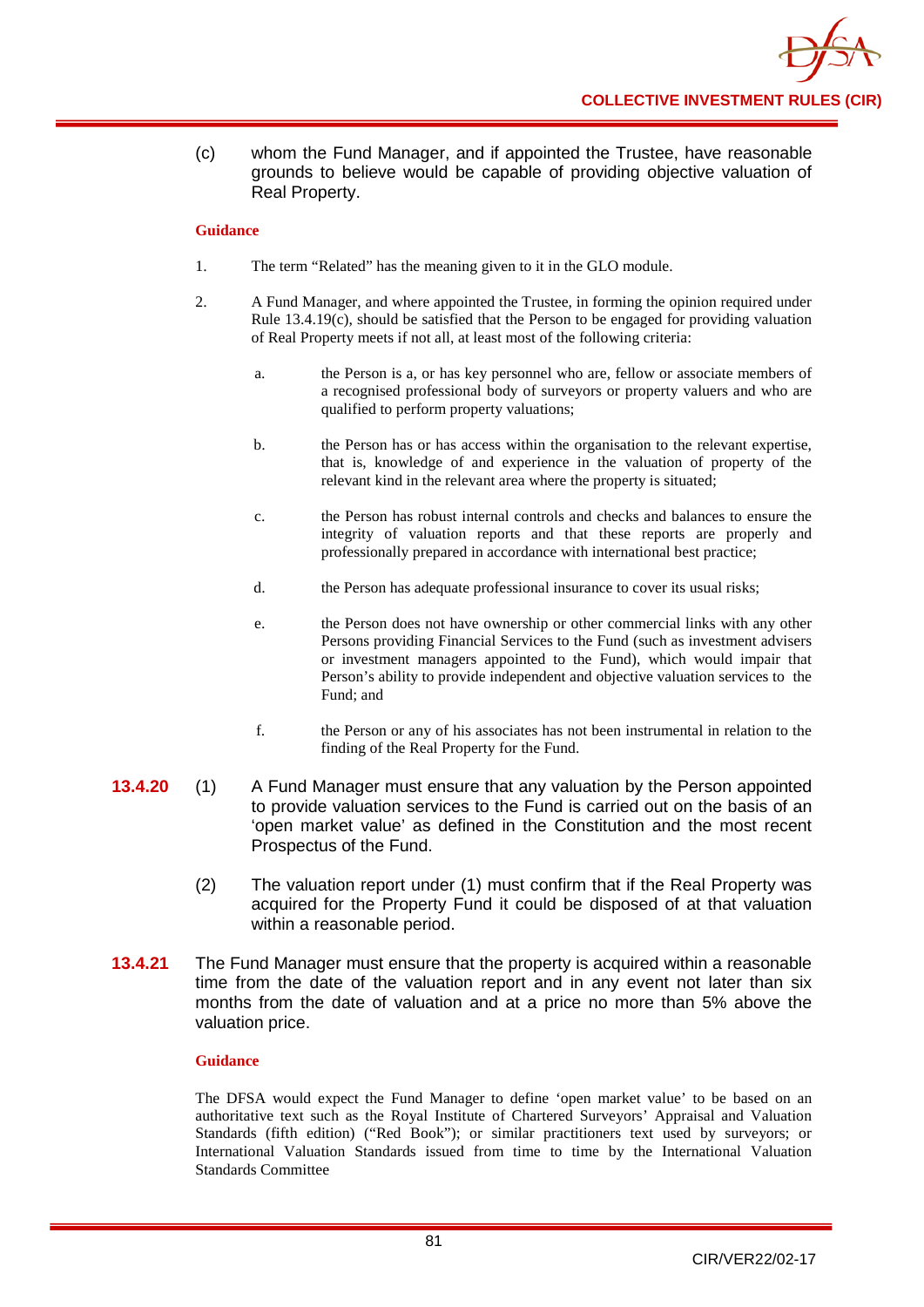

# **Valuation Report**

- **13.4.22** A Fund Manager must ensure that any valuation report prepared by the Person appointed:
	- (a) includes all material details in relation to the basis of valuation and the assumptions used;
	- (b) describes and explains the valuation methodologies adopted;
	- (c) outlines the overall structure and condition of the relevant market including an analysis of the supply and demand situation, the market trend and investment activities;
	- (d) includes a brief description of the property, its location, the nature of the interest the Fund holds in the property, its existing use, any encumbrances concerning or affecting the property, the lease expiry profile if any, the capital value in existing state at the date the valuation was performed, the net monthly income from the property, and any other matters which may affect the property or its value;
	- (e) confirms the professional status of the valuer and that the valuation report is prepared on a fair and unbiased basis; and
	- (f) explains the rationale for choosing the particular valuation method if more than one method is available.
- **13.4.23** A Fund Manager must ensure that whenever a valuation report is prepared for the Fund, the date of the valuation report must be:
	- (a) the date the Fund is valued, if such report is prepared for the purpose of calculating the net asset value of the Fund; or
	- (b) a date which is not more than six months before the date on which:
		- (i) an offering document is issued;
		- (ii) a circular is issued, if the circular relates to a transaction that requires Unitholders' approval; or
		- (iii) a sale and purchase agreement or other agreement to transfer legal title is signed, if the transaction does not require Unitholder approval.

# **Reappointment of valuer**

**13.4.24** (1) A Fund Manager must ensure that where a Person appointed pursuant to Rule 13.4.19 has conducted valuations of the Real Property for the Fund for five consecutive years, that Person is not permitted to continue to provide valuation services for the Fund unless before the end of that period the position has been put out to tender and the Person has been re-appointed in accordance with that process.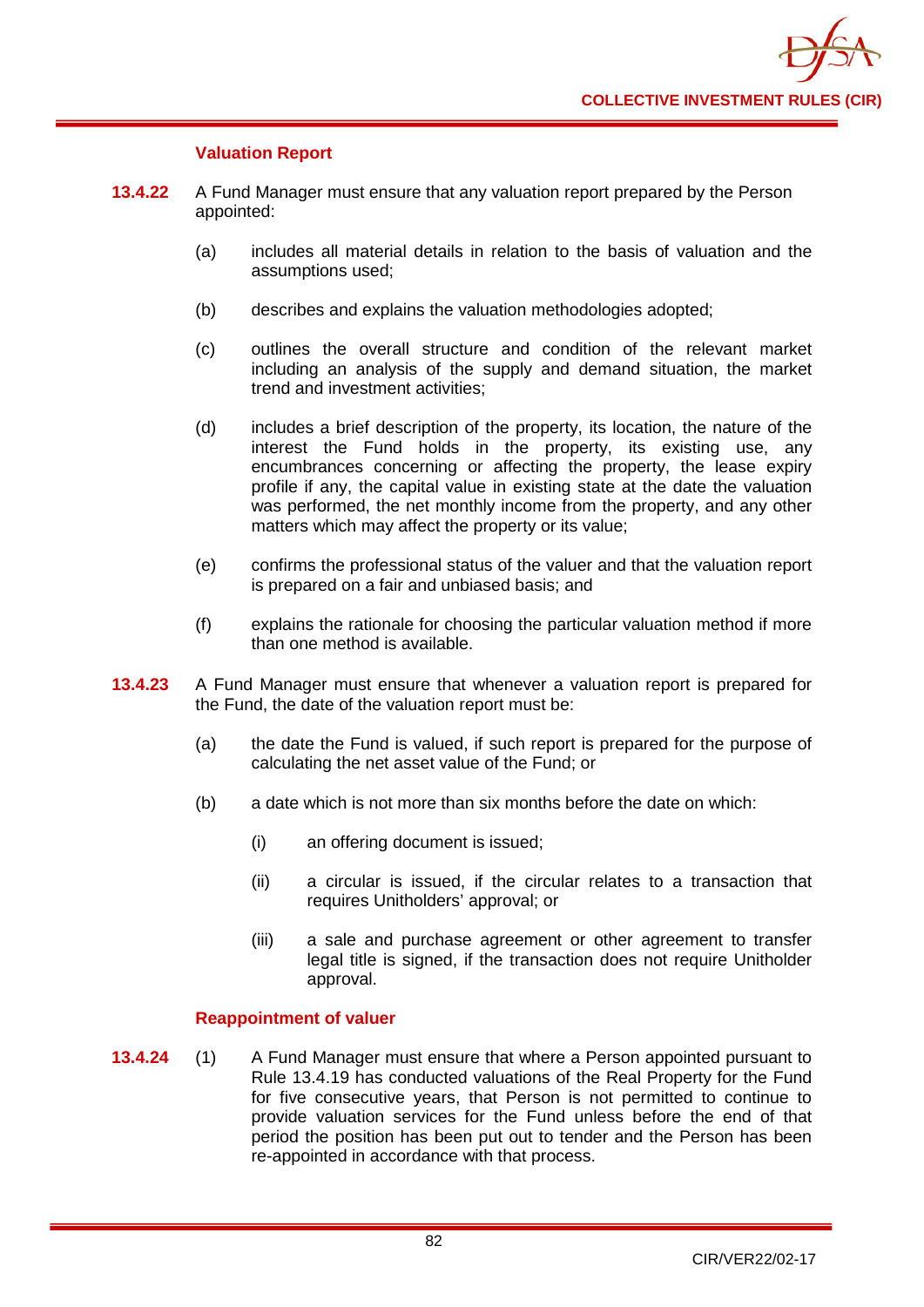- (2) If the Fund Manager decides to re-appoint the same Person to provide valuation services for the Fund following the tender process referred to in (1), it must, in the next interim or annual report provided to Unitholders, specify the reasons for the re-appointment and the evidence supporting those reasons.
- (3) The Fund Manager, and if appointed the Trustee on instructions of the Fund Manager, may at any time remove the Person appointed to provide the valuation services by notice in writing in any of the following events:
	- (a) the Person enters into liquidation, becomes bankrupt or has a receiver appointed over its assets; or
	- (b) the Fund Manager, in consultation with the Trustee, determines on reasonable grounds that it is necessary to remove that Person in the interests of the Fund and the Unitholders; or
	- (c) an ordinary resolution is passed by the Unitholders to dismiss that Person.
- (4) Upon the retirement or dismissal of the Person appointed to provide the valuation services to the Fund, the Fund Manager must appoint another Person to provide valuation services to the Fund where the Fund Manager and where appointed the Trustee are satisfied that the Person meets the requirements specified in Rule 13.4.19.

# **13.5 Real Estate Investment Trusts (REITs)**

# **Guidance**

- 1. See Rule 3.1.8 for the definition of a Real Estate Investment Trust (REIT).
- 2. REITs are a subset of Property Funds. The Fund Manager of a Public Property Fund, which is, or is to be held out, as a REIT, is required, in addition to the general Rules applying to Public Property Funds (such as Rules on borrowing and Related Party Transactions), to also comply with the Rules in this section.

# **Real Estate Investment Trusts (REITs)**

- **13.5.1** (1) A Fund Manager, or any Person making an Offer of a Unit of a Fund or otherwise marketing a Fund, must not include the term "Real Estate Investment Trust" or "REIT" or refer to a Fund or otherwise hold out a Fund as being a Real Estate Investment Trust or a REIT, unless it is a Public Property Fund which is constituted in accordance with (2).
	- (2) A REIT is a Public Property Fund which:
		- (a) is constituted either as an Investment Company or as an Investment Trust;
		- (b) is primarily aimed at investments in income-generating Real Property; and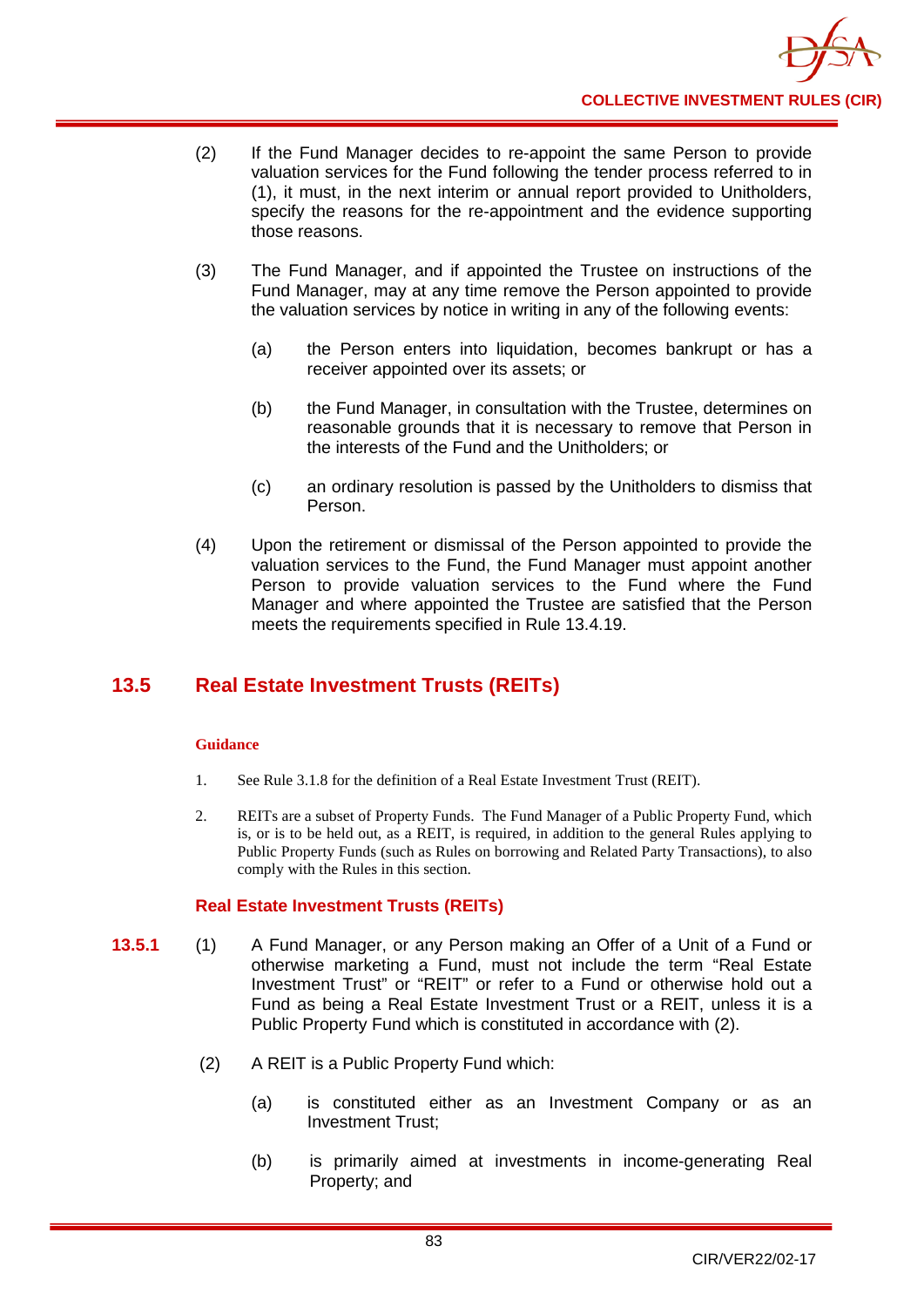- (c) distributes to the Unitholders at least 80% of its audited annual net income.
- (3) If at any time during the operation of the Fund the requirements in (2) are not met, the Fund Manager, and, if appointed the Trustee, must immediately notify the DFSA and the exchange of the failure to meet the requirements in these Rules and what measures have been or will be taken to remedy the breach.
- **13.5.2** (1) A Fund Manager of a REIT must ensure that it distributes to the Unitholders as dividends each year an amount not less than 80% of its audited annual net income.
	- (2) The Persons providing oversight functions in respect of the Fund must determine if any;
		- (a) revaluation surplus credited to income, or
		- (b) gains on disposal of Real Property,

shall form part of net income for distribution to Unitholders.

- **13.5.3** Where a REIT holds any Real Property via one or more Special Purpose Vehicles, the Fund Manager must ensure that each Special Purpose Vehicle distributes to the Fund all of its income as permitted by the laws and regulations of the jurisdiction where the Special Purpose Vehicle is established.
- **13.5.4** (1) A Fund Manager of a REIT must ensure, subject to (2), that any investment made in respect of property under development whether on its own or in a joint venture is undertaken only where the REIT intends to hold the developed property upon completion.
	- (2) The total contract value of the property under development in (1) must not exceed 30% of the net asset value of the Fund Property of the REIT.

# **Guidance**

For the purposes of Rule 13.5.4, the DFSA would not consider property development activities to include refurbishment, retrofitting and renovation.

# **13.6 Hedge Funds**

# **Guidance**

See Rule 3.1.9 for the definition of a Hedge Fund.

# **Risk management**

**13.6.1** A Fund Manager of a Hedge Fund must ensure that the risks inherent in the operation of a Hedge Fund are adequately addressed, with due regard to the nature of the strategies and investment process employed by the Fund Manager and the role of Fund Administrators and Custodians and where appointed, prime brokers.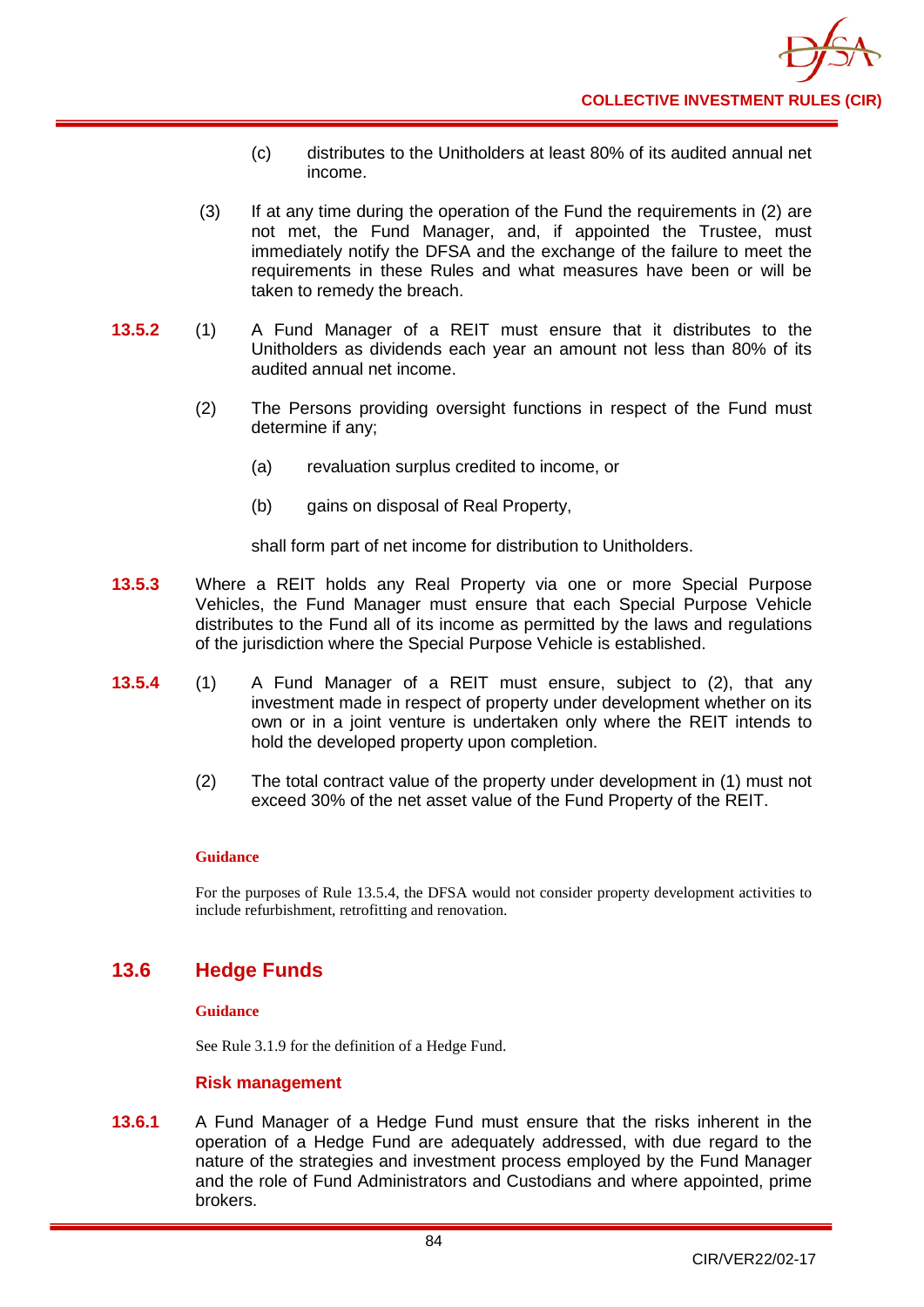

A prime broker is a Person who provides to a Fund a range of services including custody and depository services, trading and execution services, clearing and settlement services and financing to support the Fund's investment activities. Such financing activities generally include stock lending and borrowing. The restrictions in Rules A1.3.1(c) and (f) of Appendix 1 (App 1) prevent a Fund Manager of a Hedge Fund from authorising a prime broker to commingle the assets of the Fund with any other assets held by or available to the prime broker and use those assets as collateral to support the prime broker's cross lending and borrowing activities involving Funds to which it acts as the prime broker. However, the restrictions in A1.3.2(c) and (f) do not apply if a Fund Manager of a Hedge Fund can comply with the requirements relating to the use of prime brokers set out in Rule 13.6.3.

- **13.6.2** (1) The Fund Manager of a Hedge Fund must ensure functional separation and independence between:
	- (a) the functions of Fund valuation and asset pricing; and
	- (b) the investment management process.
	- (2) Where the Fund manager is unable to demonstrate adequate separation and independence in accordance with (1), the DFSA may require the Fund Manager to appoint an independent, suitably competent and experienced Fund Administrator to perform the functions specified in  $(1)(a)$ .

#### **Guidance**

To provide segregation of the net asset value determination process of the Fund from the investment management process, generally personnel involved in the former should not be involved in the latter. An effective method of achieving such segregation is to delegate the calculation, determination and production of the net asset value to a suitably competent and experienced third party Fund Administrator.

# **Use of prime brokers**

- **13.6.3** A Fund Manager of a Hedge Fund may only grant to a prime broker authority to combine the assets of the Fund with any other assets held by or available to the prime broker as collateral for any financing activities to be undertaken by the prime broker where, and so long as, all the following conditions are met:
	- (a) the Fund is an Exempt Fund or Qualified Investor Fund;
	- (b) the Prospectus of the Fund contains, in addition to the disclosure required under chapter 14, the following mandatory disclosure and warnings:
		- (i) the identity and profile of the prime broker, including where it is located and how it is regulated;
		- (ii) the services which the prime broker provides to the Fund and the nature and extent to which the prime broker has the power and authority to combine the assets of the Fund with any other assets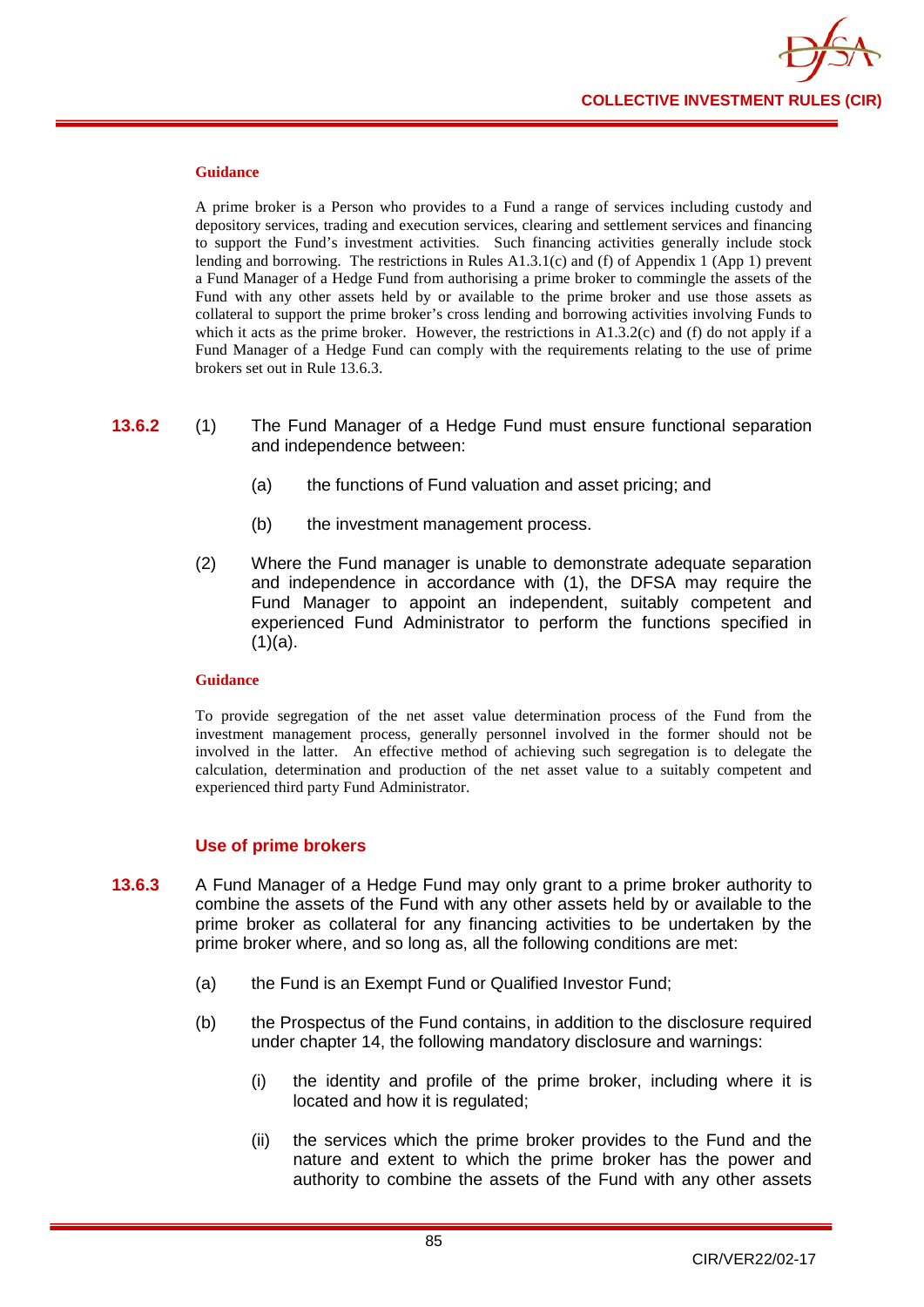held by or available to the prime broker as collateral for any financing activities undertaken by the prime broker; and

- (iii) a prominent health warning in the Prospectus to alert prospective Unitholders to the facts that:
	- (A) the Fund's appointed prime broker has the power and authority to use as collateral the assets of the Fund in conjunction with any other assets held by or available to the prime broker; and
	- (B) where the prime broker uses Fund assets as collateral pursuant to the above power, the Unitholders may lose all the assets of the Fund in the event of the insolvency of the prime broker;
- (c) the Person appointed as the prime broker qualifies as an Eligible Custodian;
- (d) the agreement between the prime broker and the Fund Manager contains mandatory contractual provisions that:
	- (i) prohibit the prime broker from using as collateral the assets of the Fund to an extent exceeding 140% of the Fund's indebtedness to the prime broker at any given time; and
	- (ii) create an irrevocable right in favour of the Fund that enables any indebtedness of the Fund to the prime broker to be set off against any amounts that are owing by the prime broker to the Fund, including in the event of the insolvency of the prime broker; and
- (e) the Fund Manager has in place adequate valuation procedures to mark positions to market daily in order to meet on an ongoing basis the restriction referred to in (d)(i) relating to the limit to which the prime broker may use as collateral the assets of the Fund.

# **Guidance**

- 1. If the prime broker holds the legal title to the Fund assets, the prime broker must, in any event, qualify as an Eligible Custodian. However, even if a prime broker does not hold the legal title to the Fund assets, Rule 13.6.3(c) requires it to meet the Eligible Custodian requirements in certain circumstances. This is where it has the power to use Fund assets as collateral for its financing activities (e.g. by having a charge over the Fund assets) in conjunction with any other assets held by or available to it.
- 2. In relation to the matters referred to in Rules 13.6.1 and 13.6.2 and in relation to management of Hedge Fund investments, the DFSA expects Fund Managers of Hedge Funds to have proper regard to best practice standards and guidance set out in App 8, DFSA's Hedge Fund Code of Practice as well as international developments relating to Hedge Funds.

# **13.7 Umbrella Funds**

# **Guidance**

See Rule 3.1.10 for the definition of an Umbrella Fund.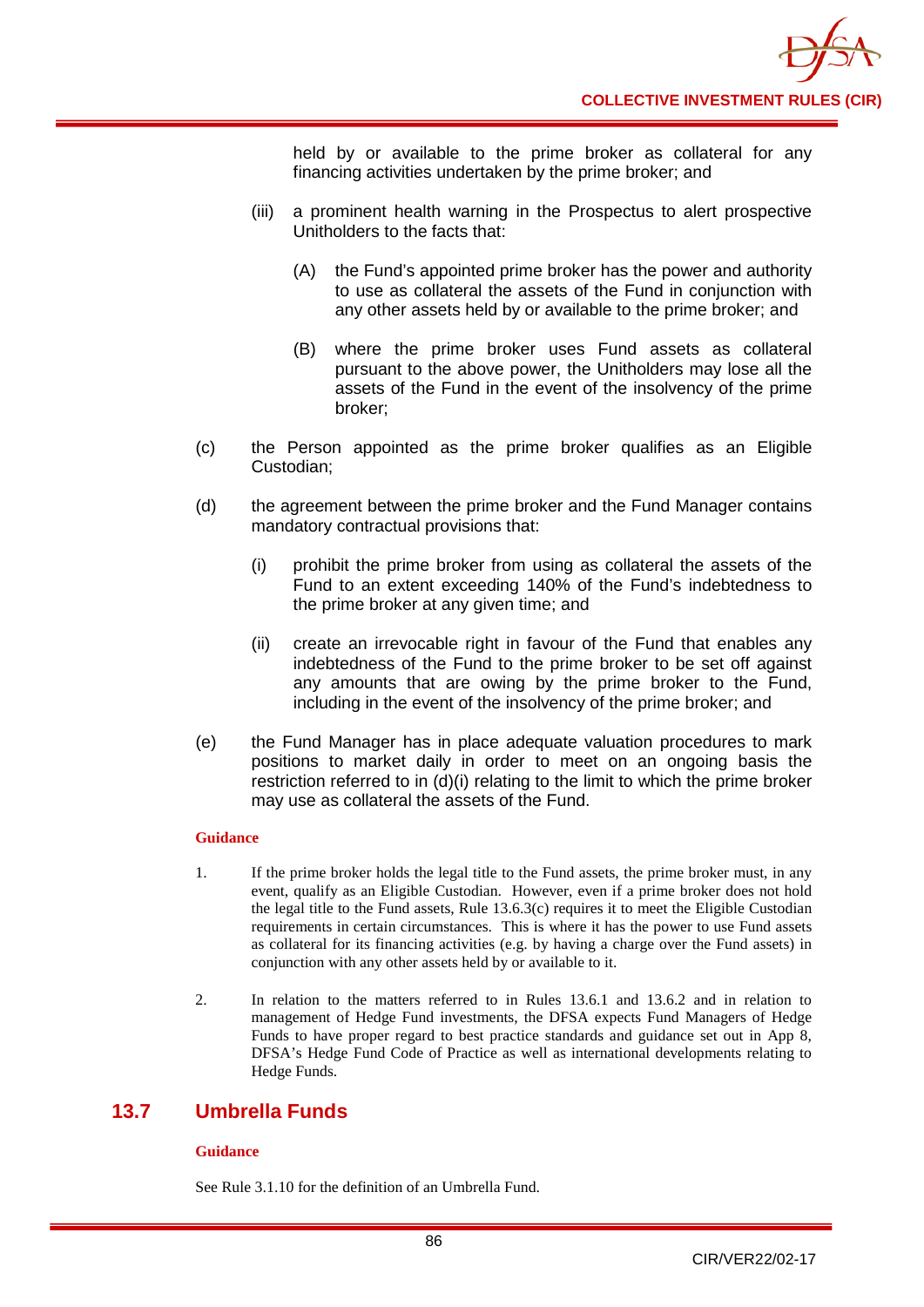

# **Form of an Umbrella Fund**

- **13.7.1** Subject to any restrictions in the Law and the Rules in this module, an Umbrella Fund:
	- (a) may be formed as a Protected Cell Company (PCC); and
	- (b) must be an open-ended Fund if formed as a PCC.

#### **Guidance**

- 1. A Protected Cell Company (PCC) is a form of Investment Company which needs to be registered as a PCC under the Companies Regulations. An Umbrella Fund using the PCC structure has the benefit of legal segregation of Fund Property forming part of each individual cell. Accordingly, Fund Property of one cell of a PCC is not available to pay any obligations arising in relation to another cell of that PCC.
- 2. It is not mandatory for an Umbrella Fund to be constituted as a PCC. Instead, such Funds may be formed as a conventional Investment Company or Investment Trust. However, the legal segregation available to each cell of a PCC is not available to Sub-Funds of Umbrella Funds not formed as a PCC.

# **Investments of an Umbrella Fund**

**13.7.2** A Fund Manager of an Umbrella Fund must ensure that none of its Sub-Funds invests in another of its Sub-Funds.

#### **Guidance**

Requirements that apply to other Funds apply to Umbrella Funds equally, although there are some Umbrella Fund specific requirements. For convenience of reference, key provisions specific to Umbrella Funds are identified in the following Table.

| Rule                              | <b>Requirements</b>                                                                 |
|-----------------------------------|-------------------------------------------------------------------------------------|
| Rule 3.1.10                       | Definition                                                                          |
| Rule 13.7.1                       | Form of an Umbrella Fund                                                            |
| <b>Rules 9.4.2</b>                | Annual and interim reports                                                          |
| <b>Rules 9.4.6</b>                | Content of the annual report of an Umbrella Fund                                    |
| <b>Rules 9.4.9</b>                | Fund Manager's Report                                                               |
| <b>Rules 13.7.2</b>               | Investment restrictions applicable to Fund of<br>Funds when investing in a Sub-Fund |
| App A7.1.1(2)(h) & 17             | Content of a Public Fund Prospectus                                                 |
| Rules 14.3.5                      | Content of a Short Form Prospectus                                                  |
| Rules 16.1.1, 16.1.3(3) (4) & (5) | Transfer schemes                                                                    |
| Rules 17.1.1 & 17.1.6             | Winding up                                                                          |

**13.7.3** Additional requirements specific to Umbrella Funds

# **13.8 Money Market Funds**

# **Investment conditions and borrowings**

**13.8.1** (1) A Fund Manager of a Money Market Fund must ensure that the Fund's investment strategy is consistent with the investment objectives of such a Fund as set out in Rule 3.1.11.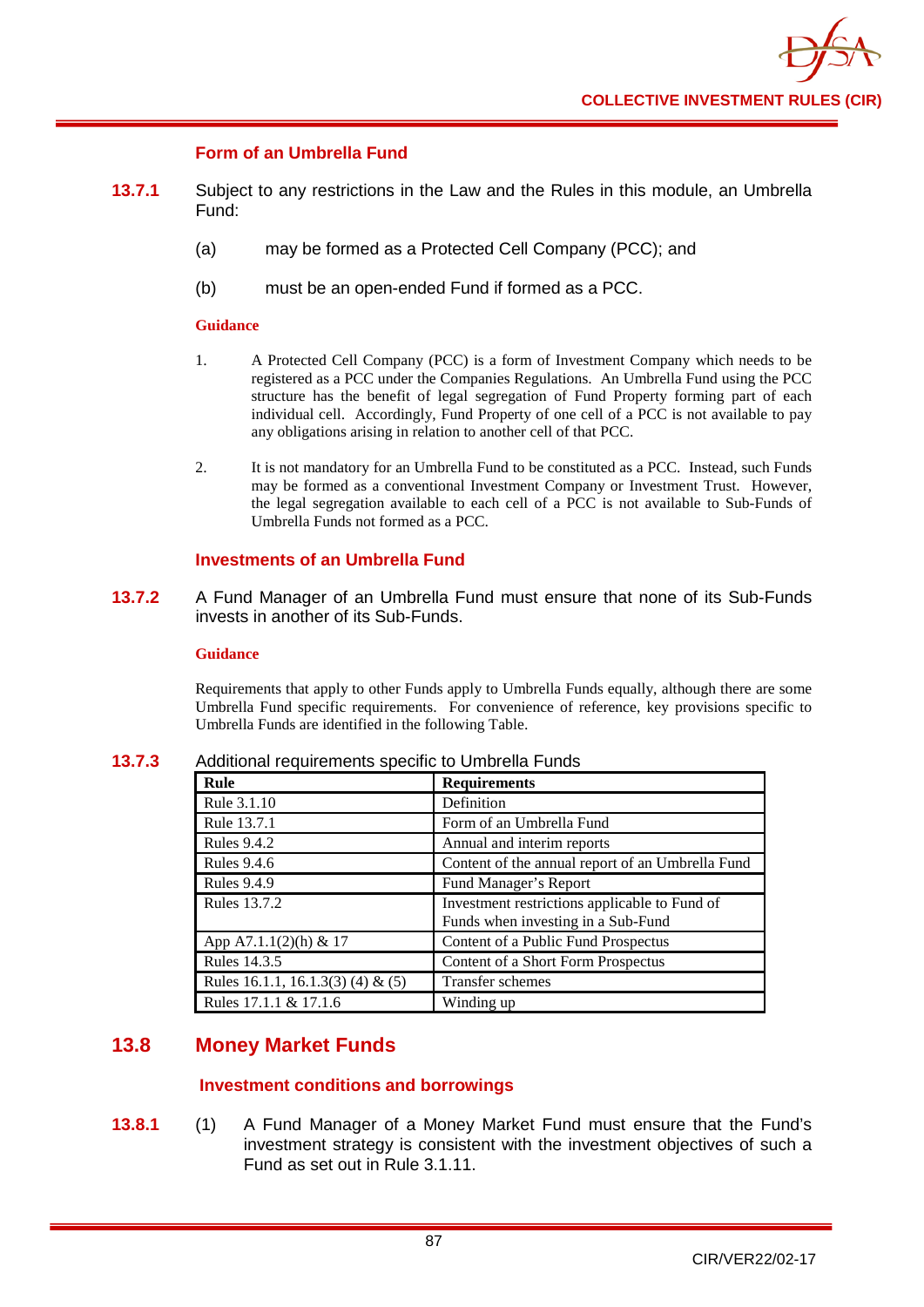- (2) Without limiting (1), the Fund Manager of a Money Market Fund must ensure that:
	- (a) at least 90% of the net asset value of the Fund Property is invested in Deposits or Debentures that are of high quality, as determined by the Fund Manager in accordance with Rule 13.8.2;
	- (b) at least 10% of the net asset value of the Fund Property consists of cash in accounts that permit the cash to be withdrawn immediately on demand;
	- (c) Deposits with, or Debentures issued by, a single entity do not exceed 10% of the net asset value of the Fund Property;
	- (d) the Fund invests only in Deposits or Debentures:
		- (i) with a residual maturity until the legal redemption date of not more than two years; and
		- (ii) where the time remaining until the next interest rate reset date is not more than 397 days;
	- (e) the Fund Property has a weighted average maturity of not more than 6 months;
	- (f) the Fund Property has a weighted average life of not more than 12 months;
	- (g) the Fund does not invest in Financial Instruments other than Deposits or Debentures, except for:
		- (i) Units in other Money Market Funds that have investment objectives and strategies consistent with those of the Fund; or
		- (ii) Derivatives that are used solely to hedge against foreign exchange rate risk; and
	- (h) the borrowings of the Fund do not, at any time, exceed 10% of the net asset value of the Fund Property.
- (3) In (2):
	- (a) the "net asset value" of Fund Property, means the value of Fund Property at the most recent valuation under Rule 8.4.1;
	- (b) the "weighted average maturity" of Fund Property, means the average length of time to maturity of all the Financial Instruments held as Fund Property, weighted to reflect the relative holdings in each Financial Instrument, where the maturity of a floating rate instrument is the time remaining until the next interest rate reset; and
	- (c) the "weighted average life" of Fund Property, means the weighted average of the remaining life of each Financial Instrument held as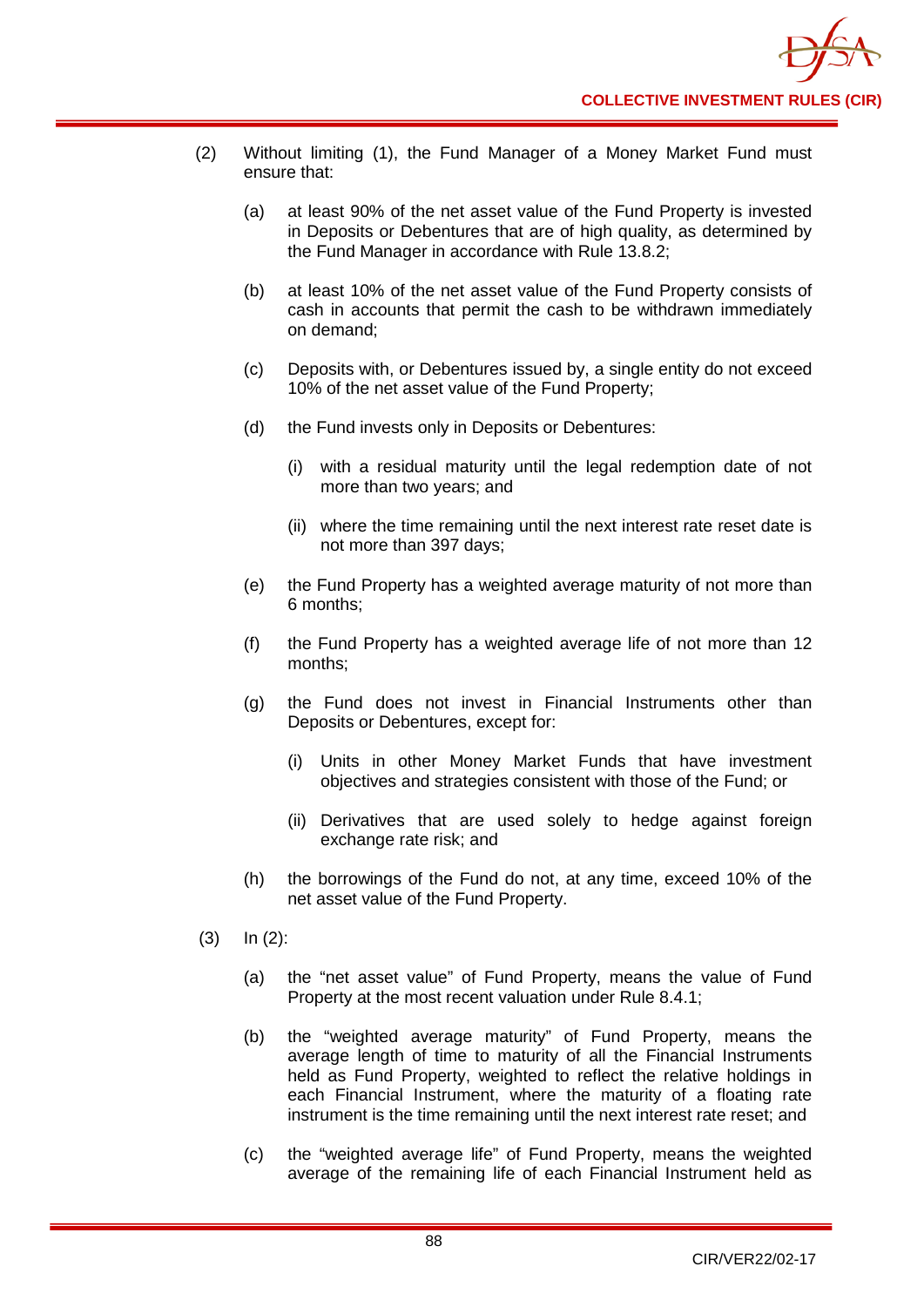Fund Property, where the remaining life of a Financial Instrument is the time until the due date for repayment of the principal.

#### **Guidance**

IFR 6.12 sets out further Rules and Guidance about how the requirements in this section apply to Islamic Money Market Funds.

# **Due diligence on investment quality**

- **13.8.2** To determine whether a Deposit or Debenture is of high quality for the purposes of Rule 13.8.1(2)(a), a Fund Manager of a Money Market Fund must carry out due diligence to an adequate standard on the Deposit or Debenture, taking into account the following factors:
	- (a) the credit quality of the Issuer, and any guarantor, of the Investment;
	- (b) the nature and quality of the asset class represented by the Investment;
	- (c) the liquidity of the Investment; and
	- (d) any other risks associated with the Investment or the market in which it is traded.

#### **Guidance**

- 1. A Fund Manager must carry out the due diligence required under Rule 13.8.2 as part of its internal procedures. However, this does not prevent it from using a service provider to carry out the necessary due diligence, provided the outsourcing requirements in these Rules are met.
- 2. A Fund Manager will not meet the due diligence requirements in the Rule if it relies solely on credit ratings issued by a credit rating agency. This is because assessment of credit quality is only part of the due diligence required under the Rule.
- 3. A Fund Manager should keep appropriate records of the due diligence it has conducted on an Investment to demonstrate that it has complied with the Rule.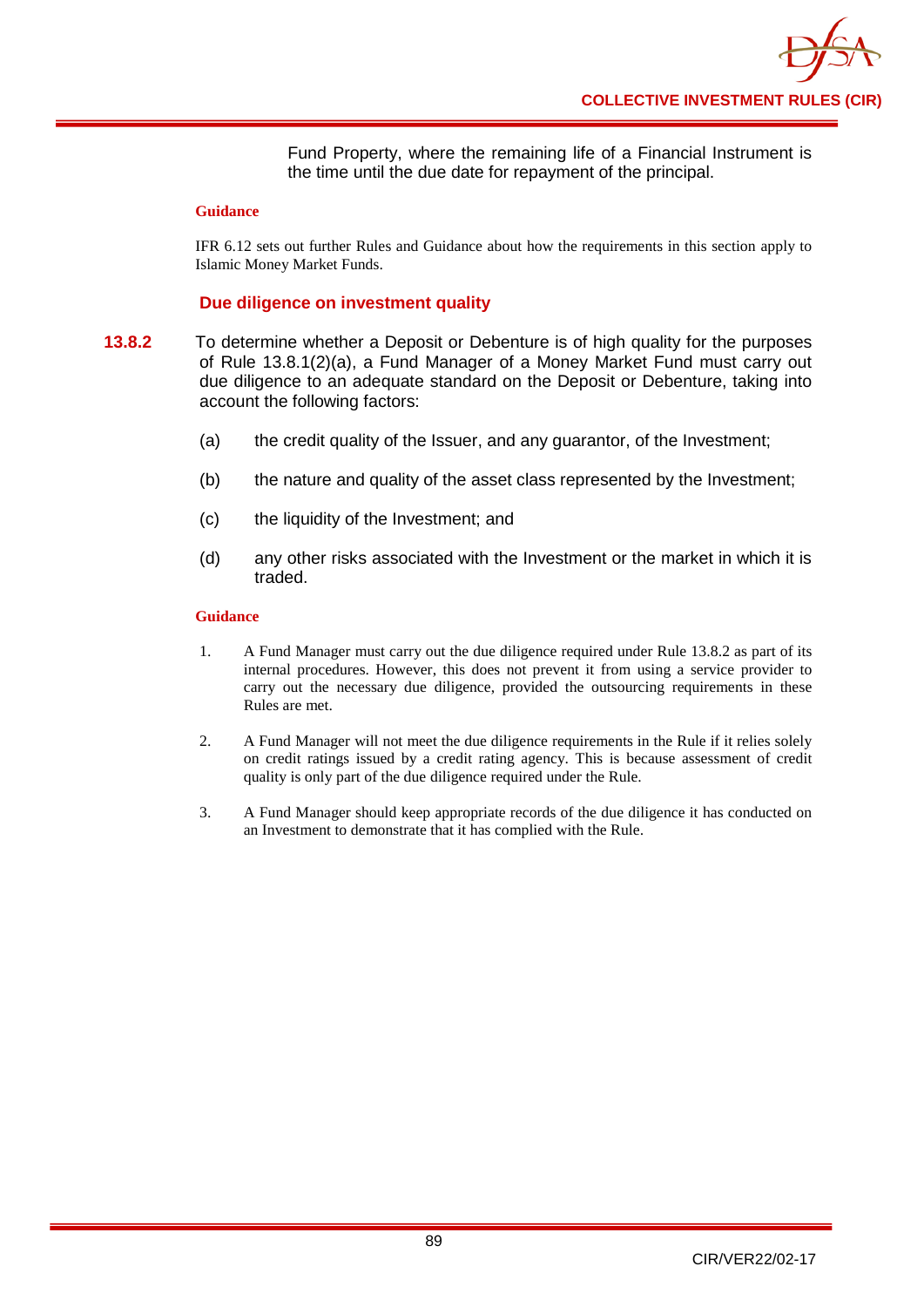

# **PART 7: MARKETING OF DOMESTIC AND FOREIGN FUNDS**

# **Guidance**

- 1. Part 7 of the Law sets out the overarching provisions that apply to the Offer (also called marketing) of Units of both Domestic and Foreign Funds; and in the case of the latter, where Units of such Funds are marketed in or from the DIFC.
- 2. Article 50 of the Law contains the Marketing Prohibition. Under this prohibition, no Person is permitted to Offer a Unit of a Fund to prospective or existing Unitholders unless:
	- a. a Prospectus that complies with the relevant requirements in the Law and the Rules is made available to the person to whom the Offer is made;
	- b. the Person making the Offer of the Unit is either the Fund Manager of the Fund or an Authorised Firm whose licence authorises it to do so; and
	- c. the Offer is made in accordance with the applicable requirements in the Law or the Rules.
- 3. Article 19 of the Law defines the activities that constitute an Offer. Under this Article, a Person is to be regarded as making an Offer of a Unit if he:
	- a. makes an offer to another Person which, if accepted, would give rise to a contract for the issue or sale of Units by him or by another Person with whom he has made arrangements for the issue or sale of the Units; or
	- b. invites another Person to make an offer which, if accepted by him, would give rise to a contract for the issue or sale of Units by him or by another Person with whom he has made arrangements for the issue or sale of the Units,

whether or not the offer or invitation referred to in Article  $19(2)(a)$  or (b) is made by way of a financial promotion of the Units..

- 4. Rules 4.1.3 and 4.1.4 exclude from being treated as Offers any Transactions undertaken by an Authorised Firm where such Transactions are Execution-only Transactions, or Transactions for the purposes of managing a Discretionary Portfolio for a Client, or for the purposes of redeeming a Unit of a Fund for a Client. Similarly, an offer made by an Authorised Firm to a Market Counterparty is also excluded from being an Offer. As a result, such excluded Transactions and offers do not attract the marketing prohibition in Article 19 of the Law and the requirements in both the Law and this module relating to the marketing of Units.
- 5. This Part of the module sets out the detailed requirements that apply to the Offer of Units of Domestic and Foreign Funds, including Prospectus disclosure, under respective chapters. The Rules in this chapter supplement provisions of COB which also govern the carrying on of Financial Service activities by an Authorised Firm, except where otherwise provided.
- 6. With the exception of Part 2 of the Markets Law 2012, that Law and Rules made for the purpose of that Law govern the listing of the Units of a Fund and continuous disclosure obligations that apply to in relation to Listed Funds.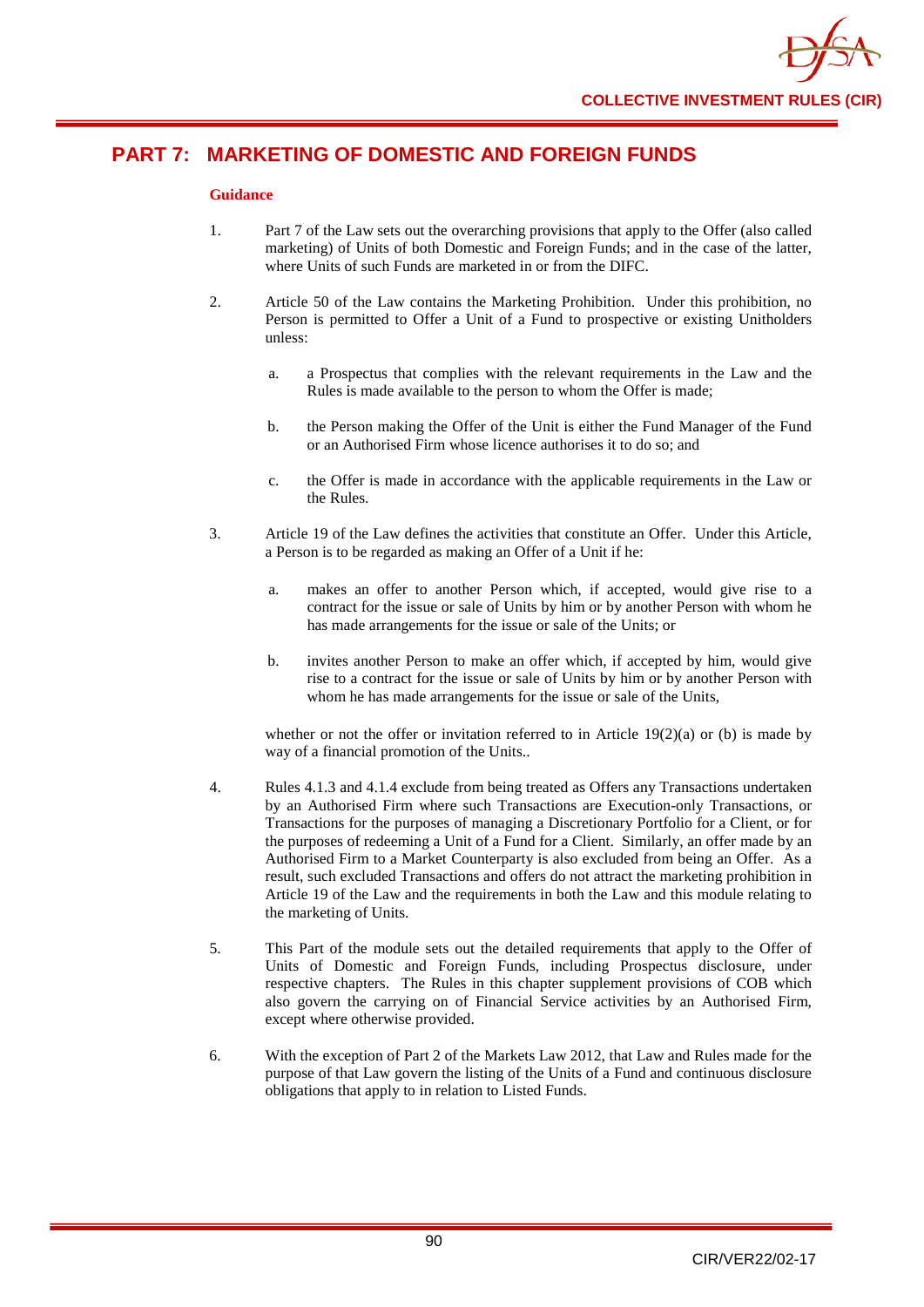# **14 MARKETING OF DOMESTIC FUNDS AND PROSPECTUS DISCLOSURE**

# **14.1 Prospectus disclosure for Domestic Funds**

# **Guidance**

- 1. While a Person is required by virtue of Article 50(1) of the Law when making an Offer of a Unit of a Domestic Fund to another Person to make available to that other Person a Prospectus, the obligation to produce a Prospectus is imposed under Article 51(a) of the Law on the Fund Manager of a Domestic Fund.
- 2. This chapter sets out the detailed requirements that apply to the Fund Manager who is obliged to produce a Prospectus, and the obligations and liabilities relating to Prospectuses, as well as the obligation relating to making available a Prospectus which applies to the activity of making an Offer of Units.
- 3. Some requirements relating to Prospectus disclosure are common to all Domestic Funds. However, in other areas, particularly relating to the content of disclosure required in a Prospectus, and the manner of distribution, different requirements apply depending on whether the Fund is a Public Fund, Exempt Fund or Qualified Investor Fund. Further, specialist class of Funds attract additional disclosure requirements that are unique to their activities. This chapter sets out those requirements and where necessary by reference to the types and classes of Domestic Funds.
- 4. Article 14(2) of the Law provides that the requirements relating to Domestic Funds do not apply to an External Fund (i.e. a Fund established in a jurisdiction other than the DIFC by a DFSA licensed Fund Manager), unless otherwise provided in the Law or Rules. As a result, the general Prospectus requirements set out in the Law and this module do not apply to External Funds, except that:
	- a. any offer document prepared for the purposes of complying with the requirements applicable in the jurisdiction in which the External Fund is established is regarded as a Prospectus for the purposes of the requirements relating to the Offer of Units of such a Fund in or from the DIFC (see Article 50(3)(c) of the Law); and
	- b. the DFSA has the power to prescribe any additional disclosure to be included in such a document (see Article 51(2) of the Law).

Those requirements are specified in Rules 14.2.4 – 14.2.7.

# **Application**

- **14.1.1** (1) This chapter applies, subject to (4), to a Fund Manager of a Domestic Fund, and each Director or partner of the Fund Manager and, if it has a Governing Body, each member of that body.
	- (2) This chapter also applies to an Authorised Firm, and each of its Directors or partners, where such a Firm is not the Fund manager and undertakes the marketing of Units of a Domestic Fund.
	- (3) This chapter also applies to other specified Persons to the extent so specified.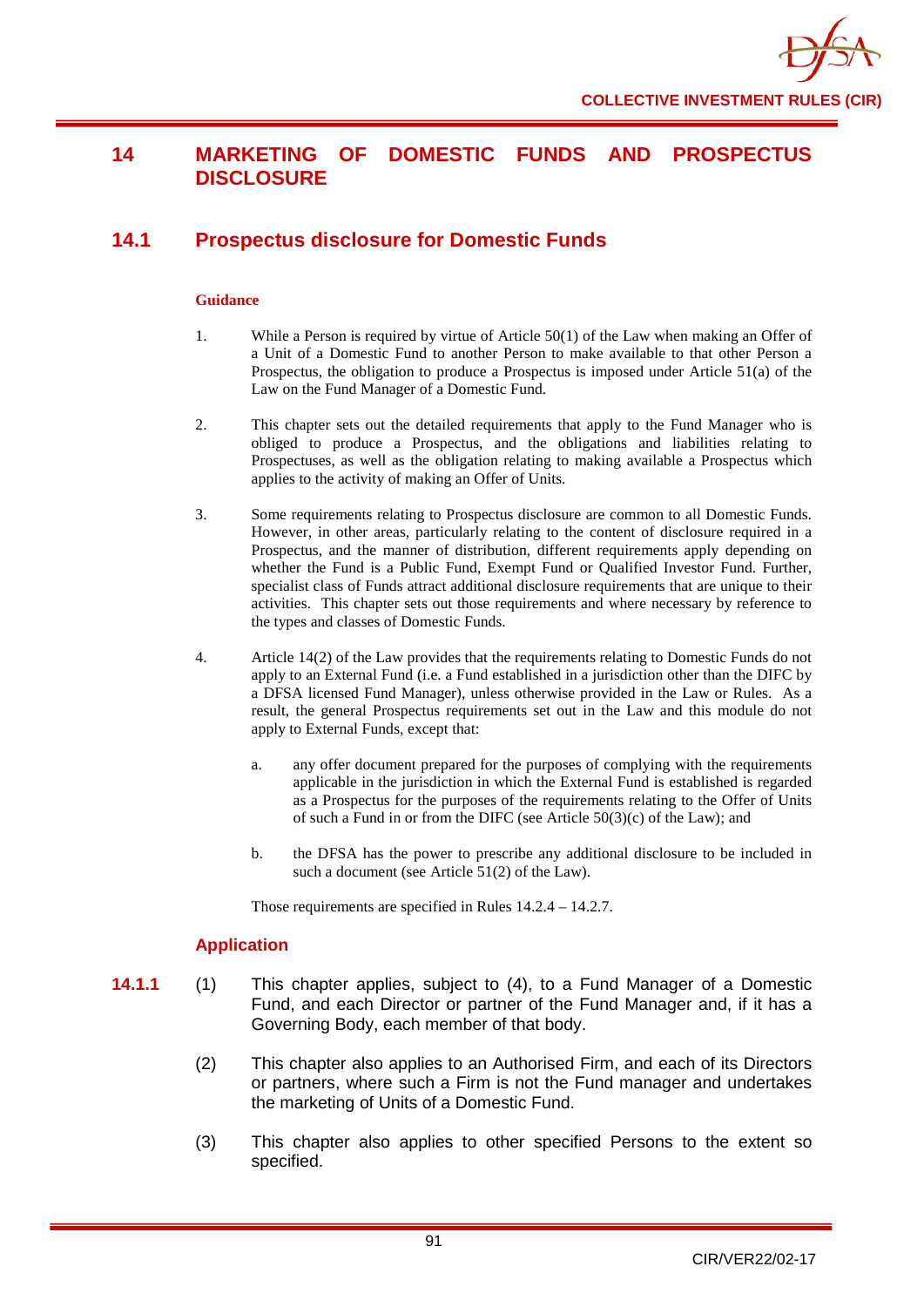- (4) Only this Rule and the following requirements in this chapter apply to, or in relation to, a Qualified Investor Fund:
	- (a) Rule 14.2.1;
	- (b) Rules 14.2.4 to 14.2.7;
	- (c) Rule 14.4.6;
	- (d) Rules 14.5.1 and 14.5.2; and
	- (e) Rules in section 14.6.

An External Fund Manager must also comply with the requirements in this chapter, because it is managing a Domestic Fund (i.e. a Fund established or domiciled in the DIFC- See Article 13(2)(a) of the Law).

# **14.2 General Requirements relating to Prospectuses**

- **14.2.1** (1) The Prospectus must not contain any provision which is unfairly prejudicial to the interests of [Unitholders](http://fsahandbook.info/FSA/glossary.jsp?doc=glossary%5Cglossary&gloss=G1233#G1233) generally or to the [Unitholders](http://fsahandbook.info/FSA/glossary.jsp?doc=glossary%5Cglossary&gloss=G1233#G1233) of any [class](http://fsahandbook.info/FSA/glossary.jsp?doc=glossary%5Cglossary&gloss=G152#G152) of [Units.](http://fsahandbook.info/FSA/glossary.jsp?doc=glossary%5Cglossary&gloss=G1230#G1230)
	- (2) For the purposes of the information that must be included in a Prospectus pursuant to Article 52 of the Law:
		- (a) such information must be material information; and
		- (b) information is material if it is either:
			- (i) within the knowledge of the Directors or partners of the Fund Manager or
			- (ii) which such [Directors](http://fsahandbook.info/FSA/glossary.jsp?doc=glossary%5Cglossary&gloss=G296#G296) or partners ought reasonably have obtained by making reasonable enquiries.
	- (3) The Prospectus must be in the English language.
	- (4) The expiry date of a Prospectus must be no later than 12 months after the date of the Prospectus.

#### **Guidance**

In conducting inquiries relating to the obligations under (2), a Fund Manager must give particular regard to the information which would be required and expected by a Retail Client in order to make an informed decision about the merits of investing and the extent and characteristics of risk.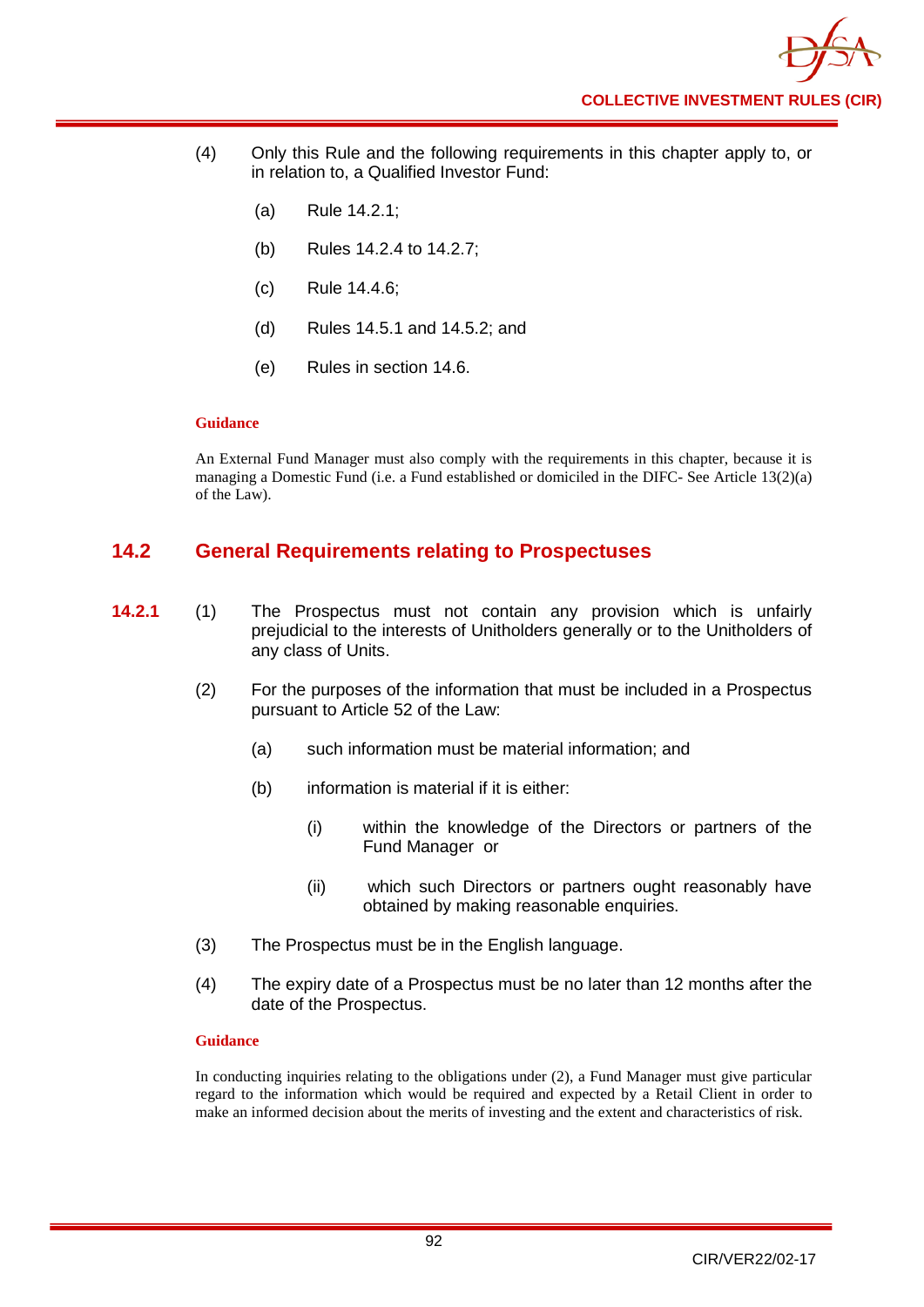

# **Supplementary and Replacement Prospectuses**

#### **Guidance**

- 1. Article 52(4) of the Law requires a Fund manager to issue, if, at any time after the issue of a Prospectus there is a material change affecting any matter contained in the Prospectus or a significant new matter arises, a Supplementary or a Replacement Prospectus in the manner prescribed in the Rules.
- 2. Under Article 50(3) of the Law, any reference in the Law and the Rules to a Prospectus includes an Information Memorandum of an Exempt Fund and any Supplementary or Replacement Prospectus, unless otherwise provided. Accordingly, all requirements that apply to a Prospectus apply equally to each of those documents except where stated otherwise.
- **14.2.2** (1) Where a Fund Manager, for the purpose of Article 52(3) of the Law, issues a Supplementary Prospectus, the Fund Manager must:
	- (a) clearly identify in the Supplementary [Prospectus](http://fsahandbook.info/FSA/glossary.jsp?doc=glossary%5Cglossary&gloss=G924#G924) the Prospectus that it supplements, the revisions to that Prospectus, the date of any material change or new matter giving rise to any revision, and the date of the document which must be the date of filing with the DFSA;
	- (b) if it is a Public Fund, file a copy with the DFSA;
	- (c) provide a copy to each Person who applied for Units under the previous Prospectus after the earliest date of any material change or new matter giving rise to the revision; and
	- (d) ensure the Supplementary Prospectus is made available in the same media and through the same channels as, and together with, the previous Prospectus.
	- (2) Where a Fund Manager, for the purpose of Article 52(3) of the Law, issues a Replacement Prospectus, the Fund Manager must:
		- (a) clearly state that it is a Replacement Prospectus, and identify the Prospectus that it replaces, the date and nature of any material change or new matter giving rise to the replacement, the expiry date, and the date of the document which must be the date of filing with the DFSA;
		- (b) if it is a Public Fund, file a copy with the DFSA; and
		- (c) provide a copy to each Person who applied for Units under the previous Prospectus after the earliest date of any material change or new matter giving rise to the replacement.
	- (3) The expiry date of a Supplementary Prospectus or Replacement Prospectus under (1) or (2) must be the same as that of the Prospectus it supplements or replaces.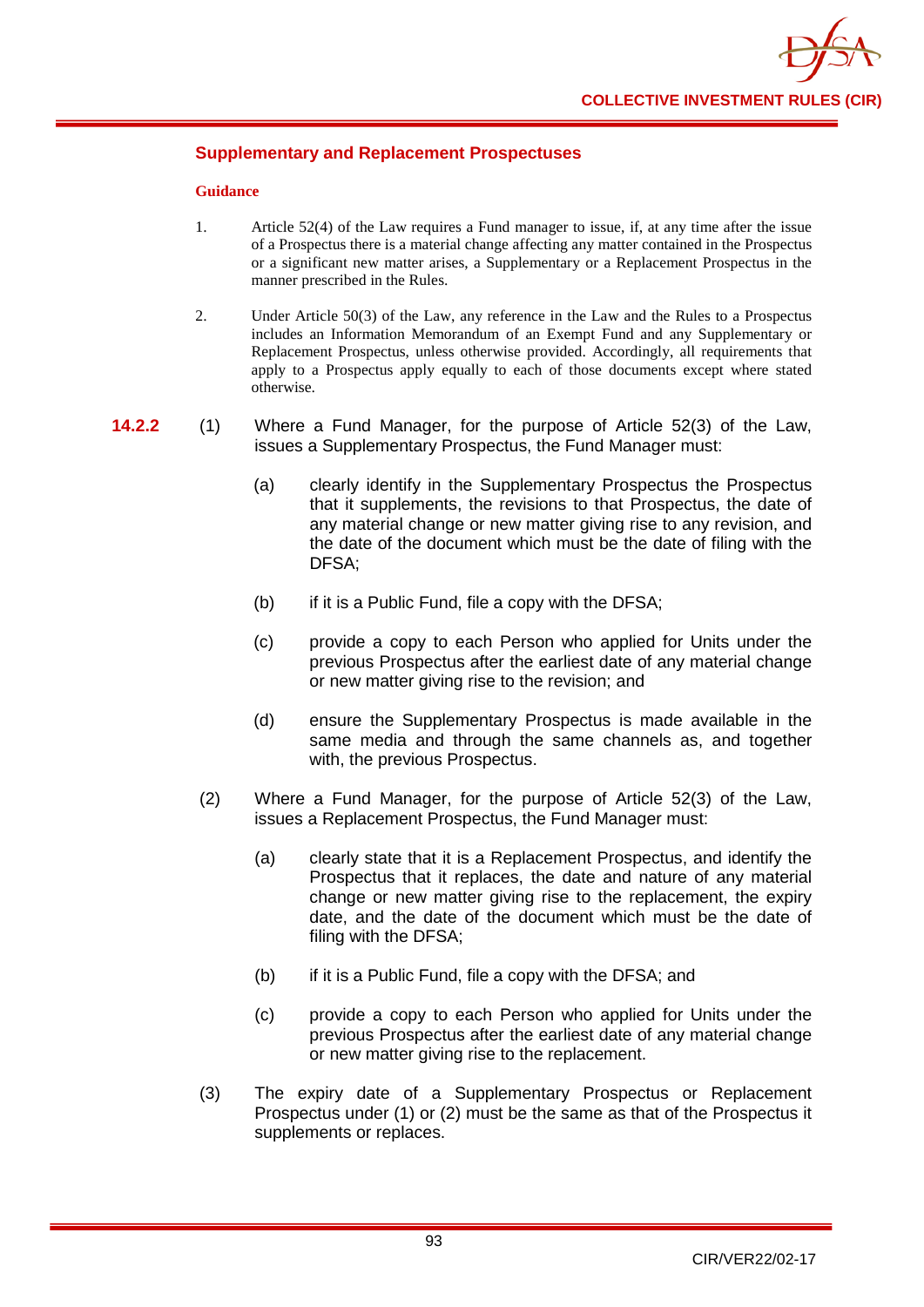

- **14.2.3** When a Supplementary Prospectus or Replacement Prospectus of a Public Fund has been filed with the DFSA and made available in accordance with Rule 14.2.4, the Fund Manager must:
	- (a) inform any Person who applied for Units on the basis of the previous Prospectus after the earliest date of a material change or new matter giving rise to the issue of the Supplementary Prospectus or Replacement Prospectus of their right to confirm or retract any application made on the basis of that Prospectus and to obtain a refund of monies paid, and the manner in which to do so; and
	- (b) allow any such Person a period of at least seven days from the date of receipt of the Supplementary Prospectus or Replacement Prospectus in which to so confirm or retract his application.

# **Prospectus of an External Fund**

- **14.2.4** A Fund Manager or other Authorised Firm must not Offer in or from the DIFC a Unit of an External Fund to a Retail Client unless the Units of the External Fund can be offered, under the requirements applying to that Fund in the jurisdiction in which the Fund is established, to retail investors.
- **14.2.5** Where a Fund Manager or other Authorised Firm Offers a Unit of an External Fund to a Person, it must make available to that Person at the time of the Offer a copy of a current Prospectus relating to the Fund which contains the additional requirements in Rule 14.2.6.

# **Guidance**

Under Article 50(3)(c) of the Law, a Prospectus includes, in the case of an External Fund the Units of which are marketed in or from the DIFC, any prospectus or other disclosure document prepared in accordance with the laws applicable to that Fund in the jurisdiction in which the Fund is established or domiciled.

- **14.2.6** (1) The Prospectus of an External Fund made available by the Fund Manager or other Authorised Firm making the Offer of the Units of that Fund in or from the DIFC must be in the English language.
	- (2) The Prospectus must contain in a prominent position, or have attached to it, a statement that clearly:
		- (a) describes the jurisdiction in which the Fund is established and the legislation in that jurisdiction that applies to the Fund;
		- (b) states the name of the relevant Financial Services Regulator in that jurisdiction;
		- (c) describes the regulatory status accorded to the Fund by that Regulator;
		- (d) includes the following warning:

"This Prospectus relates to a Fund which is not subject to any form of regulation or approval by the Dubai Financial Services Authority ("DFSA").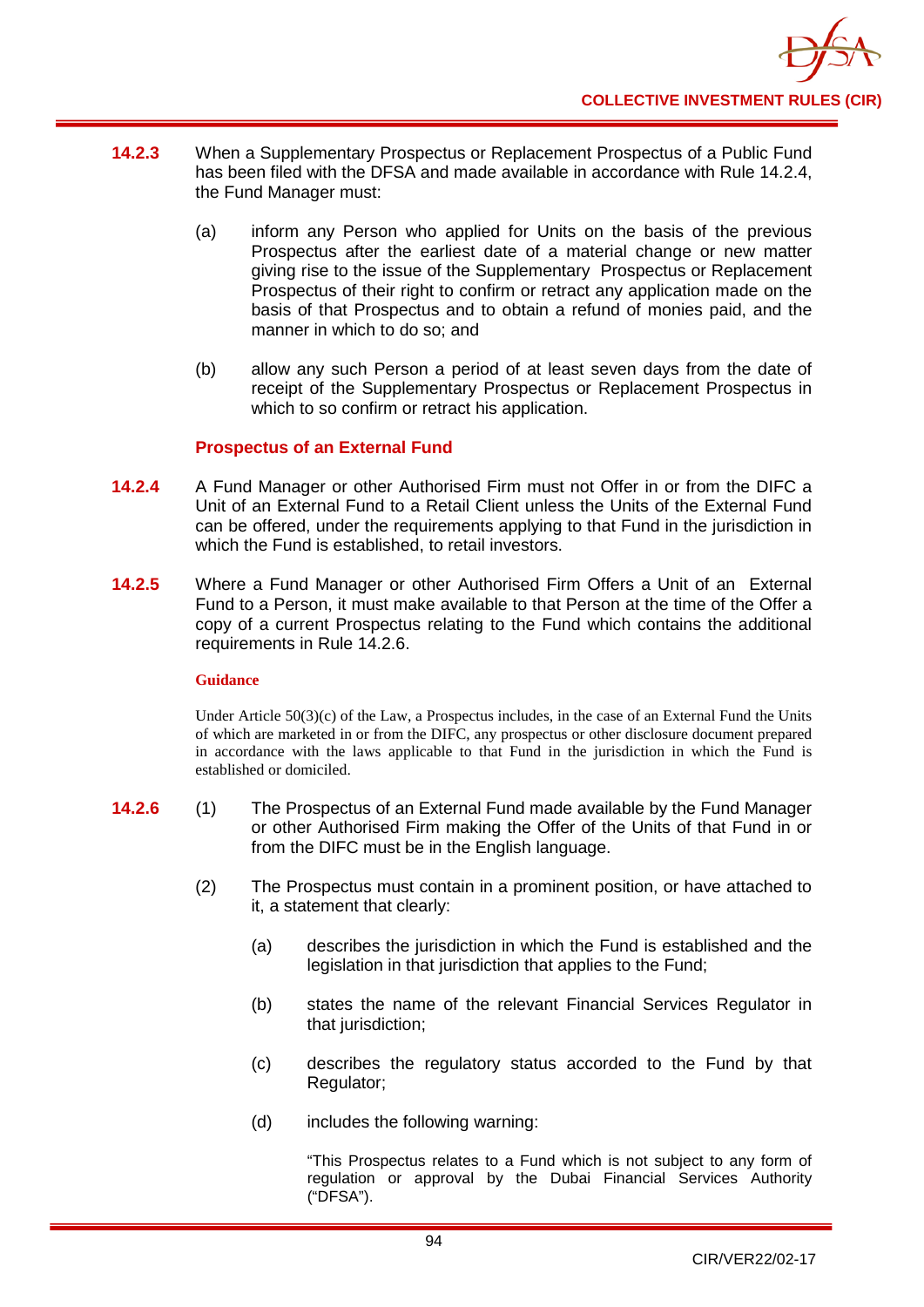

The DFSA has no responsibility for reviewing or verifying any Prospectus or other documents in connection with this Fund. Accordingly, the DFSA has not approved this Prospectus or any other associated documents nor taken any steps to verify the information set out in this Prospectus, and has no responsibility for it.

The Units to which this Prospectus relates may be illiquid and/or subject to restrictions on their resale. Prospective purchasers should conduct their own due diligence on the Units.

If you do not understand the contents of this document you should consult an authorised financial adviser.";

and

- (e) if the Offer is not directed to Retail Clients, includes a prominent statement to that effect to be incorporated within the warning in (d).
- **14.2.7** A Fund manager or other Authorised Firm which makes an Offer of a Unit of an External Fund in or from the DIFC must maintain at its place of business or other designated location in the DIFC copies of the relevant Prospectus for inspection by Clients and by the DFSA during normal business hours.

#### **Guidance**

In relation to Rule 14.2.7, copies of the Prospectus may be stored electronically so long as Clients and the DFSA have ready and immediate access.

# **14.3 Prospectus content**

# **Public Fund Prospectus**

- **14.3.1** Without limiting the generality of the Prospectus disclosure required under Article 52 of the Law, the Fund Manager must, in the case of a Public Fund, include in the Fund's Prospectus:
	- (a) the information in App 7;
	- (b) if it is a specialist class of a Public Fund, any information as is relevant to that specialist class of Fund as set out in section 14.4; and
	- (c) the mandatory statement required under Rule 14.3.3.

# **14.3.2 Information Memorandum of an Exempt Fund or a Qualified Investor Fund**

#### **Guidance**

1. Under Article 50(3)(a) of the Law, an Information Memorandum of an Exempt Fund or a Qualified Investor Fund is a Prospectus for the purposes of the Law and the Rules unless otherwise provided. In limited circumstances, the Rules prescribe additional disclosure to be included in a Prospectus of an Exempt Fund (for example Rule 13.6.3 where an Exempt Fund appoints a prime broker with certain additional powers).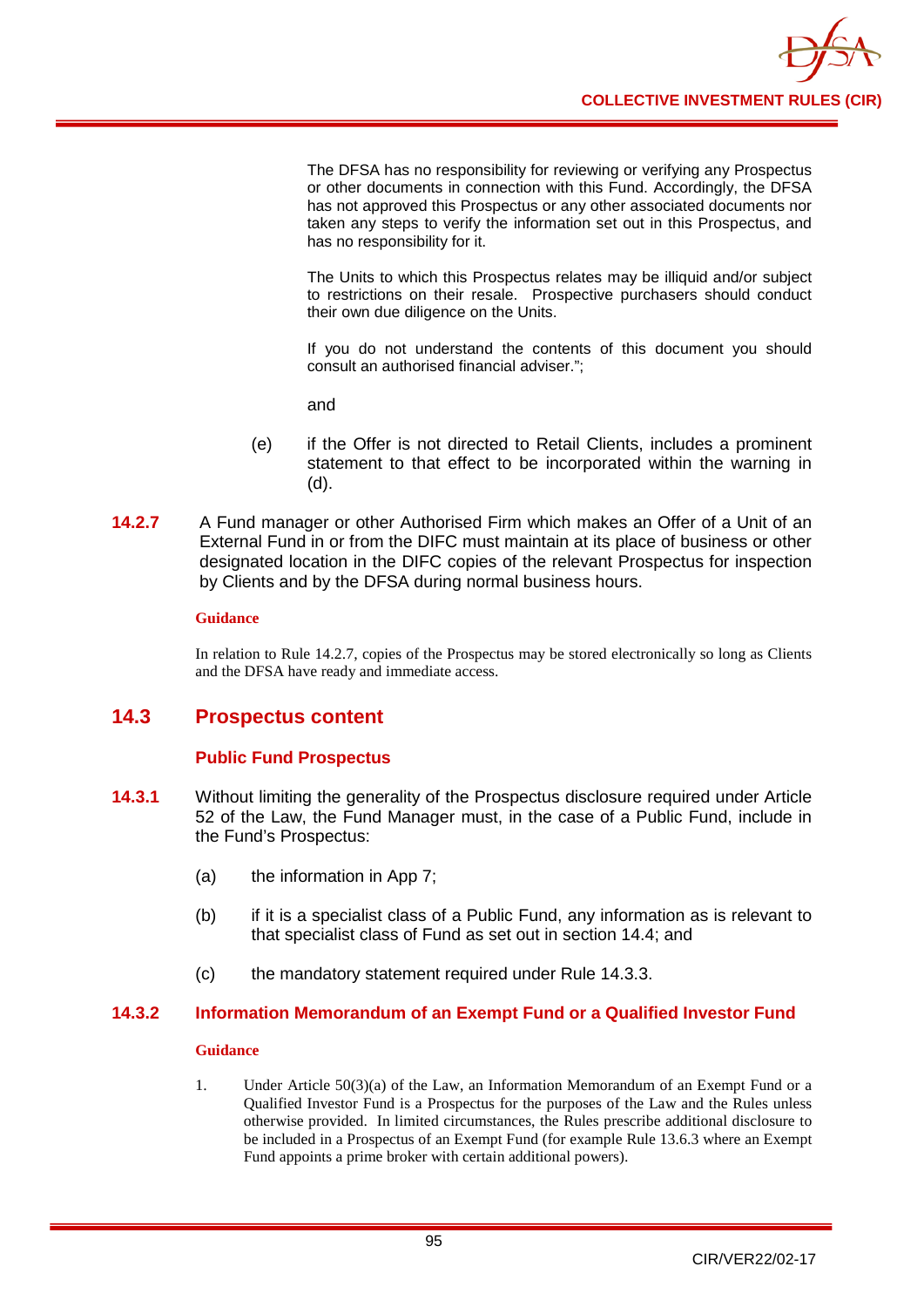

2. There is no detailed prescribed disclosure content for the Information Memorandum of an Exempt Fund or a Qualified Investor Fund. However, as an Information Memorandum is a Prospectus, it is subject to the disclosure obligation in Article 50(2) of the Law. As a result, a Fund Manager of such a Fund must include all the information which Professional Clients to whom it intends to Offer Units of the Fund would reasonably require and expect to find in such a Prospectus. This is to enable such Clients to make an informed decision relating to investing in the Fund.

# **Mandatory statement**

**14.3.3** (1) A Fund Manager of a Public Fund must include in the Fund's Prospectus, the following statement displayed prominently on its front page:

> "This Prospectus relates to a DIFC Fund in accordance with the Collective Investment Law 2010 and Rules of the Dubai Financial Services Authority ("DFSA").

> The DFSA has no responsibility for reviewing or verifying any Prospectus or other documents in connection with this Domestic Fund. Accordingly, the DFSA has not approved this Prospectus or any other associated documents nor taken any steps to verify the information set out in this Prospectus, and has no responsibility for it.

> The Units to which this Prospectus relates may be illiquid and/or subject to restrictions on their resale. Prospective purchasers of the Units offered should conduct their own due diligence on the Units.

> If you do not understand the contents of this document you should consult an authorised financial adviser."

- (2) In the case of a Public Fund which is a Listed Fund, the Fund Manager must include, instead of the statement referred to in (1), the statement required under MKT Rule 6.3.1(1)(b)(iii).
- (3) If the Fund is an Exempt Fund, the Fund Manager must include, in addition to the statement referred to in (1), the following statement:

"This Information Memorandum is intended for only Professional Clients who can make a minimum subscription of US\$50,000 and must not, therefore, be delivered to, or relied on by, a Retail Client or a Professional Client not able to make that minimum subscription."

# **14.4 Additional Prospectus disclosure for specialist Funds**

# **Prospectus of a Feeder Fund**

- **14.4.1** A Fund Manager of a Feeder Fund must ensure that the Fund's Prospectus discloses:
	- (a) a prominent risk warning to alert prospective Unitholders to the fact that they will be subject to higher fees arising from the layered investment structure;
	- (b) the fees arising at the level of: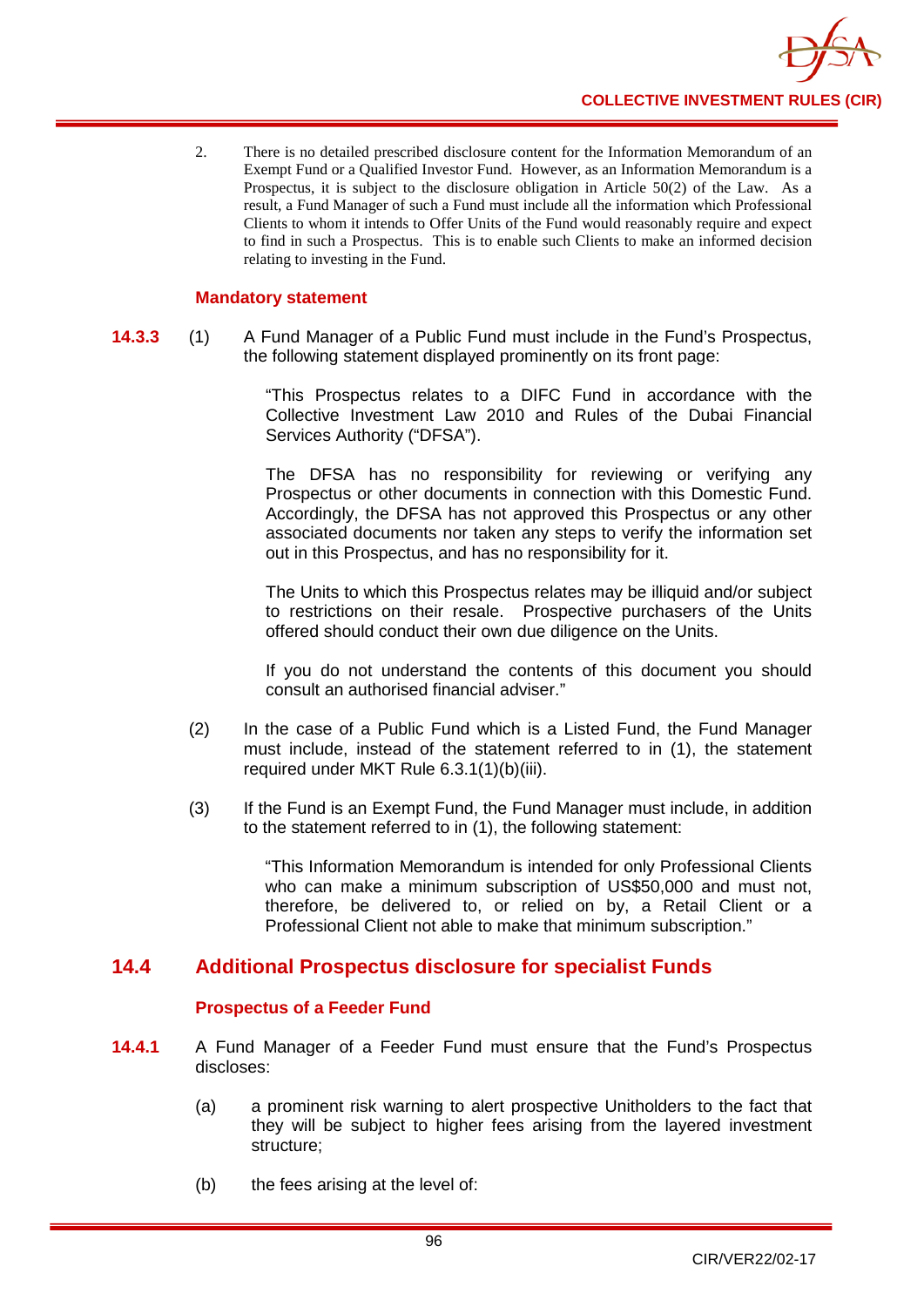

- (i) the Feeder Fund itself;
- (ii) if applicable, the Master Fund of the Feeder Fund; and
- (iii) if applicable, any underlying Funds into which the Master Fund invests, to the extent known.

# **Prospectus of a Property Fund**

- **14.4.2** A Fund Manager of a Property Fund must ensure that the following information is disclosed in the Fund's Prospectus:
	- (a) the nature of the commitment which prospective Unitholders will enter into;
	- (b) the risks involved in this type of Fund;
	- (c) the prominent risk warning which makes reference to circumstances in property markets which can cause difficulties in meeting redemptions;
	- (d) details of the Property Fund's appointed Valuer under Rule 13.4.18(1);
	- (e) in a prominent position in the Prospectus, the redemption procedures;
	- (f) the dividend or income distribution policy;
	- (g) the insurance arrangement for the Fund;
	- (h) a statement with respect to any material policy regarding real property activities;
	- (i) details of transactions or agreements entered into with Related Parties;
	- (j) full particulars of the nature and extent of the interest, if any, of Related Parties, in the property owned or proposed to be acquired by the Fund;
	- (k) details of significant holders and the number of units held and deemed to be held by each of them;
	- (l) details of principal taxes levied on the Fund's income and capital, including tax, if any, deducted on distribution to Unitholders;
	- (m) a statement to explain the standards according to which the property valuations are conducted; and
	- (n) if applicable, the Fund is a REIT and whether the investment vehicle is an Investment Company or an Investment Trust.
- **14.4.3** A Fund Manager of a Public Property Fund must also disclose in the Fund's Prospectus, in addition to the standard disclosure requirements, in respect of investment limits, the following information: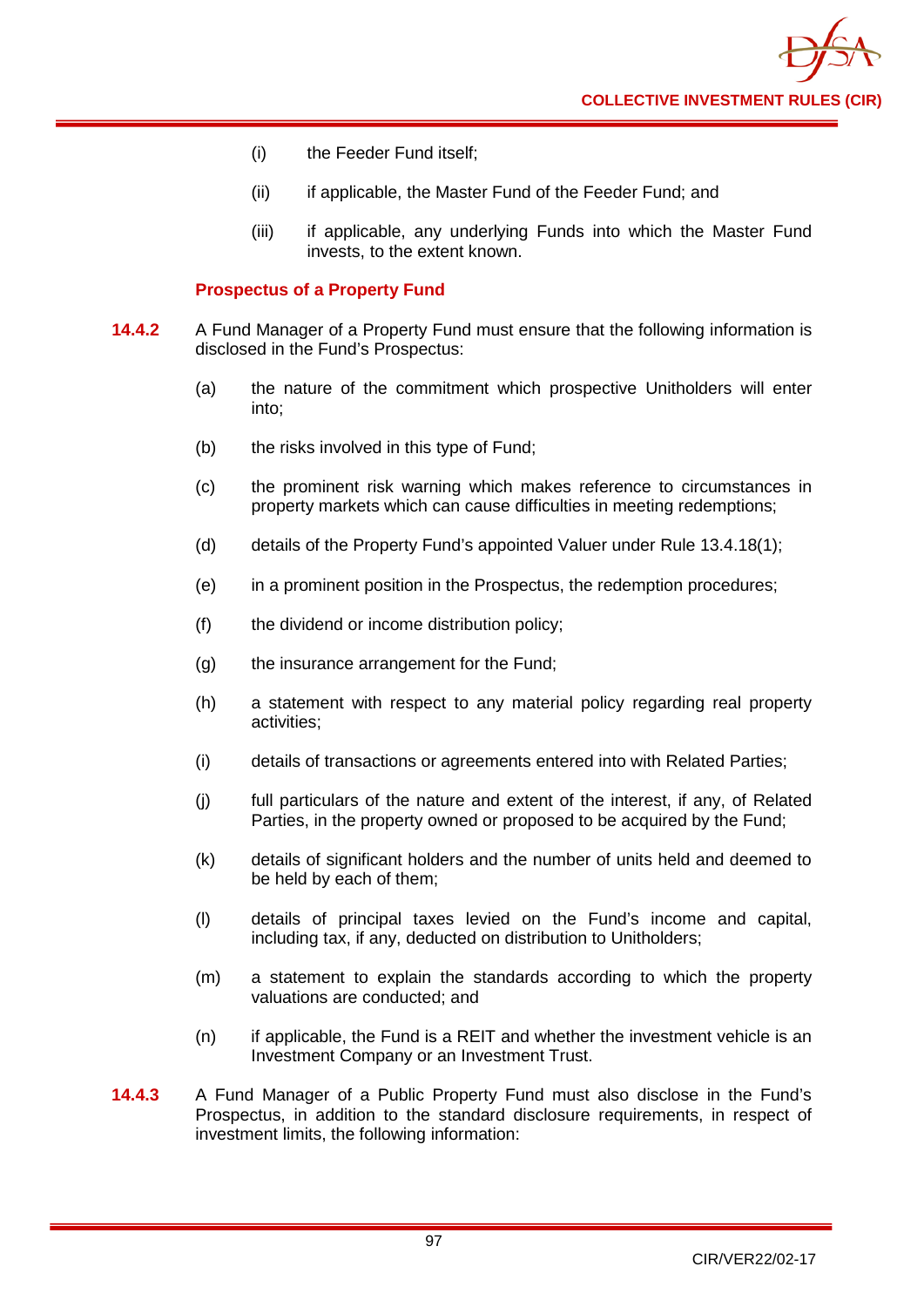- (a) what percentage of the Property Fund's net assets may consist of property related assets which are not traded in or dealt on markets provided for in the Constitution;
- (b) unless the Constitution and the Prospectus state that the Fund invests in a single property, the maximum percentage of the Fund's net assets which may be invested in any single property or, if applicable, the conditions under which the Fund may derogate from this restriction;
- (c) the maximum percentage of the Property Fund's net assets which may be invested in properties which are vacant, in the process of development or requiring development; and
- (d) the maximum percentage of the Property Fund's net assets which may be invested in properties which are subject to a mortgage.
- **14.4.4** Without limiting any other disclosure obligations of the Fund Manager under these Rules, a Fund Manager of a Property Fund which is a Public Fund that invests in a single property must prominently disclose in the Prospectus of the Fund:
	- (a) that the Fund invests in a single property;
	- (b) details relating to the single property such as whether the property comprises individual properties or buildings, whether there are different types of uses of or businesses conducted in the property, and proportions of anticipated income to be derived from the types of uses or occupants of the property; and
	- (c) any risks associated with the investment in the single property, including risks arising from or affecting income to be derived from the uses or occupants of the property.

A Fund may be considered to invest in a single property if the Fund Property (apart from cash or other assets held for management purposes) comprises a single building (or a single building with ancillary or adjacent buildings) managed by or on behalf of the Operator of the Fund as a single enterprise.

- **14.4.4A** Without limiting any other disclosure obligations of the Fund Manager under these Rules, if the Fund Manager of a Public Property Fund itself acts as custodian of Real Property in accordance with Rule 13.4.2, it must prominently disclose in the Fund's Prospectus:
	- (a) that it acts as custodian of the Real Property;
	- (b) the risks that may arise as a result of it acting as custodian rather than delegating the function to an Eligible Custodian; and
	- (c) the measures and safeguards it has in place to ensure the proper segregation and protection of the Real Property.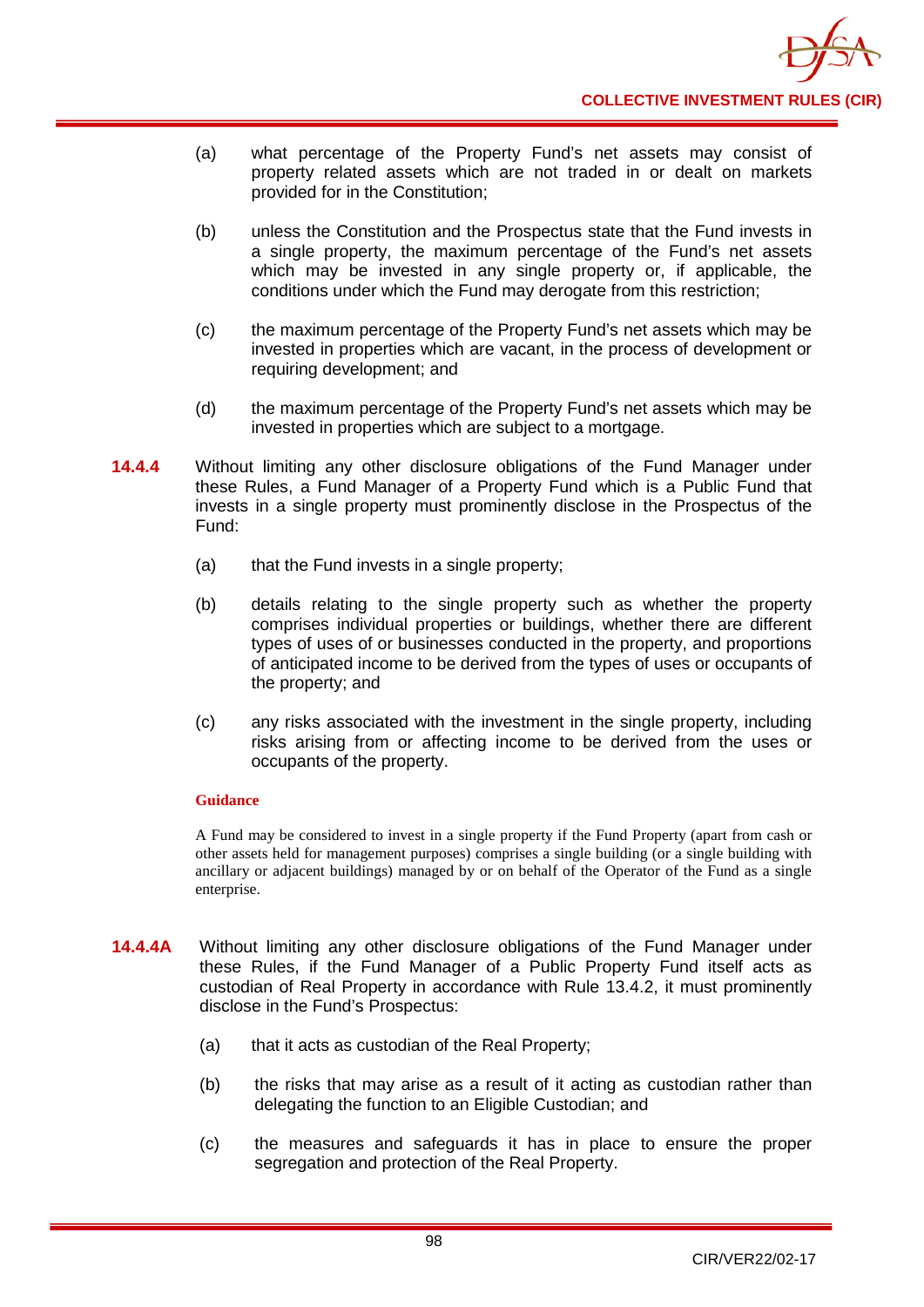

**14.4.4B** Without limiting any other disclosure obligations of the Fund Manager under these Rules, if the Fund Manager of a Public Property Fund has approval to enter into Related Party Transactions in accordance with Rule 13.4.11A, it must disclose that fact in the Fund's Prospectus.

# **Prospectus for a Private Equity Fund**

- **14.4.5** If a Fund is a Private Equity Fund, the Fund Manager must provide the following in the Fund's Prospectus:
	- (a) a description of the arrangements in place for the safekeeping of monies raised from Unitholders but not yet invested in the proposed undertaking or venture; and
	- (b) a description of the exit arrangements for Unitholders.

# **Prospectus for a Hedge Fund**

**14.4.6** A Fund Manager of a Hedge Fund must prominently disclose to prospective Unitholders in the Prospectus and any other financial promotions relating to the Fund, the following Mandatory Hedge Fund Disclosure Statement:

> "When considering investment in a Hedge Fund you should consider the fact that some Hedge Fund products use leverage and other speculative investment practices that may increase the risk of investment loss, can be illiquid, may involve complex tax structures, often charge high fees, and in many cases the underlying investments are not transparent and are known only to the Hedge Fund Investment Manager.

> Returns from Hedge Funds can be volatile and you may lose all or part of your investment. With respect to single manager products the manager has total trading authority and this could mean a lack of diversification and higher risk. The Hedge Fund may be subject to substantial expenses that are generally offset by trading profits and other income. A portion of those fees is paid to the Hedge Fund Manager."

# **Risk warning for a Money Market Fund**

- **14.4.7** A Fund Manager of a Money Market Fund that is a Public Fund must ensure that the Fund's Prospectus includes a prominent warning:
	- (a) drawing to the attention of investors the different nature of a Unit in a Money Market Fund compared to a Deposit;
	- (b) that the capital of an investment in a Money Market Fund is not guaranteed; and
	- (c) that the value of Units in the Money Market Fund may fluctuate.

# **14.5 Obligation relating to making a Prospectus available**

**14.5.1** (1) A Fund Manager of a Domestic Fund must make the Fund's most recent [Prospectus](http://fsahandbook.info/FSA/glossary.jsp?doc=glossary%5Cglossary&gloss=G924#G924) available free of charge to any Unitholder and to any [Person](http://fsahandbook.info/FSA/glossary.jsp?doc=glossary%5Cglossary&gloss=G869#G869) who is eligible to invest in the Fund when making an Offer to issue or sell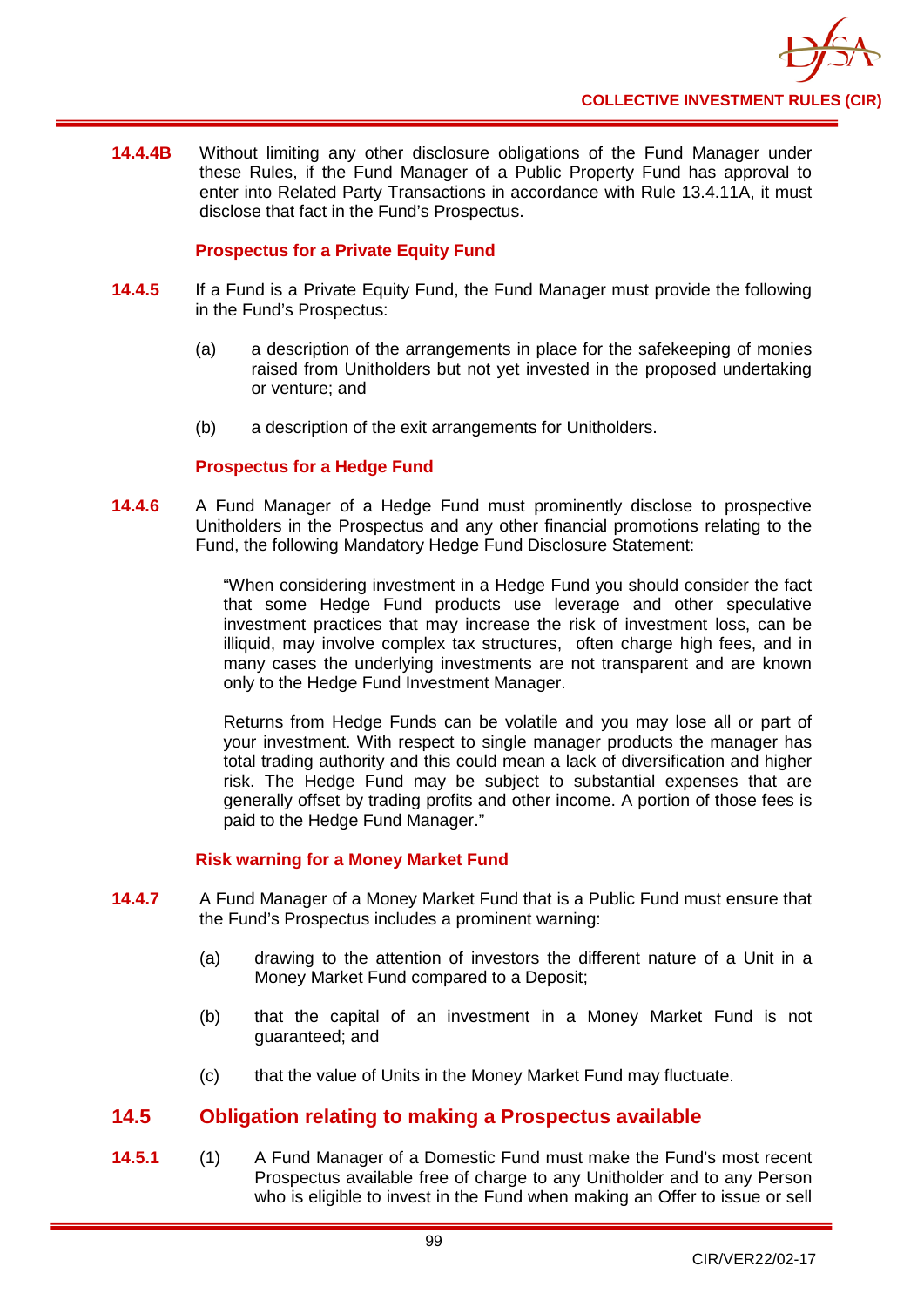a Unit of the Fund to such a Person, and, in any case, must not enter into a Transaction relating to the issue or sale of a Unit of the Fund with a Person unless that Transaction results from an Excluded Offer as defined in section 4.1 of this module.

(2) A Fund Manager of a Domestic Fund which is an Exempt Fund or a Qualified Investor Fund must not, and must not cause any other Person to, make an Offer of Units of such a Fund in a manner that would result in a breach of the requirements in Article 16(4) or (5) of the Law as is applicable to that Fund.

# **Guidance**

- 1. Section 4.1 of this module contains the definitions of Excluded Offers, such as Executiononly Transactions and Transactions with market Counterparties.
- 2. A Fund Manager should note the requirements in Article 50(1) of the Law. Accordingly, a Prospectus drawn up pursuant to Rule 14.1.3 should be made available to prospective Unitholders for as long as the Offer is open and once the Offer is closed, the Fund Manager's obligation to make the Prospectus available would cease.
- 3. Articles 16(4) and (5) of the Law set out the conditions that must be satisfied for Exempt Funds and Qualified Investor Funds. In particular, these articles require that Units in an Exempt Fund or a Qualified Investor Fund may only be Offered for issue or sale by means of a Private Placement with Professional Clients, and in a manner which does not result in the Fund having more than 100 Unitholders or 50 Unitholders, as is applicable.
- **14.5.2** (1) Where an Authorised Firm Offers a Unit of a Domestic Fund to a Person it must make available to that Person a copy of the most recent Prospectus at the time of the Offer or before effecting the Transaction in relation to the Units, unless that Transaction results from an Excluded Offer as defined in section 4.1 of this module.
	- (2) An Authorised Firm must not make an Offer of Units of an Exempt Fund or a Qualified Investor Fund in a manner that would result in a breach of the requirements in Articles 16(4) or (5) of the Law as is applicable to that Fund.
- **14.5.3** A Fund Manager and an Authorised Firm making an Offer of a Unit of a Fund meet the requirement in Rule 14.5.1(1) or Rule 14.5.2(1) as is relevant by:
	- (a) maintaining at its place of business in the DIFC copies of the relevant Prospectus for inspection by Clients and by the DFSA during normal business hours; or
	- (b) being able to advise readily of a location in the DIFC where copies of the Prospectus are available.

#### **Guidance**

Copies of the Prospectus may be stored electronically so long as Clients and the DFSA have ready and immediate access.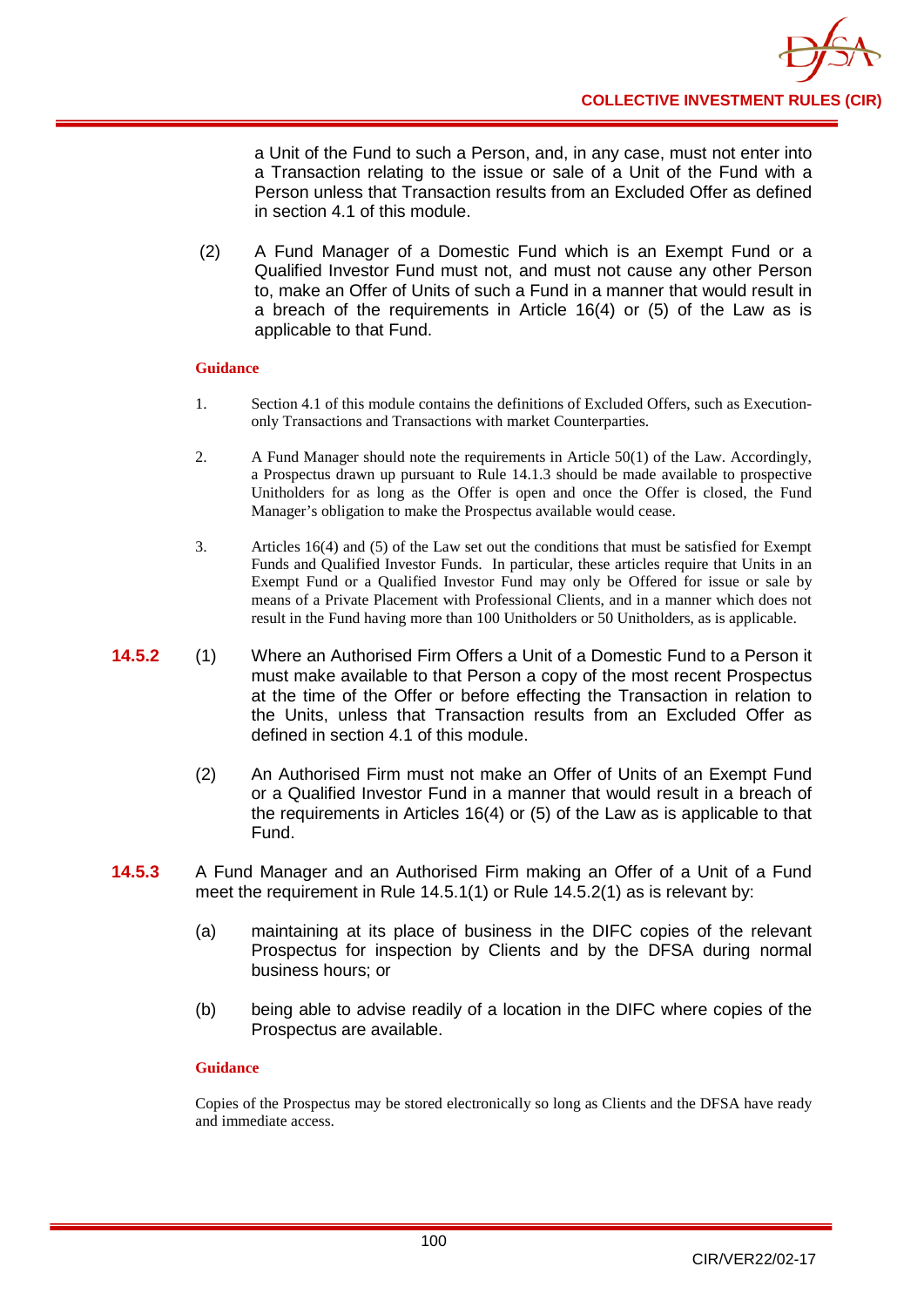

# **14.6 Responsibility for Prospectus**

# **Prescribed persons**

- **14.6.1** (1) For the purposes of Article 58(1) of the Law, the following Persons are prescribed as being responsible for a Prospectus:
	- (a) the Fund Manager;
	- (b) where the Fund is a Body Corporate, each Person who is a Director of that Body Corporate at the time when the Prospectus is filed;
	- (c) where the Fund is an Investment Undertaking, each Person who is authorised to be named, and is named, in the Prospectus as a Director, General Partner or member of the Governing Body or as having agreed to become such a Person of that Fund either immediately or at a future time;
	- (d) each Person who accepts, and is stated in the Prospectus as accepting, responsibility for, or for any part of, the Prospectus;
	- (e) each Person who is deemed to accept responsibility for any part of a Prospectus under these Rules; and
	- (f) each Person not falling within any of the foregoing paragraphs who has authorised the contents of, or of any part of, the Prospectus.
	- (2) A Person who has accepted responsibility for, or authorised, only part of the contents of any Prospectus, is responsible only for that part and only if it is included in, or substantially in, the form and context to which he has agreed.
	- (3) Nothing in (1) makes a Person responsible for any part of a Prospectus by reason only of giving advice as to its contents in a professional capacity to a Person specified in (1)(a) to (f).

# **Exceptions from liability**

- **14.6.2** The circumstances set out in the Rules in this section are prescribed for the purposes of Article 58(2) of the Law.
- **14.6.3** (1) A Person, with the exception of the Fund Manager, will not incur any liability under Article 58(1) of the Law for any loss in respect of Units caused by any such statement or omission if, at the time when the Prospectus was filed for registration or the notification to the DFSA, pursuant to Articles 28 or 34 as is relevant, was made or given he believed on reasonable grounds, having made any enquiries as were reasonable, that the statement was true and not misleading or that the matter whose omission caused the loss was properly omitted and:
	- (a) he continued in that belief until the time when the Units were acquired;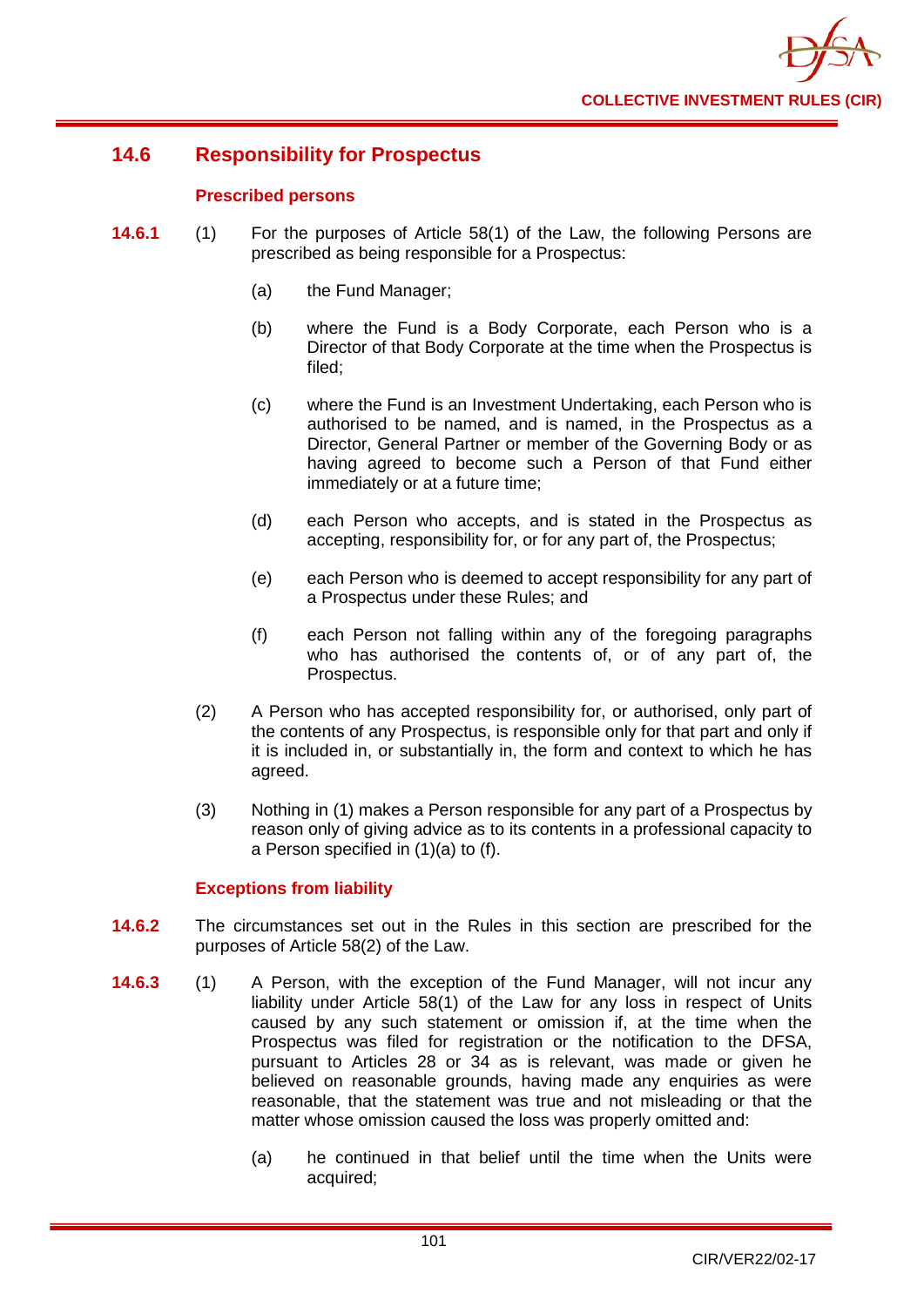- (b) they were acquired before it was reasonably practicable to bring a correction to the attention of Persons likely to acquire the Units in question;
- (c) before the Units were acquired he had taken all such steps as it was reasonable for him to have taken to ensure that a correction was promptly brought to the attention of Persons likely to acquire the Units in question; or
- (d) the Units were acquired after such a lapse of time that he ought in the circumstances to be reasonably excused.
- (2) A Person will not incur any liability under Article 58(1) of the Law for any loss in respect of Units caused by a statement purporting to be made by or on the authority of another Person as an expert which is, and is stated to be, included in the Prospectus with that other Person's consent at the time when the Prospectus was filed for registration or the notification to the DFSA pursuant to Article 56 was given, if he believed on reasonable grounds that the other Person was competent to make or authorise the statement and had consented to its inclusion in the form and context in which it was included and:
	- (a) he continued in that belief until the time when the Units were acquired;
	- (b) they were acquired before it was reasonably practicable to bring the fact that the expert was not competent or had not consented to the attention of Persons likely to acquire the Units in question;
	- (c) before the Units were acquired he had taken all such steps as it was reasonable for him to have taken to secure that that fact was promptly brought to the attention of Persons likely to acquire the Units in question; or
	- (d) the Units were acquired after such a lapse of time that, in the circumstances, he ought reasonably to be excused.
- (3) Without prejudice to (1) and (2), a Person will not incur any liability under Article 58(1) of the Law for any loss in respect of any Units caused by any such statement or omission as is there mentioned if:
	- (a) before the Units were acquired a correction or, where the statement was such as is mentioned in (2), the fact that the expert was not competent or had not consented had been published in a manner calculated to bring it to the attention of Persons likely to acquire the Units in question; or
	- (b) he took all such steps as it was reasonable for him to take to secure such publication and believed on reasonable grounds that such publication had taken place before the Units were acquired.
- (4) A Person will not incur any liability under Article 58(1) of the Law for any loss resulting from a statement made by an official Person or contained in a public official document which is included in the Prospectus if the statement is accurately and fairly reproduced.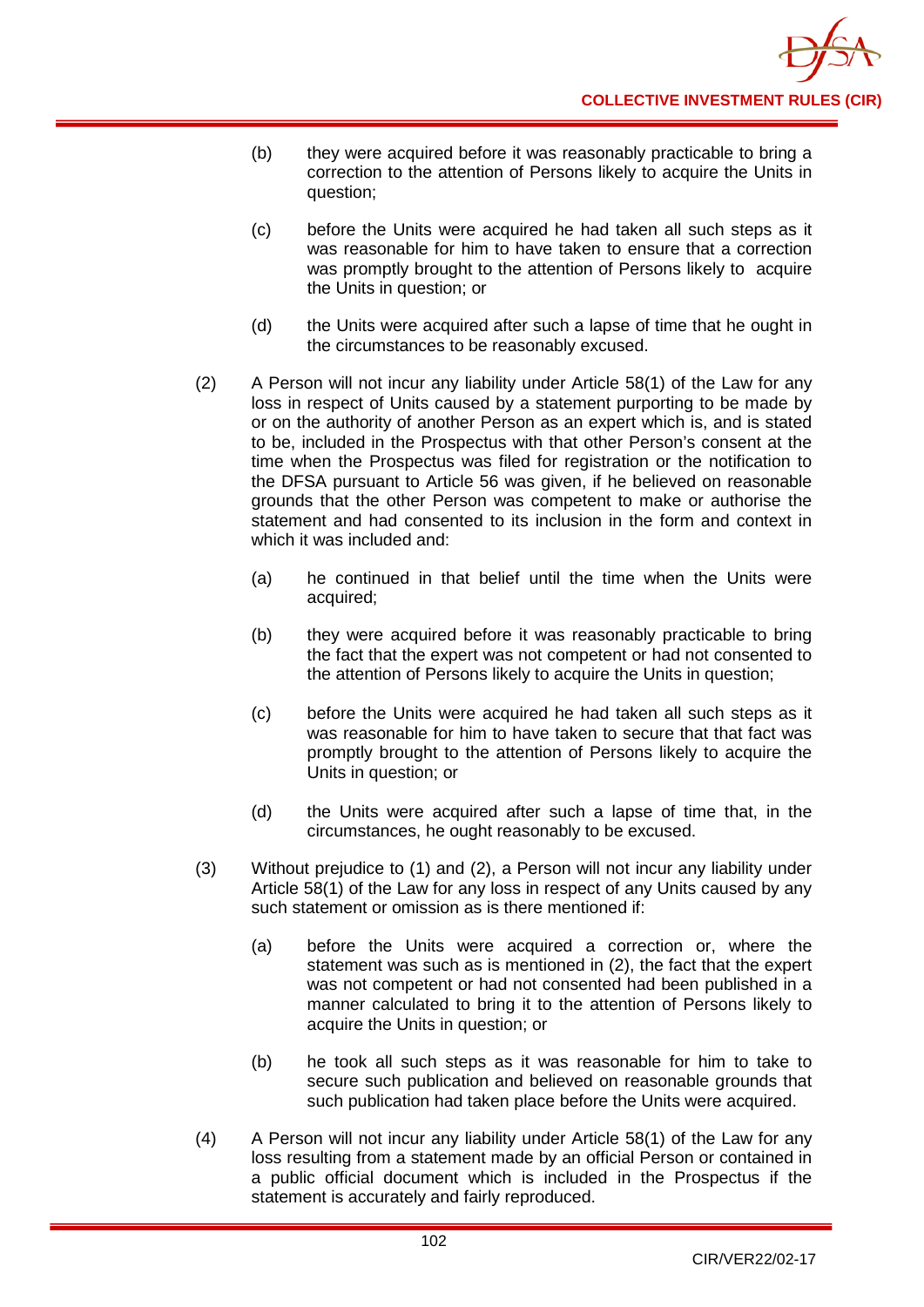- (5) A Person will not incur any liability under Article 58(1) of the Law if the Person suffering the loss acquired the Units in question with knowledge:
	- (a) that the statement was false or misleading;
	- (b) of the omitted matter or of the change; or
	- (c) of the new matter or inaccuracy.

# **Experts**

- **14.6.4** For the purposes of Article 58 of the Law, an expert is prescribed as a Person accepting responsibility for any statement or report reproduced (in whole or in part) in a Prospectus with that Person's written consent.
- **14.6.5** A Fund Manager must:
	- (a) keep a record of any consent received under Rule 14.5.4; and
	- (b) include a statement in the Prospectus that the expert has consented to the reproduction of his statement or report.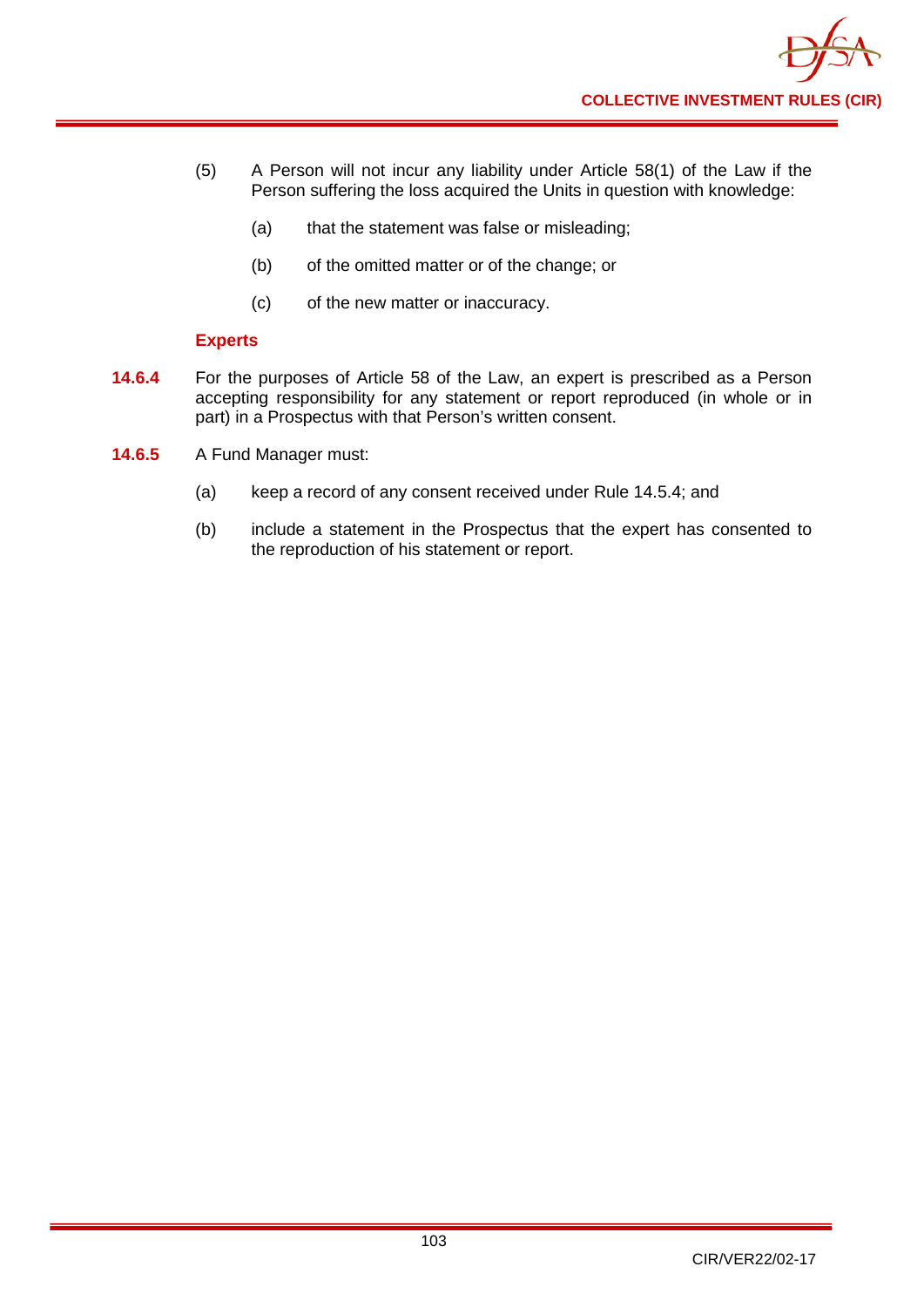

## **15 MARKETING OF FOREIGN FUNDS**

## **15.1 Access to Foreign Funds and availability of Prospectus**

#### **Guidance**

- 1. Rules 4.1.3 and 4.1.4 exclude from being treated as Offers any Transactions undertaken by an Authorised Firm where such Transactions are Execution-only Transactions, or Transactions for the purposes of managing a Discretionary Portfolio for a Client, or for the purposes of redeeming a Unit of a Fund for a Client. Similarly, an offer made by an Authorised Firm to a Market Counterparty is also excluded from being an Offer. As a result, such excluded Transactions and offers do not attract the marketing prohibition in Article 50 of the Law and the requirements in both the Law and this module relating to the marketing of Units.
- 2. Article 54(1) of the Law prohibits the Offer of Units of a Foreign Fund unless one of three specified criteria in that Article are met, i.e.
	- a. the Foreign Fund meets either:
		- i. the criteria for a Designated Fund in a Recognised Jurisdiction; or
		- ii. other criteria prescribed in the Rules;
	- b. the Authorised Firm has a reasonable basis for recommending the Unit of the Foreign Fund as suitable for the particular Client to whom the Offer is made; or
	- c. the Foreign Fund, had it been a Domestic Fund, would meet the Exempt Fund criteria in Article 16(4) of this Law and the Offer is made in a manner that does not breach the requirements in that Article.
- 3. Under Article 54(2) of the Law, the DFSA has the power to prescribe any additional criteria, requirements or conditions that apply to the Offer of Units of a Foreign Fund, including disclosure that must be included in a Prospectus and the legal form and structure of the Fund such as being open-ended or closed ended or listed or not. This section contains additional criteria and requirements prescribed pursuant to Article 54(2) of the Law.

## **Clients to whom Offers of Units of Foreign Funds can be made**

**15.1.1** An Authorised Firm must not, in or from the DIFC, Offer a Unit of a Foreign Fund to a Retail Client unless the Units of the Foreign Fund can be offered, under the home jurisdiction regulation applying to that Fund, to retail investors.

## **Prospectus disclosure relating to Foreign Funds**

**15.1.2** Where an Authorised Firm Offers a Unit of a Foreign Fund to a Person, it must make available to that Person a copy of a current Prospectus relating to the Fund which complies with the additional requirements in Rule 15.1.3 at the time of the Offer.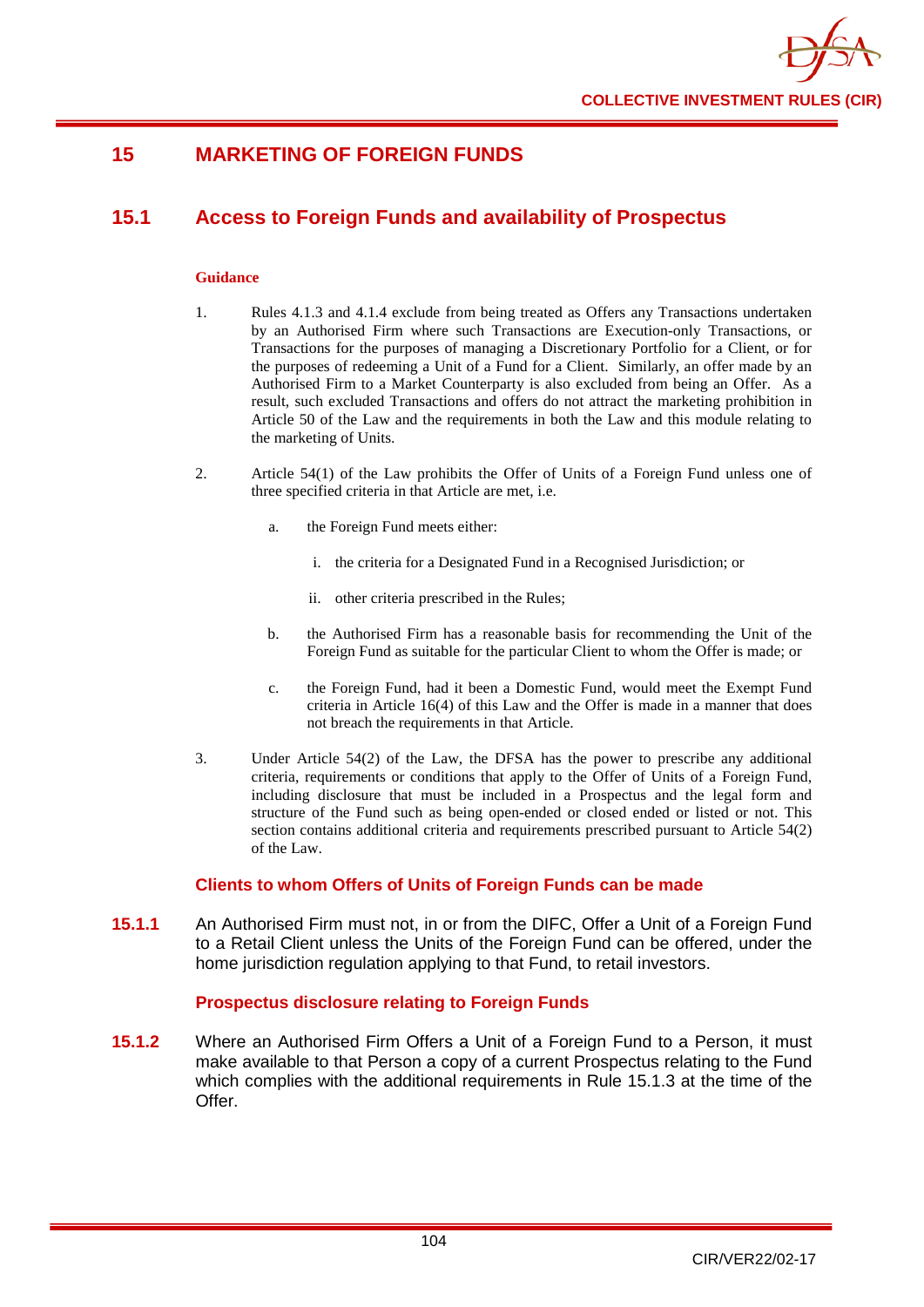

#### **Guidance**

Under Article 50(3)(c) of the Law, a Prospectus includes, in the case of a Foreign Fund the Units of which are marketed in or from the DIFC, any prospectus or other disclosure document prepared in accordance with the laws applicable to that Foreign Fund.

- **15.1.3** (1) The Prospectus of a Foreign Fund made available by an Authorised Firm must be in the English language.
	- (2) The Prospectus must contain in a prominent position, or have attached to it, a statement that clearly:
		- (a) describes the foreign jurisdiction and the legislation in that jurisdiction that applies to the Fund;
		- (b) states the name of the relevant Financial Services Regulator in that jurisdiction;
		- (c) describes the regulatory status accorded to the Fund by that Regulator;
		- (d) includes the following warning:

"This Prospectus relates to a Fund which is not subject to any form of regulation or approval by the Dubai Financial Services Authority ("DFSA").

The DFSA has no responsibility for reviewing or verifying any Prospectus or other documents in connection with this Fund. Accordingly, the DFSA has not approved this Prospectus or any other associated documents nor taken any steps to verify the information set out in this Prospectus, and has no responsibility for it.

The Units to which this Prospectus relates may be illiquid and/or subject to restrictions on their resale. Prospective purchasers should conduct their own due diligence on the Units.

If you do not understand the contents of this document you should consult an authorised financial adviser.";

- (e) if the Offer is not directed to Retail Clients, includes a prominent statement to that effect to be incorporated within the warning in (d); and
- (f) in the case of an Offer of a Unit in a Money Market Fund, contains the risk warning referred to in Rule 14.4.7.
- **15.1.4** An Authorised Firm which makes an Offer of a Unit of a Foreign Fund must maintain at its place of business or other designated location in the DIFC copies of the relevant Prospectus for inspection by Clients and by the DFSA during normal business hours.

#### **Guidance**

In relation to Rule 15.1.4, copies of the Prospectus may be stored electronically so long as Clients and the DFSA have ready and immediate access.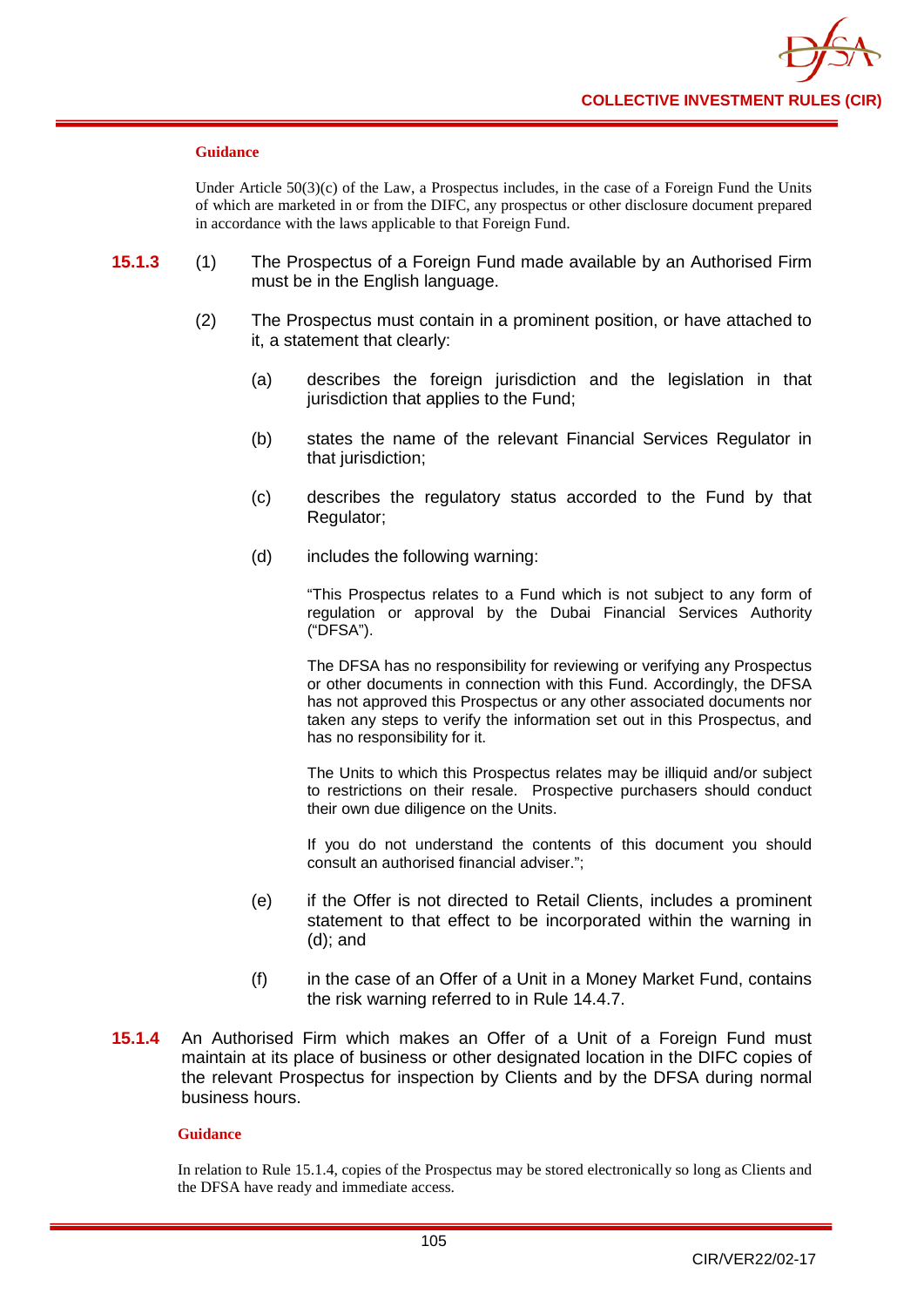

## **Designated Foreign Fund criteria**

- **15.1.5** The criteria prescribed for the purposes of Article 54(1)(a)(i) of the Law to enable an Authorised Firm to Offer a Unit of a Foreign Fund are as follows:
	- (a) the Fund is both established and operated in a Recognised Jurisdiction specified in the DFSA's Recognised Jurisdictions Notice and the Fund is a Designated Fund included in that Notice; and
	- (b) if it is a Property Fund, the requirements in Rule 15.1.7 are satisfied.

#### **Guidance**

For the purposes of the Rules including this Rule, the DFSA has issued and published a Recognised Jurisdictions Notice on its website which sets out the list of Recognised Jurisdictions and which also specifies the Designated Funds.

## **Other Foreign Fund criteria**

- **15.1.6** (1) The criteria prescribed for the purposes of Article 54(1)(a)(ii) of the Law to enable an Authorised Firm to Offer a Unit of a Foreign Fund are as follows:
	- (a) the Fund:
		- (i) has both a custodian who meets one of the requirements in (2) and an investment manager who meets one of the requirements in (3); or
		- (ii) has both the custody and investment management activities of the Fund being performed by a Person who meets the requirements in (4); or
		- (iii) the Fund has been rated or graded as at least "investment grade" by Moody's, Fitch or Standard & Poor's or such other international rating agency acceptable to the DFSA.

and,

- (b) if the Fund is a Property Fund, it meets the requirements in Rule 15.1.7.
- (2) For the purposes of  $(1)(a)(i)$ , the custodian is the Person who is responsible for providing safe custody of the Fund Property and such Person must be:
	- (a) an Eligible Custodian;
	- (b) a member of a Group that is subject to consolidated supervision by a Financial Services Regulator in a Recognised Jurisdiction and the activities of the custodian are included within the scope of that supervision;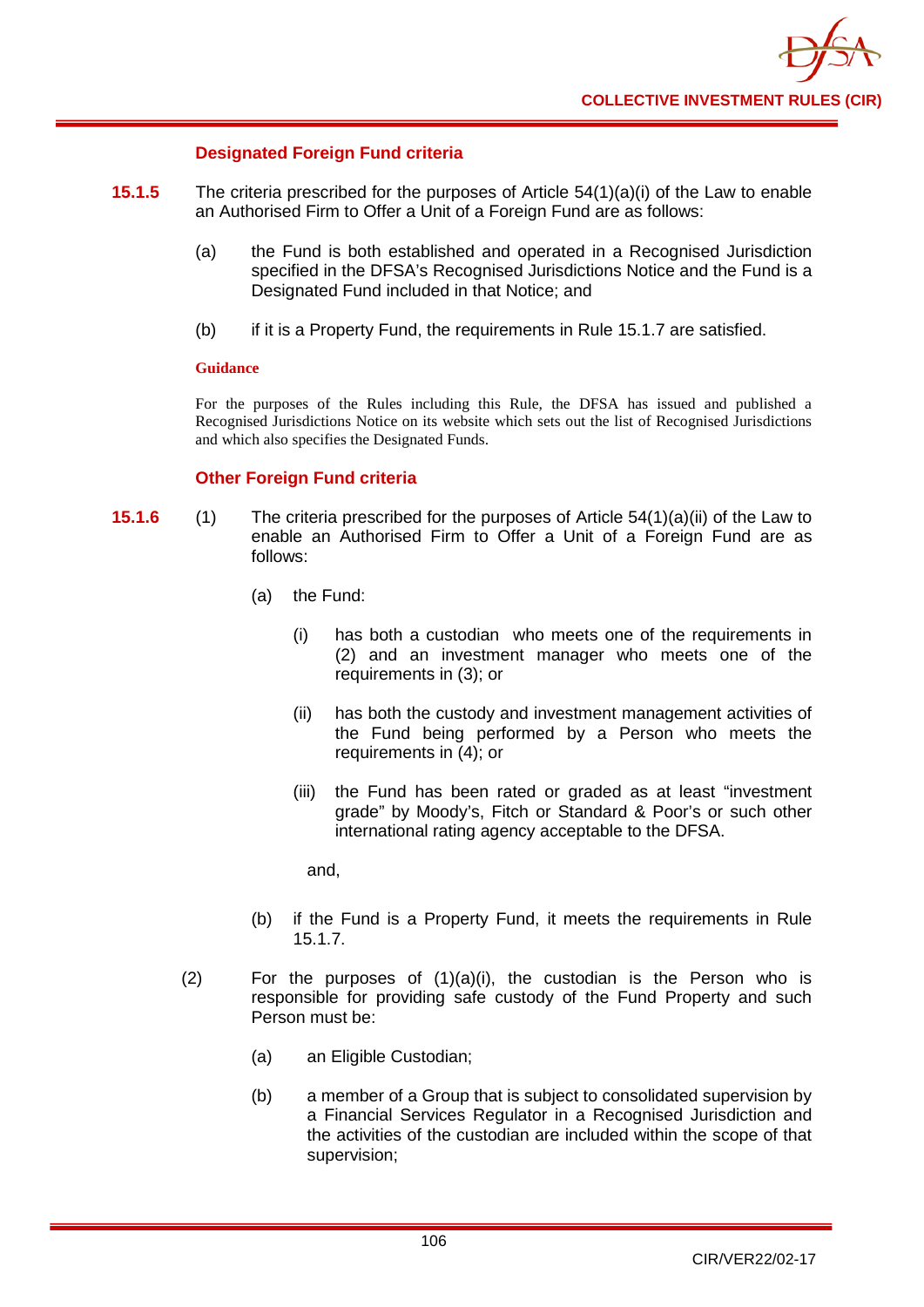- (c) appointed under an agreement by a Person who is subject to supervision by a Financial Services Regulator in a Recognised Jurisdiction and the agreement is in accordance with the requirements of that Regulator; or
- (d) a Person as to whom the Authorised Firm is satisfied has adequate custody and asset safety arrangements in respect of the Foreign Fund after performing due diligence taking into consideration each of the following factors:
	- (i) whether the Person providing custody is authorised and supervised by a Financial Services Regulator for the purposes of providing custody;
	- (ii) the extent of segregation of assets;
	- (iii) independence and management of conflicts of interests;
	- (iv) the terms of the safe custody agreement; and
	- (v) periodic reporting requirements.
- (3) For the purposes of (1)(a)(i), the investment manager is a Person who makes investment decisions for or on behalf of the Fund and must be a Person who is:
	- (a) authorised and supervised by the DFSA or a Financial Services Regulator located in a Recognised Jurisdiction in respect of its activities in relation to investment management;
	- (b) a member of a Group that is subject to consolidated supervision by a Financial Services Regulator in a Recognised Jurisdiction and the activities of the investment manager are included within the scope of the supervision; or
	- (c) appointed under an agreement by another Person who is subject to supervision by a Financial Services Regulator in a Recognised Jurisdiction and the agreement is in accordance with the requirements of the Regulator.
- $(4)$  For the purposes of  $(1)(a)(ii)$ , the Person carrying out both the custody and investment management activities of the Fund must be a Person who is:
	- (a) authorised and supervised by the DFSA or a Financial Services Regulator located in a Recognised Jurisdiction in respect of both of its custody and investment management activities;
	- (b) a member of a Group that is subject to consolidated supervision by a Financial Services Regulator in a Recognised Jurisdiction and its custody and investment management activities are included within the scope of that supervision; or
	- (c) appointed under an agreement by another Person who is subject to supervision by a Financial Services Regulator in a Recognised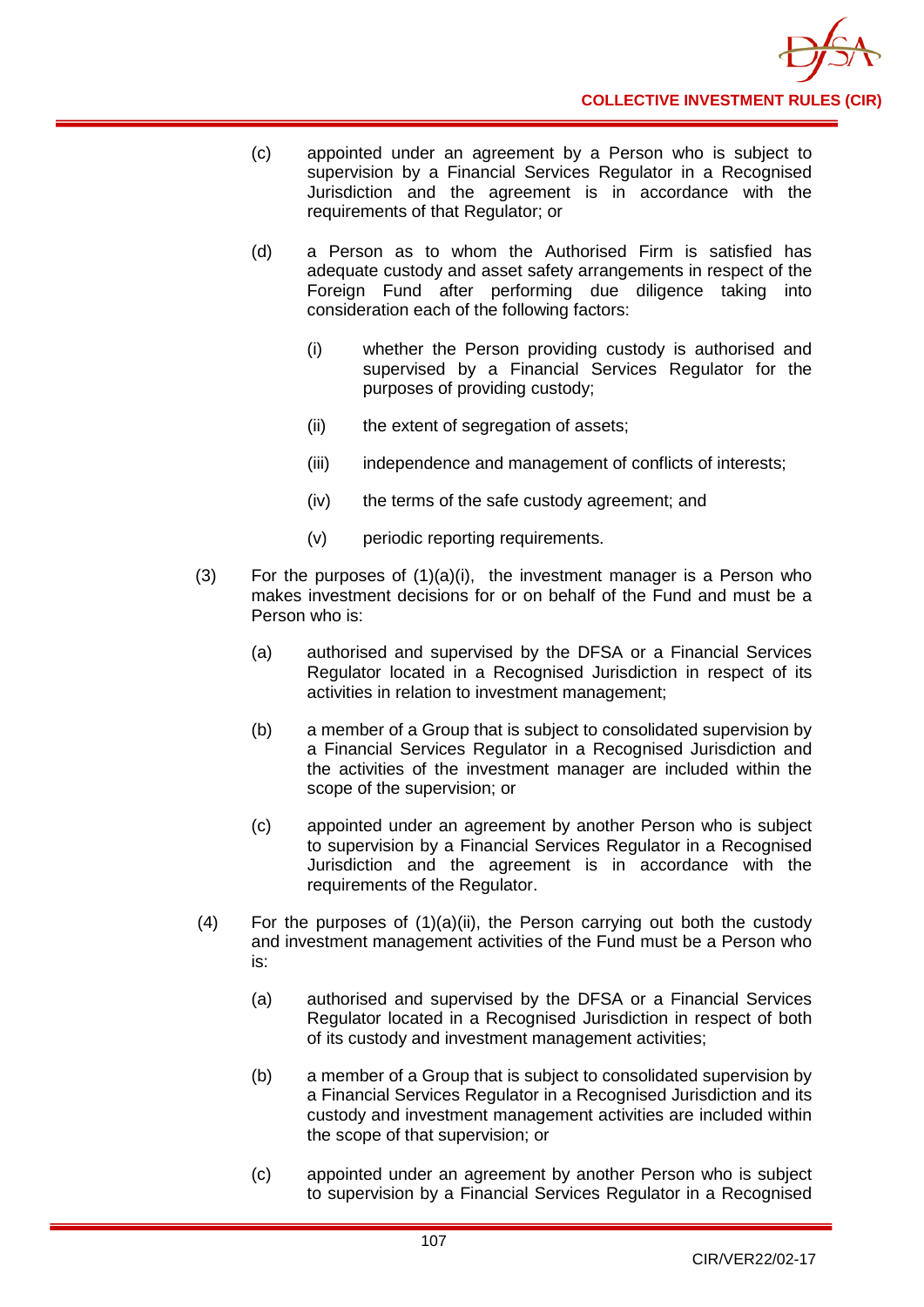Jurisdiction and the agreement is in accordance with the requirements of that Regulator.

## **Foreign Property Funds**

- **15.1.7** A Foreign Fund meets the Property Fund condition referred to in Rule 15.1.5(b) or 15.1.6(1)(b) as is applicable where:
	- (a) 60% or more of the Fund's assets comprise of Real Property, Property Related Assets or Units in another Property Fund;
	- (b) the Fund is a closed-ended Fund; and
	- (c) the Units of the Fund are either:
		- (i) listed and traded on an Authorised Market Institution or on an exchange regulated in a Recognised Jurisdiction; or
		- (ii) Offered only by means of a Private Placement.

#### **Guidance**

A closed-ended legal structure is an investment vehicle used by a Fund that does not continuously issue or redeem Units based on the net asset value of the Fund.

## **Recommendation-Based Offers of Units of Foreign Funds**

**15.1.8** An Authorised Firm may not make an Offer of a Unit of a Foreign Fund to a particular Client under the criteria in Article 54(1)(b) of the Law unless it has made an assessment of the suitability of the investment for that Client in accordance with COB Rule 3.4.2.

## **Guidance**

Under Article 54(1)(b) of the Law, an Authorised Firm is permitted to make an Offer of a Unit of a Foreign Fund if it has a reasonable basis for recommending that the investment in the Fund is suitable for the particular Client. To form such an opinion, the firm must undertake the assessment required under COB Rule 3.4.2.

## **Offer of Units of Foreign Funds under Article 54(1)(c) of the Law**

- **15.1.9** (1) An Authorised Firm may not make an Offer of a Unit of a Foreign Fund under the criteria in Article 54(1)(c) of the Law unless:
	- (a) it has first satisfied itself on reasonable grounds that the Fund meets the criteria specified in Article 54(1)(c)(i),(iii) and (iv) of the Law; and
	- (b) it makes the Offer in a manner that is in accordance with the criteria in Article  $54(1)(c)(ii)$  of the Law.
	- (2) An Authorised Firm that relies on (1) for Offering Units of a Foreign Fund must be able to demonstrate to the DFSA that it conducted adequate due diligence to ensure compliance with (1)(a).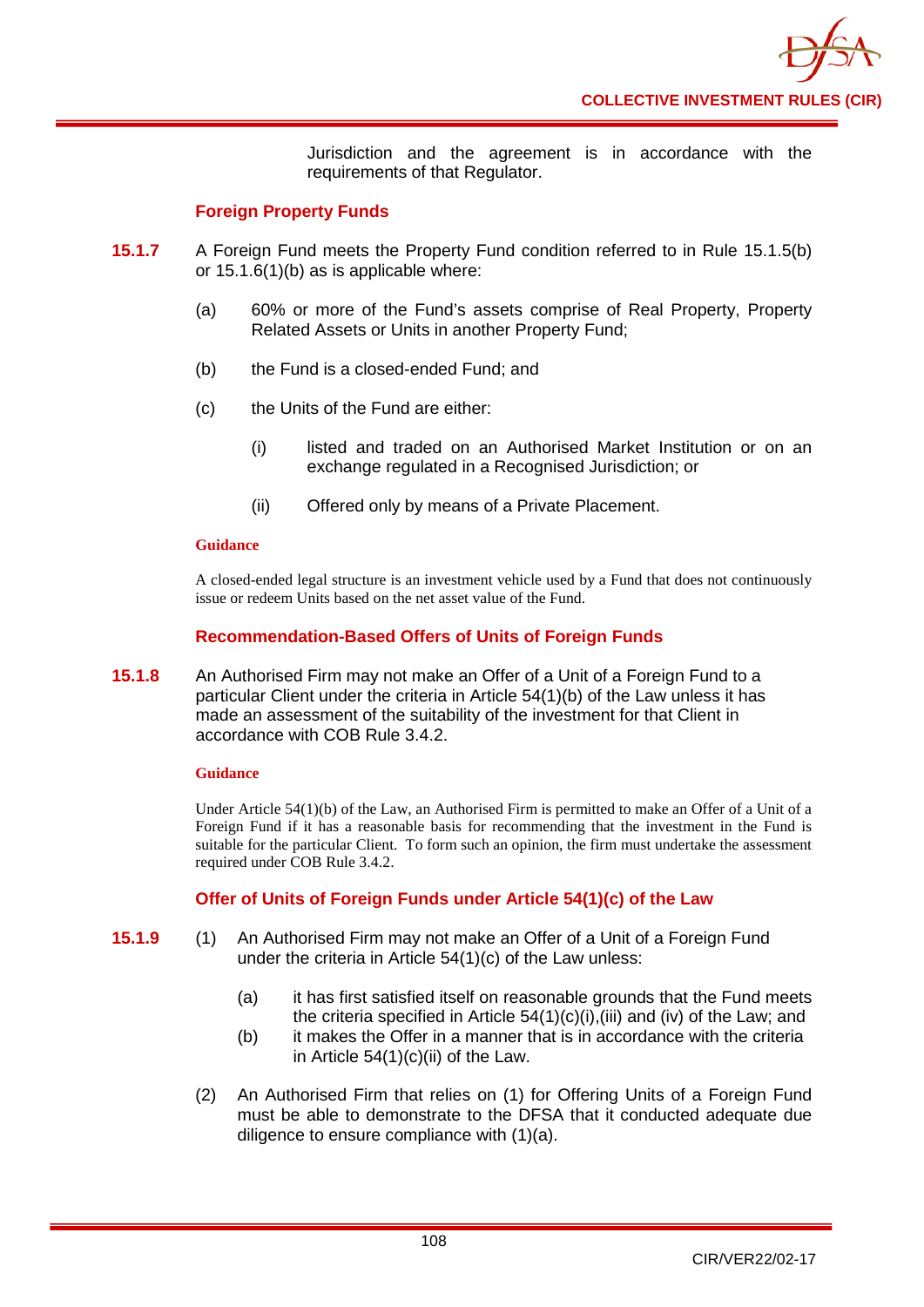

#### **Guidance**

Rule 15.1.9 allows an Authorised Person to make an Offer of a Unit in a Foreign Fund where the Fund and the Offer of the Unit satisfy criteria equivalent to those applicable to an Exempt Fund or Qualified Investor Fund.

## **Periodic Information to DFSA**

- **15.1.10** (1) An Authorised Firm must submit to the DFSA, by the end of January each year, a report regarding any Offer or Transaction in respect of a Unit of any Domestic Fund or Foreign Fund which has been made during the preceding calendar year.
	- (2) The report required under (1) must include the details of:
		- (a) the name of the Fund and its Fund Manager; and
		- (b) if the Fund is a Foreign Fund:
			- (i) whether it is a Designated Fund and, if so, in which Recognised Jurisdiction it is authorised or approved; and
			- (ii) if it is not a Designated Fund, the other criteria under which the Authorised Firm has relied when marketing the Units of the relevant Foreign Fund.

## **Record keeping**

- **15.1.11** (1) Without limiting any requirements under COB, an Authorised Firm must keep records that are sufficient to demonstrate due compliance with the requirements in the Rules in this chapter.
	- (2) The records in (1) must be maintained for a minimum of six years.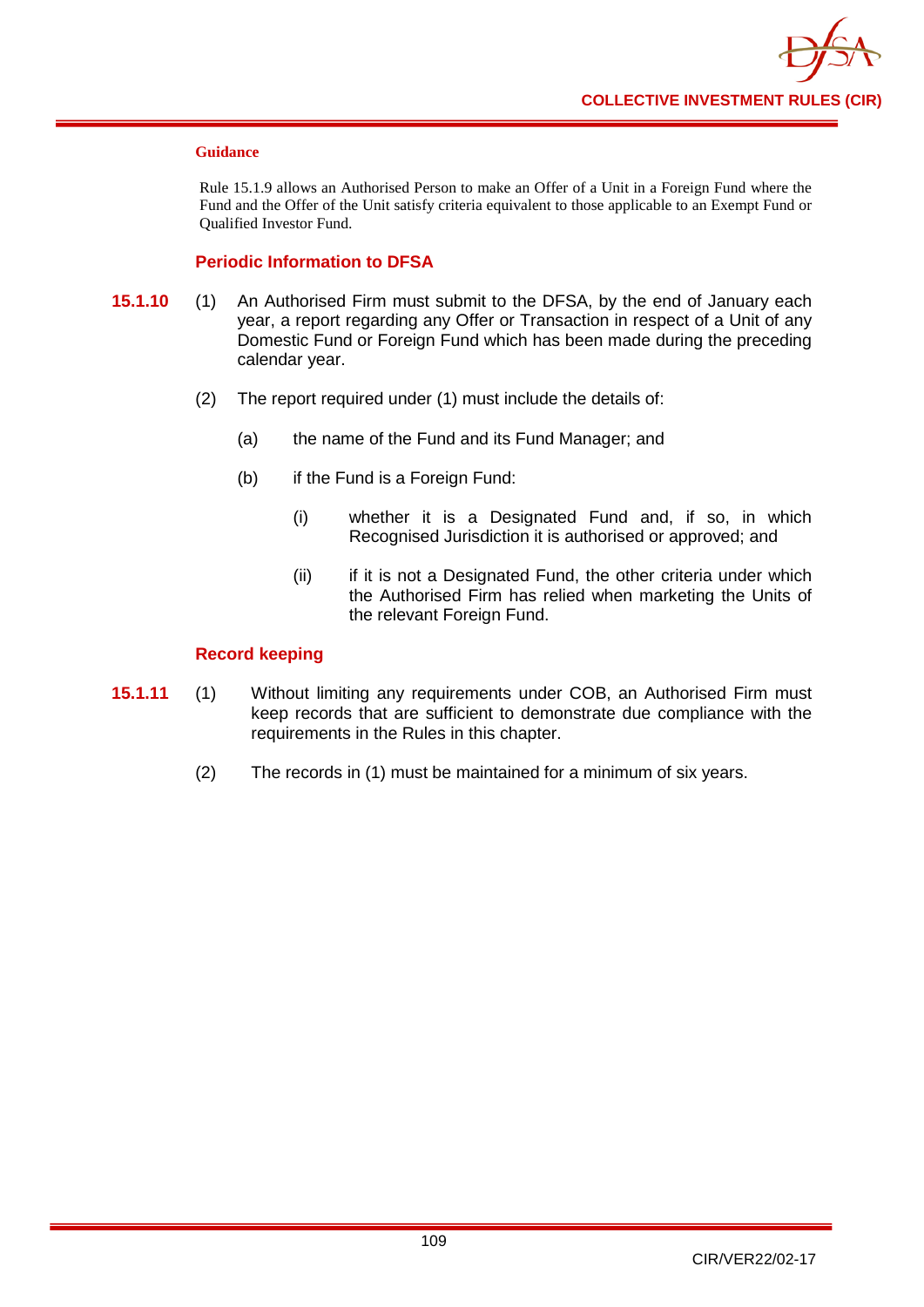## **PART 8 – TRANSFER SCHEMES AND WINDING UP OF DOMESTIC FUNDS**

## **16. TRANSFER SCHEMES RELATING TO DOMESTIC FUNDS**

## **16.1 Application of the Regulatory Law**

## **Guidance**

- 1. Pursuant to Part 9 of the Regulatory Law 2004, a Fund may be transferred in whole or in part to another body in accordance with that Part.
- 2. The DFSA may make Rules for the purposes of that Article pursuant to the power conferred under Article 113 of the Regulatory Law 2004.
- **16.1.1** This Chapter applies to a Fund Manager and, where appointed, the Trustee of a Domestic Fund and, if the Fund is an Umbrella Fund using the form of a Protected Cell Company, in respect of each cell as if though each cell is a separate Fund.
- **16.1.2** Pursuant to Article 113 of the Regulatory Law 2004, the DFSA prescribes, in Rule 16.1.3, the modification to Part 9 of that Law necessary for the purposes of transferring a Fund's property or liability to another Fund.
- **16.1.3** (1) Part 9 of the Regulatory Law 2004 is to be read and, to have effect, as if it were subject to the provisions set out in this Rule.
	- (2) Where, for the purpose of a transfer scheme, it is proposed that the property of a Fund should become the property of another Fund or the property of a Sub-Fund of an Umbrella Fund, the proposal must not be implemented without the sanction of a Special Resolution of the Unitholders in the Fund, unless (3) applies.
	- (3) Where, for the purposes of a transfer scheme, it is proposed that Fund Property attributable to a Sub-Fund of an Umbrella Fund should become the property of another Fund, the proposal must not be implemented without the sanction of:
		- (a) a Special Resolution of the Unitholders in the Sub-Fund of that Umbrella Fund; and
		- (b) in the case of an Umbrella Fund that does not use the form of a Protected Cell Company, unless implementation of the transfer scheme is not likely to result in any material prejudice to the interests of the Unitholders in any other Sub-Fund of that Umbrella Fund, a Special Resolution of the Unitholders of other Sub-Funds of that that Umbrella Fund.
	- (4) If it is proposed that a Fund or a Sub-Fund of an Umbrella Fund should receive property, other than its first property pursuant to a transfer scheme, or an arrangement equivalent to a scheme of arrangement entered into with some other Fund or Sub-Fund, or a Body Corporate, the proposal must not be implemented without the sanction of a Special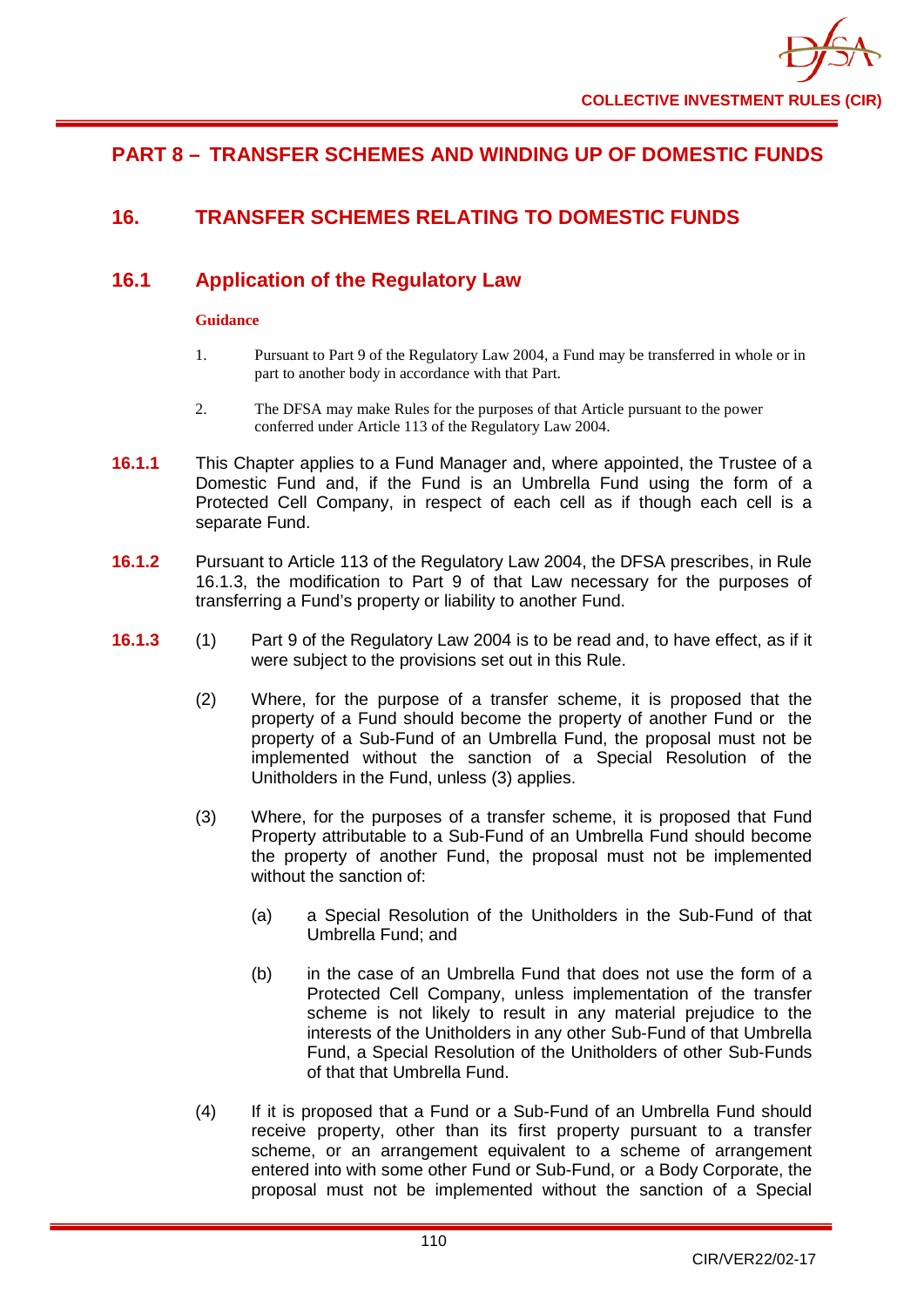Resolution of the Unitholders in the relevant Fund or Sub-Fund and, in the case of an Umbrella Fund which is not in the form of a Protected Cell Company, the class or classes of Units related to the Sub-Fund, unless (5) applies.

- (5) In (4), if the Fund Manager and if appointed the Trustee agree that the receipt of the property concerned for the account of the Fund:
	- (a) is not likely to result in any material prejudice to the interest of the Unitholders of the Fund;
	- (b) is consistent with the objectives of the Fund or Sub-Fund of an Umbrella Fund; and
	- (c) could be effected without any breach of the requirements relating to the borrowing and investment restrictions relating to the Fund or Sub-Fund in chapter 10.5;

then the transfer may be effective and the issue of Units in exchange for assets as part of a transfer scheme may be undertaken.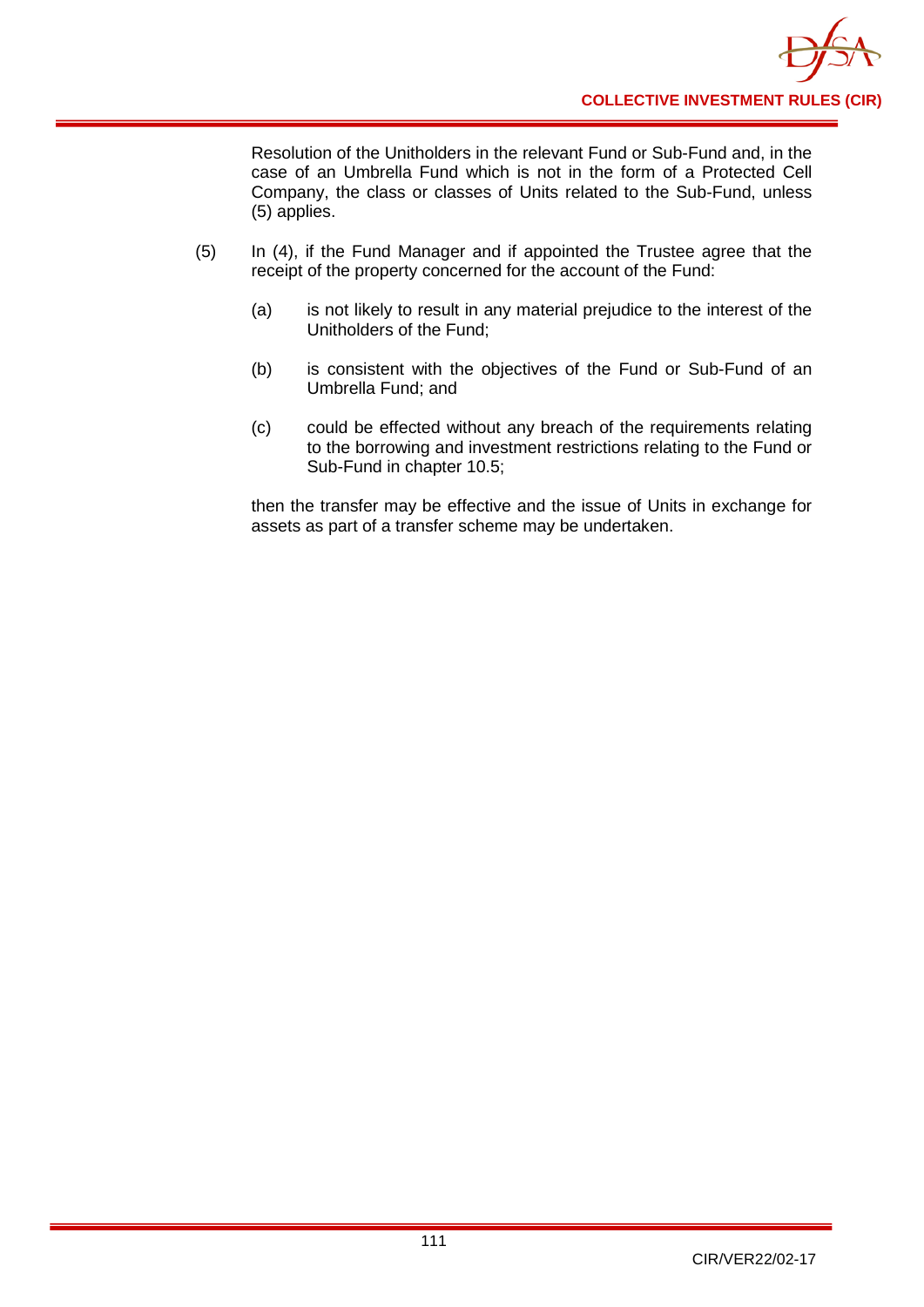

## **17 Winding up of Domestic Funds**

#### **Guidance**

Part 8 of the Law sets out all the provisions relating to transfer schemes and the winding up of Funds. Article 61(c) enables the DFSA to prescribe additional circumstances to those contained in the Law in relation to when a Fund may be wound up. This section contains such Rules.

## **17.1 Application**

- **17.1.1** This Chapter applies to a Fund Manager and, where appointed, the Trustee of a Domestic Fund and, if the Fund is an Umbrella Fund using the form of a Protected Cell Company, in respect of each cell as though each cell is a separate Fund.
- **17.1.2** Pursuant to Article 61(c) of the Law, the DFSA prescribes in this chapter the additional circumstances in which a Domestic Fund may be wound up.
- **17.1.3** (1) Upon the happening of any of the events specified in (2) and not otherwise, the Fund Manager and, if appointed the Trustee must cease to issue, sell, cancel or redeem Units in the Fund or to invest or borrow for the Fund and proceed to wind up the Fund in accordance with the Law and this section.
	- (2) The events referred to in (1) are:
		- (a) in response to a request made to the DFSA by the Trustee, Fund Manager or other member of its Governing Body for the removal of a Fund from the list of registered Funds, the DFSA has agreed, albeit subject to there being no material change in any relevant factor, that, on the conclusion of the winding up of the Fund, the DFSA will accede to that request;
		- (b) the expiration of any period specified in the Constitution as the period at the end of which the Fund is to terminate; or
		- (c) the effective date of a duly approved transfer scheme, which is to result in the Fund that is subject to the transfer scheme being left with no property.

#### **Guidance**

The grounds for winding up of a Domestic Fund under this Rule are in addition to the grounds specified in the Law. Under Article  $64(1)(a)$  and (b) of the Law, a Fund which is no longer commercially viable or the purpose of which is either already accomplished or cannot be accomplished can be wound up. Similarly, under Article 34(3) of the Law, if a Domestic Fund which is an Exempt Fund or a Qualified Investor Fund can no longer meet the relevant conditions to be classified as a Fund of that type, the Fund Manager of such a Fund must either register it as a Public Fund (or alternatively reconstitute it as an Exempt Fund if it is a Qualified Investor Fund) or it must be wound up.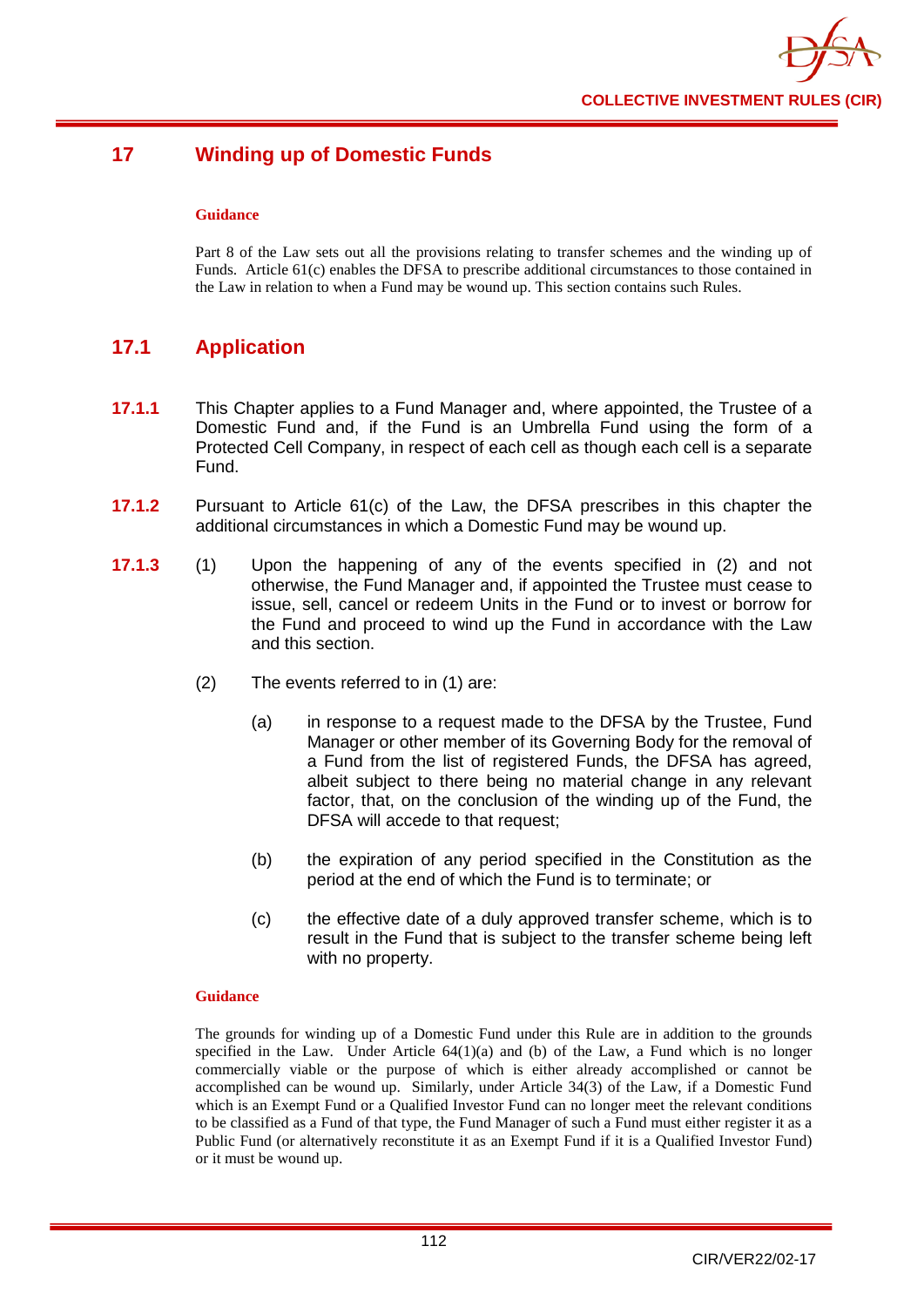

- **17.1.4** (1) In a case falling within Rule 17.1.3(2)(c), the Fund Manager and if appointed the Trustee of the Fund must wind up the Fund in accordance with the approved transfer scheme.
	- (2) In any other case falling within Rule 17.1.4 or specified in Article 64(1) or Part 8of the Law:
		- (a) the Fund manager or Trustee must, as soon as practicable after the Fund falls to be wound up, realise the Fund Property;
		- (b) after paying therefrom or retaining adequate provision for all liabilities properly so payable and for the costs of the winding up, the Fund Manager must distribute the proceeds of that realisation to the Unitholders (upon production by them of such evidence as the Fund Manager may reasonably require as to their entitlement thereto) proportionately to their respective interests in the Fund as at the date of the relevant event referred to in Rule 17.1.3; and
		- (c) any unclaimed net proceeds or other cash (including unclaimed distribution payments) held by the Fund Manager or Trustee after the expiration of twelve months from the date on which they became payable must be paid by the Fund Manager or Trustee into court, subject to the Fund Manager or Trustee having a right to retain any expenses incurred by it relating to that payment.
	- (3) Where the Fund Manager or Trustee and one or more Unitholders agree, the requirement of (2) to realise the Fund Property does not apply to that part of the property proportionate to the entitlement of such Unitholders. The Fund Manager or Trustee may distribute that part in the form of property, after making adjustments or retaining provisions as appear to the Fund Manager or Trustee appropriate for ensuring that, that or those Unitholders bear a proportional share of the liabilities and costs.
	- (4) The Fund Manager or Trustee must as soon as practical after the winding up or termination has commenced:
		- (a) if the Unitholders have not initiated the winding up under Article 63 of the Law, inform the Unitholders of the winding up or termination; and
		- (b) publish a notice of the winding up or termination in one English and one Arabic language national newspaper and if the Fund has a website, on the Fund's website.
	- (5) On completion of the winding up in respect of the events referred to in Rule 17.1.3(2)(b) or (c) or Article 64(1) of the Law, the Fund Manager or Trustee must notify the DFSA in writing of that fact and at the same time the Fund Manager or Trustee must require the DFSA to revoke the relevant registration.

## **Accounting and Reports during winding up**

**17.1.5** (1) Subject to any order of the court, and subject to (2) and (3), while a Fund is being wound up, whether under Rule 17.1.3 or otherwise: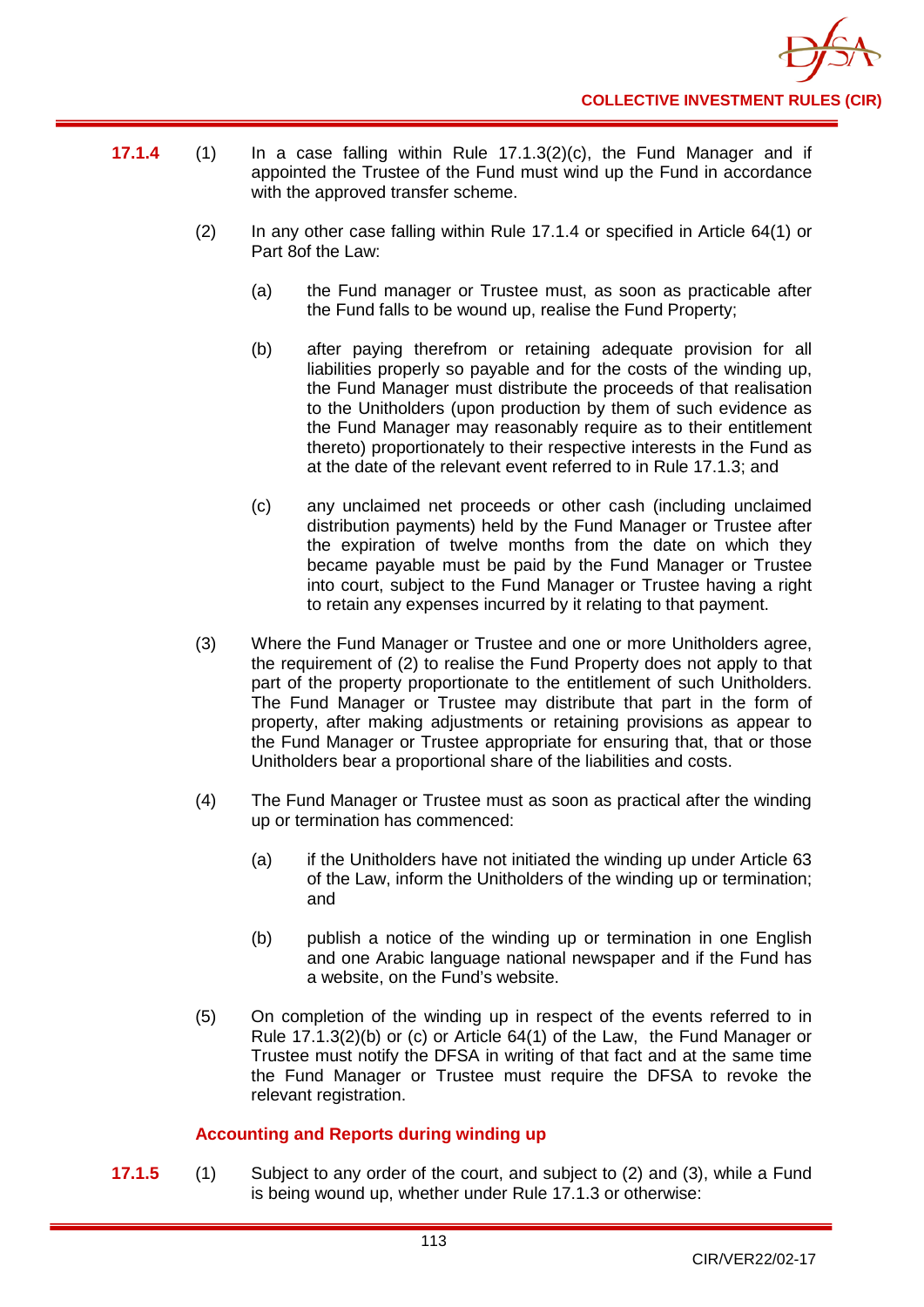

- (a) the annual and half-yearly accounting periods continue to run;
- (b) the provisions concerning annual and interim allocation of income continue to apply; and
- (c) annual and half-yearly reports continue to be required.
- (2) Where for any annual or half-yearly accounting period the Fund Manager, after consulting the Auditor and the DFSA, has taken reasonable care to determine that timely production of an annual or half-yearly report is not required in the interests of the Unitholders or the DFSA, the Fund Manager or Trustee may direct that immediate production of the report by the Auditor may be dispensed with.
- (3) The period in question in (2) must be reported on together with the following period in the next report prepared for the purposes of (1) or (4).
- (4) At the conclusion of the winding up, the accounting period then running is regarded as the final annual accounting period.
- (5) Within two calendar months after the end of the final accounting period, the annual reports of the Fund Manager must be published and sent to each Person who was a Unitholder immediately before the end of the final accounting period.

#### **Funds that are not commercially viable**

- **17.1.6** (1) If the Fund Manager of a Fund believes on reasonable grounds that the Fund is not commercially viable or the purpose of the Fund cannot be accomplished, the Fund Manager must notify the DFSA and include the information specified in (2).
	- (2) The information referred to in (1) is:
		- (a) name of the Fund;
		- (b) size and type of Fund;
		- (c) number of Unitholders;
		- (d) whether dealing in the Fund's Units has been suspended;
		- (e) why the request is being made;
		- (f) what consideration has been given to the Fund entering into a transfer scheme with another Fund and the reasons why a transfer scheme is not possible;
		- (g) (i) whether Unitholders have been informed of the intention to seek winding up or revocation; and
			- (ii) if not, when they will be informed;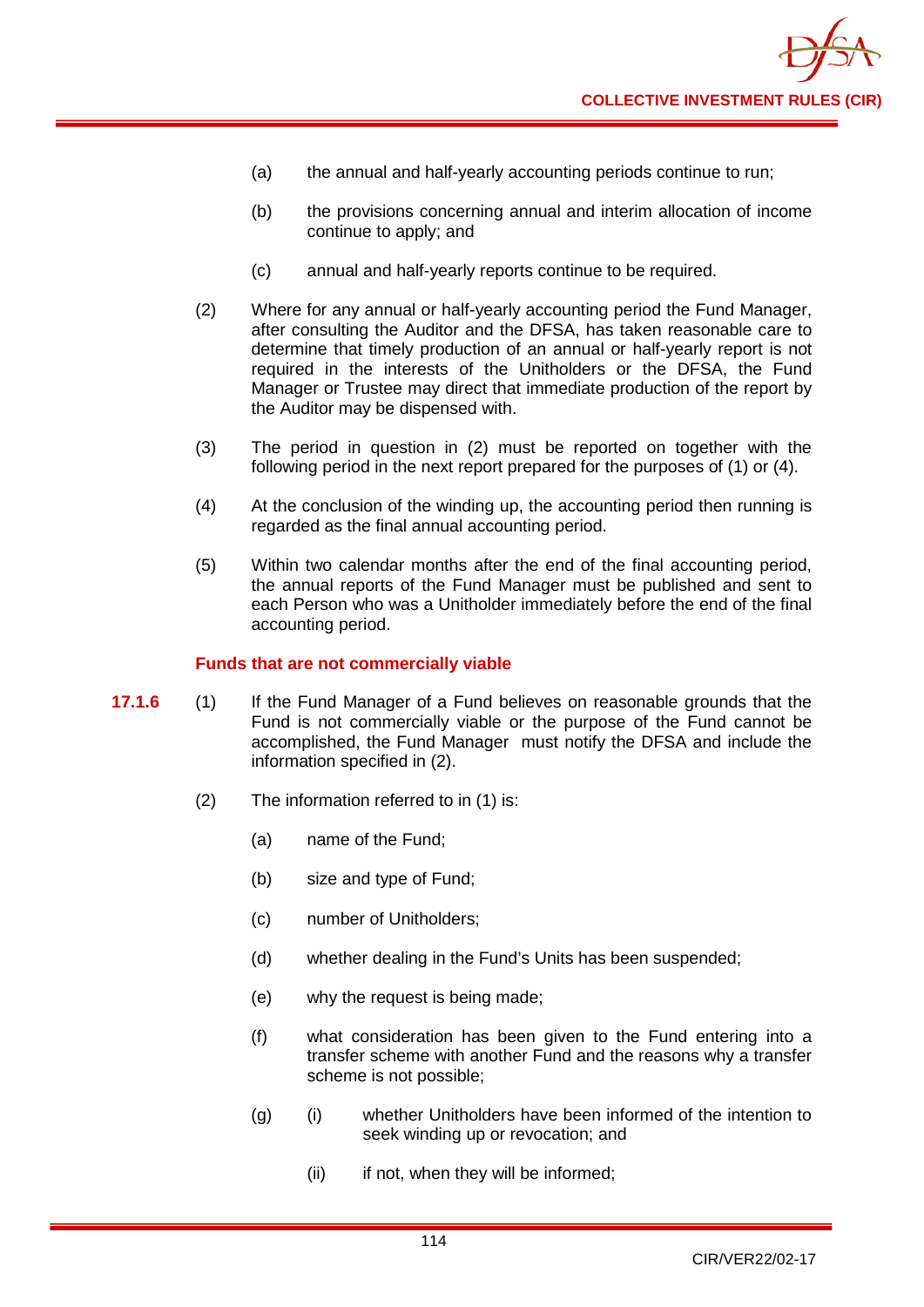- (h) details of any proposed preferential switching rights offered or to be offered to Unitholders if it is an Umbrella Fund;
- (i) details of any proposed rebate of charges to be made to Unitholders who recently purchased Units;
- (j) where the costs of winding-up will fall;
- (k) a statement obtained from the Trustee or Eligible Custodian or other Persons providing the oversight function if the Fund is a Public Fund or a statement from the Auditor if the Fund is an Exempt Fund or a Qualified Investor Fund:
	- (i) that the Fund Manager, having taken reasonable care in considering the matter, is certain that a transfer scheme is not practical;
	- (ii) an explanation of what steps have been considered that would result in the Fund not needing to wind up;
	- (iii) confirmation that the Fund Manager has carried out its function and duties in accordance with the Law and Rules; and
	- (iv) whether the Fund's investment and borrowing powers have been exceeded;
- (l) the preferred date for the commencement of the winding up; and
- (m) any additional information considered relevant to the DFSA's consideration.
- (3) The DFSA may request further information after receipt of the notification.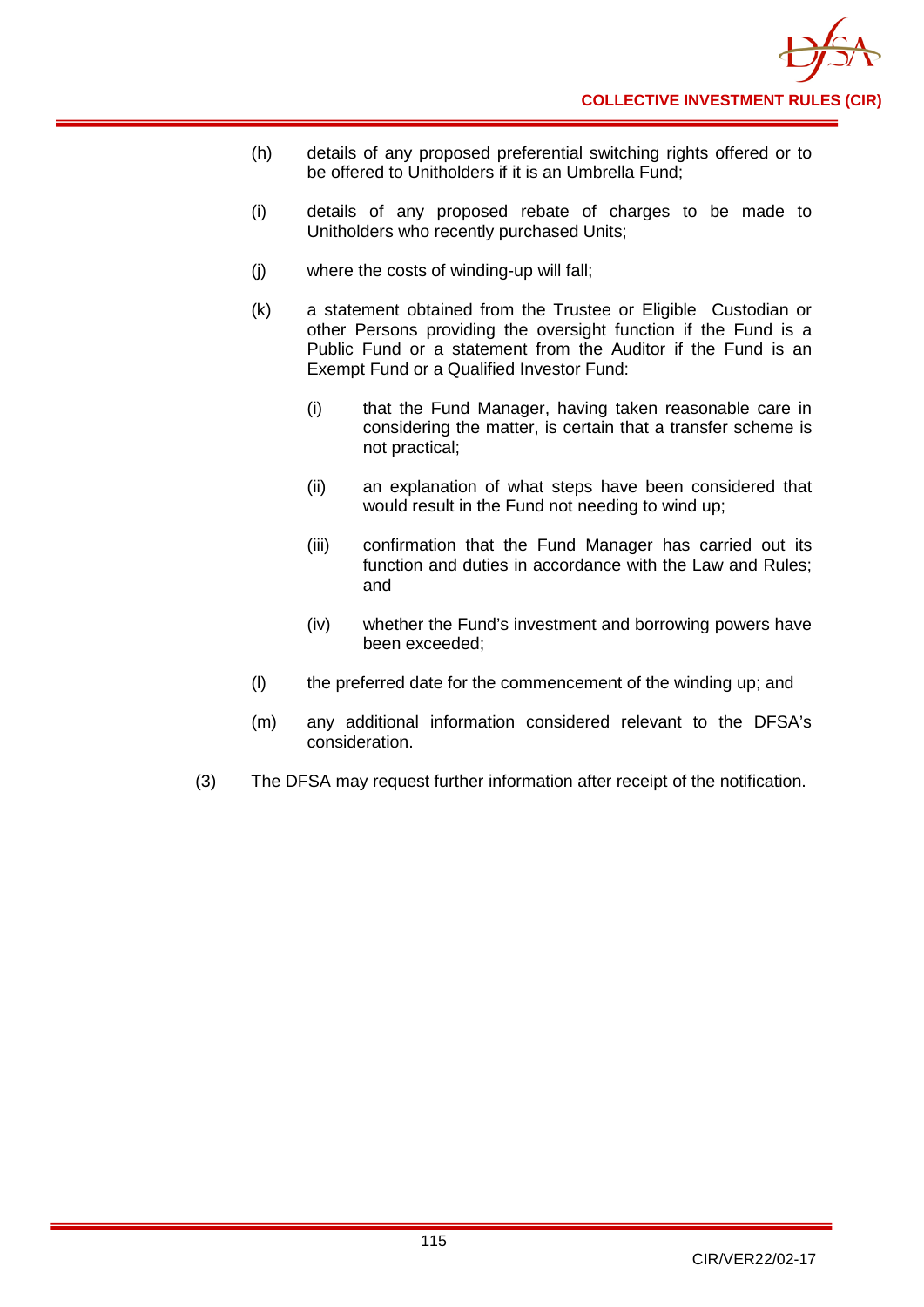

## **App 1 DELEGATION AND OUTSOURCING**

## **A1.1 Application**

- **A1.1.1** (1) This Appendix (App 1) applies to a Fund Manager and if appointed the Trustee in relation to every:
	- (a) Delegation Agreement; and
	- (b) Outsourcing Agreement.

made or entered into pursuant to these Rules.

(2) This Appendix does not apply to a Qualified Investor Fund.

## **A1.2 Mandatory provisions**

- **A1.2.1** (1) A Fund Manager or Trustee must ensure that any agreement specified in Rule A1.1.1:
	- (a) sets out the functions or activities and service standards that will be applied to the carrying out of such functions or activities;
	- (b) provides that the Service Provider cannot in turn, delegate any activities delegated to it, or outsource any functions outsourced to it, without prior approval of the Fund Manager or Trustee as applicable;
	- (c) requires the Service Provider to:
		- (i) maintain records to show and explain transactions in relation to each activity or function performed in relation to the Fund;
		- (ii) maintain such records in a manner to enable the Fund Manager or Trustee to prepare accounts in compliance with these Rules and any other applicable legislation;
		- (iii) retain the records for at least six years from the date to which they relate;
		- (iv) keep the records, at all reasonable times, open to inspection by the DFSA, the Fund's Auditor and any Person providing the oversight function for the Fund; and
		- (v) ensure that the records are, if requested by the DFSA, capable of reproduction within a reasonable period not exceeding 3 days, in hard copy and in English.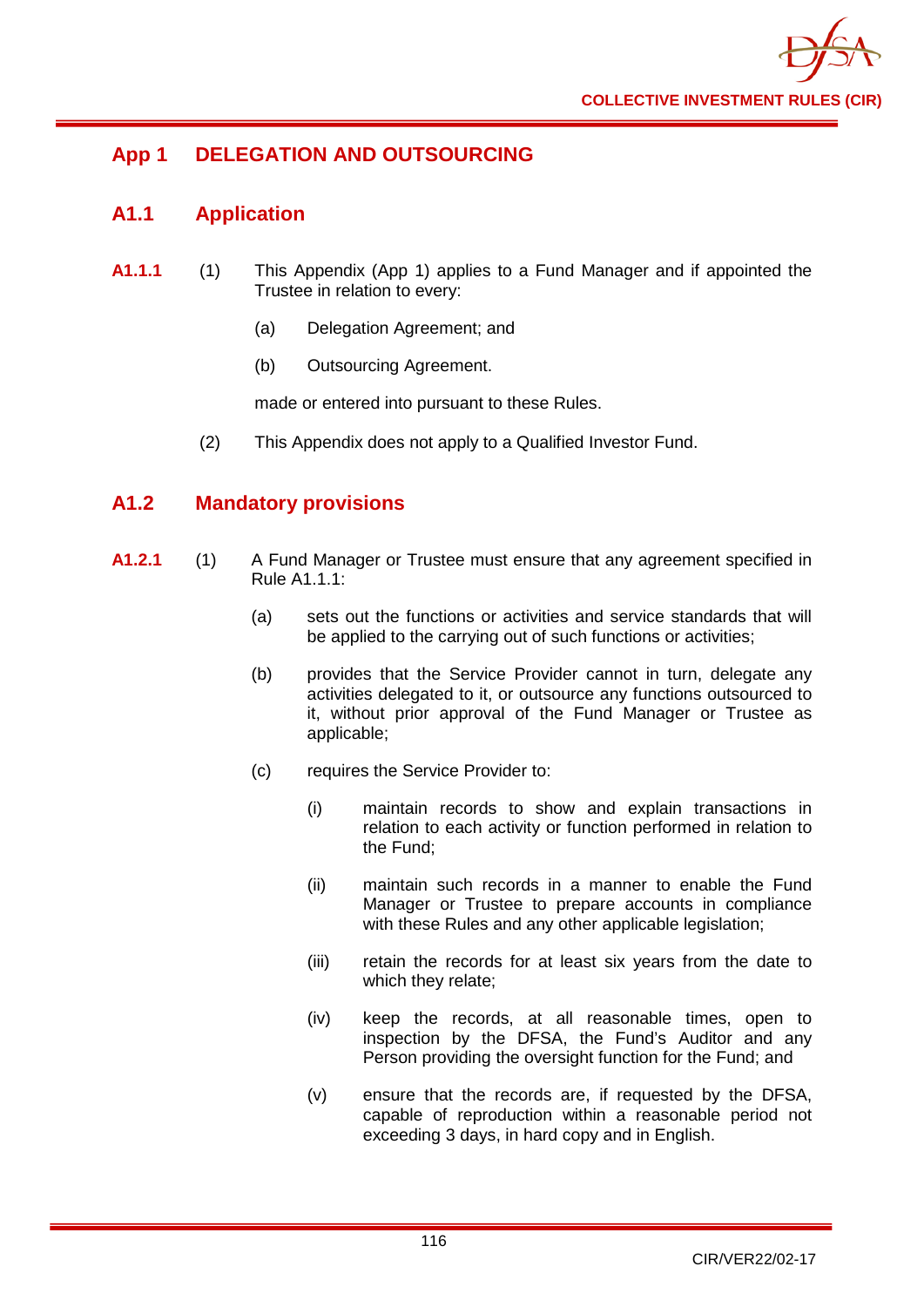- (2) A Fund Manager or Trustee must ensure that a Delegation Agreement contains an undertaking by the Service Provider to:
	- (a) comply with any DFSA Rules applicable to the activity; and
	- (b) disclose to the DFSA and to the Fund Manager or Trustee, as the case may be, any material information that it would disclose to its Financial Services Regulator, if relevant, in relation to the conduct of the activity.
- (3) A Fund Manager or Trustee must maintain records of all agreements, and any instructions given to a Service Provider under the terms of an agreement, for at least six years.

#### **Guidance**

- 1. Other Rules may also impact on the contents of a Delegation Agreement or Outsourcing Agreement. For instance, consideration should be given to GEN Rule 5.3.21 and accompanying Guidance.
- 2. Without limiting the application of any Rules, the DFSA expects that any agreement would include as a minimum:
	- a. unambiguous descriptions and definitions of the activities or functions to be provided by the Service Provider and the duties of both parties;
	- b. an agreed standard between the parties or resources and services supported as necessary by performance measures in accordance with the applicable Rules;
	- c. the requirement for regular detailed reporting to a specified frequency from the Service Provider in respect of its duties and activities;
	- d. provisions relating to the reporting of relevant events such as technological changes or error reporting and, in particular, any event which undermines the ability of the Service Provider to fulfil its duties; and
	- e. the requirement for an annual review (at a minimum) of the performance of the Service Provider.

## **A1.3 Provisions relating to Eligible Custodians**

- **A1.3.1** (1) A Fund Manager or Trustee must ensure that a Delegation Agreement in relation to Providing Custody will:
	- (a) require that the title of any account of the Eligible Custodian to hold Fund Property sufficiently distinguishes that account from any account containing Investments belonging to the Eligible Custodian, and is in the form requested by the Fund Manager or Trustee;
	- (b) require that the Fund's Investments will only be credited and withdrawn in accordance with the instructions of the Fund Manager or Trustee;
	- (c) require, subject to (2), that the Eligible Custodian will hold the Fund's Investments separately from assets belonging to the Eligible Custodian;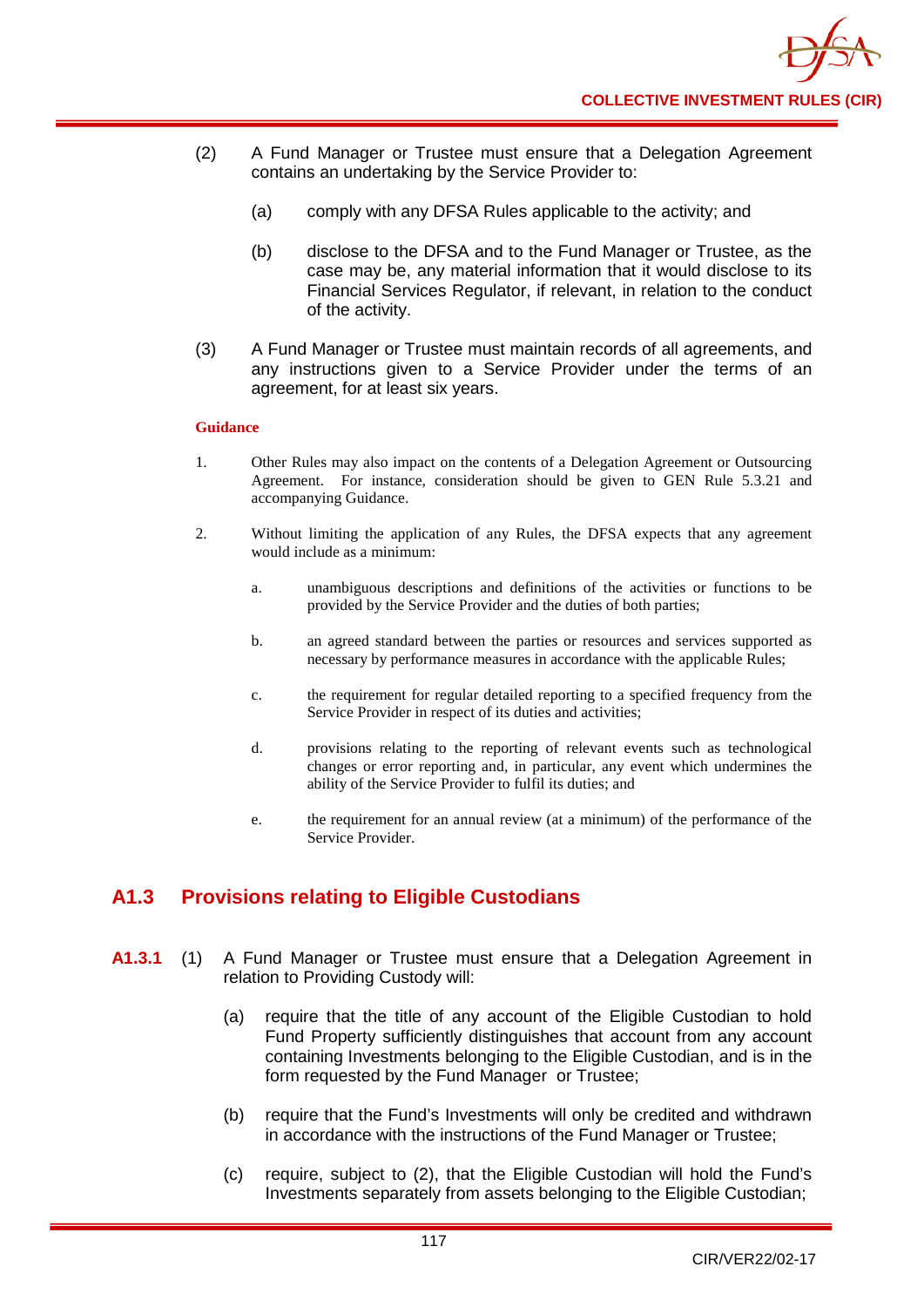

- (d) set out the arrangements for recording and registering the Funds, claiming and receiving dividends and other entitlements and interest and the giving and receiving of instructions;
- (e) require the Eligible Custodian to deliver a statement to the Fund Manager or Trustee (including the frequency of such statement), which details the Fund's Investments deposited to the account;
- (f) require, subject to (2), that all the Investments standing to the credit of the account are held by the Eligible Custodian as the agent of the Fund Manager or the Trustee and the Eligible Custodian is not entitled to combine the account with any other account or to exercise any charge, mortgage, lien, right of set-off or counterclaim against Investments in that account in respect of any sum owed to the Eligible Custodian on any other account of the Fund Manager, Trustee or any other Person; and
- (g) detail the extent of liability of the Eligible Custodian in the event of default.
- (2) Neither the Fund Manager nor the Trustee is required to meet the requirements in (1) (c) and (f), where either the Eligible Custodian or any other Person acting as the prime broker of the Fund does so in compliance with the requirements in Rule 13.6.3.

## **A1.4 Provisions relating to fund administration**

- **A1.4.1** A Fund Manager or Trustee must ensure that a Delegation Agreement in relation to Providing Fund Administration requires that the Service Provider must not hold or control monies or assets belonging to third parties in connection with such administration except in the following circumstances:
	- (a) holding cheques to the order of a Fund's bank account, provided such cheques are securely held for a maximum of three business days prior to being deposited into the relevant Fund's bank account or returned to the drawer of the cheque; or
	- (b) where the Service Provider has control over bank accounts kept for the purposes of the Fund, the accounts must be conducted strictly in accordance with the Fund Manager's instructions and any agreed mandate with the bank.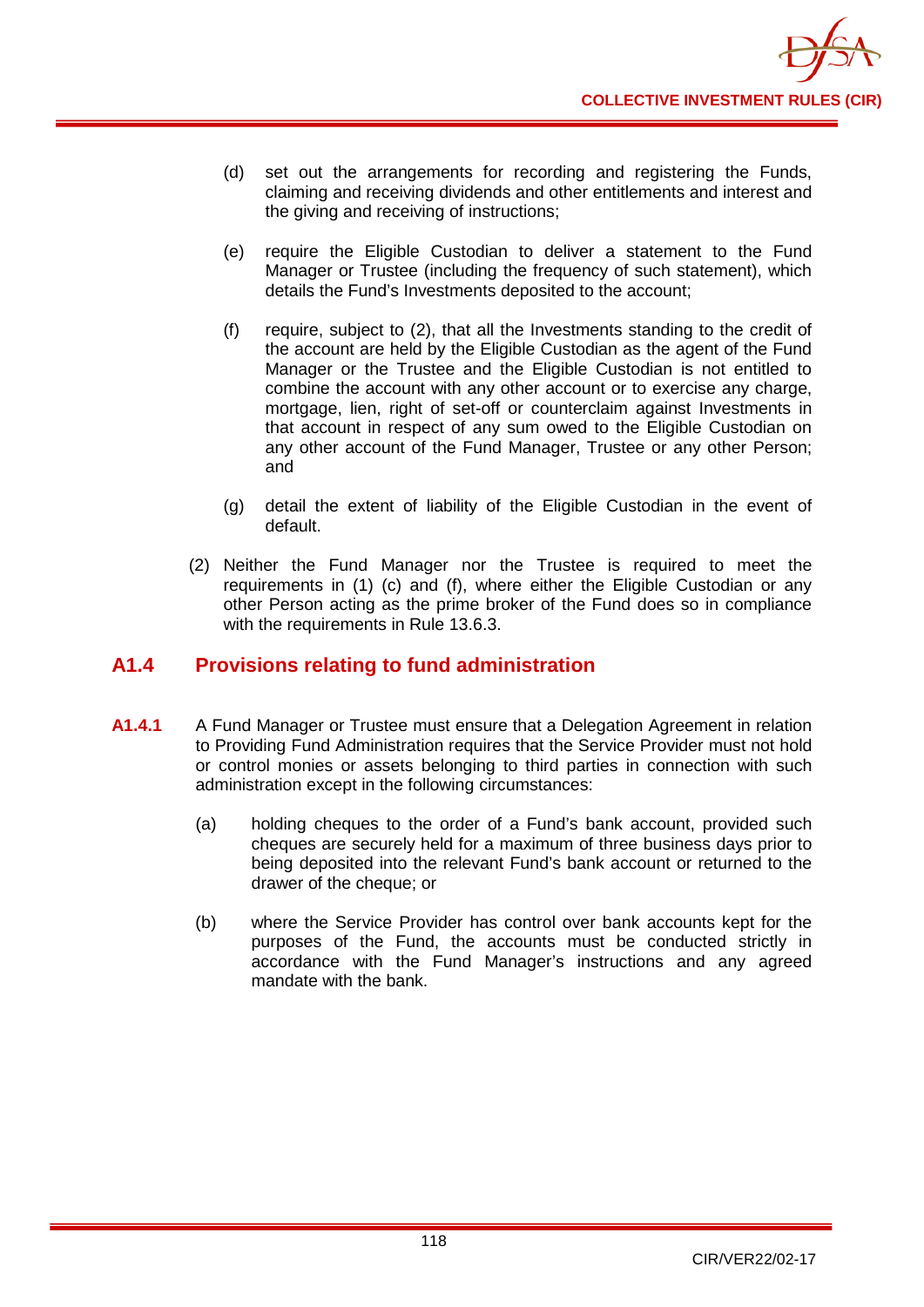

## **APP 2 MEETING PROCEDURES**

## **A 2.1 Nomination of a chair**

- **A2.1.1** (1) A Fund Manager of a Public Fund, or in the case of a Fund which is structured as an Investment Trust, the Trustee, must nominate in writing a Person to be the chairman of a meeting of Unitholders and such a Person must be a Unitholder other than the Fund Manager.
	- (2) If no such chairman is nominated or if at any meeting the Person nominated is not present within 15 minutes after the time appointed for holding the meeting, the Unitholders present must choose another chairman.
	- (3) In the case of an equality of votes cast whether on a show of hands or on a poll in respect of a resolution put to a meeting of the Unitholders, any chairman appointed in accordance with the Constitution or under these Rules is entitled to a casting vote in addition to any other vote the chairman may have.

## **Notice of meetings**

- **A2.1.2** (1) Unitholders of a Public Fund must be given at least 14 days written notice or any longer period of notice specified for the purpose in the Constitution or these Rules, inclusive of the date on which the notice is first served and the day of the meeting.
	- (2) The notice must specify the place, day and hour of the meeting and the terms of the resolutions to be proposed.
	- (3) In the case of an Investment Trust, unless the Trustee has convened the meeting, a copy of the notice must be sent to the Trustee no later than the time at which it is sent to the Unitholders.
	- (4) The accidental omission to give notice to, or the non-receipt of notice by, any of the Unitholders does not invalidate the proceedings at any meeting.
	- (5) Notice of any adjourned meeting of Unitholders must be given to Unitholders and, if relevant, to the Trustee.

## **Quorum**

- **A2.1.3** (1) In the case of an Investment Trust, the quorum at a meeting of Unitholders is the Unitholders present in person or by proxy or, in the case of a body corporate, by a duly authorised representative, of onetenth in value or any proportion more than one-tenth in value specified for this purpose in the Trust Deed of all the Units in issue.
	- (2) In the case of an Investment Company, the quorum at a meeting of Unitholders is two Unitholders, present in Person or by proxy or, in the case of a Body Corporate, by a duly authorised representative.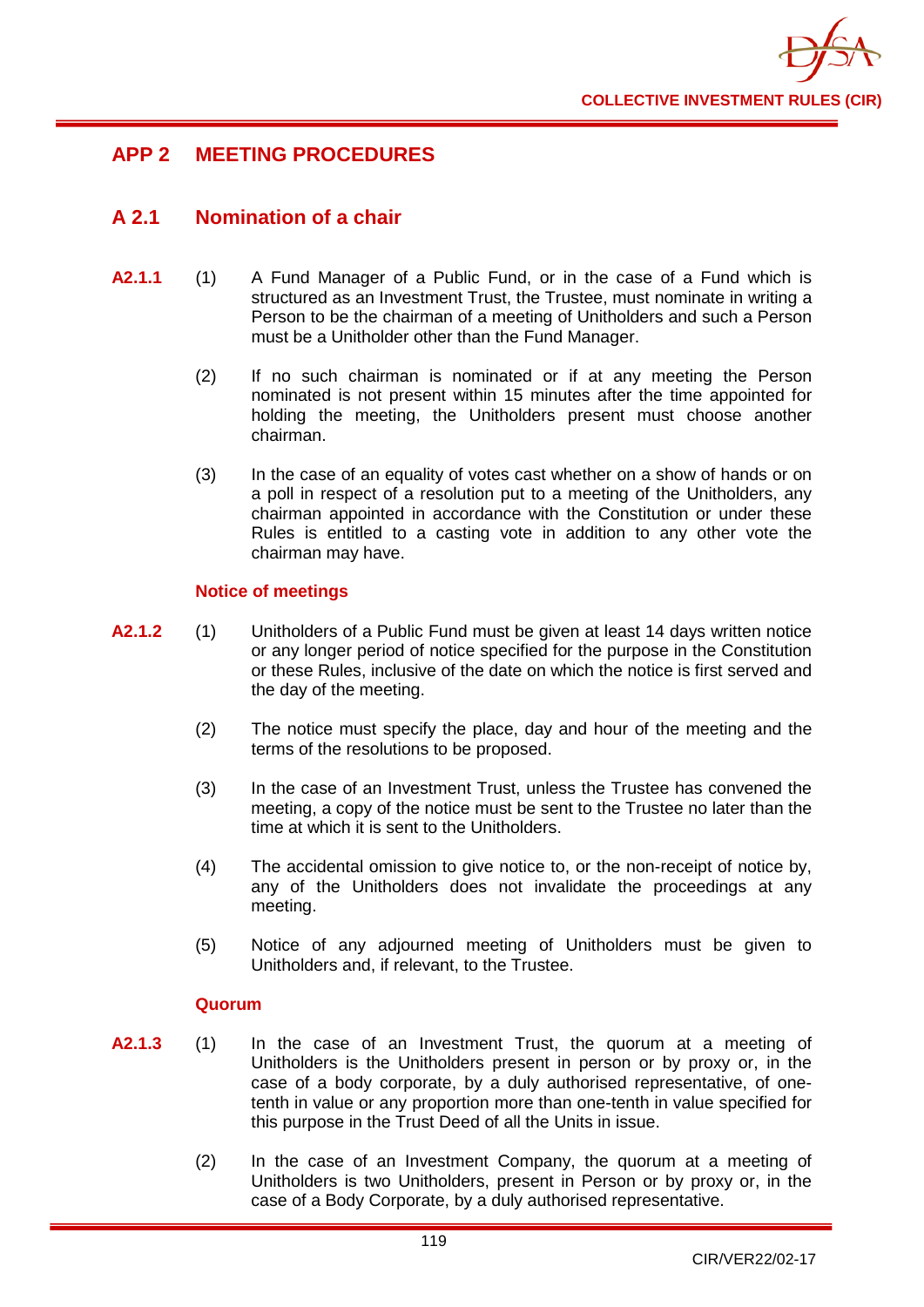- (3) Business must not be transacted at any meeting unless the requisite quorum is present at the commencement of business.
- (4) If within half an hour from the time appointed for the meeting, a quorum is not present, the meeting:
	- (a) if convened on the requisition or request of Unitholders, must be dissolved; and
	- (b) if any other case, must stand adjourned to:
		- (i) a day and time which is seven or more days after the day and time of the meeting; and
		- (ii) a place to be appointed by the chairman if a chairman has been appointed in accordance with the Constitution or otherwise by the Operator.
- (5) If, at an adjourned meeting under (4)(b), a quorum is not present within 15 minutes from the time appointed for the meeting, one person entitled to be counted in a quorum present at the meeting is a quorum.
- (6) Notice of any adjourned meeting of Unitholders must be given to Unitholders. That notice must state that one or more Unitholders present at the adjourned meeting whatever their number and whatever the number of Units held by that Unitholder or Unitholders will form a quorum.
- **A2.1.4** (1) No Fund Manager, or other member of the Governing Body of the Fund is entitled to be counted in the quorum of, and no Fund Manager or other member of the Governing Body of the Fund nor any associate of such a Person is entitled to vote at, any meeting of the Fund.
	- (2) The prohibition in (1) does not apply to the exercise of voting rights attaching to any Units which the Fund Manager or other member of the Governing Body of the Fund or its associate holds on behalf of, or jointly with, another Person who is not subject to the prohibition in (1) and from whom the Fund Manager or other member of the Governing Body of the Fund or its associate, as the case may be, has received voting instructions.
	- (3) Therefore, for the purpose of Rule, Units held, or treated as held, by any Fund Manager or other member of the Governing Body of the Fund, must not, except as mentioned in (2), be regarded as being in issue.
- **A2.1.5** If a resolution is required under these Rules for the approval of a Related Party Transaction, a Unitholder who is the Related Party proposing to enter into the transaction, and a Unitholder who is an Associate of that Related Party, is not entitled to vote on the resolution.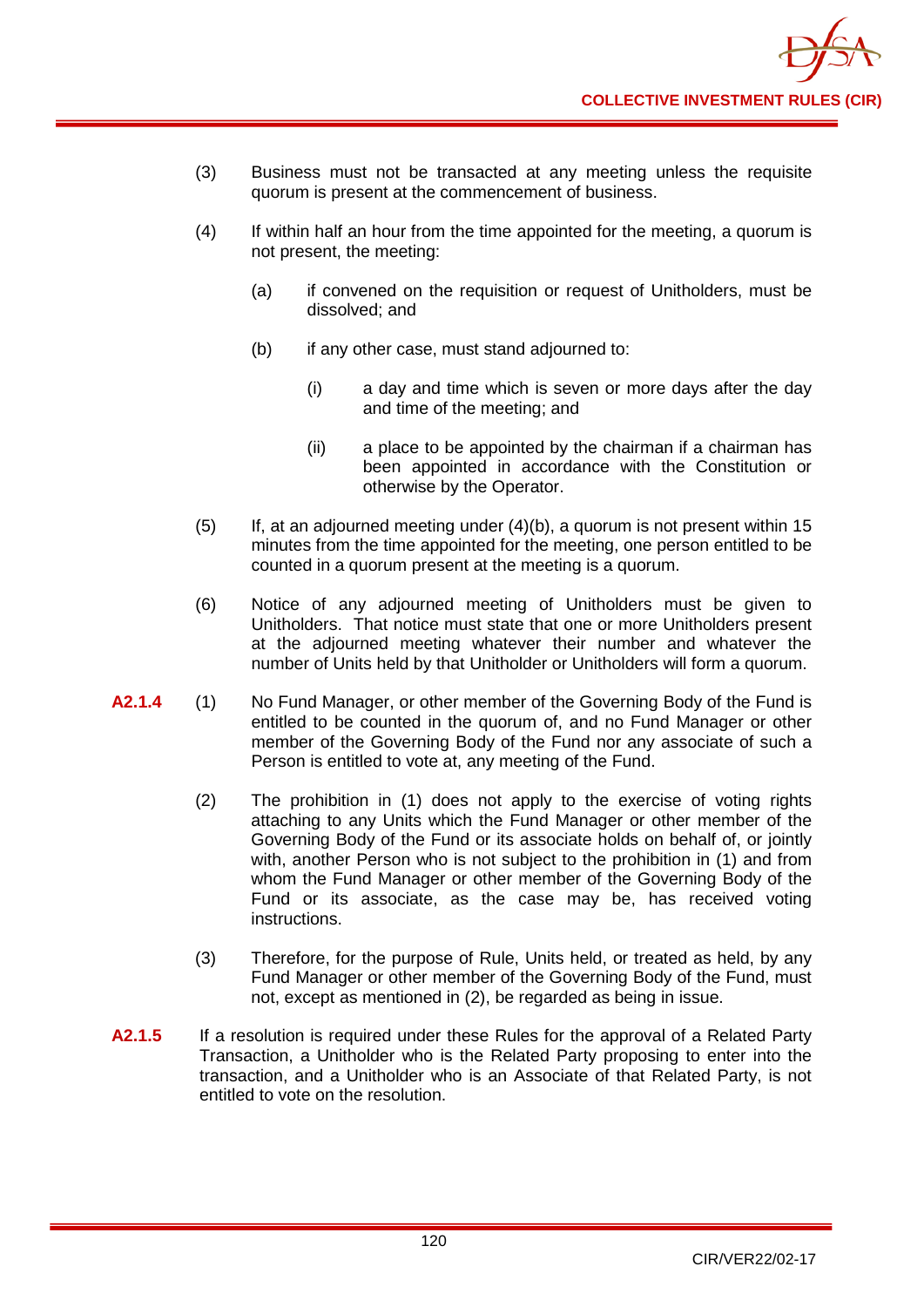

## **APP 3 APPROVALS AND NOTIFICATIONS**

## **A 3.1 Alterations to a Fund**

- **A 3.1.1** (1) The Fund Manager of a Public Fund must, by way of a Special Resolution, obtain prior approval from the Unitholders for any proposed change to the Domestic Fund which is a fundamental change.
	- (2) In addition to the specific fundamental changes in relation to a Fund prescribed under Article 35(1) of the Law and also under Rules 8.3.2, 8.13.3, 13.4.4(2) and 16.1.3(2), a "fundamental change" under (1) is a change or event which:
		- (a) changes the purpose or nature of the Fund;
		- (b) may materially prejudice a Unitholder;
		- (c) alters the risk profile of the Fund; or
		- (d) introduces any new type of payment out of Fund Property.
	- (3) Notwithstanding (2) above, any change may be fundamental depending on its degree of materiality and effect on the Fund and its Unitholders. Consequently, the Fund Manager must determine whether in each case a particular change is fundamental in nature and, if the Fund is an Investment Trust, obtain the Trustee's agreement to the outcome of the determination.

## **Guidance**

For the purpose of this section, a fundamental change to a Fund is likely to include:

- a. any proposal for a scheme of arrangement;
- b. a change in the investment policy to achieve capital growth from investment in one country rather than another;
- c. a change in the investment objective or policy to achieve capital growth through investment in fixed interest rather than in equity investments;
- d. a change in the investment policy to allow the Fund to invest in derivatives as an investment strategy which increases its volatility;
- e. a change to the characteristics of a Fund to distribute income annually rather than monthly;
- f. the introduction of limited redemption arrangements; or
- g. a change of the custodian, trustee or other oversight arrangement.
- **A 3.1.2** (1) The Fund Manager of a Public Fund must give prior written notice to Unitholders in respect of any proposed change to the operation of a Fund where the change constitutes a significant change.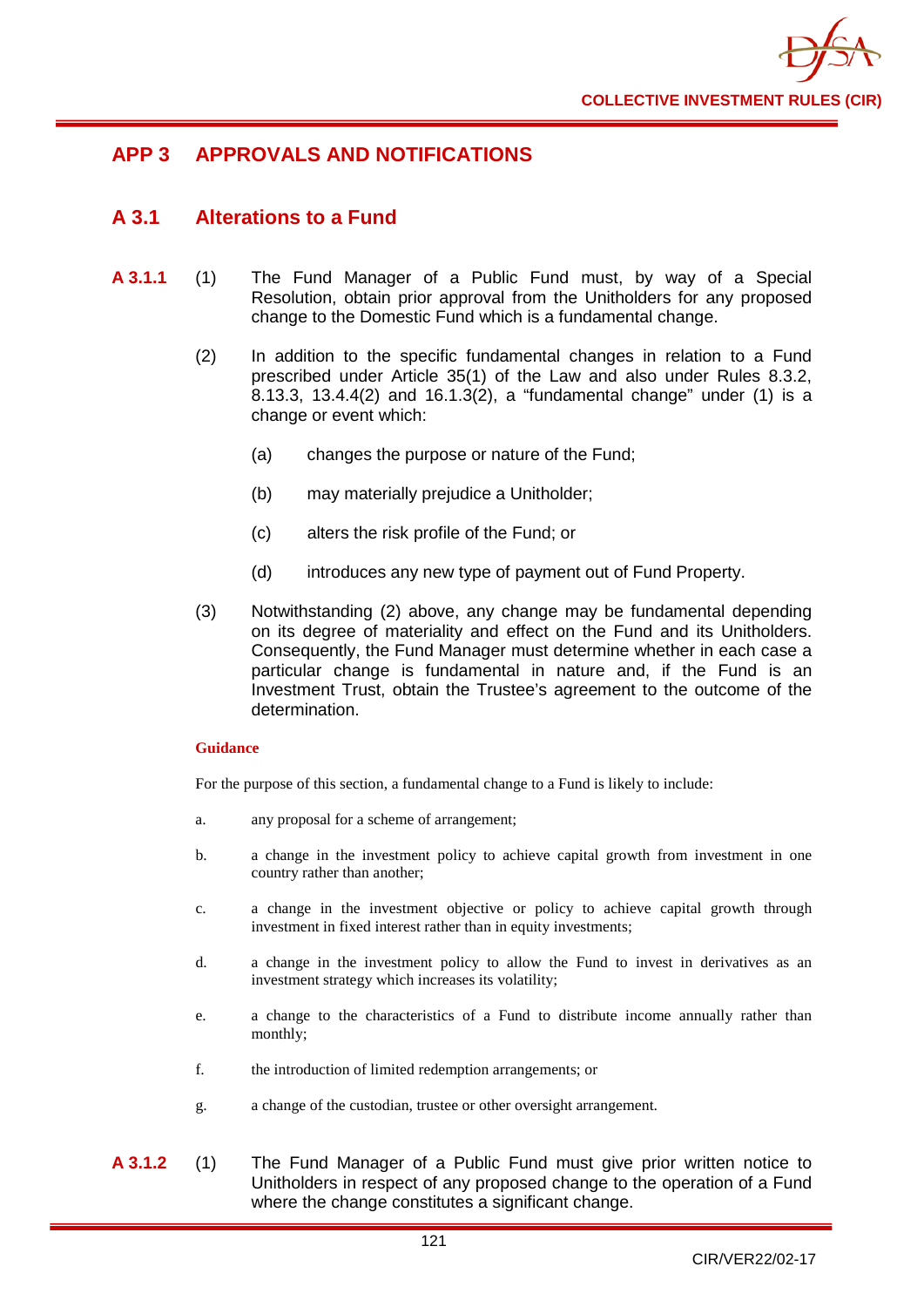- (2) A "significant change" in (1) is a change or event which is not a fundamental change under Rule A 3.1.2 but:
	- (a) affects a Unitholder's ability to exercise his rights in relation to his investment;
	- (b) would reasonably be expected to cause the Unitholder to reconsider his participation in the Fund;
	- (c) results in any increased payments out of the Fund Property to the Fund Manager, the Trustee or any other director or an associate of either; or
	- (d) materially increases other types of payment out of Fund Property.
- (3) Changes may be significant depending in each case on their degree of materiality and effect on the Fund and its Unitholders. Consequently the Fund Manager will need to determine whether in each case a particular change is significant in nature or not and if the Fund is an Investment Trust obtain the Trustee's agreement of the outcome of the determination.

#### **Guidance**

- 1. The notice period required for a pre-event notification to the Unitholder should be of a reasonable length, which is expected to be at least 30 days.
- 2. For the purpose of this section, a significant change is likely to include:
	- a. a change in the method of price publication;
	- b. a change in any operational policy such as dilution policy or allocation of payments policy; or
	- c. an increase in the preliminary charge where Units are purchased through a group savings plan.
- **A3.1.3** (1) A Fund Manager must to inform Unitholders in an appropriate manner and timescale of any notifiable changes that are reasonably likely to affect, or to have affected, the operation of the Fund.
	- (2) A notifiable change in (1) is a change or event, other than a fundamental change or a significant change specified in this Appendix, which a Unitholder must be made aware of unless the Fund Manager concludes that the change is insignificant.

## **Guidance**

- 1. The circumstances causing a notifiable change may or may not be within the control of the Fund Manager.
- 2. For the purpose of this section, a notifiable change might include:
	- a. a change of a named investment manager where the Fund has been marketed on the basis of that investment manager's involvement;
	- b. a significant political event which impacts on the Fund or its operation;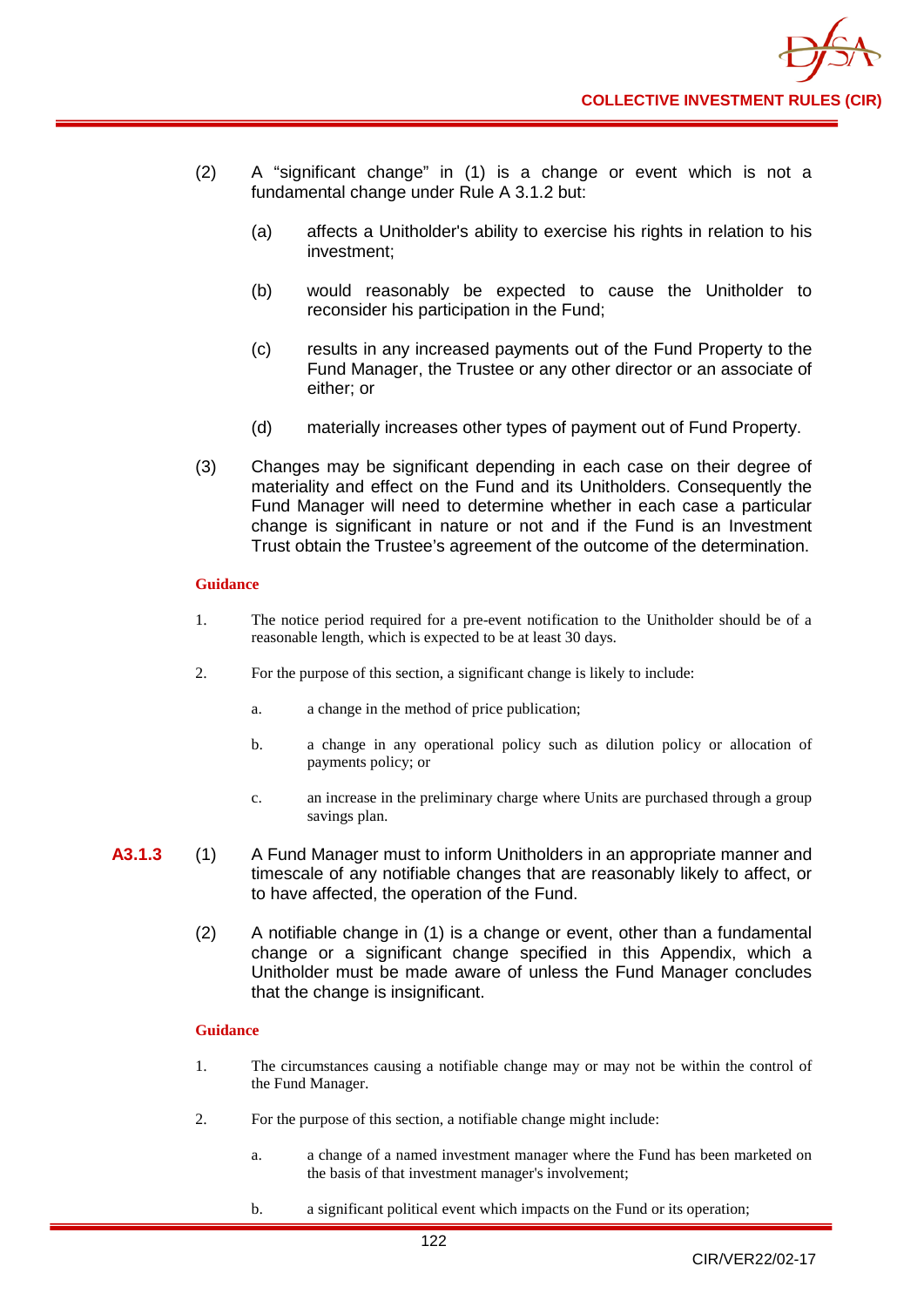

- c. a change to the time of the valuation point;
- d. the introduction of limited issue arrangements; or
- e. a change in the name of the Fund.
- 3. The appropriate manner and timescale of notification in this section would depend on the nature of the change or event. Consequently, the Fund Manager will need to assess each change or event individually.
- 4. An appropriate manner of notification could include:
	- a. sending an immediate notification to the Unitholder;
	- b. publishing the information on a website; or
	- c. the information being included in the next periodical report of the Fund.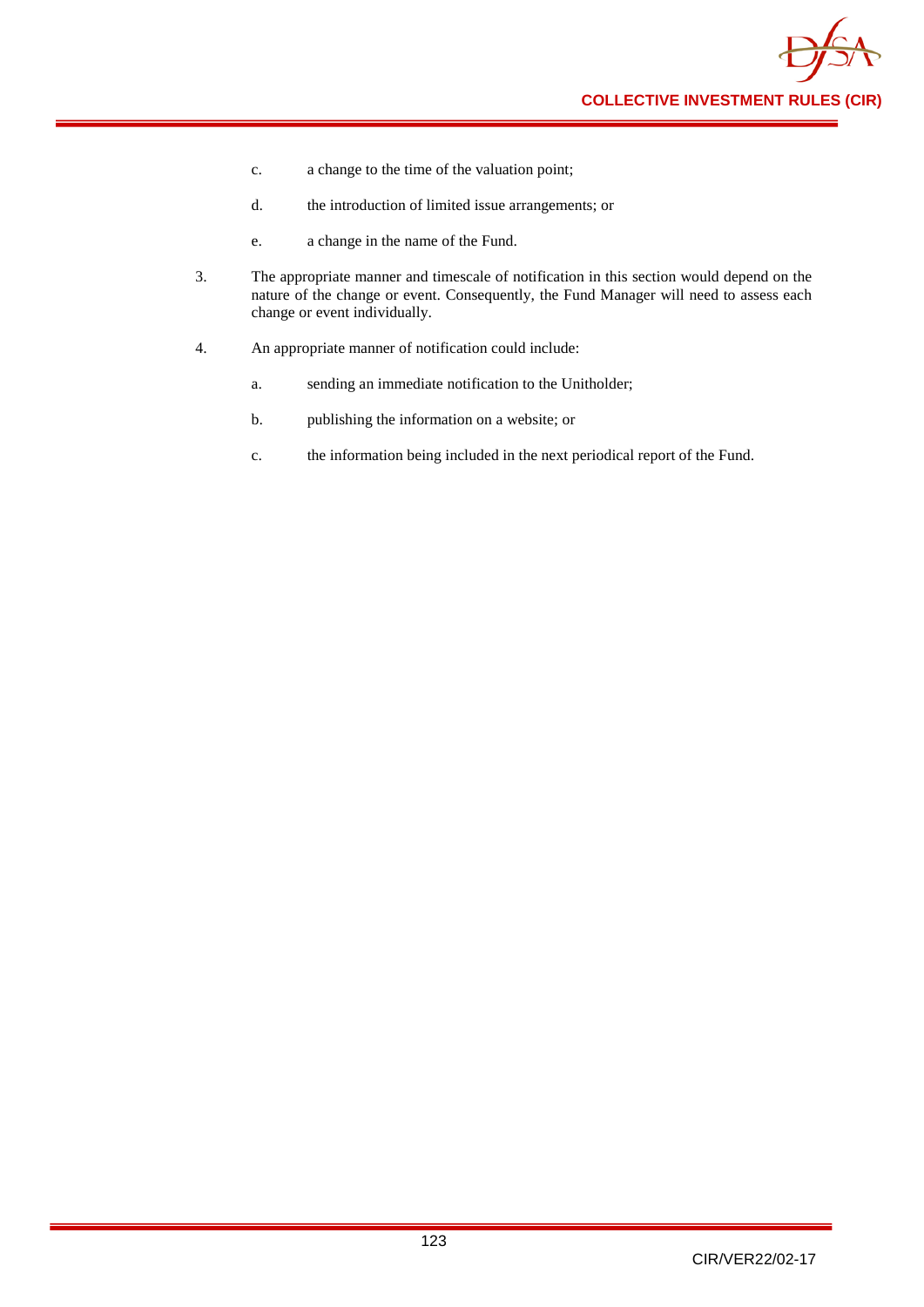

## **APP 4 GUIDANCE ON ASSET VALUATION AND PRICING**

## **Guidance**

#### **General**

- 1. This guidance relates to the calculation of a single price and net asset value in accordance with CIR Rules. Under the Rules, the Fund Manager should take all reasonable steps, and exercise due diligence, to ensure that the Property of the Fund is valued in accordance with the Law, the Rules and the Fund's Constitution.
- 2. This guidance sets out minimum standards of control in relation to the valuation of the Fund Property to which the Fund Manager , the Trustee and the Persons providing the oversight function should have regard in determining whether they have met their obligations under the applicable Rules and the Fund's Constitution.
- 3. The Fund Manager should take action forthwith to rectify any breach in respect of valuation. Where the breach relates to the incorrect pricing of Units, rectification should extend to the reimbursement or payment of money by the Fund Manager to Unitholders, former Unitholders or to the Investment Undertaking.
- 4. The Trustee or the Persons providing the oversight function may direct that rectification need not extend to reimbursement where it appears that the incorrect pricing is of minimal significance. This would only be appropriate where the Fund Manager has adequate controls in place.
- 5. The price of a Unit of any class should be calculated by valuing the Fund Property attributable to Units of that class and dividing that value by the number of Units of the class in issue. All the Fund Property should be valued at each valuation point and any part of the Fund Property which is not an Investment should be valued at fair value. The DFSA expects a Fund Manager to agree on its methodology for valuing the Fund Property with the Trustee or Eligible Custodian, or other Persons providing the oversight function and that the methodology in place is applied consistently.
- 6. In respect of Securities quoted on an Exchange:
	- a. the Fund's Constitution should set out the valuation policy that will be adopted by the Fund Manager where a single price for buying and selling a Security is quoted; and also where separate buying and selling prices are quoted on an Exchange. Either the official mid-market price or the last trade price should provide an appropriate basis of valuation for the Fund. The Fund Manager should, however, document the choice of methodology and ensure that the procedures are applied consistently and fairly; and
	- b. where there has been no recent trade in the Security concerned, or no reliable price exists, an Investment should be valued at a price which, reflects a fair and reasonable price for that investment. For example, a Fund Manager may obtain a valuation from three experienced brokers and average the value. In such cases, the Fund Manager is required to document the reasons for his decision and should be prepared to justify any assumptions made.
- 7. Where instances of incorrect pricing occur, the de minimis provisions set out in this guidance should apply only where the Fund Manager and Trustee or the Person providing oversight functions are able to meet the standards set out in this guidance. Evidence of persistent or repetitive errors, or errors consistently in the Fund Manager's favour, are likely to make it more difficult for the Fund Manager to demonstrate that he is able to meet the standards in this guidance.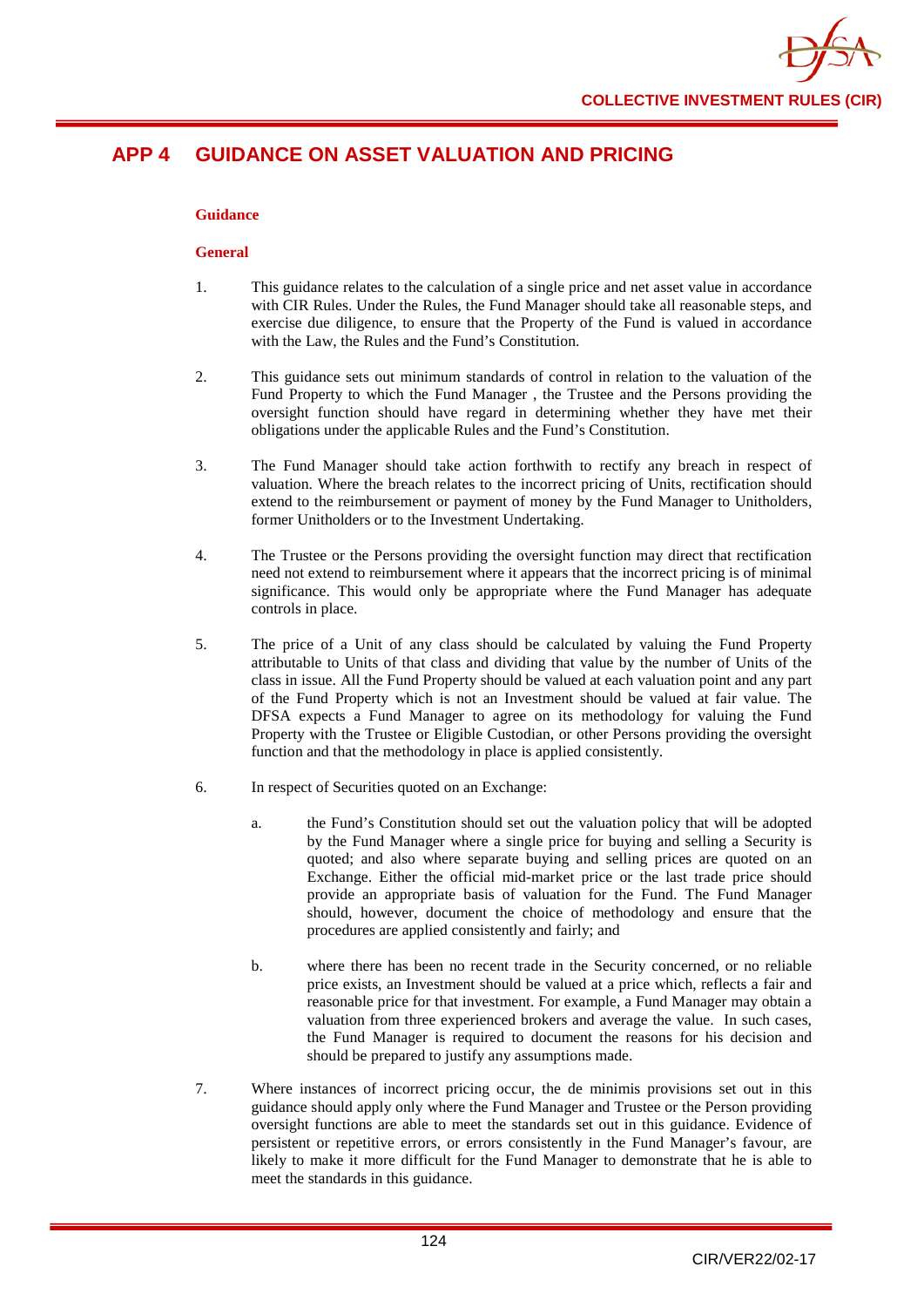

#### **Pricing controls by the Fund Manager**

- 8. Unit prices and currency rates used in Fund valuations should be up to date and from a reputable source. The mere use of a source for prices and rates does not amount to delegation under the Rules. Although it should not be necessary to carry out significant substantive checking, the reliability of the source of prices and rates should be kept under regular review, and the use of doubtful prices or rates should be followed up.
- 9. The mere use of a source for prices and rates does not amount to delegation under the Rules. However, the use of a third party to carry out the pricing function, whether it is an Associate of the Fund Manager, or the Trustee or any Associate of the directors of the company or Persons providing the oversight function, or any independent third party, amounts to outsourcing. In this case the Fund Manager still retains its operating responsibilities and duties and, remains liable for the acts and omissions of that third party in performing the pricing functions as if they were the acts or omissions of the Fund Manager. The Fund Manager should ensure that the third party contracts to provide the service on a basis which takes account of the Fund Manager's responsibilities which require the Fund to be priced in accordance with the applicable Rules and the Fund's **Constitution**
- 10. Where the pricing function is outsourced, the Fund Manager is required, in accordance with the Rules, to satisfy himself that the pricing agent remains competent to carry out the function, and that he has taken reasonable care to ensure that the pricing agent has carried out his duties in a competent manner.
- 11. The Fund Manager should seek assurance that the pricing agent's system is robust and will produce accurate results. The Fund Manager should review the outputs from the system at least annually, and on any significant system change. In addition, if the pricing agent is also responsible for calculation of dealing prices of Units, the Fund Manager should ensure that this system is reviewed to his satisfaction at least annually.
- 12. Unless the valuation and record keeping systems are integrated, the valuation output should be agreed with the Fund Manager's records of a Fund at each valuation point. In addition, the Fund Manager's records, including debtors and creditors, should be agreed with a Custodian's records of stocks and both capital and income cash at least monthly, with reconciling items followed up promptly, with debtors reviewed for recoverability.
- 13. Systems should be in place whereby all transactions are confirmed in writing or by electronic means to the Fund Manager or to a pricing agent as quickly as possible. It is desirable that all deals to which the Fund is committed, which have been notified, at most, one hour before a valuation, are included in that valuation, at estimated prices if necessary. Unless, however, there is likely to be significant movement in a price of a Unit, it is more important that an accurate cut-off procedure is in place to ensure that omissions or duplications do not take place, than it is to ensure that estimates are included in a valuation.
- 14. Where prices are obtained otherwise than from the main pricing source (e.g. unquoted, suspended, or illiquid stocks), the Fund Manager should maintain a record of the source and basis for the value placed on the investment. These should be regularly reviewed.
- 15. A system should be in place to ensure that investment and borrowing powers which are contained in the Rules, where applicable and in the Fund's Constitution and Prospectus are not breached, and that if breaches occur they are identified and rectified.
- 16. A system should be in place to ensure that dividends are accounted for as soon as stocks are quoted ex-dividend, unless, as with some foreign stocks, it is prudent to account for them only on receipt. Fixed interest dividends and interest should be accrued at each point unless the level of materiality makes a longer interval appropriate. Similar considerations apply to the expenses of the Fund.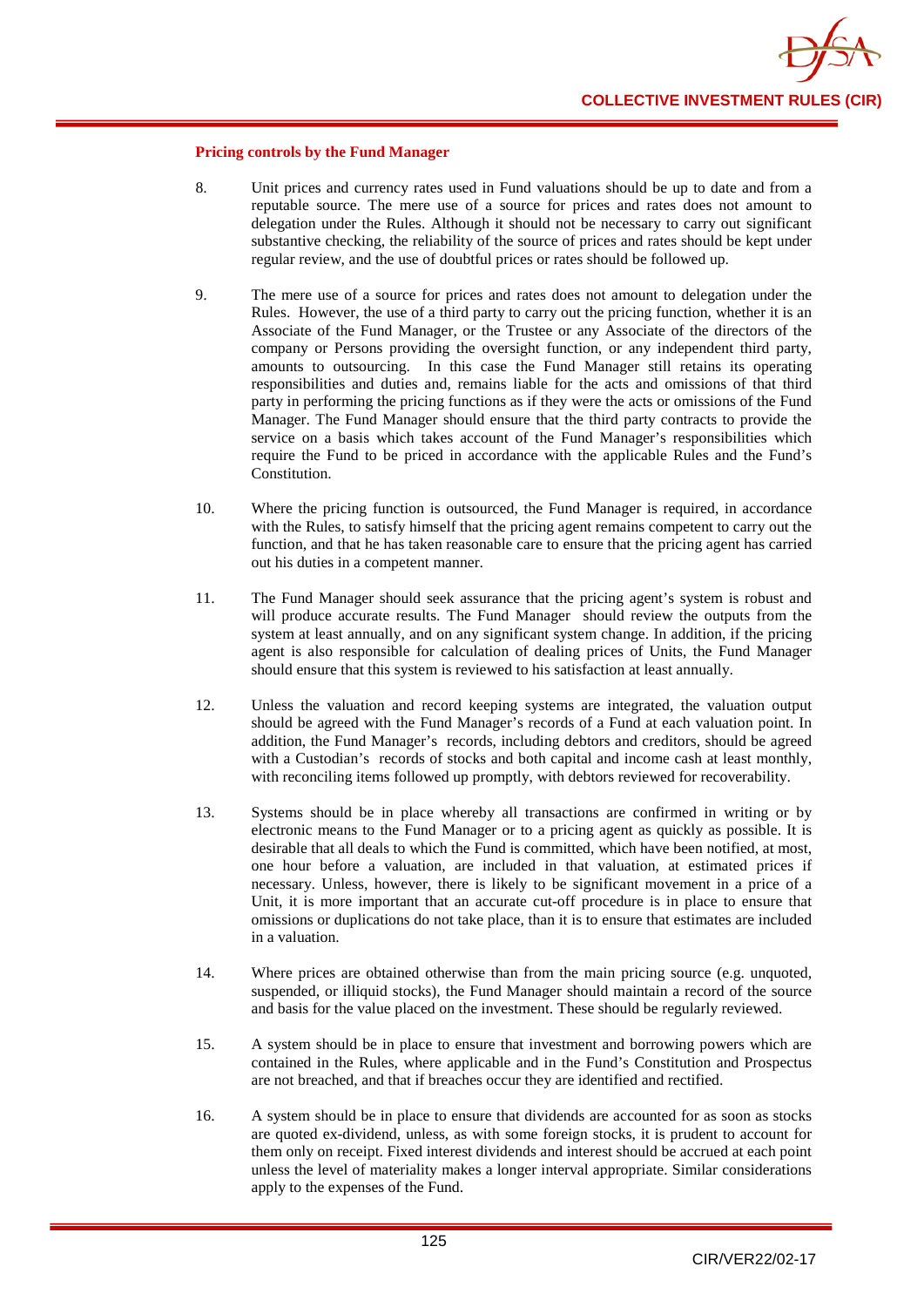- 17 The Fund Manager should ensure periodically that any charge which is levied on a Unitholder for dilution has been calculated in accordance with the methodology which has been disclosed in the Constitution or Prospectus.
- 18. The Fund Manager should set a percentage or absolute limit for certain key elements of the valuation, such that any movement outside these limits is investigated. The process for the investigation and a report of its outcome should be in writing and evidenced by an appropriate signature. These key elements could, where relevant, include the movement of the overall price of the Fund against relevant markets, the movement of the prices and values of individual stocks, changes in currency rates, and accrual figures for income, expenses, and tax. In addition, prices which appear not to have changed after a fixed period of time should be investigated, since this may be the result of a price movement having been missed.
- 19. Cash should be reconciled to the bank account regularly, with outstanding items promptly followed up, and a full reconciliation sent to the trustee or depositary monthly.
- 20. Controls should be in place to ensure that the correct number of Units in issue is recorded at each valuation point. This should be reconciled with the Unitholder register at least monthly.
- 21. A copy of the valuation should be sent to the Fund Manager or the Fund's investment manager, if applicable, at least weekly. He should specifically check that the correct securities are recorded.

#### **Pricing and valuation checks by oversight arrangement**

- 22. The Persons providing oversight functions have a duty under the Rules to ensure that the Fund Manager's pricing methodology and operation is properly controlled. Its main emphasis should be to ensure that the Fund Manager keeps its controls and systems for pricing under review and to obtain evidence from the Fund Manager's systems that Unit prices are calculated correctly. This would also apply where the Fund Manager has outsourced some or all of its pricing functions to a Service Provider. The following paragraphs set out the minimum checks which DFSA expects any Person providing the oversight function to carry out in order to be satisfied with the Fund Manager's pricing methodology and operation, and to ensure that the likelihood of incorrect prices will be minimised.
- 23. The Persons providing the oversight function should carry out a thorough review of the Fund Manager's overall system for pricing. This should include an analysis of the controls in place to determine the extent to which reliance can be placed on them. This review should be carried out at the start of the appointment of a Person who will provide oversight functions, and also when major changes are made by the Fund Manager to its system. On an ongoing basis, the systems should be kept under review to ensure that a series of minor changes do not, over a period of time, have a significant effect on the integrity of the systems.
- 24. The Persons providing oversight functions should conduct a review at least annually to confirm that the Fund Manager's systems and controls are satisfactory. This will need to be more frequent where the oversight arrangement knows or suspects that the Fund Manager's systems and controls and are weak and unsatisfactory. The Persons providing oversight functions should ensure that any issues which are identified are properly followed up and resolved. Additionally, the Persons providing oversight functions should carry out a review of the valuation of the property of each Fund for which it is responsible, at least annually, which verifies, on a sample basis if necessary, the assets, liabilities, accruals, Units in issue, and any other relevant matters, for example, an accumulation factor or a currency conversion factor.
- 25. Where the Fund Manager's systems are manual, or have been installed or amended recently and are therefore unproven, the level of checking will need to be increased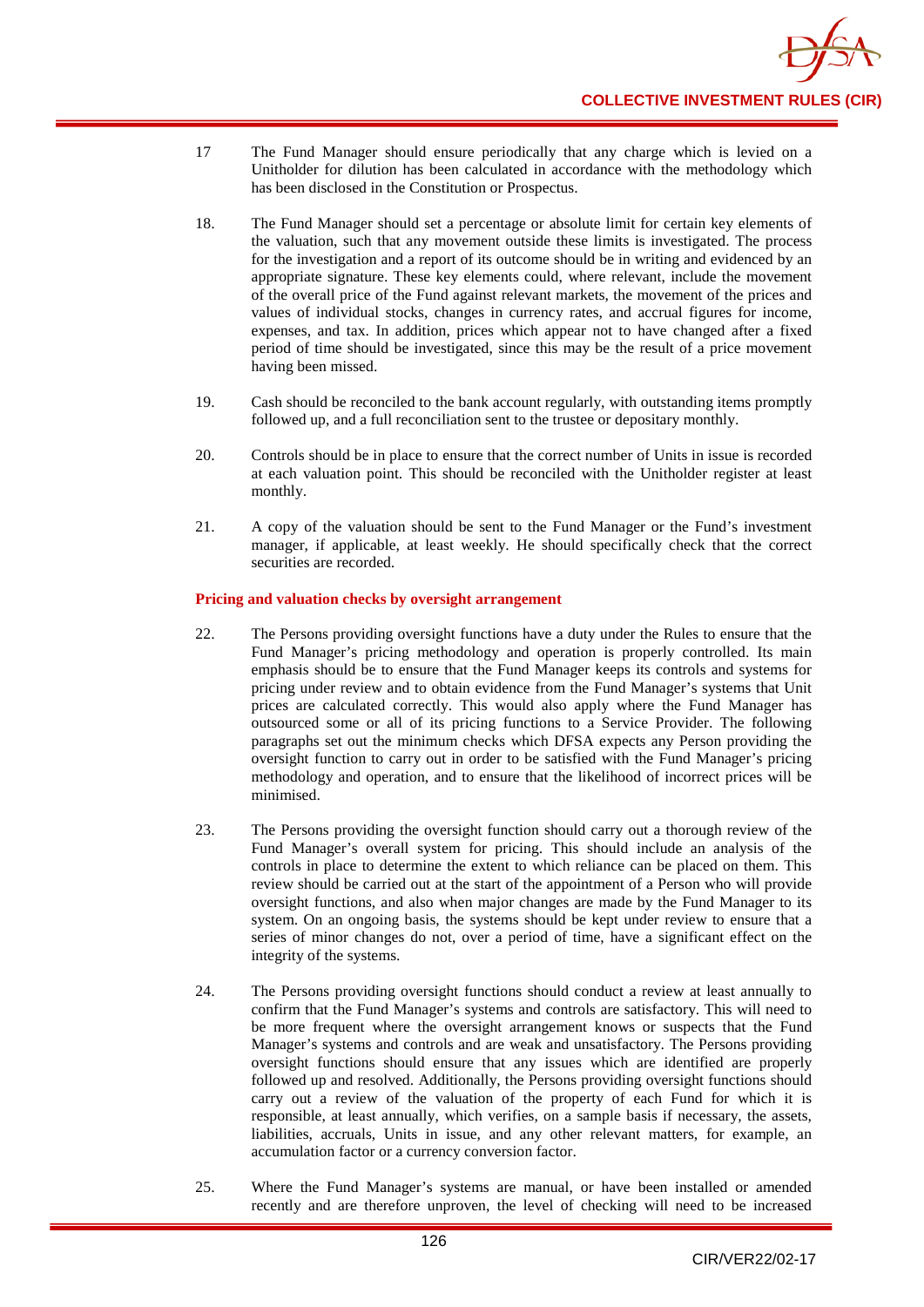accordingly. This will also be necessary where a number of instances of incorrect pricing have previously been identified.

#### **Incorrect pricing**

- 26. The Fund Manager should record each instance where the Unit price is incorrect and, as soon as the error is discovered, report the fact to the Persons providing oversight functions together with details of the action taken, or to be taken, to avoid repetition.
- 27. The Fund Manager and the Persons providing the oversight function should if they become aware, report material instances of incorrect pricing to the DFSA as provided in the Rules. Materiality should be determined by taking into account a number of factors, including whether the Fund Manager has followed the pricing controls set out in this guidance.
- 28. The significance of any breakdown in management controls or other checking procedures should also be taken into account. The significance of any failure of systems should be considered. This may include situations where inadequate back-up arrangements exist. The duration of an error should also be taken into account; the longer an error persists, the more likely that it will have a material effect on a price.
- 29. The level of compensation paid to Unitholders, and the Fund Manager's ability (or otherwise) to meet claims for compensation in full, may also be relevant.
- 30. The Fund Manager should also report to the DFSA forthwith any instance of incorrect pricing where the error is greater than 0.5% of the price of a Unit, but where the Fund Manager and the Persons providing the oversight function believe that compensation is inappropriate and should not be paid by the Fund Manager.
- 31. The Trustee or the Persons providing oversight functions, in their reports, should summarise the number of instances of incorrect pricing during a particular period. This should include the number of errors which were greater than 0.5% of the price of a Unit and the number of errors which were less than 0.5% of the price of a Unit where the Trustee or the Persons providing the oversight function did not consider the Fund Manager's controls to be adequate.

#### **Action to be taken as regards compensation for incorrect pricing.**

- 32. Prices found to be incorrect by less than 0.5%
	- a. Where the dealing price of any Unit of a Fund is found to be incorrect by less than 0.5% of the price of a Unit of a Fund, compensation to Unitholders will not normally be required, unless the Custodian decides otherwise.
	- b. Where an issue or cancellation of Units has taken place at a price which is incorrect by less than 0.5% of the price of a Unit of a Fund, compensation to or from the Fund will not normally be required, unless the oversight arrangement decides otherwise.
- 33. Where the dealing price of any Unit of a Fund is found to be incorrect by 0.5% or more of the price of a Unit of a Fund, compensation to Unitholders will normally be required. If, exceptionally, the Trustee or the Persons providing the oversight function consider that compensation is inappropriate, he will need to report the matter to the DFSA, together with his recommendation and justification.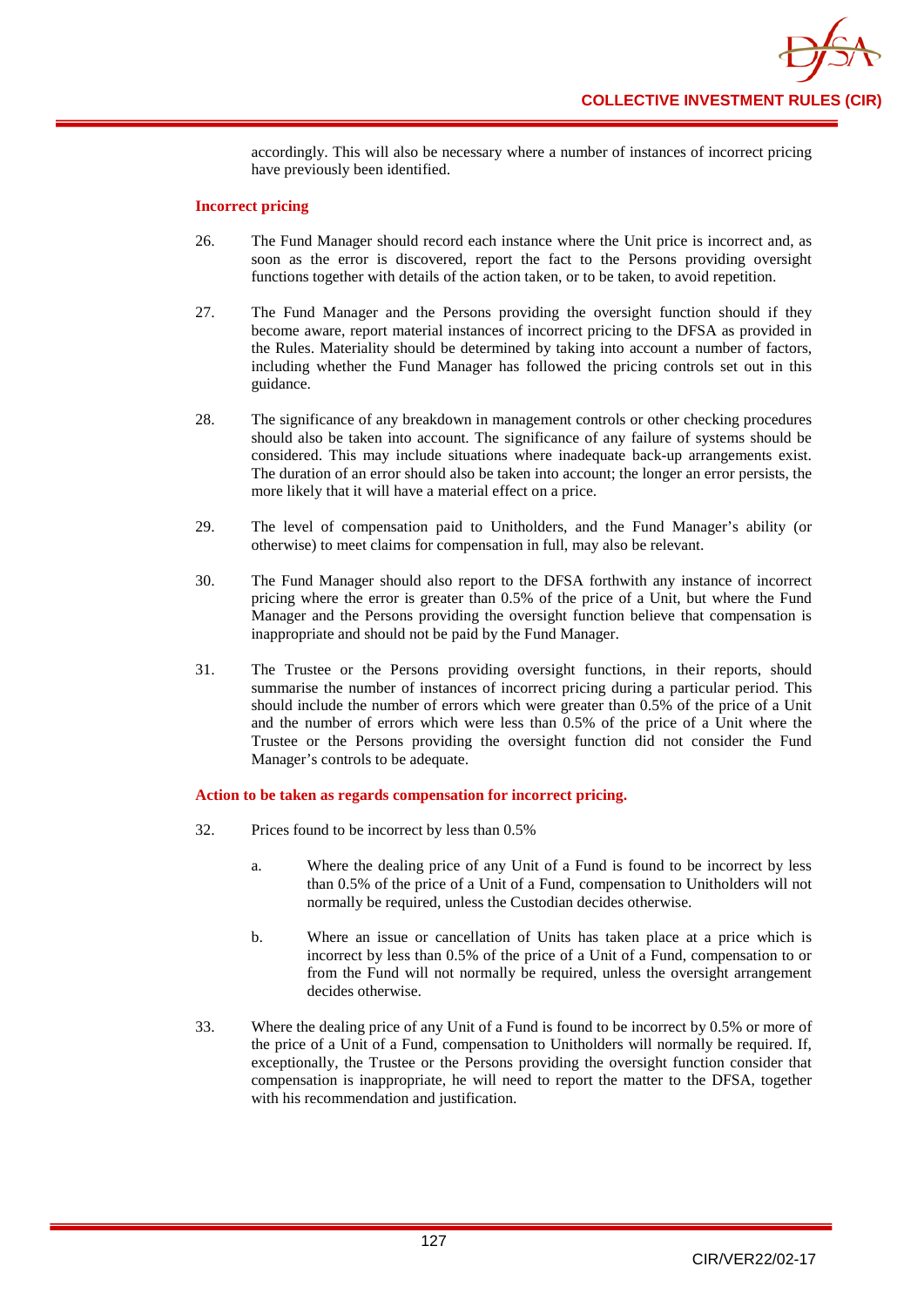

## **App 5 CONSTITUTION OF A DOMESTIC FUND**

## **A5.1 Contents of Constitution**

- **A5.1.1** (1) The Constitution of a Domestic Fund must contain all the information prescribed in the following table except where it is an Exempt Fund, in which case, it must contain the information specified in A, C, D, F, G, H, K and M.
	- (2) The requirements in the following table do not apply in respect of the Constitution of a Qualified Investor Fund.

| A | <b>General Information</b> |                                                                                                                                                                                                                                                                                              |  |
|---|----------------------------|----------------------------------------------------------------------------------------------------------------------------------------------------------------------------------------------------------------------------------------------------------------------------------------------|--|
|   | The following information: |                                                                                                                                                                                                                                                                                              |  |
|   | (1)                        | The name of the Fund.                                                                                                                                                                                                                                                                        |  |
|   | (2)                        | The Fund Manager's and, if the Fund is structured as an<br>Investment Trust, the Trustee's name and the principal<br>place of business in the DIFC as recorded by the Registrar<br>of Companies.                                                                                             |  |
|   | (3)                        | That the Fund is a Domestic Fund, the Constitution of which<br>is governed by the laws of the DIFC.                                                                                                                                                                                          |  |
|   | (4)                        | That the Fund is a Public Fund, or Exempt Fund, as the<br>case may be.                                                                                                                                                                                                                       |  |
|   | (5)                        | The legal form of the Fund and whether it is open or closed<br>ended.                                                                                                                                                                                                                        |  |
|   | (6)                        | If the Fund is a specialist class of a Fund as defined in<br>chapter 3 of this module, the relevant specialist class, and if<br>applicable, that the Fund is<br>an<br>Islamic Fund<br>and<br>consequently the Fund's entire business operations are<br>conducted in accordance with Shari'a. |  |
|   | (7)                        | If the Fund is managed by an External Fund Manager, that<br>fact and the details of the Appointed Fund Administrator or<br>Custody Provider of the Fund.                                                                                                                                     |  |
|   | (8)                        | If the Fund is an External Fund, the name of the jurisdiction<br>in which the Fund is domiciled.                                                                                                                                                                                             |  |
| в |                            | <b>General Statements</b>                                                                                                                                                                                                                                                                    |  |
|   |                            | The following information:                                                                                                                                                                                                                                                                   |  |
|   | (1)                        | The Fund Manager is responsible, pursuant to the Law, for                                                                                                                                                                                                                                    |  |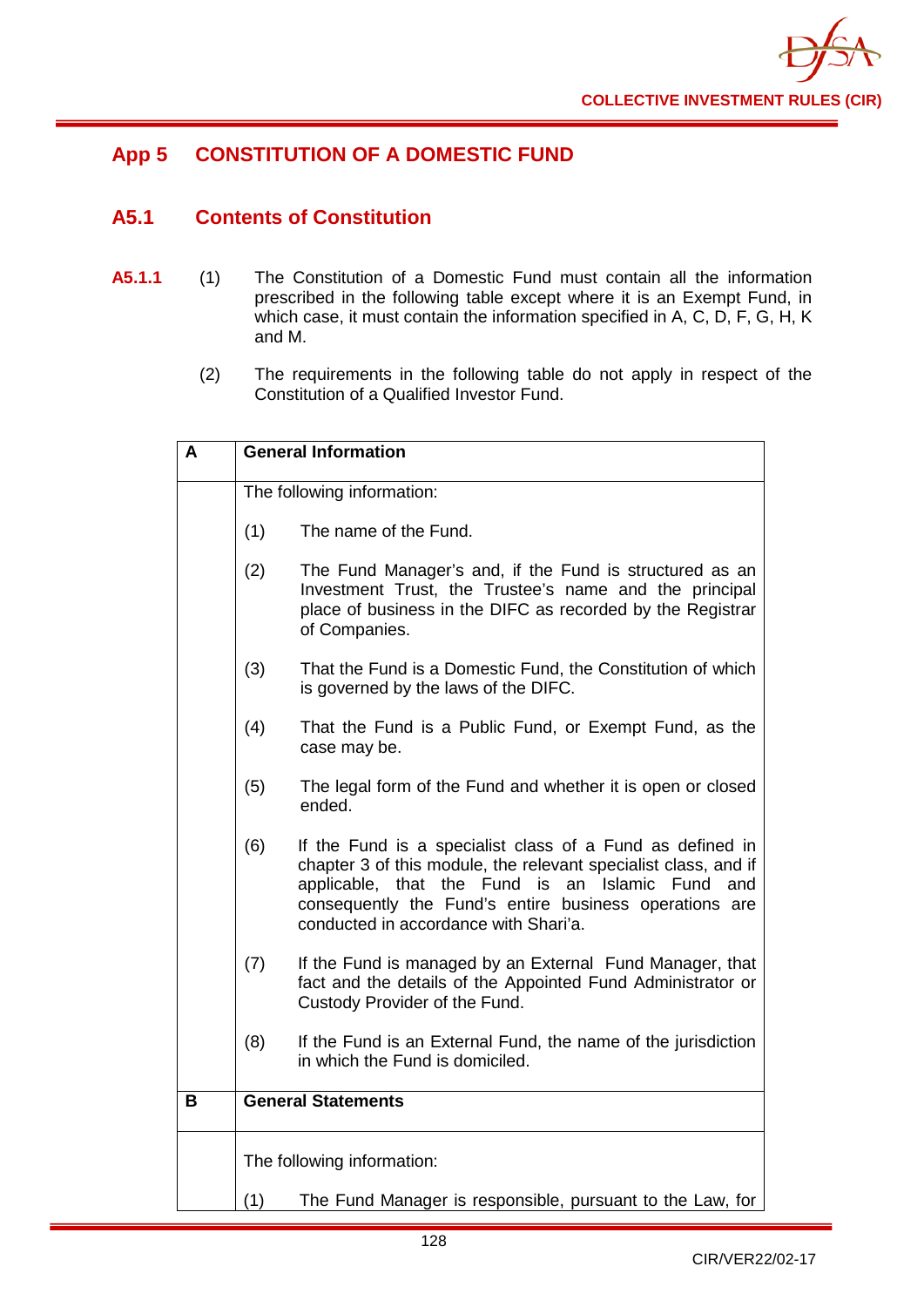|   |     | all operations concerning the Fund and may from time to<br>time delegate activities or outsource functions, but not the<br>responsibility for conducting those activities and functions,<br>to another Person in accordance with the CIR Rules.                                     |
|---|-----|-------------------------------------------------------------------------------------------------------------------------------------------------------------------------------------------------------------------------------------------------------------------------------------|
|   | (2) | (a)<br>The Fund Property is entrusted to the Fund Manager<br>and the Fund Manager remains responsible for the<br>property even when an Eligible Custodian holds the<br>legal title to the Fund Property; or                                                                         |
|   |     | (b)<br>The Fund Property is held on trust by the Fund's<br>Trustee, as the case may be.                                                                                                                                                                                             |
|   | (3) | Whether the duration of the Fund is limited and, if so, for<br>how long.                                                                                                                                                                                                            |
|   | (4) | That fees, charges and other expenses of the Fund may be<br>taken out of Fund Property and the basis for determination<br>of the quantum of such fees, charges and other expenses.                                                                                                  |
|   | (5) | The maximum and minimum sizes of the Fund's capital, if<br>any.                                                                                                                                                                                                                     |
|   | (6) | That the Unitholders are not liable for the debts of the Fund,<br>unless the applicable legislation prescribes otherwise and, if<br>so, those circumstances.                                                                                                                        |
|   | (7) | That a Unitholder is not liable to make any further payment<br>after he has paid the price of his Units and that no further<br>liability can be imposed on him in respect of the Units he<br>holds.                                                                                 |
|   | (8) | That payments to the Fund Manager, Trustee, any Eligible<br>Custodian, or the Person providing the oversight function<br>Shari'a Supervisory Board)<br>(including<br>a<br>by way<br>0f<br>remuneration are authorised to be paid (in whole or in part)<br>out of the Fund Property. |
| C |     | Where the Fund is a Trust                                                                                                                                                                                                                                                           |
|   |     | The following information:                                                                                                                                                                                                                                                          |
|   | (1) | The Trust Deed is made under and governed by the<br>Investment Trust Law 2006 and:                                                                                                                                                                                                  |
|   |     | (a)<br>is binding on each Unitholder as if he had been a<br>party to it and that he is bound by its provisions; and                                                                                                                                                                 |
|   |     | (b)<br>authorises and requires the Fund Manager and the<br>Trustee to do the things required or permitted of<br>them by its terms and the Investment Trust Law<br>2006 and the Law.                                                                                                 |
|   | (2) | Subject to the provisions of these Rules:                                                                                                                                                                                                                                           |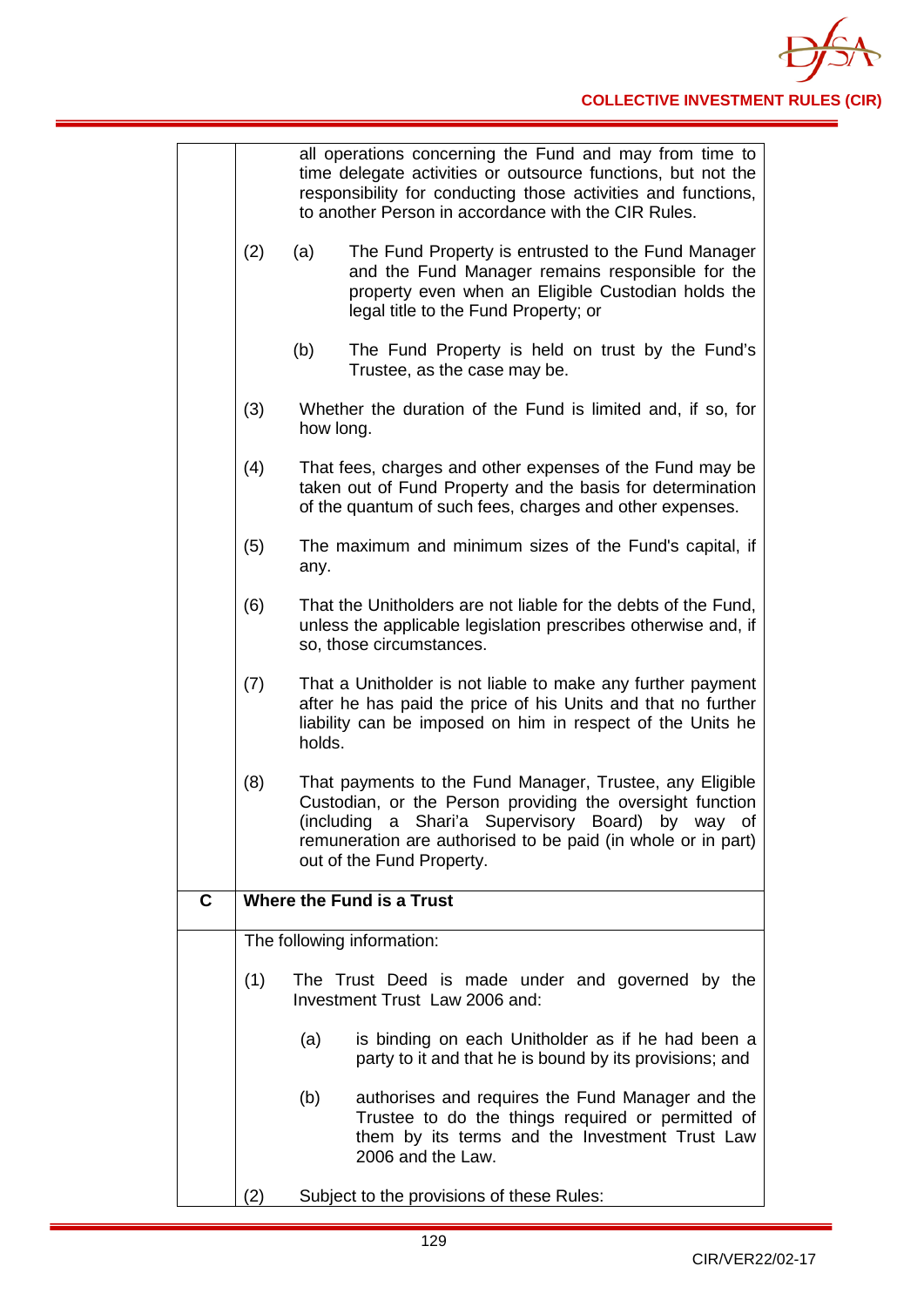|   | (a)<br>the Fund Property (other than sums held to the credit<br>of the distribution account) is held by the Trustee on<br>trust for the Unitholders according to the number of<br>Units held by each Unitholder or, where relevant,<br>according to the number of individual shares in the<br>Fund Property represented by the Units held by each<br>Unitholder; and |
|---|----------------------------------------------------------------------------------------------------------------------------------------------------------------------------------------------------------------------------------------------------------------------------------------------------------------------------------------------------------------------|
|   | (b)<br>the sums standing to the credit of any distribution<br>account are held by the Trustee on trust to distribute<br>or apply in accordance with these Rules relating to<br>income.                                                                                                                                                                               |
| D | <b>Investment Objectives</b>                                                                                                                                                                                                                                                                                                                                         |
|   | (1)<br>Information covering the investment objectives of the Fund<br>and in particular:                                                                                                                                                                                                                                                                              |
|   | (a)<br>whether the aim of the Fund is to spread investment<br>risks and, if a Property Fund, whether the Fund<br>invests in a single property;                                                                                                                                                                                                                       |
|   | (b)<br>the types of Investments or assets in which it and<br>(where applicable) each Sub-Fund may invest; and                                                                                                                                                                                                                                                        |
|   | (c)<br>if the Fund is a specialist class of Fund, the class of<br>Fund.                                                                                                                                                                                                                                                                                              |
|   | (2)<br>Details of any investment, borrowing or stock lending<br>restrictions or, in the event that there<br>are no such<br>restrictions, a statement to that effect.                                                                                                                                                                                                 |
| E | <b>Units in the Fund</b>                                                                                                                                                                                                                                                                                                                                             |
|   | A statement specifying:                                                                                                                                                                                                                                                                                                                                              |
|   |                                                                                                                                                                                                                                                                                                                                                                      |
|   | the classes of Units which the Fund may issue; and<br>(a)                                                                                                                                                                                                                                                                                                            |
|   | the rights attaching to Units of each class (including any<br>(b)<br>provisions for the expression in two or more denominations<br>of such rights).                                                                                                                                                                                                                  |
| F | <b>Limitations</b>                                                                                                                                                                                                                                                                                                                                                   |
|   | Details as to:                                                                                                                                                                                                                                                                                                                                                       |
|   | the provisions relating to any restrictions on the right to<br>(a)                                                                                                                                                                                                                                                                                                   |
|   | redeem Units in any class; and                                                                                                                                                                                                                                                                                                                                       |
|   | the circumstances in which the issue of the Units of any<br>(b)<br>particular class may be limited.                                                                                                                                                                                                                                                                  |
| G | <b>Income and distribution</b>                                                                                                                                                                                                                                                                                                                                       |
|   | (1)<br>Details of who is carrying out the calculation, transfer,<br>allocation and distribution of income for any class of Unit<br>issued and outstanding during the accounting period.                                                                                                                                                                              |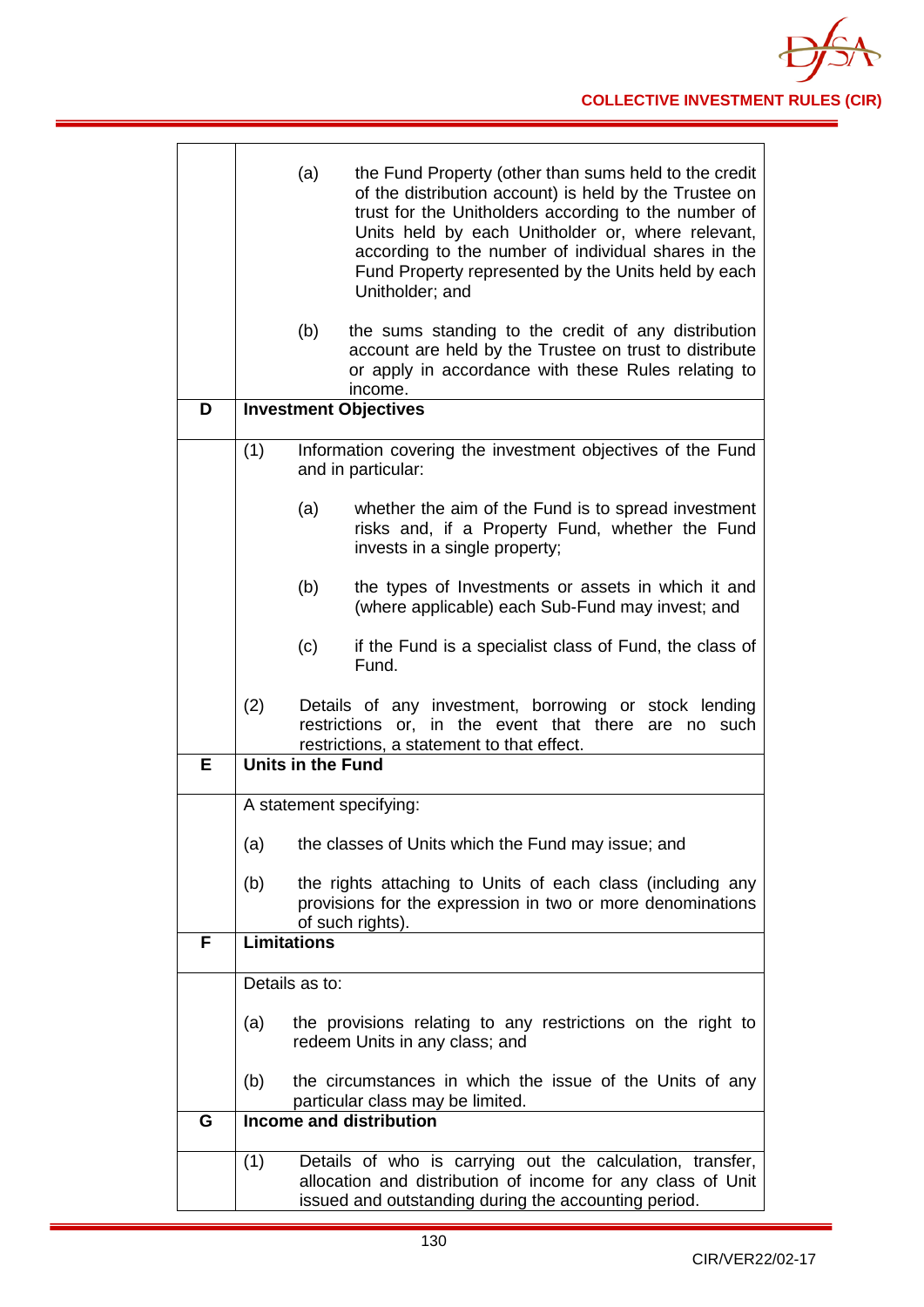|   | (2)             | Information regarding the provision for the payment of<br>income, if any, and the date on which such distribution shall<br>be made.                                                                                                               |
|---|-----------------|---------------------------------------------------------------------------------------------------------------------------------------------------------------------------------------------------------------------------------------------------|
| н |                 | <b>Base currency</b>                                                                                                                                                                                                                              |
|   |                 | A statement specifying the base currency of the Fund.                                                                                                                                                                                             |
| п | <b>Meetings</b> |                                                                                                                                                                                                                                                   |
|   |                 | Details of the procedures for the convening of meetings and the<br>procedures relating to resolutions, voting and the voting rights of<br>Unitholders.                                                                                            |
| J |                 | <b>Oversight arrangements</b>                                                                                                                                                                                                                     |
|   |                 | Details of the oversight arrangements, and if the Fund is an Islamic<br>Fund, details of its Shari'a Supervisory Board.                                                                                                                           |
| K |                 | <b>Termination and suspension</b>                                                                                                                                                                                                                 |
|   |                 | Details as to:                                                                                                                                                                                                                                    |
|   | (a)             | the grounds under which the Fund Manager may initiate a<br>suspension of the Fund and any associated procedures;<br>and                                                                                                                           |
|   | (b)             | the methodology for determining the rights of Unitholders to<br>participate in the Fund Property on winding up.                                                                                                                                   |
| L |                 | <b>Modification of the Constitution documents</b>                                                                                                                                                                                                 |
|   | be made.        | Details of the manner in which alterations to the Constitution may                                                                                                                                                                                |
| Μ |                 | <b>Responsibility statement</b>                                                                                                                                                                                                                   |
|   |                 | A statement that nothing in the Constitution has the effect of<br>exempting the Fund Manager and, if the Fund is structured as an<br>Investment Trust, the Trustee, from any liability to Unitholders<br>imposed under DIFC law and the Rules.    |
| N |                 | Other relevant matters                                                                                                                                                                                                                            |
|   |                 | Details of those matters which enable the Fund, Fund Manager or<br>any Person providing the oversight function of the Fund to obtain<br>any privilege or power conferred by the Rules which is not<br>otherwise provided for in the Constitution. |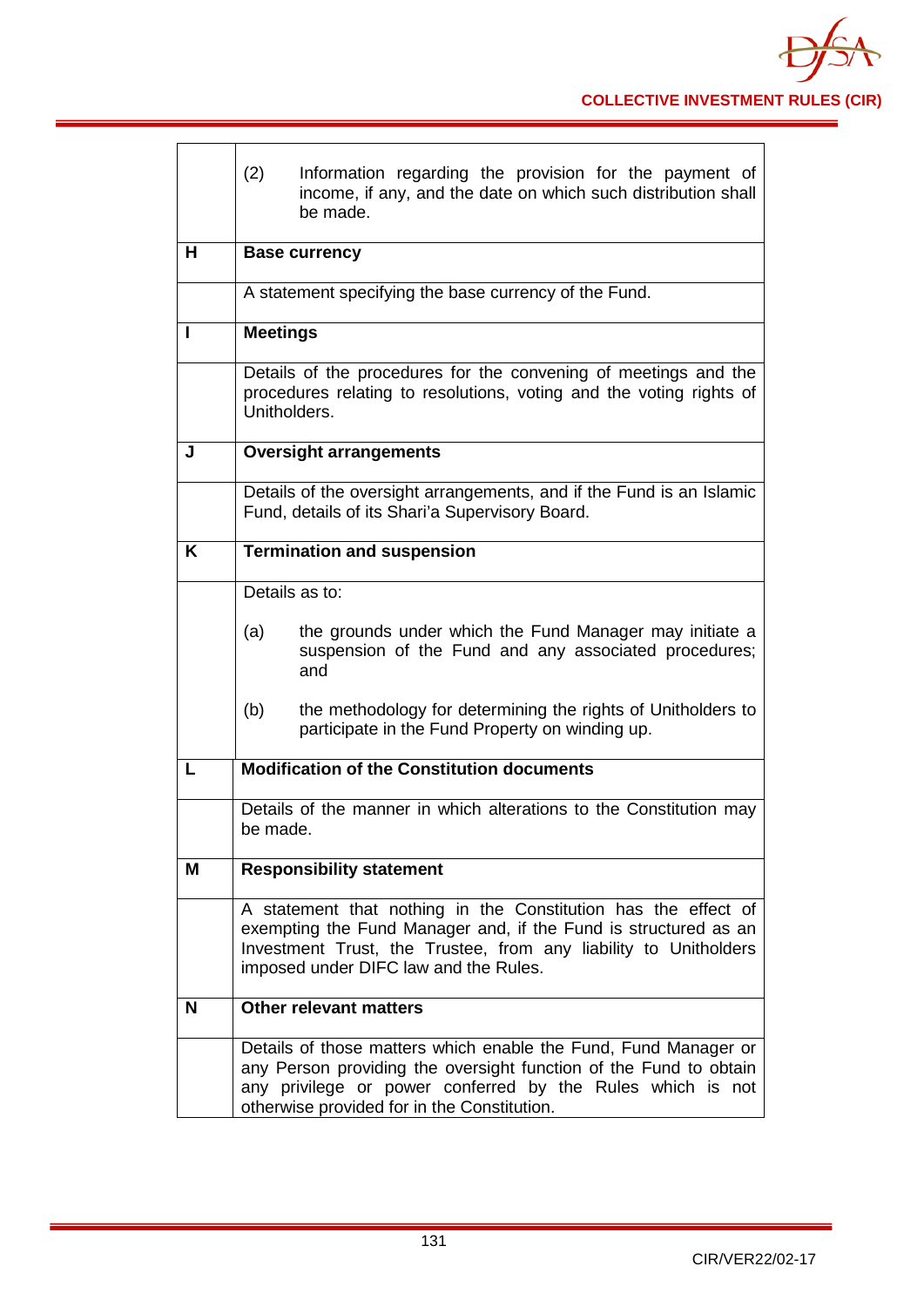## **App 6 GUIDANCE ON FITNESS AND PROPRIETY FOR OVERSIGHT FUNCTIONS**

#### **Guidance**

#### **General**

1. The guidance in this Appendix is intended to assist a Fund Manager when making appointments in accordance with Rule 10.3.2 in respect of oversight functions.

#### **Integrity**

- 2. The Fund Manager may have regard to matters including, but not limited to, the following.
	- a. the propriety of an individual's conduct whether or not such conduct may have resulted in the commission of a criminal offence, the contravention of a law or the institution of legal or disciplinary proceedings of whatever nature;
	- b. a conviction or finding of guilt in respect of any offence, other than a minor road traffic offence, by any court of competent jurisdiction;
	- c. whether the individual has ever been the subject of disciplinary proceedings by a government body or agency or any recognised self regulatory organisation or other professional body;
	- d. a contravention of any provision of financial services legislation or of rules, regulations, statements of principle or codes of practice made under or by a recognised self regulatory organisation, Authorised Market Institution, regulated exchange or regulated clearing house or Financial Services Regulator;
	- e. a refusal or restriction of the right to carry on a trade, business or profession requiring a licence, registration or other authority;
	- f. a dismissal or a request to resign from any office or employment;
	- g. whether the individual has been or is currently the subject of or has been concerned with the management of a Body Corporate which has been or is currently the subject of an investigation into an allegation of misconduct or malpractice;
	- h. an adverse finding in a civil action by any court of competent jurisdiction of fraud, misfeasance or other misconduct, whether in connection with the formation or management of a corporation or otherwise;
	- i. an adverse finding or an agreed settlement in a civil action by any court or tribunal of competent jurisdiction resulting in an award against an individual in excess of \$10,000 or awards that total more than \$10,000;
	- j. an order of disqualification as a director or to act in the management or conduct of the affairs of a corporation by a court of competent jurisdiction or regulator;
	- k. whether the individual has been a director, or concerned in the management of, a Body Corporate which has gone into liquidation or administration whilst that individual was connected with that Body Corporate or within one year of such a connection;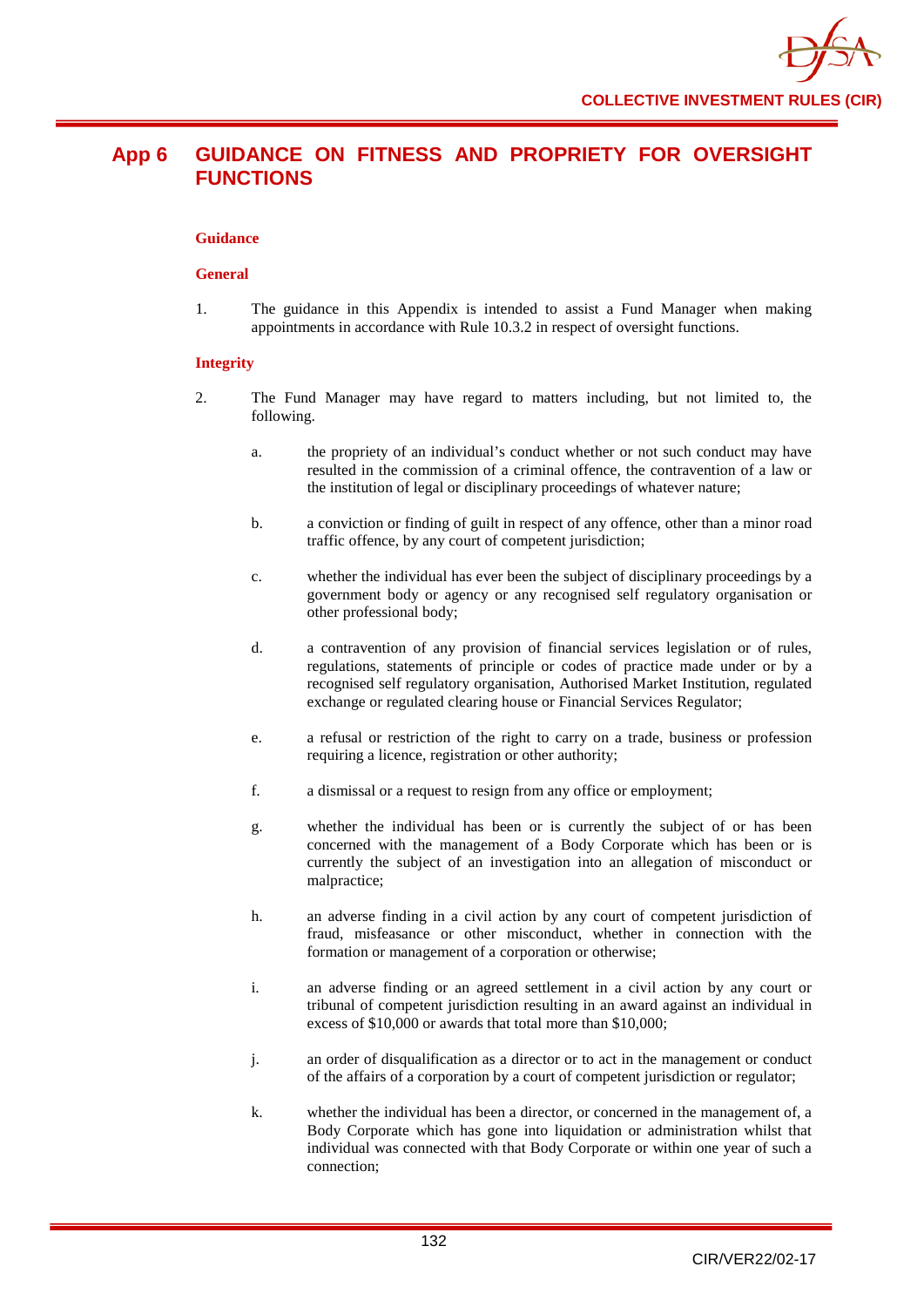

- l. whether the individual has been a partner or concerned in the management of a partnership where one or more partners have been made bankrupt whilst that individual was connected with that partnership or within a year of such a connection;
- m. whether the individual has been the subject of a complaint in connection with a financial service, which relates to his integrity, competence or financial soundness;
- n. whether the individual has been censured, disciplined, publicly criticised by or the subject of a court order at the instigation of any DFSA, or any officially appointed inquiry, or Financial Services Regulator; or
- o. whether the individual has been candid and truthful in all his dealings with the Fund Manager .

#### **Financial soundness**

- 3. In determining the financial soundness of the individual, the Fund Manager may have regard to any factors including, but not limited to, the following:
	- a. whether the individual is able to meet his debts as they fall due; or
	- b. whether the individual has been adjudged bankrupt, been the subject of a receiving or administration order, had a bankruptcy petition served on him, had his estate sequestrated, entered into a deed of arrangement (or any contract in relation to a failure to pay due debts) in favour of his creditors or, within the last 10 years, has failed to satisfy a judgement debt under a court order, whether in the U.A.E. or elsewhere.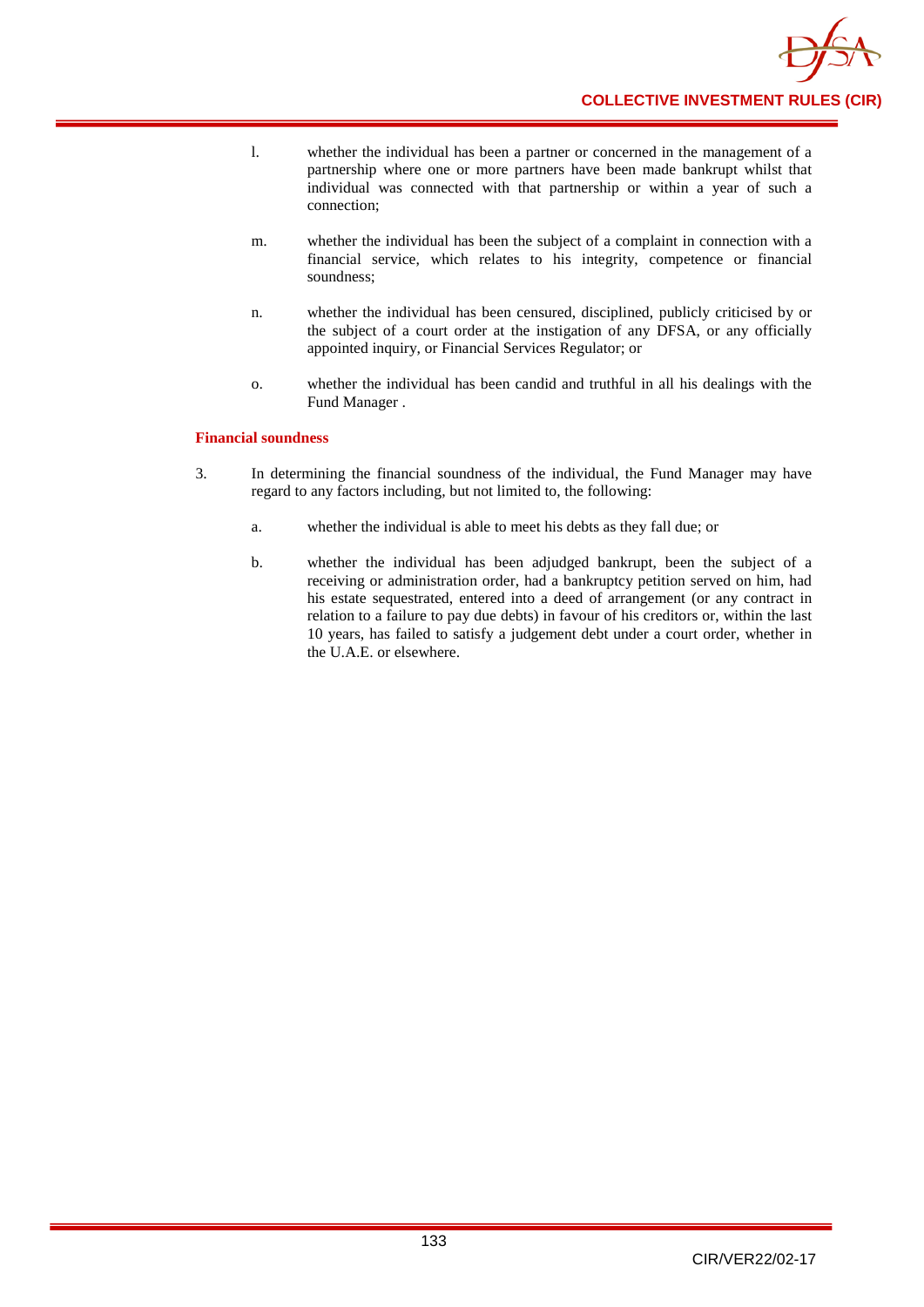

## **App 7 PUBLIC FUND PROSPECTUS DISCLOSURE**

## **A7.1 Mandatory contents of a Prospectus of a Public Fund**

**A7.1.1** The Prospectus for a Public Fund must contain the information prescribed in the following table.

| 1            | <b>Document Status</b> |                                                                                                                                                                                                                         |  |
|--------------|------------------------|-------------------------------------------------------------------------------------------------------------------------------------------------------------------------------------------------------------------------|--|
|              |                        | A statement that this document is the Prospectus of the Public Fund valid as<br>at a particular date which shall be the date of the Prospectus.                                                                         |  |
| $\mathbf{2}$ |                        | <b>Description of the Fund</b>                                                                                                                                                                                          |  |
|              |                        | Information detailing:                                                                                                                                                                                                  |  |
|              | (a)                    | the name of the Fund and that the Fund is a Public Fund established in<br>the DIFC;                                                                                                                                     |  |
|              | (b)                    | the effective date of commencement of the Fund's operations and, if<br>the duration of the Fund is not unlimited, when it will or may terminate;                                                                        |  |
|              | (c)                    | the legal structure of the Fund, and if the Fund is a specialist class of<br>Fund as defined in chapter 3, the relevant specialist class of the Fund it<br>is, and whether it is a Listed Fund or intends to be Listed; |  |
|              | (d)                    | the basis upon which Persons are eligible to participate in the Fund<br>and, where applicable, the minimum initial investment;                                                                                          |  |
|              | (e)                    | that the Unitholders are not liable for the debts of the Fund, unless the<br>applicable legislation prescribes otherwise and, if so, a statement<br>specifying those circumstances;                                     |  |
|              | (f)                    | the base currency of the Fund and where relevant, the maximum and<br>minimum sizes of the Fund's capital;                                                                                                               |  |
|              | (g)                    | the circumstances in which the Fund may be wound up under the Law<br>and the Rules in this module and a summary of the procedure for, and<br>the rights of Unitholders under, such a winding up;                        |  |
|              | (h)                    | if the Fund is an Umbrella Fund, whether it is constituted as a Protected<br>Cell Company or not; and                                                                                                                   |  |
|              | (i)                    | that no Units will be issued on the basis of the Prospectus after the<br>expiry date specified in the Prospectus.                                                                                                       |  |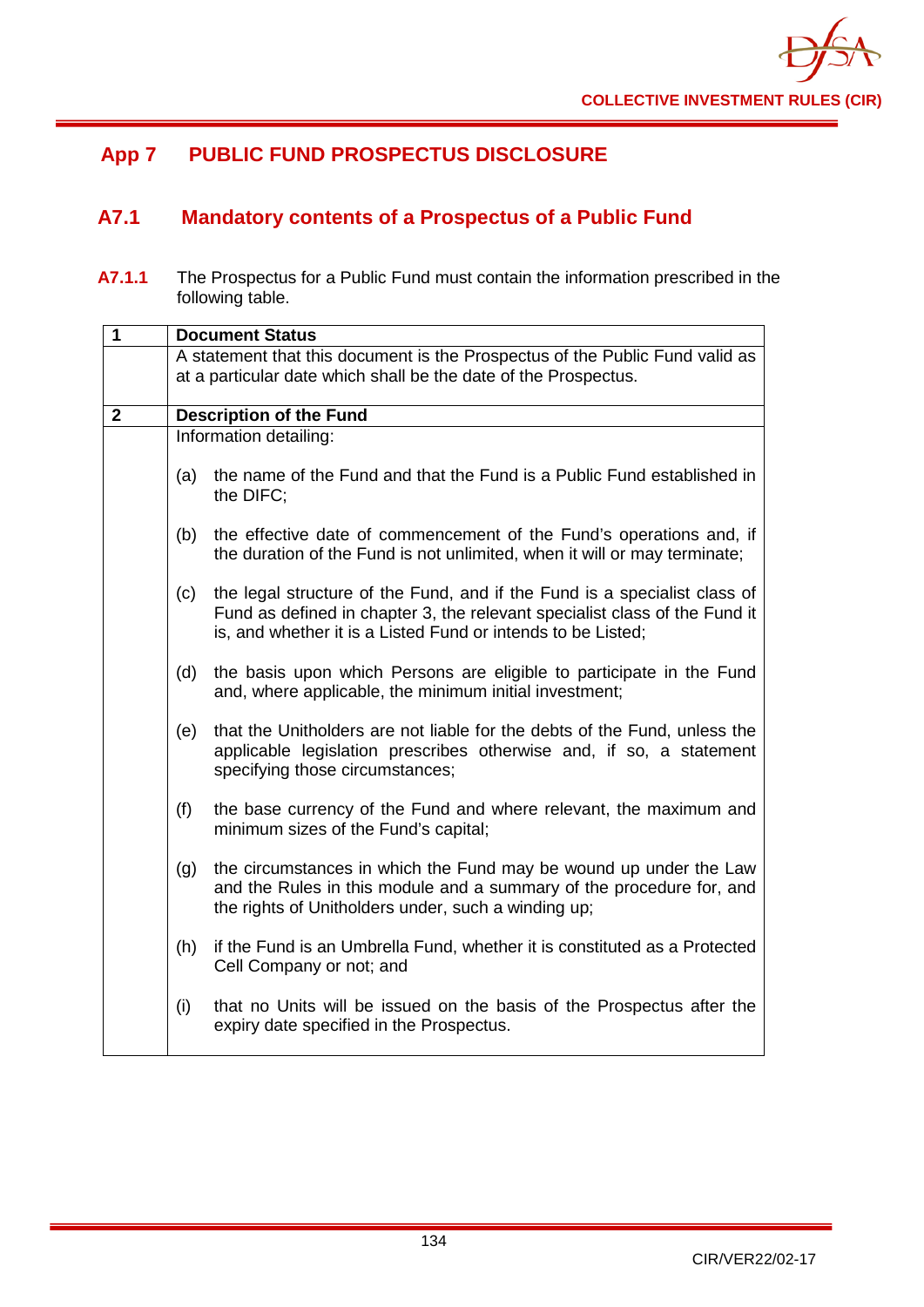| 3 |     | Investment objectives and policy                                                                                                                                                        |
|---|-----|-----------------------------------------------------------------------------------------------------------------------------------------------------------------------------------------|
|   | (1) | Sufficient information to enable a Unitholder or prospective Unitholder<br>to ascertain:                                                                                                |
|   |     | (a) the investment objectives of the Fund and its investment policy for<br>achieving those investment objectives, including:                                                            |
|   |     | the general nature of the portfolio and any intended<br>(i)<br>specialisation;                                                                                                          |
|   |     | the policy for the spreading of risk in the Fund Property<br>(ii)<br>including an explanation of any potential risks identified;                                                        |
|   |     | the policy in relation to the exercise of borrowing powers; and<br>(iii)                                                                                                                |
|   |     | (iv) the policy in relation to using Derivatives for speculations or<br>hedging purposes;                                                                                               |
|   |     | (b) a description of any restrictions in the assets in which investment<br>may be made; and                                                                                             |
|   |     | (c) the extent (if any) to which that investment policy does not<br>envisage remaining fully invested at all times.                                                                     |
|   | (2) | For investment in Real Property:                                                                                                                                                        |
|   |     | (a) the countries or territories in which the Fund may invest;                                                                                                                          |
|   |     | (b) the types of Real Property, including the policy in relation to<br>encumbrances and lease period; and                                                                               |
|   |     | the policy of the Fund Manager in relation to insurance of Real<br>(c)<br>Property forming part of the Fund Property.                                                                   |
|   | (3) | If intended, whether the Fund Property may consist of Units in Funds<br>which are managed by or operated by the Fund Manager or by one of<br>its associates and a statement specifying: |
|   |     | (a) the basis of the maximum amount of the charges in respect of<br>transactions in the Fund invested in; and                                                                           |
|   |     | the extent to which any such charges will be reimbursed to the<br>(b)<br>Fund.                                                                                                          |
|   | (4) | In the case of a Hedge Fund, an explanation of the types of strategies to<br>be employed by the Fund Manager and the associated risks.                                                  |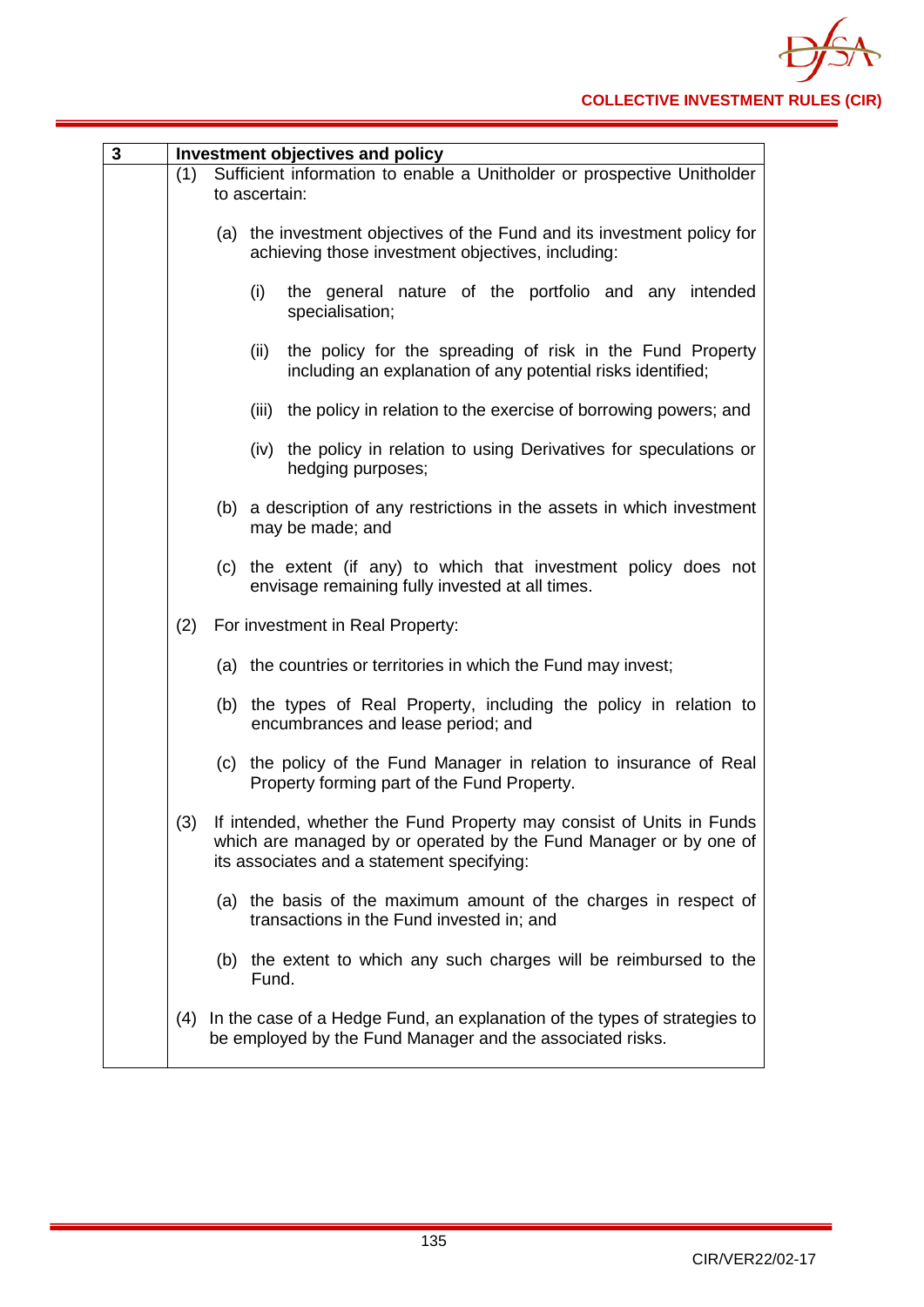| 4              | Distribution and accounting period                                                                                                                                                                                                                                                          |  |
|----------------|---------------------------------------------------------------------------------------------------------------------------------------------------------------------------------------------------------------------------------------------------------------------------------------------|--|
|                | Relevant details of the accounting and distribution periods and a description<br>of the procedures:                                                                                                                                                                                         |  |
|                | for determining and applying income (including how any distributable<br>(a)<br>income is paid); and                                                                                                                                                                                         |  |
|                | relating to unclaimed distributions.<br>(b)                                                                                                                                                                                                                                                 |  |
| 5              | The characteristics of Units in the Fund                                                                                                                                                                                                                                                    |  |
|                | Information as to:                                                                                                                                                                                                                                                                          |  |
|                | the names of the classes of Units of the Fund or Sub-Fund in issue or<br>(a)<br>available for issue and the rights attached to them in so far as they vary<br>from the rights attached to other classes of Units in the Fund or the<br>Sub-Fund as applicable;                              |  |
|                | (b)<br>how Unitholders may exercise their voting rights and what they are; and                                                                                                                                                                                                              |  |
|                | the circumstances where a mandatory redemption, cancellation or<br>(c)<br>conversion of a Unit from one class to another may be required.                                                                                                                                                   |  |
| 6              | <b>The Fund Manager</b>                                                                                                                                                                                                                                                                     |  |
|                | The following particulars of the Fund Manager:                                                                                                                                                                                                                                              |  |
|                | its name, whether the Fund Manager is incorporated in the DIFC or<br>(a)<br>elsewhere and the date of such incorporation, and if the Fund Manager<br>is an External Fund Manager, that fact and the details of the Appointed<br>Fund Administrator or Custody Provider under Rule 6.1.3(a); |  |
|                | its address, and if applicable, that of the Appointed Fund Administrator<br>(b)<br>or Trustee, as the case may be, and the registered office in the DIFC;                                                                                                                                   |  |
|                | if it is a subsidiary, the name of its ultimate Holding Company and the<br>(c)<br>country or territory in which that holding company is incorporated;                                                                                                                                       |  |
|                | the amount of its issued share capital and how much of it is paid up;<br>(d)<br>and                                                                                                                                                                                                         |  |
|                | a summary of the material provisions of the contract between the Fund<br>(e)<br>and its Fund Manager which may be relevant to Unitholders, including<br>provisions relating to termination, compensation on termination and<br>indemnity.                                                   |  |
| $\overline{7}$ | Directors and Partners of an Investment Undertaking                                                                                                                                                                                                                                         |  |
|                | Other than for the Fund Manager:                                                                                                                                                                                                                                                            |  |
|                | for an Investment Company, the names and positions in the Investment<br>(a)<br>Company of the Directors;                                                                                                                                                                                    |  |
|                | for an Investment Partnership, the names of the other General Partners<br>(b)<br>or any other partners who manage the affairs of the Fund on a day to<br>day basis; and                                                                                                                     |  |
|                | the manner, amount and calculation of the remuneration of the Directors<br>(c)                                                                                                                                                                                                              |  |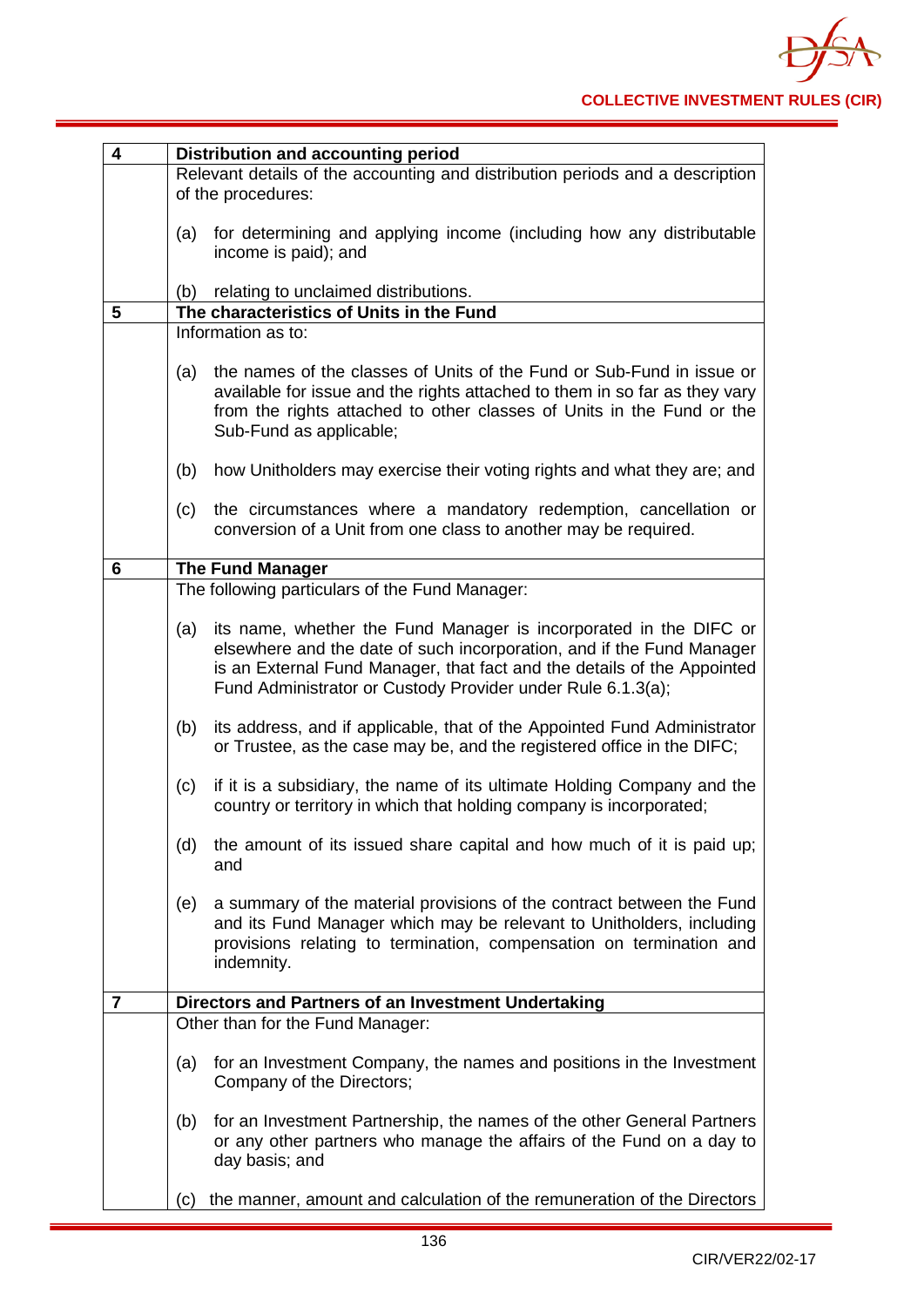

|    | or Partners in (1) or (2) as the case may be.                                                                                                               |  |  |
|----|-------------------------------------------------------------------------------------------------------------------------------------------------------------|--|--|
| 8  | <b>Oversight Arrangement</b>                                                                                                                                |  |  |
|    | In relation to a Public Fund, the details of the Persons providing the                                                                                      |  |  |
|    | oversight function for the Fund including their remuneration.                                                                                               |  |  |
| 9  | <b>Service Providers and Advisers</b>                                                                                                                       |  |  |
|    | If a Fund Manager delegates any activities or outsources any functions to a<br>Service Provider or if an investment adviser is retained in connection with  |  |  |
|    | the business of the Fund:                                                                                                                                   |  |  |
|    |                                                                                                                                                             |  |  |
|    | (a)<br>its name;                                                                                                                                            |  |  |
|    |                                                                                                                                                             |  |  |
|    | which Financial Services Regulator authorises that Person; and<br>(b)                                                                                       |  |  |
|    |                                                                                                                                                             |  |  |
| 10 | details of the arrangements.<br>(c)<br>The Auditor and Custodian and Trustee                                                                                |  |  |
|    | The name of the Auditor and of the Eligible Custodian of the Fund. If                                                                                       |  |  |
|    | applicable the name of the Trustee of the Fund.                                                                                                             |  |  |
| 11 | <b>The Register of Unitholders</b>                                                                                                                          |  |  |
|    | Details of the address in the DIFC where the register of Unitholders is kept                                                                                |  |  |
|    | and can be inspected by Unitholders of the Fund.                                                                                                            |  |  |
| 12 | <b>Payments out of the Fund Property</b>                                                                                                                    |  |  |
|    | The payments that may be made out of the Fund Property to any Person,<br>whether by way of remuneration for services, or reimbursement of expenses.         |  |  |
|    | For each category of remuneration or expense, the following should be                                                                                       |  |  |
|    | specified in a manner which is clear, concise and understandable for Retail                                                                                 |  |  |
|    | Clients where the Fund is to be so offered:                                                                                                                 |  |  |
|    |                                                                                                                                                             |  |  |
|    | (a)<br>the current rates or amounts of such remuneration;                                                                                                   |  |  |
|    | how the remuneration will be calculated and accrue and when it will be<br>(b)<br>paid;                                                                      |  |  |
|    | how notice will be given to Unitholders of the Fund Manager's intention<br>(c)<br>to:                                                                       |  |  |
|    | introduce a new category of remuneration for its services;<br>(i)                                                                                           |  |  |
|    | (ii)<br>increase the basis of any current charge;                                                                                                           |  |  |
|    | change the basis of the treatment of a payment from the capital<br>(iii)<br>property; and                                                                   |  |  |
|    | (iv) particulars of that introduction or increase and when it will take<br>place;                                                                           |  |  |
|    | (d)<br>the types of any other charges and expenses that may be taken out of<br>the Fund Property; and                                                       |  |  |
|    | if, in accordance with the relevant provisions of these Rules, all or part<br>(e)<br>of the remuneration or expenses are to be treated as a capital charge: |  |  |
|    | that fact; and<br>(i)                                                                                                                                       |  |  |
|    | the basis of the charges which may be so treated.<br>(ii)                                                                                                   |  |  |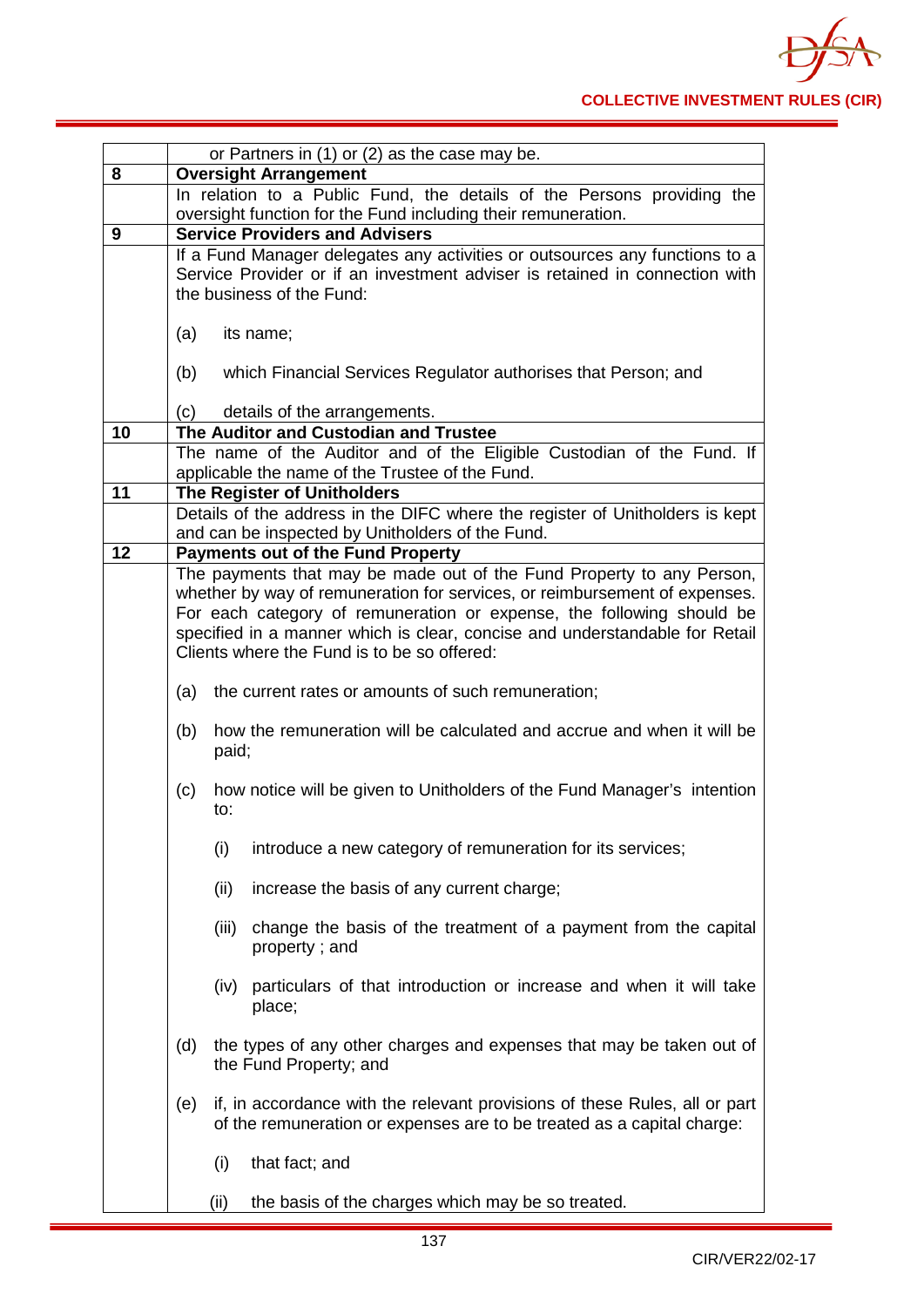| 13 |     | <b>Dealing</b>                                                                                                                                                                                                                                                                                       |
|----|-----|------------------------------------------------------------------------------------------------------------------------------------------------------------------------------------------------------------------------------------------------------------------------------------------------------|
|    |     | Details of:                                                                                                                                                                                                                                                                                          |
|    | (a) | the dealing days and times in the dealing day on which the Fund<br>Manager will receive requests for the sale and redemption of Units;                                                                                                                                                               |
|    | (b) | the procedures for effecting:                                                                                                                                                                                                                                                                        |
|    |     | the issue, sale and redemption of Units; and<br>(i)                                                                                                                                                                                                                                                  |
|    |     | the settlement of transactions;<br>(ii)                                                                                                                                                                                                                                                              |
|    | (c) | the steps required to be taken by a Unitholder in redeeming Units<br>before he can receive the proceeds, including any relevant notice<br>periods, and the circumstances and periods in which a deferral of<br>payment may be applied;                                                               |
|    | (d) | the circumstances in which the redemption of Units may be suspended;                                                                                                                                                                                                                                 |
|    | (e) | details of the minimum number or value of each type of Unit in the Fund<br>which:                                                                                                                                                                                                                    |
|    |     | (i)<br>any one Person may hold; and                                                                                                                                                                                                                                                                  |
|    |     | (ii)<br>may be the subject of any one transaction of issue, sale or<br>redemption by the Fund Manager;                                                                                                                                                                                               |
|    | (f) | the circumstances in which the Fund Manager may arrange for, and the<br>procedure for, a redemption of Units in specie; and                                                                                                                                                                          |
|    | (g) | the circumstances in which the further issue of Units in any particular<br>class may be limited and the procedures relating to this.                                                                                                                                                                 |
| 14 |     | <b>Valuation of the Fund Property</b>                                                                                                                                                                                                                                                                |
|    |     | Details as to:                                                                                                                                                                                                                                                                                       |
|    | (a) | how frequently and at what times of the day the Fund Property will be<br>regularly valued to determine the price at which Units in the Fund may<br>be purchased from or redeemed by the Fund Manager<br>and a<br>description of any circumstance where the Fund Property may be<br>specially valued; |
|    | (b) | in relation to each purpose for which the Fund Property must be valued,<br>the basis on which it will be valued;                                                                                                                                                                                     |
|    | (c) | how the single price of Units of each class will be determined, including<br>whether a forward or historic price basis is to be applied;                                                                                                                                                             |
|    | (d) | details as to how the prices of Units will be published following each<br>valuation; and                                                                                                                                                                                                             |
|    | (e) | if valuation is to be suspended under certain circumstances, details of<br>such circumstances.                                                                                                                                                                                                       |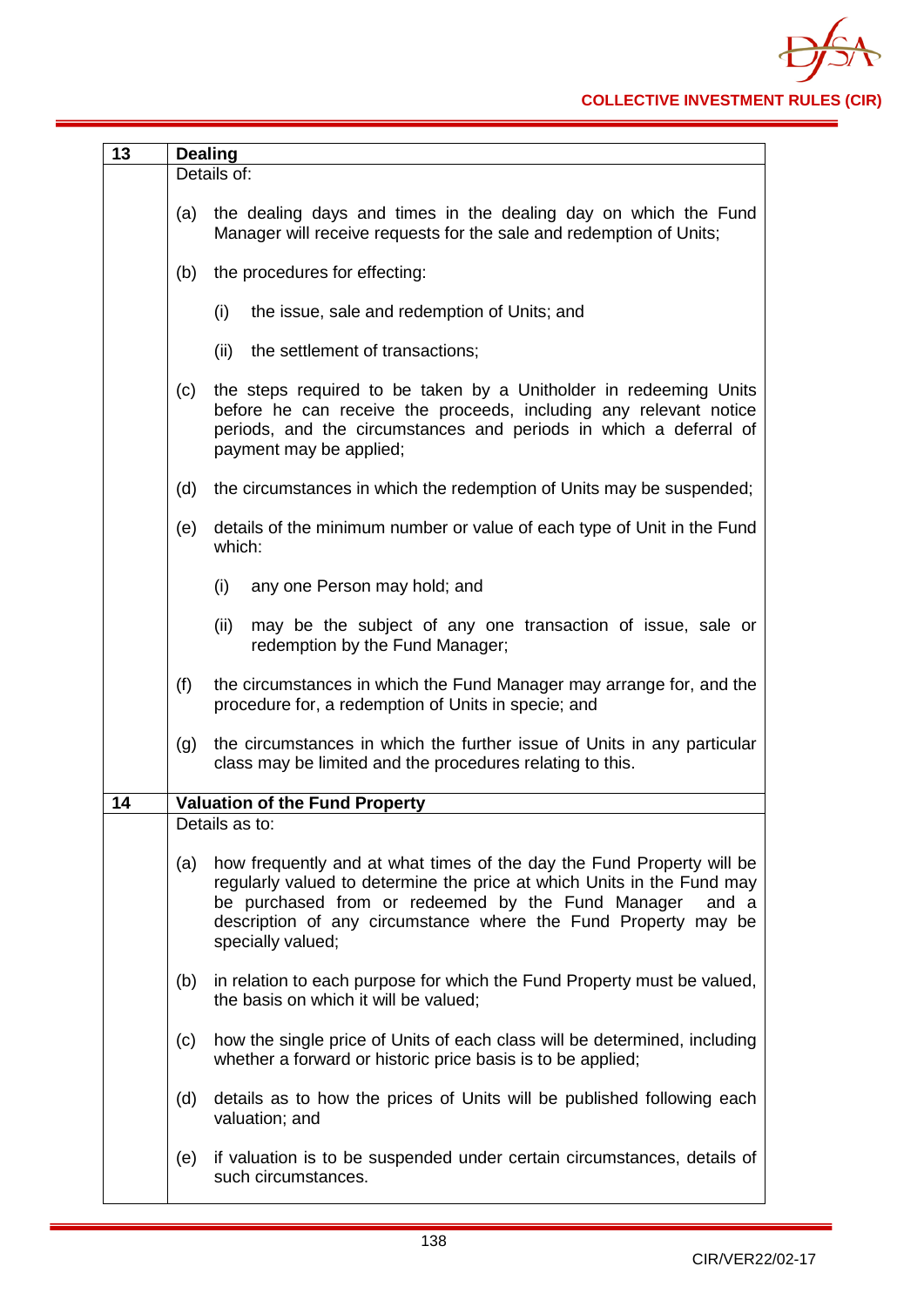| 15              | <b>Sale and Redemption Charges</b>                                            |
|-----------------|-------------------------------------------------------------------------------|
|                 | If the Fund Manager makes any charges on sale or redemption of Units,         |
|                 | details of the charging structure and how notice will be provided to          |
|                 | Unitholders of any change in the relevant charge.                             |
| 16              | <b>Financial Reports</b>                                                      |
|                 | Details as to:                                                                |
|                 |                                                                               |
|                 | when annual and interim reports will be published; and<br>(a)                 |
|                 |                                                                               |
|                 | the address in the DIFC at which copies of the Constitution, any<br>(b)       |
|                 | amending instrument and the most recent annual and interim reports            |
| $\overline{17}$ | may be inspected and from which copies may be obtained.                       |
|                 | Information in respect of Umbrella Funds                                      |
|                 | In the case of an Umbrella Fund, the following information:                   |
|                 | that a Unitholder may exchange Units in one Sub-Fund for Units in<br>(a)      |
|                 | another Sub-Fund and that such an exchange is treated as a                    |
|                 | redemption and sale;                                                          |
|                 |                                                                               |
|                 | what charges may be made on exchanging Units in one Sub-Fund for<br>(b)       |
|                 | Units in other Sub-Funds;                                                     |
|                 |                                                                               |
|                 | the policy for allocating between Sub-Funds any assets of, or costs,<br>(c)   |
|                 | charges and expenses payable out of, the Fund Property which are not          |
|                 | attributable to any particular Sub-Fund;                                      |
|                 |                                                                               |
|                 | (d)<br>in respect of each Sub-Fund, the currency in which the Fund Property   |
|                 | allocated to it will be valued and the price of Units calculated and          |
|                 | payments made, if this currency is not the base currency of the               |
|                 | Umbrella Fund; and                                                            |
|                 |                                                                               |
|                 | in the case of an Umbrella Fund that is not formed as a Protected Cell<br>(e) |
|                 | Company, in the event of such an Umbrella Fund being unable to meet           |
|                 | liabilities attributable to any particular Sub-Fund out of the assets         |
|                 | attributable to that Sub-Fund, the remaining liabilities may have to be       |
|                 | met out of the assets attributable to other Sub-Funds i.e. that the Sub-      |
|                 | Funds are not "ring fenced".                                                  |
| 18              | Other relevant information                                                    |
|                 | If applicable, names and addresses of the banker, lawyer, registrar and any   |
|                 | other Person undertaking any significant activities in relation to the Fund.  |